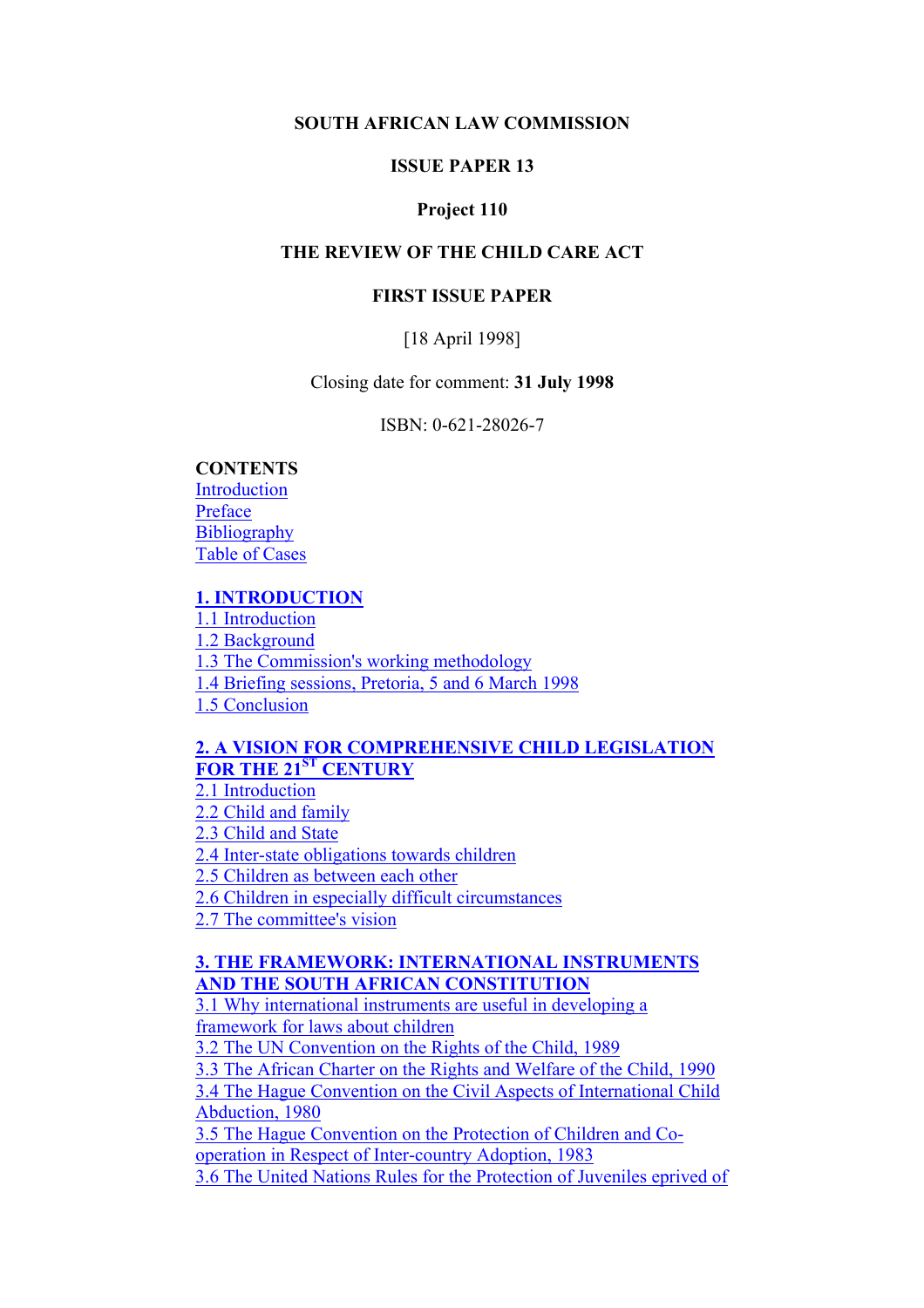[their Liberty, 1990 \(The JDL's\)](#page-23-0)

[3.7 Other notable international documents](#page-24-0)

[3.8 The Constitution of the Republic of South Africa Act, 1996](#page-24-0) [3.9 Principles](#page-25-0)

# **[4. PROBLEM STATEMENT AND SITUATION ANALYSIS](#page-26-0)**

[4.1 Problem statement](#page-26-0)

[4.2 Situation analysis](#page-26-0)

**4.2.1 Demographic and economic background** 

**4.2.2 Birth rate, infant mortality and nutrition** 

**4.2.3 Family life** 

**4.2.4 Early childhood development (ECD)** 

**4.2.5 Children in out-of-home care** 

**4.2.6 Children with disabilities** 

**4.2.7 Children affected by chronic diseases and HIV/Aids** 

**4.2.8 Child abuse and neglect** 

**4.2.9 Street children** 

**4.2.10 Child labour** 

**4.2.11 Child health and substance abuse** 

**4.2.12 Children of divorcing parents** 

**4.2.13 Displaced children** 

[4.3 The current situation of welfare models and welfare services](#page-32-0)  [available in South Africa](#page-32-0)

## **[5. OVERVIEW OF EXISTING POLICY STATEMENTS](#page-34-0)**

[5.1 Introduction](#page-34-0)

[5.2 White Paper on Social Welfare](#page-34-0)

[5.3 National Programme of Action \(NPA\) for Children](#page-35-0)

[5.4 Interim Policy Recommendations by the Inter-Ministerial](#page-35-0) 

[Committee \(IMC\) for the Transformation of the Child and Youth Care](#page-35-0)  **[System](#page-35-0)** 

[5.5 Lund Committee Report and related policy issues](#page-37-0)

[5.6 The National Strategy on Child Abuse and Neglect](#page-38-0)

[5.7 Action Plan to Prevent and Combat the Commercial Sexual](#page-39-0)  [Exploitation of Children](#page-39-0)

[5.8 National Crime Prevention Strategy \(NCPS\)](#page-39-0)

[5.9 National Policies on Disability](#page-40-0)

## **5.9.1 White Paper on an Integrated National Disability Strategy, November 1997**

# **5.9.2 Report on Special Needs in Education**

[5.10 Refugee children](#page-41-0)

[5.11 Prevention of Family Violence Discussion Paper](#page-41-0)

[5.12 Draft policy statements by the Department of Welfare](#page-42-0)

[5.13 Department of Justice draft discussion paper: 'Gender policy](#page-43-0)  [considerations'](#page-43-0)

[5.14 The Report of the Commission of Inquiry into the Rationalisation](#page-43-0)  [of the Provincial ad Local Divisions of the Supreme Court \(the](#page-43-0)  [Hoexter Commission Report\)](#page-43-0)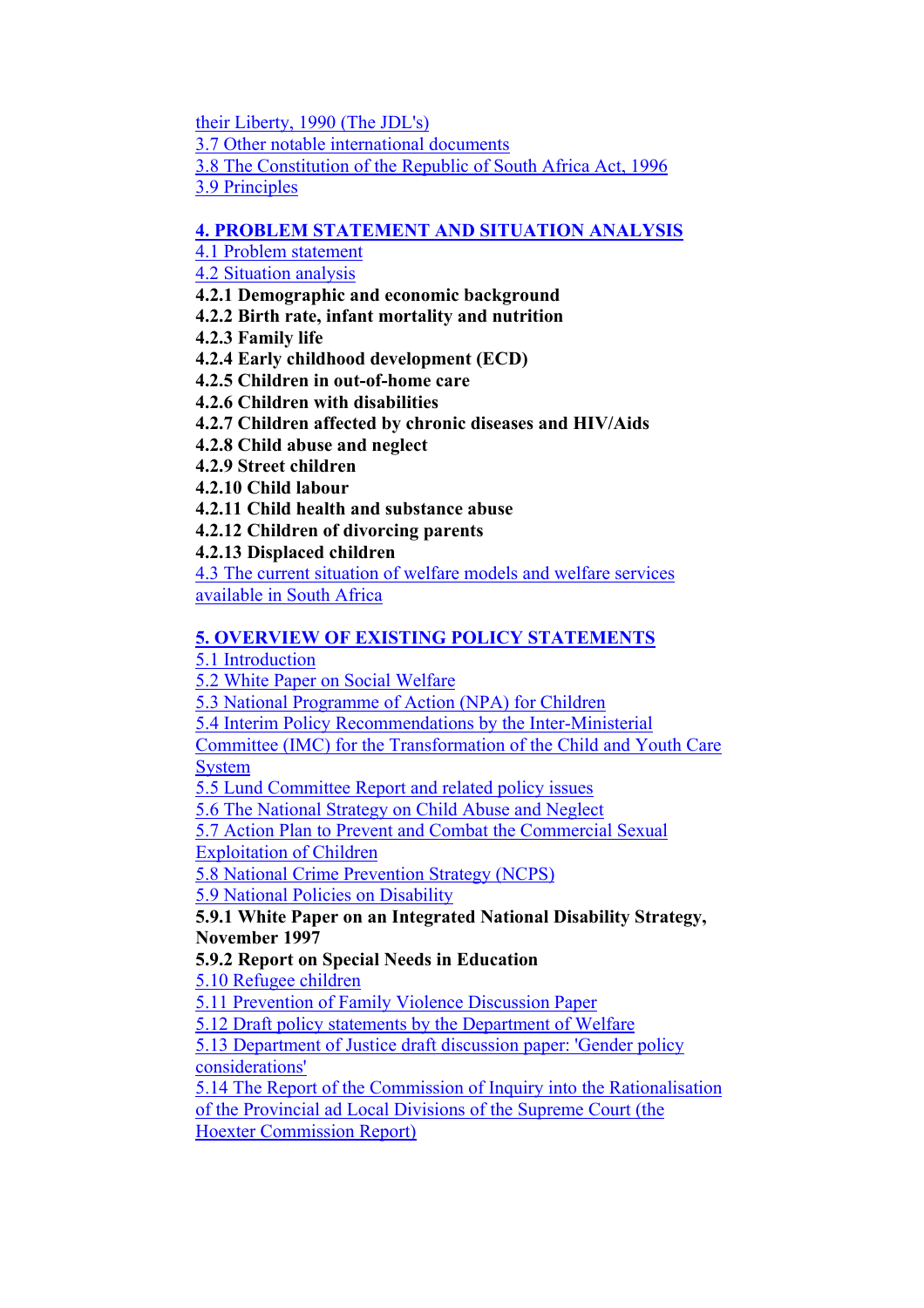#### **[6. BROAD OVERVIEW OF CURRENT SOUTH AFRICAN](#page-44-0)  [COMMON AND STATUTORY LAW RELATING TO](#page-44-0)  [CHILDREN](#page-44-0)**

[6.1 Introduction](#page-45-0)

[6.2 Background](#page-45-0)

[6.3 Common law](#page-46-0)

**6.3.1 Common law rules that empower children** 

**6.3.2 Common law rules regarding the protection of children** 

**6.3.3 Common law rules affecting children** 

**° Parental power** 

**° The status of children born in and out of wedlock** 

**° The 'best interest' rule** 

[6.4 Statute law](#page-50-0)

**6.4.1 Legislation that empowers children** 

**6.4.2 Legislation protecting children** 

**° Marriage** 

**° Divorce** 

**° Sexual offences against children** 

**6.4.3 Legislation affecting children** 

**° Birth** 

**° Status** 

**° Domicile** 

**° Guardianship** 

**° Education** 

### **[7. THE CHILD CARE ACT 74 OF 1983: DEFICIENCIES IN](#page-55-0)  [FORMULATION AND PROBLEMS WHICH HAVE EMERGED](#page-55-0)  [IN PRACTICE](#page-55-0)**

[7.1 Introduction](#page-56-0)

[7.2 Discussion of problematic sections of the Act](#page-56-0)

**7.2.1 Children's courts** 

**7.2.2 Commissioners of child welfare** 

**7.2.3 The child's right to express herself or himself** 

**7.2.4 Representation** 

**° Who should represent children?** 

**° Training** 

**° When should a child be provided with representation?** 

**° Representation for other parties besides the child** 

**7.2.5 Fathers of extramarital children** 

**7.2.6 Children privately placed for more than fourteen days** 

**7.2.7 Grounds for removing children** 

**7.2.8 Placement options** 

**7.2.9 Duration of placement orders** 

**7.2.10 Adoptions** 

**° Non-citizen and international adoptions** 

**° Dispersing with parental consent to adoption** 

**7.2.11 Adoption and fostering: Race, culture and alternative lifestyles** 

**7.2.12 Appeals** 

**7.2.13 Inspection of children's residential care facilities**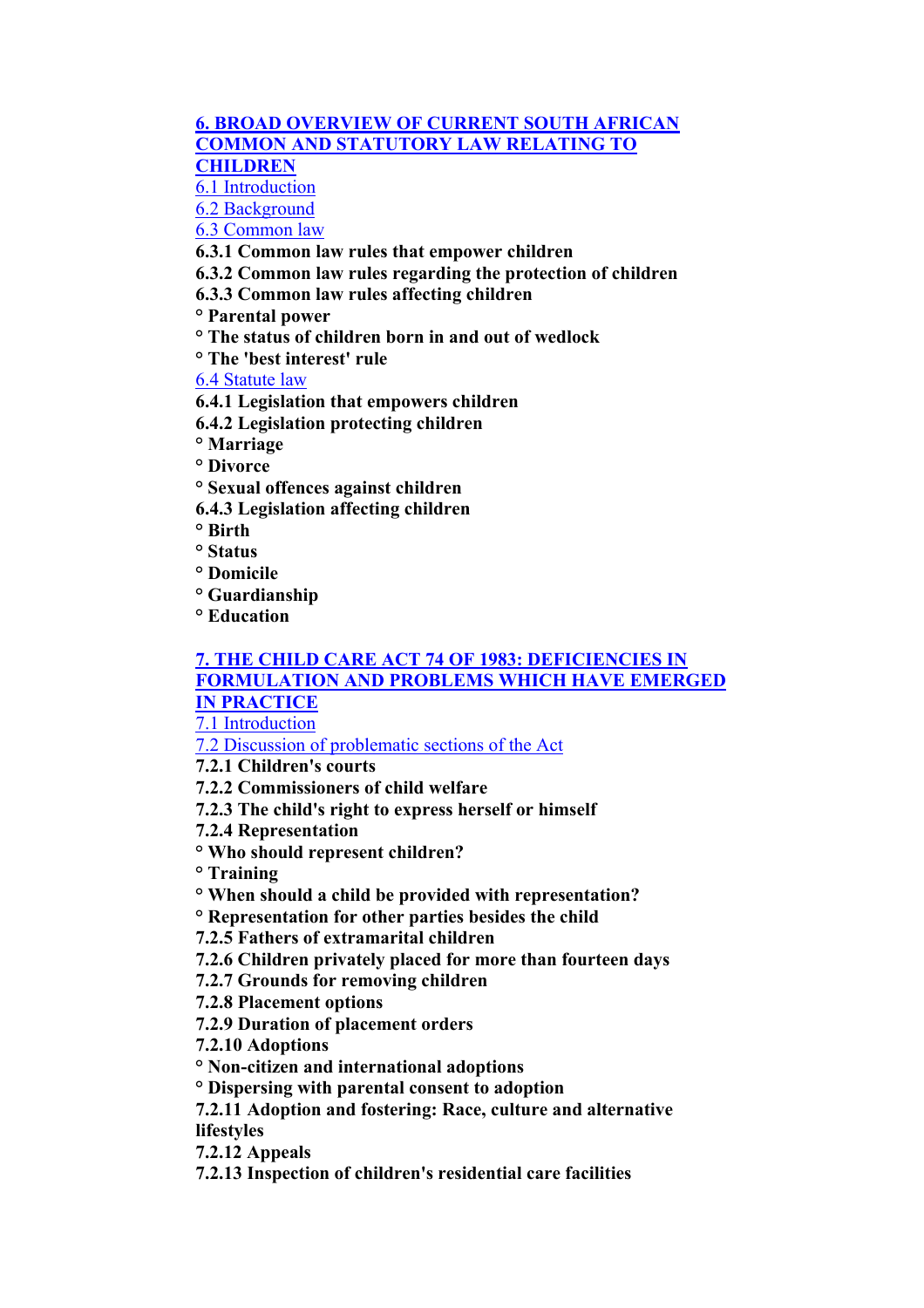**7.2.14 Temporary placements of children** 

**7.2.15 Ministerial termination of children's court orders** 

**7.2.16 Consent to medical treatment or surgical intervention** 

**7.2.17 Reporting of suspected instances of ill-treatment, abuse or** 

**undernourishment of children** 

**7.2.18 Child labour** 

**7.2.19 Deadlines** 

[7.3 Conclusion](#page-72-0)

# **[8.CUSTOMARY LAW AFFECTING CHILDREN](#page-72-0)**

[8.1 Introduction](#page-72-0)

[8.2 The Bill of Rights in the South African Constitution, CRC and the](#page-73-0)  [customary law affecting children](#page-73-0)

[8.3 Status of a child in customary law](#page-73-0)

**8.3.1 The concept of a child: minority in customary law** 

**8.3.2 Birth in and out of wedlock - 'legitimacy' of children in customary law** 

**8.3.3 'Guardianship' and 'custody' of children under customary law** 

[8.4 Transfer of parental 'rights' over children under customary law](#page-75-0)

**8.4.1 Adoption** 

**8.4.2 Fostering** 

**8.4.3** *Isondlo*

[8.5 Capacity to own and administer property](#page-76-0)

[8.6 Contractual capacity and capacity to litigate](#page-77-0)

[8.7 Maintenance](#page-77-0)

# **[9. RELIGIOUS LAWS AFFECTING CHILDREN](#page-78-0)**

[9.1 Introduction](#page-78-0)

[9.2 Hindu law](#page-78-0)

[9.3 Muslim law](#page-79-0)

**9.3.1 The general position of children in Islam** 

**9.3.2 Parental powers and duties, custody and guardianship** 

**9.3.3 Abortion** 

**9.3.4 Establishing parentage** 

**9.3.5 Non-recognition of Muslim marriages and effect on status of children** 

**9.3.6 Majority** 

**9.3.7 Maintenance** 

**9.3.8 Succession** 

**9.3.9 Adjudicating fora in MPL** 

## **[10. COMPARATIVE REVIEW](#page-84-0)**

[10.1 Introduction](#page-85-0)

[10.2 African countries](#page-85-0)

**10.2.1 Introduction and status of legislation** 

**10.2.2 Objects of the legislation and draft legislation** 

**10.2.3 Scope of and principles underpinning the legislation and draft legislation** 

**10.2.4 Noteworthy features with reference to the content of the**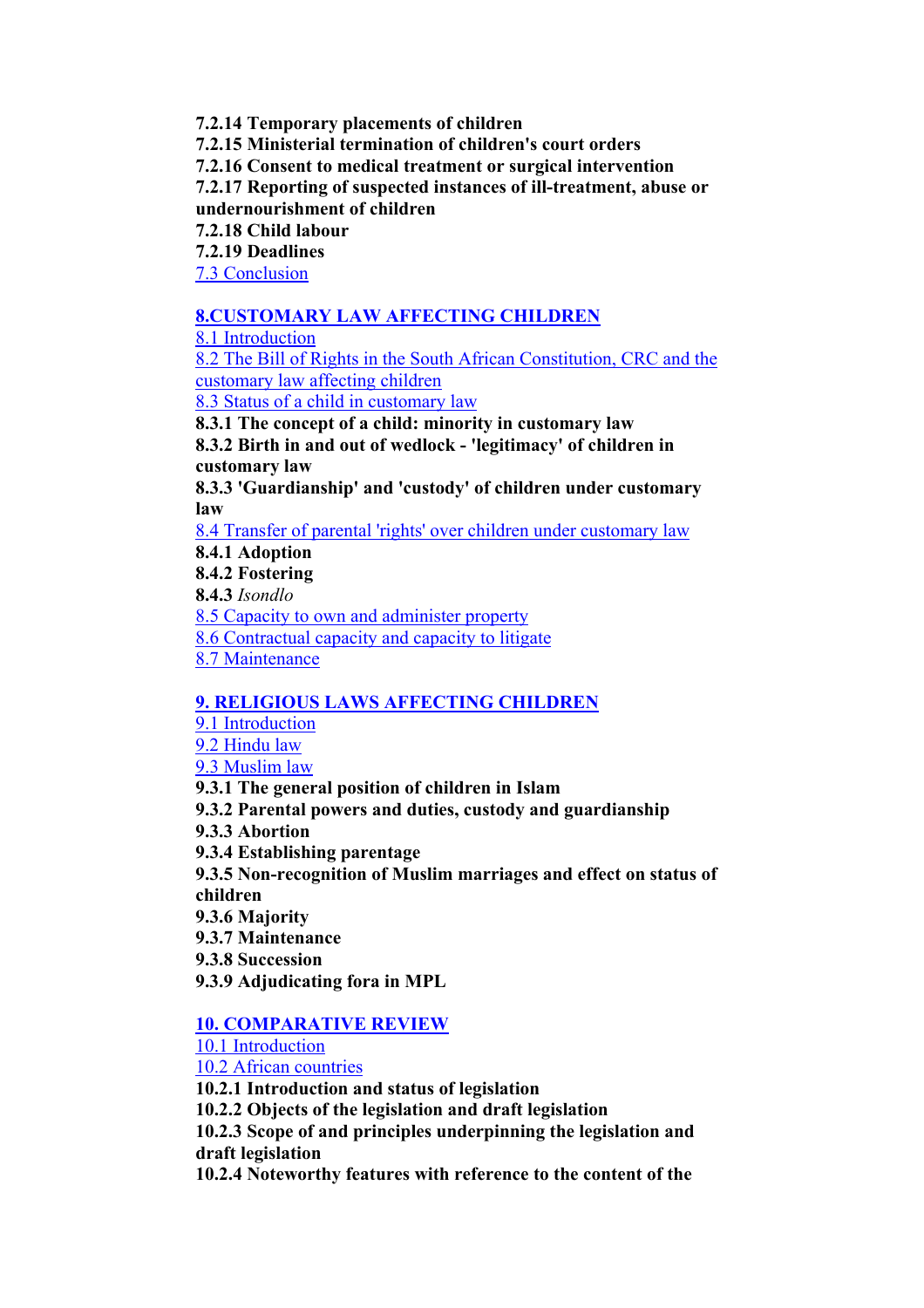- <span id="page-4-0"></span>**statutes**
- **° Uganda**
- **° Kenya**
- **° Ghana**
- **° Namibia**

#### [10.3 Non-African countries](#page-92-0)

**10.3.1 Introduction and status of legislation** 

**10.3.2 Objects of the legislation** 

**10.3.3 Scope of and principles underpinning the legislation** 

**10.3.4 Noteworthy features with reference to the content of the** 

**legislation** 

**° England** 

**° Scotland** 

**° Australia**

**° New Zealand** 

# **[11. THE WAY FORWARD](#page-103-0)**

[11.1 Scope of legislation](#page-104-0) [11.2 Implementation and State support for a new legal system for](#page-105-0)  [children](#page-105-0) [11.3 Integration of work of other project committees of the S A Law](#page-105-0)  **[Commission](#page-105-0)** [11.4 Request for suggestions concerning implementation and](#page-106-0)  [monitoring mechanisms for new child legislation](#page-106-0) [11.5 Jurisdiction in matters affecting children and the role of the](#page-107-0)  [judiciary](#page-107-0) [11.6 Possible constraints of the envisaged legislation](#page-108-0)

## **INTRODUCTION**

**The South African Law Commission was established by the South African Law Commission Act, 1973 (Act 19 of 1973).** 

**The members of the Commission are -** 

**The Honourable Mr Justice I Mahomed (Chairman) The Honourable Mr Justice P J J Olivier (Vice-Chairman) The Honourable Madam Justice Y Mokgoro Adv J J Gauntlett SC Mr P Mojapelo Prof R T N Nhlapo Ms Z Seedat** 

**The Secretary is Mr W Henegan. The Commission's offices are on the 8th floor, N G Kerk Sinodale Sentrum, 228 Visagie Street, Pretoria. Correspondence should be addressed to:**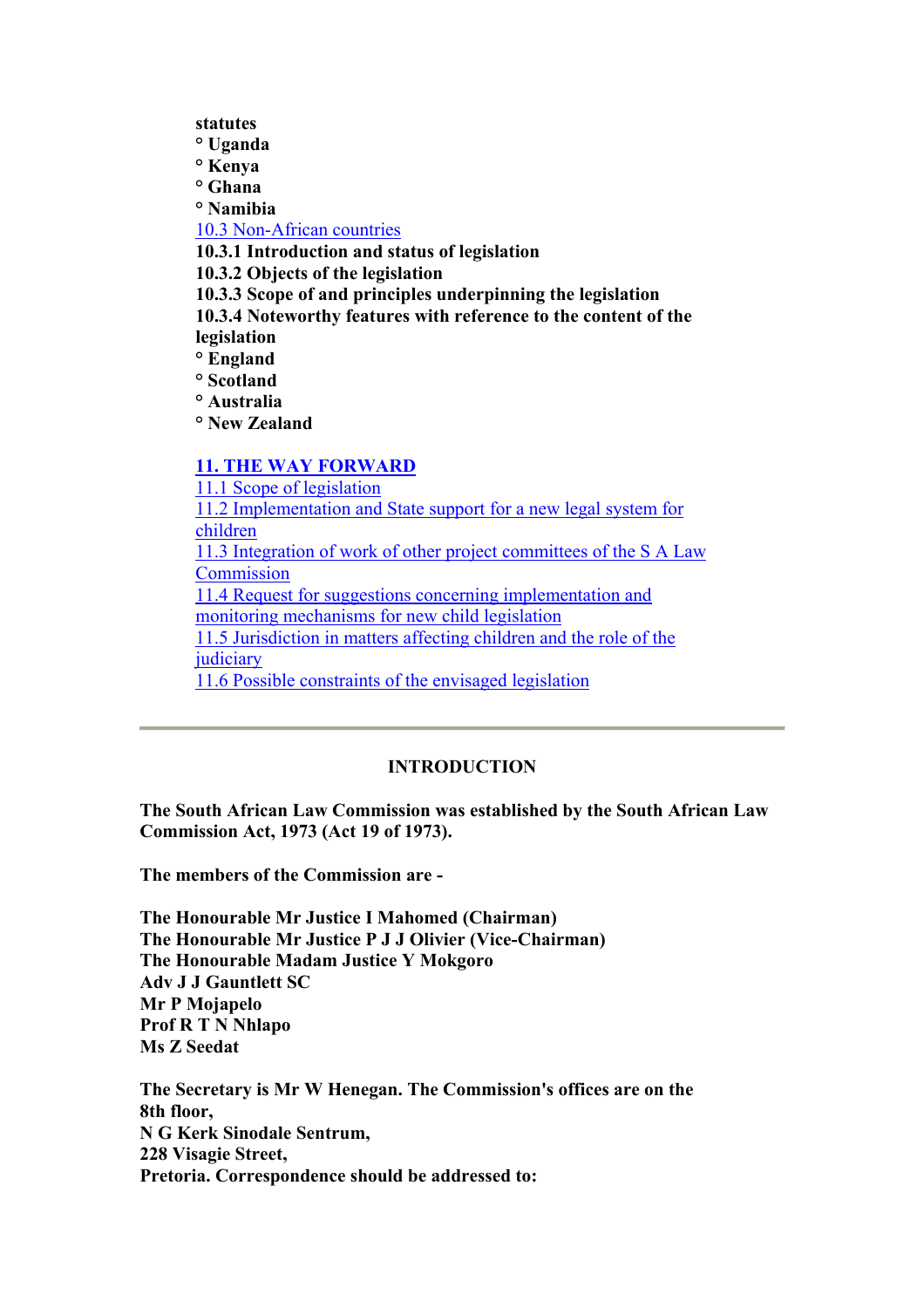<span id="page-5-0"></span>**The Secretary South African Law Commission Private Bag X 668 PRETORIA 0001** 

**Telephone : (012) 322-6440 Fax : (012) 320-0936 E-mail :** [gordon@salawcom.org.za](mailto:gordon@salawcom.org.za)

### **PREFACE**

**This issue paper (which reflects information gathered up to the end of March 1998) was prepared by the Project Committee on the Review of the Child Care Act and the research staff of the Commission to disseminate information, both for educational purposes and to elicit comment and suggestions, which will serve as a basis for the Commission's further deliberations. The views, conclusions and recommendations it contains should not be regarded as the Commission's final views. The issue paper is published in full so as to provide persons and bodies wishing to comment or make suggestions for the reform of this particular branch of the law with sufficient background information to enable them to place focussed submissions before the Commission.** 

**Workshops are an integral part of the working methods of the Commission and therefore it is intended to workshop this issue paper extensively.** 

**The Commission assumes that respondents agree to the Commission's quoting from or referring to comments and attributing comments to respondents, unless representations are marked confidential. Respondents should be aware that the Commission may have to release information contained in representations under the Constitution of the Republic of South Africa, Act 108 of 1996.** 

**Respondents are requested to submit written comments, representations or requests to the Commission by 31 July 1998 at the address appearing on the previous page.** 

**The project leader responsible for this project is Associate Professor Belinda van Heerden and the researcher, who may be contacted for further information, is Mr Gordon Hollamby.** 

#### **BIBLIOGRAPHY**

*Adoption: The Future* **(White Paper Cm 2288, November 1993)** 

**'Abd al 'At** *The Family Structure in Islam* **(1977)**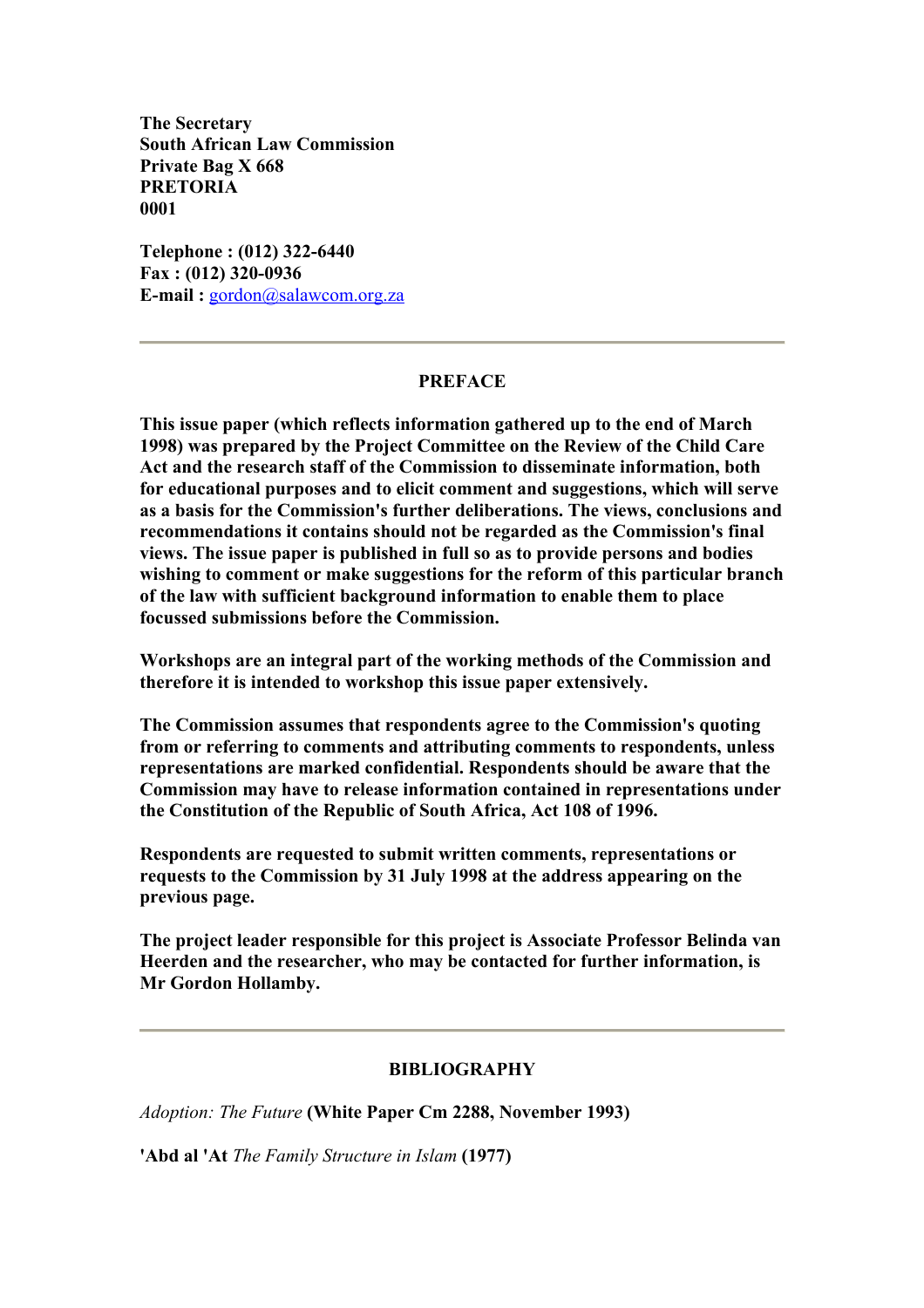**Philip Alston 'The Best Interests Principle: Towards a Reconciliation of Culture and Human Rights' (1994) 8** *Int J of Law and the Family* **1** 

**Philip Alston & Glen Brennan (eds)** *The UN Children's Convention and Australia* **(1991)** 

**Philip Alston, Stephen Parker & John Seymour (eds)** *Children, Rights and the Law* **(1992)** 

**Alice Armstrong** *et al* **'Towards a Cultural Understanding of the Interplay between Children's and Women's Rights: An Eastern and Southern African Perspective' (1995)** *Int J of Children's Rights***333** 

**Attorney-General's Department** *Australia's Report under the Convention on the Rights of the Child* **(1996)** 

**Australian Law Reform Commission and the Human Rights and Equal Opportunity Commission** *A Matter of Priority: Children and the Legal Process*

**Australian Law Reform Commission and the Human Rights and Equal Opportunity Commission** *Seen and Heard: Priority for Children in the Legal Process* **(ALRC 84)** 

**Rebecca Bailey-Harris `The Family Law Reform Act 1995 (Cth): A New Approach to the Parent/Child Relationship' (1996) 18** *Adel LR* **83** 

**Rebecca Bailey-Harris 'Family Law Reform - Changes Down Under' (1996)** *Fam Law* **214** 

**Rebecca Bailey-Harris & John Dewar `Variations on a Theme - Child Law Reform in Australia' (1997) 9** *Child and Fam LQ* **149** 

**Andrew Bainham** *Children - The New Law: The Children Act 1989* **(1990)** 

**Andrew Bainham with Stephen Cretney** *Children - The Modern Law* **(1993)** 

**G E Barlow 'Child Care Bill - Best Interests of the Child?' 1982** *De Rebus* **341** 

**A H Barnard, D S P Cronje and P J J Olivier** *The South African Law of Persons and Family Law***3 ed (1994)** 

**Chris Barton & Gillian Douglas** *Law and Parenthood* **(1995)** 

**J C Bekker 'Children and Young Persons in Indigenous Law' in J A Robinson (ed)** *The Law of Children and Young Persons in South Africa* **(1997)** 

**T W Bennett** *A Sourcebook of African Customary Law for Southern Africa* **(1991)** 

**T W Bennett** *Human Rights and African Customary Law under the South African Constitution***(1995)**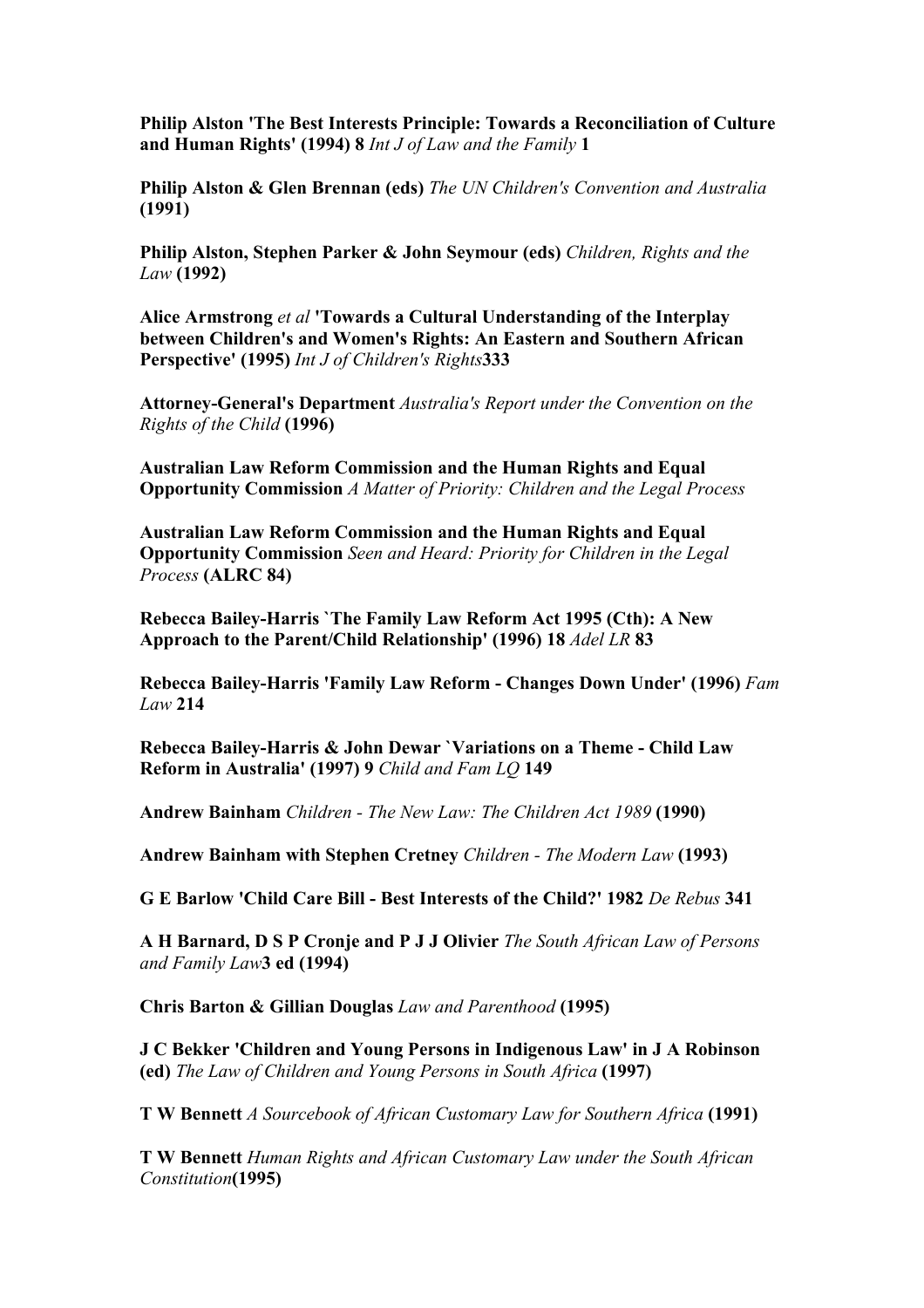**Jill Black, Jane Bridge and Tina Bond** *A Practical Approach to Family Law* **4 ed (1994)** 

**Duncan John Bloy** *Child Law* **(1996)** 

**P Q R Boberg** *The Law of Persons and the Family* **(1977)** 

**Tina Bond, Jill Black and Jane Bridge** *Family Law: Legal Practice Course Guide*  **(1997)** 

**E Bonthuys 'Of Biological Bonds, New Fathers and the Best Interests of Children' (1997) 13** *SAJHR* **622** 

**D Bosch and A Gordon** *Eliminating Child Labour in South African Commercial Agriculture***:** *Education and Legal Action* **(1996)** 

**H M Bosman-Swanepoel and P J Wessels** *A Practical Approach to the Child Care Act* **(***1995)* 

*A Broadbent and R Bentley Child Abuse and Neglect Australia 1995 -96 (Child Welfare Series 17) (1997)* 

*Sandra Burman and Eleanor Preston-Whyte (eds) Questionable Issue: Illegitimacy in South Africa (1992)* 

*Sandra Burman and Pamela Reynolds (eds) Growing up in a Divided Society: The Contexts of Childhood in South Africa (1986)* 

*Centre for Statistical Services October Household Survey (1994)* 

*Richard Chisholm & Judith Housego Australian Family Law (1987, with loose-leaf updates) Volume 1 - Family Court Legislation* 

*Richard Chisholm & Judith Housego Australian Family Law (1987, with looseleaf updates)* 

*State Legislation* 

*Alison Cleland & Elaine E Sutherland Children's Rights in Scotland (1996)* 

*Alfred Cockrell 'The Law of Persons and the Bill of Rights' in Butterworths Bill of RightsCompendium (1996, with loose-leaf updates)* 

*SM Cretney & JM Masson Principles of Family Law 6 ed (1997)* 

*C J Davel and R A Jordaan Law of Persons Student's Textbook (1995)* 

*Wouter de Vos 'The Economic and Social Rights of Children and South Africa's Transitional Constitution' (1995) SAPL 233*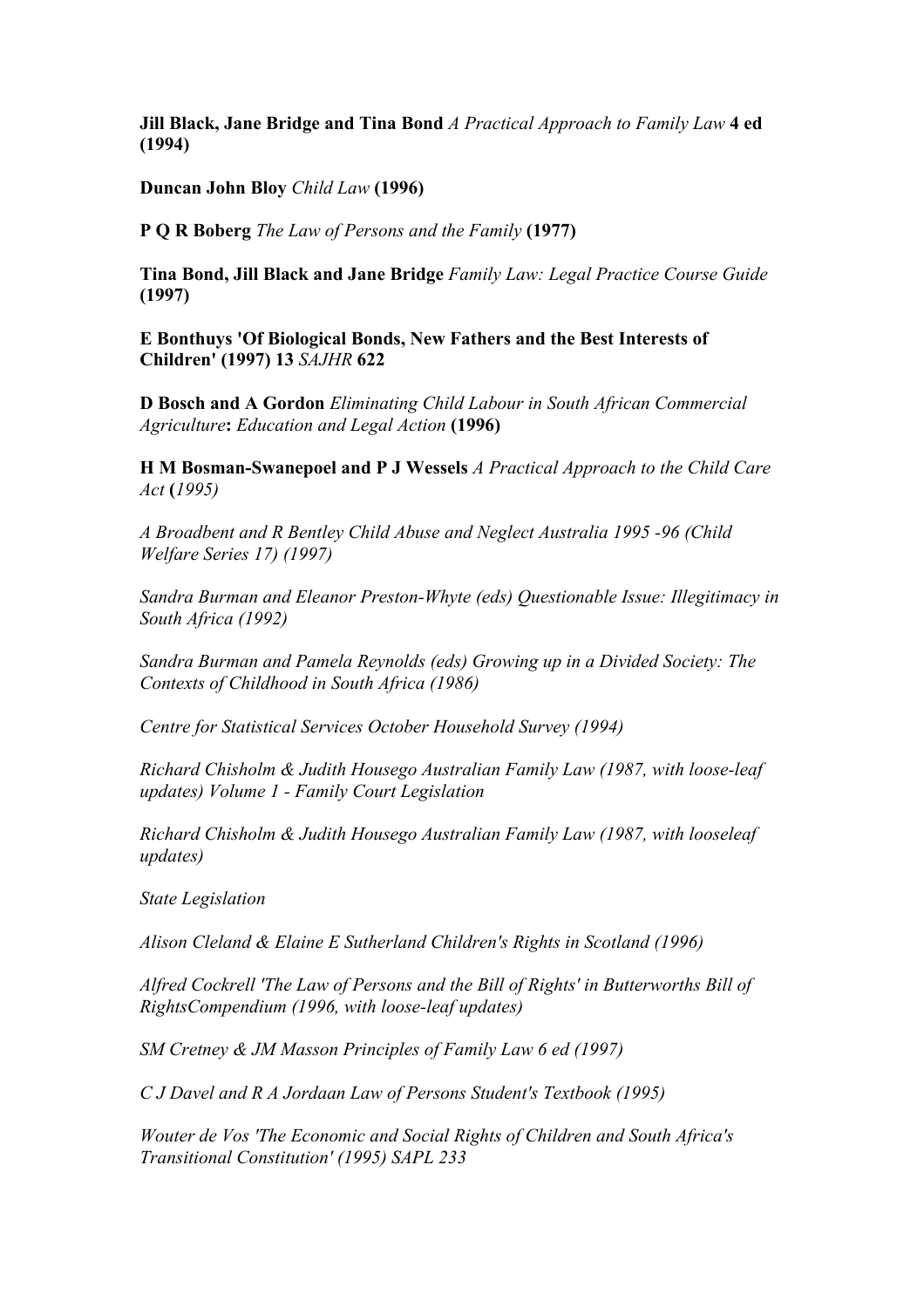*Wouter de Vos 'Pious Wishes or Directly Enforceable Human Rights? Social and Economic Rights in South Africa's 1996 Constitution' (1997) 13 SAJHR 67* 

*Anthony Dickey Family Law (1990)* 

*Anthony Dickey `Aspects of the New Law on Children' (1996) 70 Australian LJ 453* 

*C R M Dhlamini 'Indigenous Law and the Bill of Rights' in Butterworths Bill of Rights Compendium (1996)* 

*John Ekelaar and Peter Sarcevic (eds) Parenthood in Modern Society: Legal and Social Issues for the Twenty-First Century (1993)* 

*M T El Imairi 'Rights of Children' (1978) 7 Journal of Islamic and Comparative Law 1* 

*Family Law - Various issues of this Journal* 

*HA Finlay & RJ Bailey-Harris Family Law in Australia 4 ed (1989)* 

*Bob Franklin (ed) The Handbook of Children's Rights: Comparative Policy and Practice (1995)* 

*Michael Freeman & Philip Veeman (eds) The Ideologies of Children's Rights (1992)* 

*Michael Freeman (ed) Children's Rights: A Comparative Perspective (1996)* 

*A A A Fyzee Outlines of Muhammadan Law (1974)* 

*N Gravels Family Law Statutes 5 ed (1992)* 

*Ghana National Commission on Children Reforming the Law for Children in Ghana: Proposals for a Children's Code (1995)* 

*Mary Hayes & Catherine Williams Family Law: Principles, Policy and Practice (1995)* 

*Brenda Hoggett Parents and Children 4 ed (1993)* 

*B Hoggett, D Pearl, E Cooke and P Bates The Family, Law and Society: Cases and Materials4 ed (1996)* 

*Initial Country Report - South Africa - on the Convention on the Rights of the Child (1997)* 

*Interim Policy Recommendations for the Transformation of the Child and Youth Care System(November 1996)* 

*Mary Ivanek et al 'Adoption in the International Year of the Family' in Rights and Responsibilities(1994)*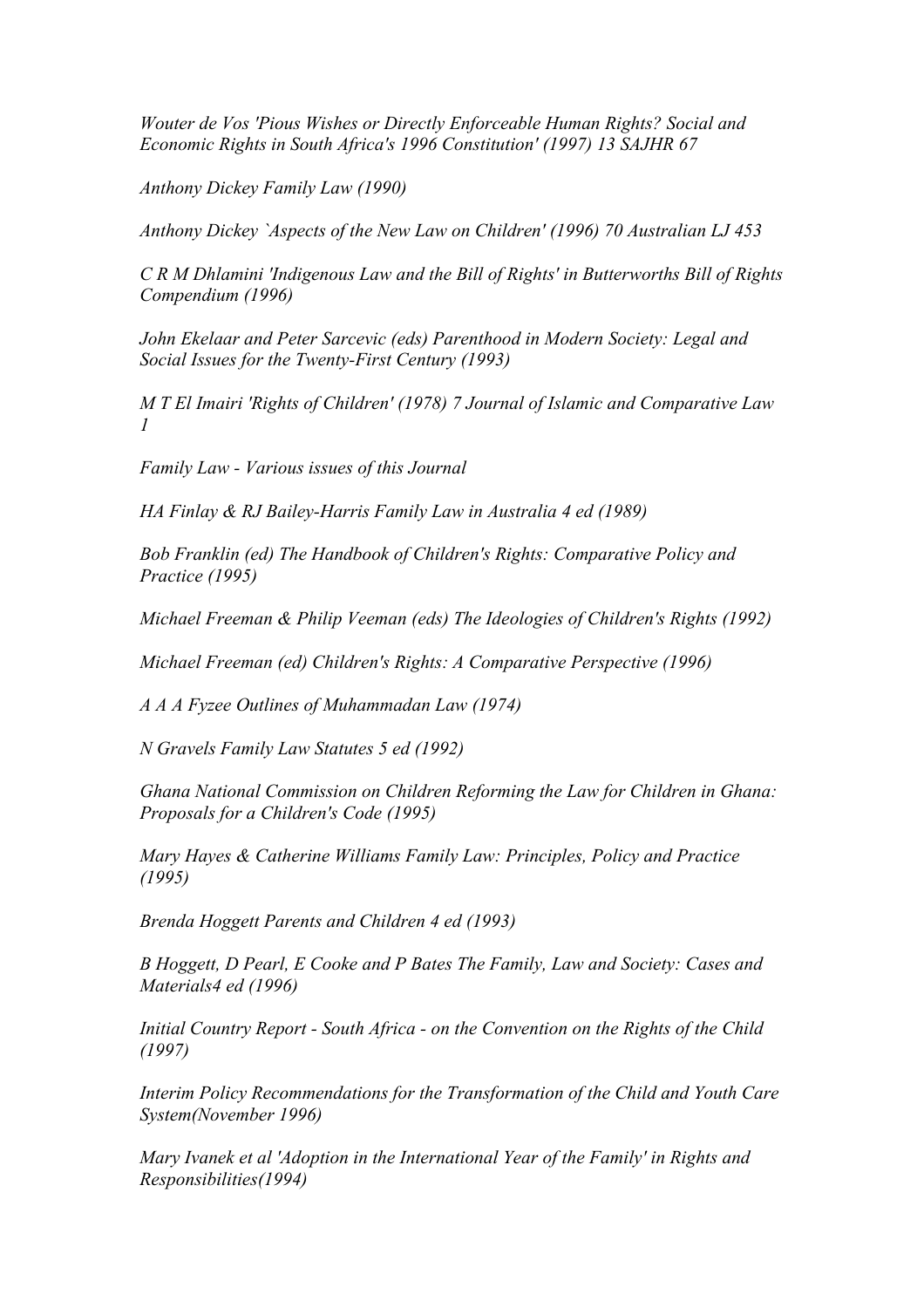*I A J Loftus, J P Nel and D J Maartens 'Toestemming deur Minderjariges : Grys Area tussen Operasie en Mediese Behandeling' 1994 De Rebus 486* 

*Simon Jolly & R Sandland `Political Correctness and the Adoption White Paper' [1994] Fam Law 30* 

*Richard Jones Adoption Act Manual (1988)* 

*D J Joubert 'Interracial adoptions: Can We Learn from the Americas?' (1993) 110 SALJ 726* 

*Raylene Keightley (ed) Children's Rights (1996)* 

*Winnie Kubayi in Ann Skelton (ed) Children and the Law in South Africa (1988, forthcoming)* 

*Maryly La Follette & Robert Purdie A Guide to the Family Law Act 1996 (1996)* 

*S MacPherson Five Hundred Million Children - Poverty and Child Welfare in the ThirdWorld(1987)* 

*Carmel Matthias 'New Directions for the Children's Court' in Law, Practice and Policy: South African Juvenile Justice Today Publication of the Community Law Centre, UWC (1995)* 

*Carmel Matthias 'Are we Making Progress? The 1996 Child Care Bill and Some Fundamental Aspects of Practice and Procedure in the Children's Court' (1996) 32 No 2 Social Work / Maatskaplike Werk 242-247.* 

*Carmel Matthias Removal of Children and the Right to Family Life: South African Law and Practice (1997)* 

*Carmel Matthias and Noel Zaal 'Can We Build a Better Children's Court? Some Recommendations for Improving the Processing of Child-Removal Cases' in Raylene Keightley (ed) Children's Rights 51* 

*Gabrielle Maxwell et al Researching Care and Protection (1995)* 

*Kenneth McKNorrie Children(Scotland) Act (1995)* 

*Neil McKerrow and A Verbeek Models of Care for Children in Distress (1995)* 

*Fiona McLachlan 'The New Child Care Act - In the Best Interest of Family, Parents or Child' Unpublished paper, UCT (1993)* 

*James McNamara 'Illegitimacy and the Family in Hindu Society' in Sandra Burman and Eleanor Preston-Whyte (eds) Questionable Issue: Illegitimacy in South Africa (1992)* 

*Barbara Mitchels Child Care and Protection (1989)*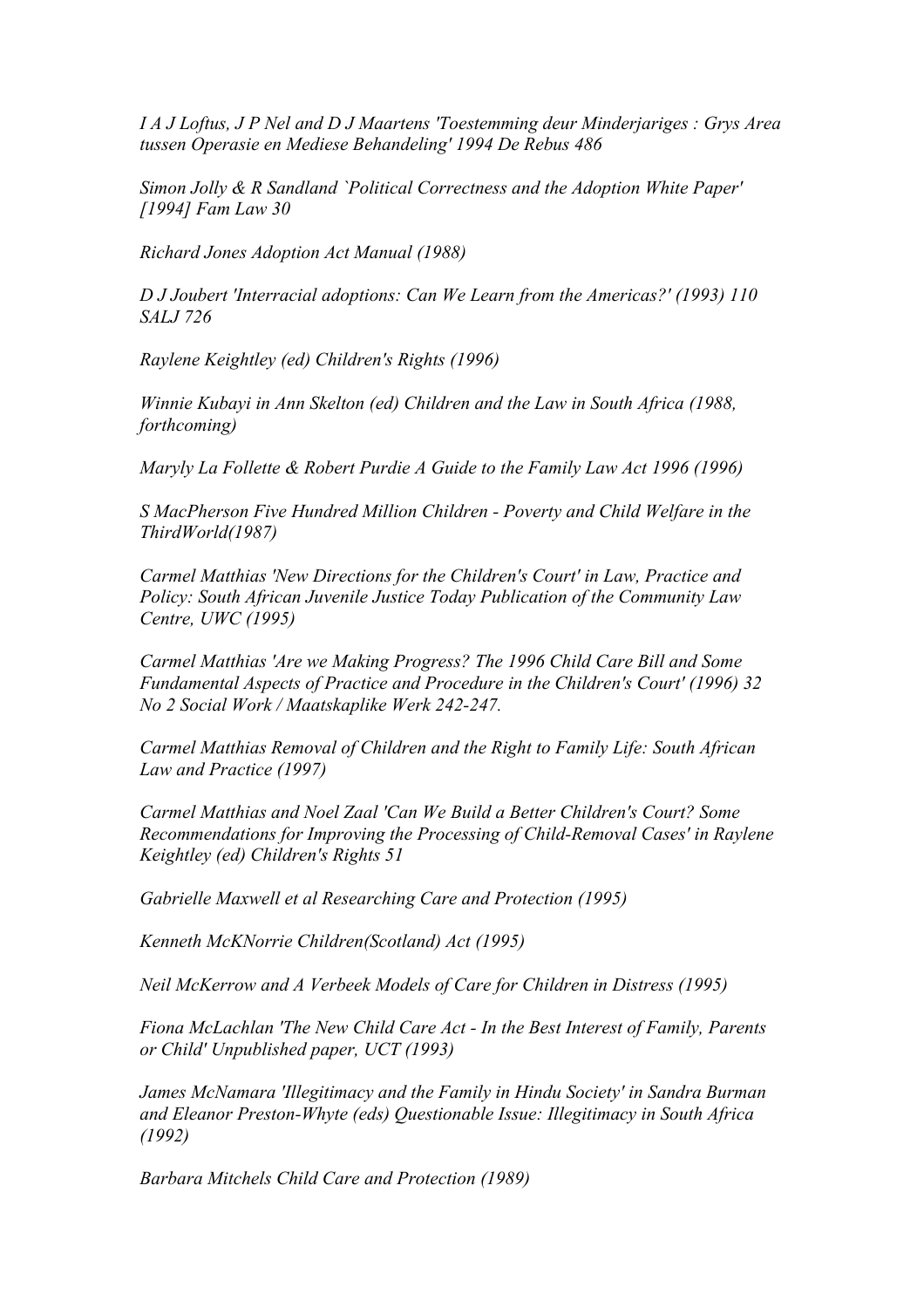*Tshepo L Mosikatsana 'Transracial adoptions: Are We Learning the Right Lessons from the Americans and Canadians? - A Reply to Professors Joubert and Zaal' (1995) 112 SALJ 606* 

*Tshepo L Mosikatsana 'Gay/Lesbian Adoptions and the Best Interests Standard: A Critical and Analytical Perspective' in Raylene Keightley (ed) Children's Rights (1996)* 

*Tshepo L Mosikatsana 'Is Papa a Rolling Stone? The Unwed Father and his Child in South African Law - A Comment on Fraser v Naude' (1996) 29 CILSA 152* 

*Tshepo L Mosikatsana 'Examining Class and Racial Bias in the Adoption Process and the Viability of Transracial Adoptions as a Policy Preference: A Further Reply to Professors Joubert, Pakati and Zaal' (1997) 13 SAJHR 602* 

*Ebrahim Moosa '"The Child belongs to the Bed': Illegitimacy and Islamic Law' In Sandra Burman and Eleanor Preston-Whyte (eds) Questionable Issue: Illegitimacy in South Africa(1992) 171* 

*Najma Moosa A Comparative Study of the South African and Islamic Law of Succession and Matrimonial Property with Especial Attention to the Implications for the Muslim WomanUnpublished LL M thesis, UWC (1991)* 

*Najma Moosa An Analysis of the Human Rights and Gender Consequences of the New South African Constitution and Bill of Rights with regard to the Recognition and Implementation of Muslim Personal Law (MPL) Unpublished LL D dissertation, UWC (1996)* 

*J J Nasir The Status of Women under Islamic Law (1994)* 

*National Strategy on Child Abuse and Neglect (1997)* 

*National Institute for Economic Policy (NIEP) Children, Poverty and Disparity Reduction (1996)* 

*Charles Ngwena 'Health Care Decision-Making and the Competent Minor : The Limits of Self- Determination' in Raylene Keightley (ed) Children's Rights (1996)* 

*Alistair Nicholson `Advancing Children's Rights and Interests: The Need for Better Inter-Governmental Collaboration' (1996) 26 Western Australian LR 249* 

*B B Pande 'The Politics of Children's Rights in Asia: Rhetoric and Reality' in E Verhellen (ed) Understanding Children's Rights 508* 

*Stephen Parker, Patrick Parkinson & Juliet Behrens Australian Family Law in Context: Commentary and Materials (1994)* 

*John Parry-Williams 'Legal Reform and Children's Rights in Uganda - Some Critical Issues' (1993) 1 Int J of Children's Rights 49*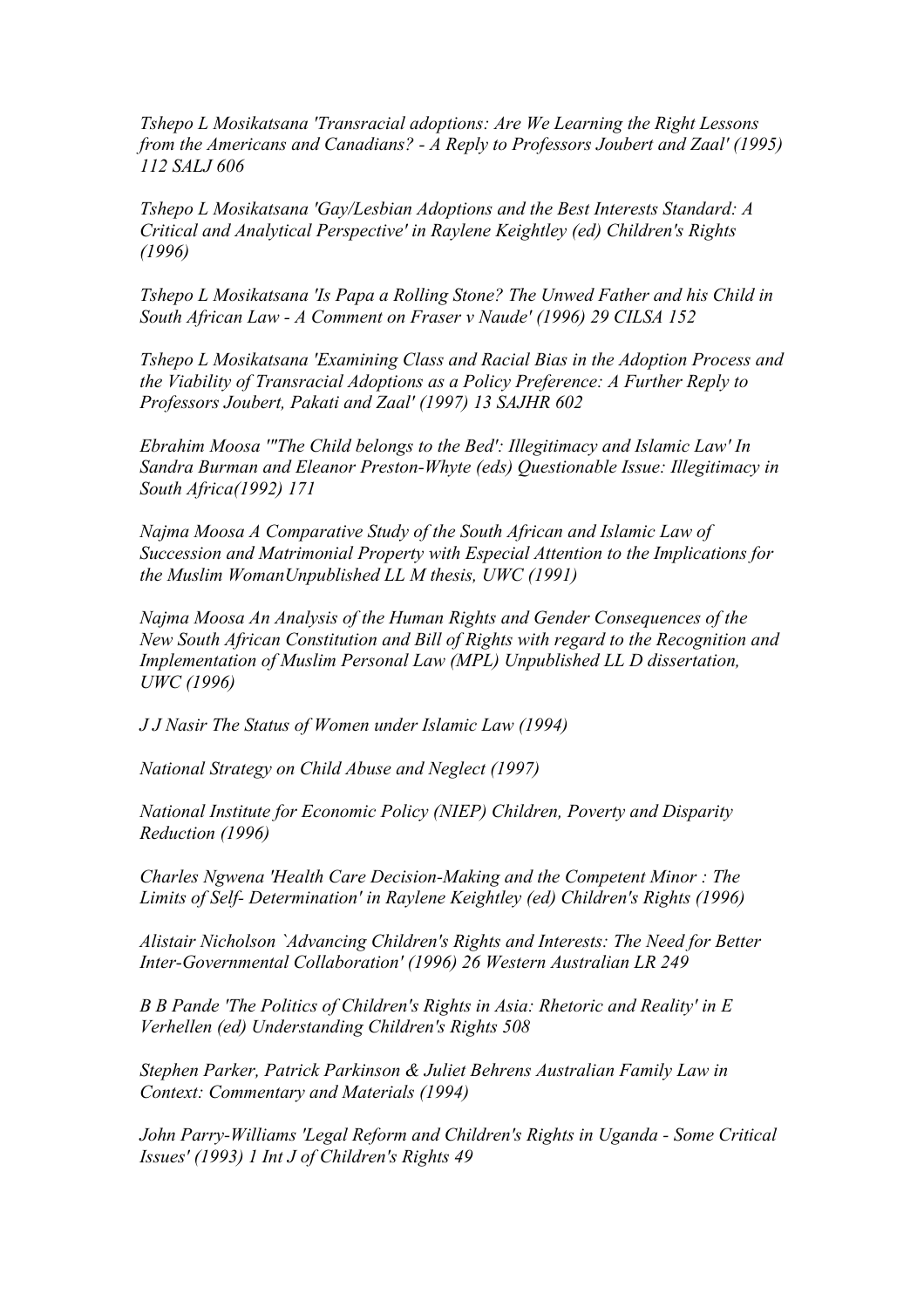*Report of the Lund Committee on Child and Family Support (Department of Welfare, 1996)* 

*Report of the Ministerial Review Team to the Minister of Social Welfare on the Review of the Children, Young Persons and their Families Act (1992)* 

*Reforming the Law for Children in Ghana: Proposals for a Children's Code A report by the Ghana National Commission on Children (1995)* 

*Margaret Richards Adoption (1989)* 

*Melanie Roberts 'New Zealand's Family Court - Reflections for the Family Law Act of England and Wales' (1997) 11 Int J of Law, Policy and the Family 246* 

*J A Robinson 'An Overview of Child Protection Measures in New Zealand with Specific Reference to the Family Group Conference' (1996) 7 SAJHR 313* 

*J A Robinson 'Multi-kulturaliteit en die Familiereg: Enkele Gedagtes oor die Posisie in Nieu-Seeland' (1996) 7 Stell LR 210* 

*J A Robinson (ed) The Law of Children and Young Persons (1997)* 

*I D Schäfer (ed) Family Law Service (1987, with looseleaf updates)* 

*I D Schäfer & L Schäfer 'Children, Young Persons, and the Child Care Act' in J A Robinson* 

*(ed) The Law of Children and Young Persons (1997) 73* 

*P J Schwikkard 'The Abused Child: A few Rules of Evidence Considered' in Raylene Keightley (ed) Children's Rights (1996) 148* 

*June D Sinclair assisted by Jacqueline Heaton The Law of Marriage Volume 1 (1996)* 

*Julia Sloth-Nielsen 'Chicken Soup or Chainsaws: Some implications of the Constitutionalisation of Children's Rights in South Africa' in Raylene Keightley (ed) Children's Rights (1996) 6* 

*Julia Sloth-Nielsen 'Ratification of the United Nations Convention on the Rights of the Child: Some Implications for South African Law' (1995) 11 SAJHR 67* 

*Julia Sloth-Nielsen & Belinda van Heerden 'The Child Care Amendment Act 1996: Does It Improve Children's Rights in South Africa?' (1996) 12 SAJHR 649* 

*Julia Sloth-Nielsen & Belinda van Heerden 'Proposed Amendments to the Child Care Act and Regulations in the Context of Constitutional and International Law Developments in South Africa' (1996) 12 SAJHR 247* 

*Julia Sloth-Nielsen & Belinda van Heerden 'New Child Care and Protection Legislation for South Africa? Lessons from Africa' (1977) 8 Stell LR 261*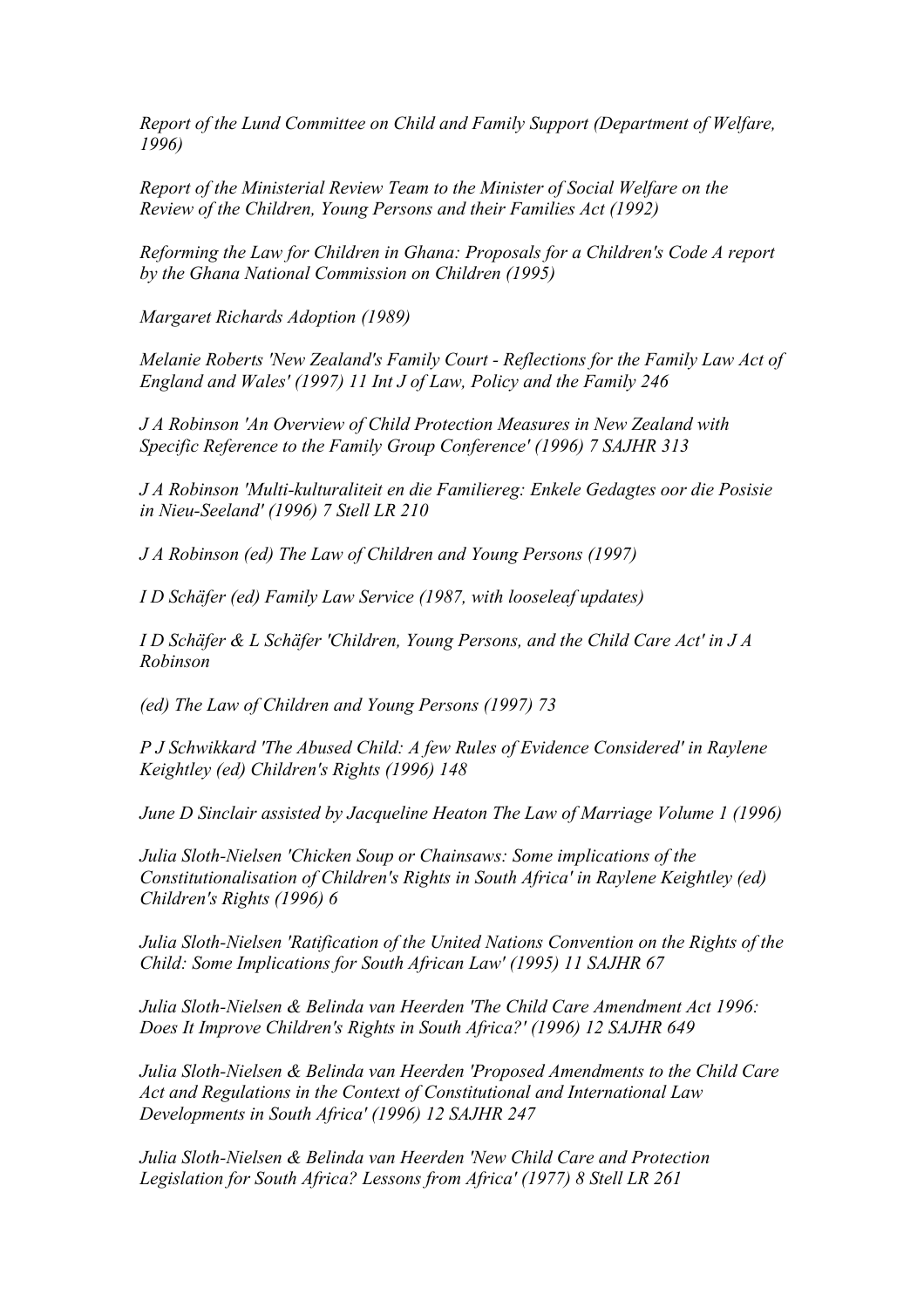*Julia Sloth-Nielsen & Belinda van Heerden 'Putting Humpty Dumpty Back Together Again: Towards Restructuring Families' and Children's Lives in South Africa' (1998) 115 SALJ 156* 

*J S Small 'Transracial placements: Conflicts and contradictions' in S Morgan and P Righton (eds) Child Care: Concerns and Conflicts (1989)* 

*Erwin Spiro Law of Parent and Child 4 ed (1985)* 

*Erwin Spiro Recent Extra-Marital Child Legislation Annotated (1988)* 

*Kate Standley Cases and Materials on Family Law (1997)* 

*L Star Counsel of Perfection: The Family Court of Australia (1996)* 

*S A Strauss Doctor, Patient and the Law 3 ed (1991)* 

*Elaine E Sutherland `The Unequal Struggle - Fathers and Children in Scots Law: Brixey v Lynasand Sanderson v McManus' (1997) 9 Child and Fam LQ 191* 

*J M Thompson Family Law in Scotland 3 ed (1996)* 

*J E Timms Children's Representation A Practitioner's Guide (1995)* 

*Towards Redrafting the Child Care Act: Recommendations of a Conference of the Community Law Centre (UWC) and the Portfolio Committee on Welfare and Population Development(September 1996)* 

*Geraldine van Bueren The International Law on the Rights of the Child (1994)* 

*Geraldine van Bueren (ed) International Documents on Children (1993)* 

*Belinda van Heerden & Brigitte Clark 'Parenthood in South African Law - Equality and Independence? Recent Developments in the Law Relating to Guardianship' (1995) 112 SALJ 140* 

*J D van der Vyver & D J Joubert Persone- en Familiereg 3 ed (1991)* 

*David van Wyk, John Dugard, Bertus de Villiers and Dennis Davis (eds) Rights andConstitutionalism: The New South African Legal Order (1994)* 

*Philip E Veerman The Rights of the Child and the Changing Image of Childhood (1991)* 

*Eugene Verhellen (ed) Understanding Children's Rights (1996)* 

*Linda Vilakazi-Tselane A Situational Analysis of the Girl Child: A Research Report for NIPILAR - South Africa (February 1998)*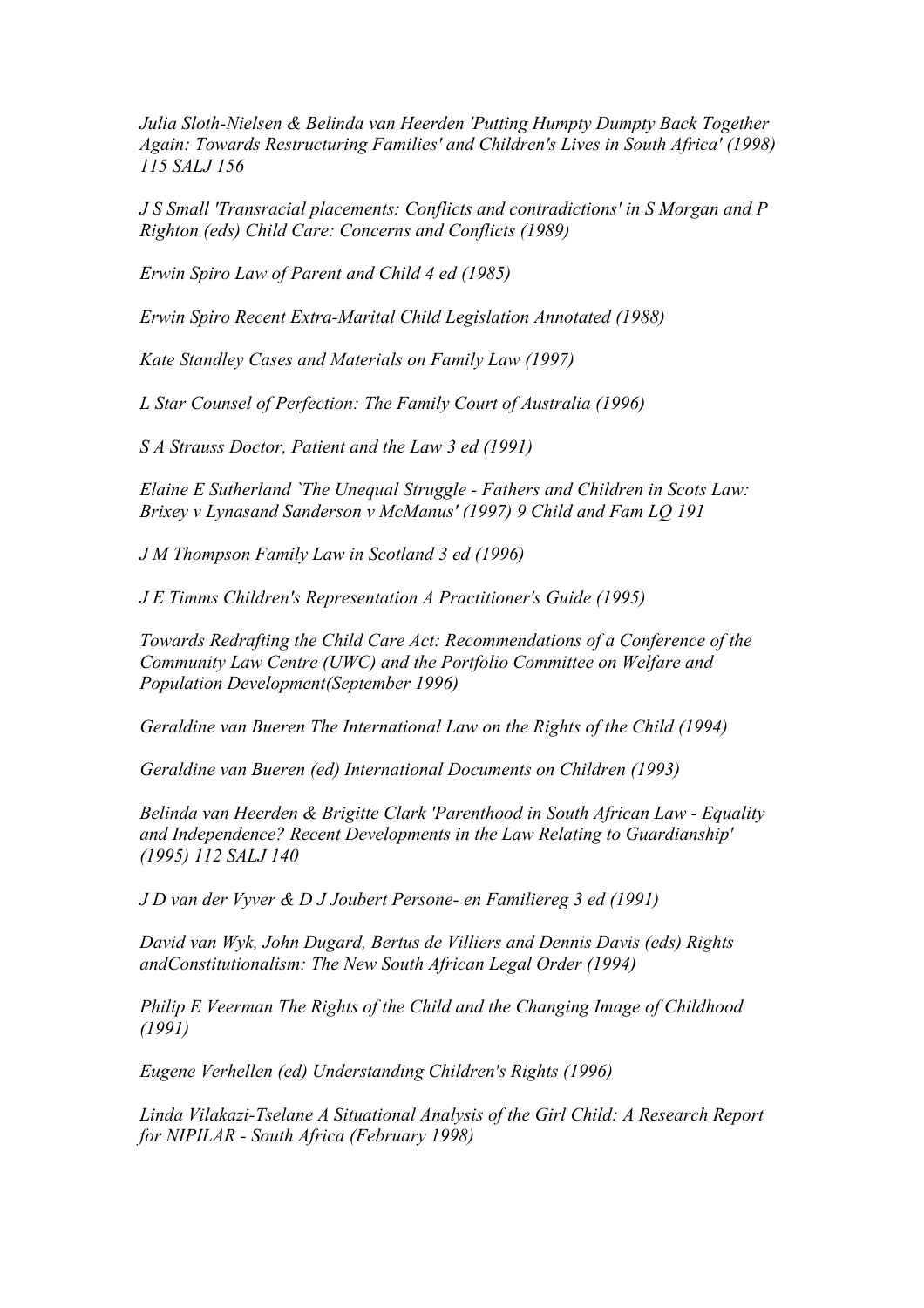<span id="page-13-0"></span>*F N Zaal 'Avoiding the Best Interests of the Child. Race-matching and the Child Care Act 74 of 1983' (1994) 10 SAJHR 372* 

*F N Zaal Do Children Need Lawyers in the Children's Courts? (1996)* 

*F N Zaal 'When Should Children Be Legally Represented in Care Proceedings? An Application of Section 28(1)(h) of the 1996 Constitution' (1997) 114 SALJ 334* 

*F N Zaal 'Children's Courts: An Underrated Resource in a New Constitutional Era' in J A Robinson (ed) The Law of Children and Young Persons (1997) 95* 

#### **TABLE OF CASES**

*Du Preez v Conradie 1990 (4) SA 46 (BGD)*

*Ex parte Commissioner of Child Welfare : In re Schmidt 1956 (4) SA 787 (T)* 

*Ex parte D 1958 (2) SA 91 (GW)* 

*Ex parte Kommissaris van Kindersorg: In re Steyn Kinders 1970 (2) SA 27 (NC)* 

*Fraser v Children's Court, Pretoria North and Others [1996] 3 All SA 273 (T), 1997 (2) SA 218(T)* 

*Fraser v Children's Court, Pretoria North and Others 1997 (2) BLCR 153 (CC), 1997 (2) SA 261 (CC)* 

*Gold v Commissioner of Child Welfare, Durban 1978 (2) SA 301 (N)* 

*Hlope v Mahlalela and Another 1998 (1) SA 449 (T)* 

*Jackson v S (Case no 35/97)* 

*Jordan v Evans NO 1953 (2) SA 475 (A)* 

*Malan v Commissioner of Child Welfare, Witbank 1973 (4) SA 508 (T)* 

*President of the Republic of South Africa and Others v Hugo 1997 (6) BCLR 708 (CC), 1997 (4) SA 1 (CC)* 

*Rylands v Edros [1996] 4 All SA 557 (C), 1997 (2) SA 690 (C)* 

*Sati v Kitsile [1998] 1 All SA 530 (E)* 

*S v La Grange 1991 (1) SACR 276 (C)* 

*S v Lekgathe 1982 (3) SA 104 (BSC)*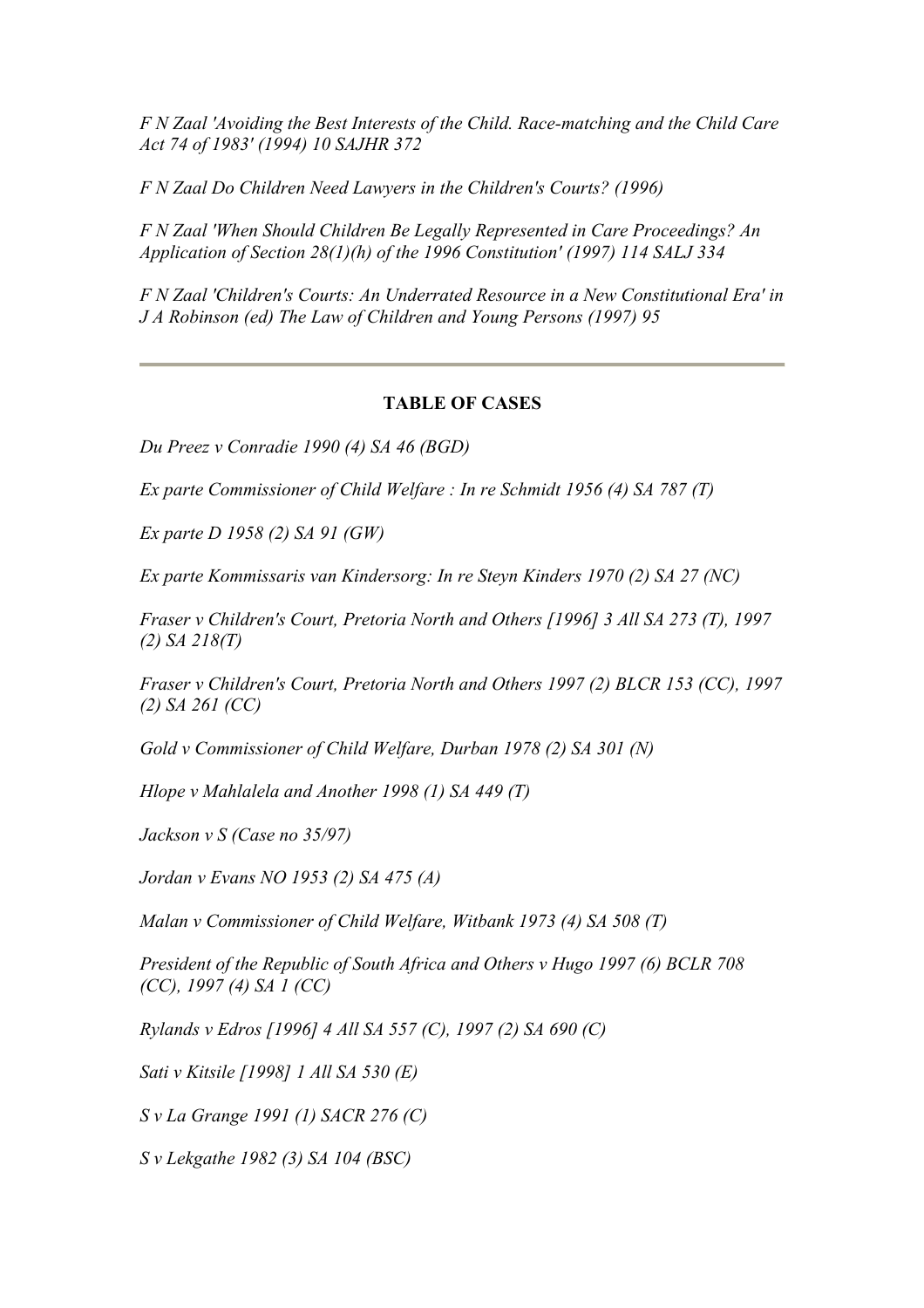<span id="page-14-0"></span>*S v Williams 1995 (3) SA 632 (CC), 1995 (7) BCLR 401 (CC)* 

*Weber v Harvey NO 1952 (3) SA 711 (T)* 

*Young v Swanepoel and Others 1990 (2) SA 54 (C)* 

#### **1. INTRODUCTION**

1.1 Introduction 1.2 Background 1.3 The Commission's working methodology 1.4 Briefing sessions, Pretoria, 5 and 6 March 1998 1.5 Conclusion

Top of section 1 Top of contents

#### *1.1* **Introduction**

*Apartheid policies, deep-rooted poverty and unemployment, poor or non-existent schooling, the breakdown of family life and the strains on a society in transition have left the majority of South African children in an extremely vulnerable position. In particular, children, the voiceless members of society, have suffered directly as result of the unequal application of the fragmented laws affecting them. These factors alone provide compelling justification for the reformulation of all law affecting children in a comprehensive, holistic manner. Furthermore, constitutional imperatives and South*  Africa's international legal obligations flowing from, inter alia, the ratification<sup>(1)</sup> of *the United Nations Convention on the Rights of the Child (1989) (hereafter referred to as CRC) accentuate the necessity of undertaking a comprehensive review of child legislation.* 

#### *1.2* **Background**

*Various amendments to the Child Care Act 74 of 1983 have been effected and proposed since the Act came into operation in 1987. From the outset, the Act gave rise to disquiet amongst practitioners, social workers and child and youth care workers with respect to the functioning of, and principles underlying, the legislation. In June 1995, a new draft Bill, with regulations, was released for comment by the Department of Welfare, the stated intention being to effect urgent interim reforms, pending a more comprehensive redraft of child care law. The eventual legislation in this regard, the Child Care Amendment Act 96 of 1996, drew widespread and divergent responses. A key concern was that piecemeal amendments to comply with constitutional imperatives and the ratification of CRC would not resolve deep-seated concerns about the content and application of the current South African child law, nor indeed the relevance of its underlying philosophy to present-day South Africa. Also, reservations were expressed about the process that was followed prior to the*  adoption of the 1996 Act.<sup>(2)</sup> The need for a comprehensive rewrite of the principal *Child Care Act, the need to Africanise child care and protection mechanisms and, as*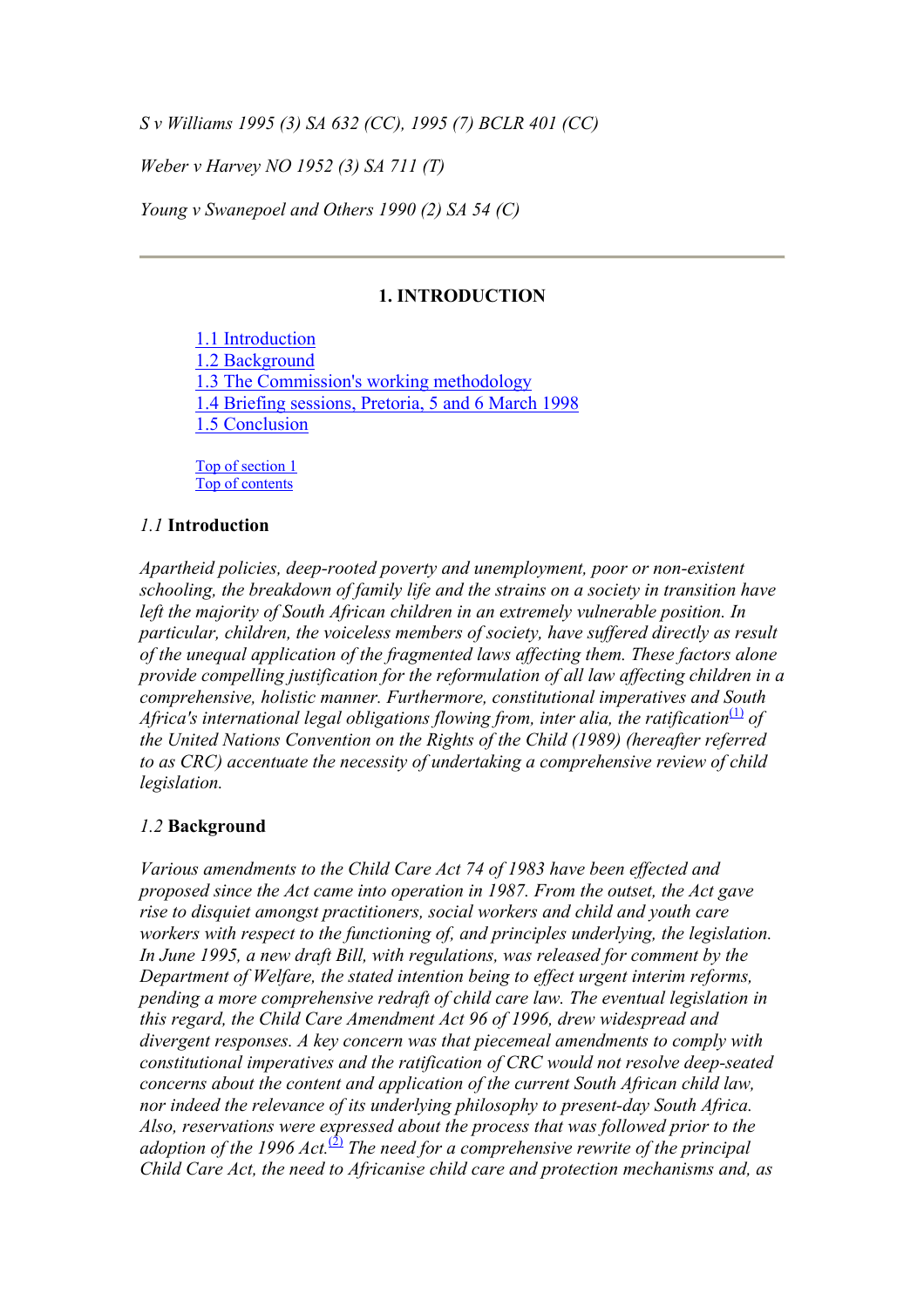<span id="page-15-0"></span>*is mandated by the ratification of CRC, to review and harmonise all relevant child related law, has since become increasingly clear. The law reform process was further strengthened by the outcome of the Gordon's Bay Conference Towards Redrafting the Child Care Act, held on 26 to 28 September 1996.*<sup>[\(3\)](#page-108-0)</sup>

*Following recommendations from the Minister of Welfare and Population Development, the Minister of Justice requested the South African Law Commission to include a review of child care legislation in the Commission's programme. The Commission decided on 4 April 1997 to include the investigation on its programme and to establish a project committee. Associate Professor Belinda van Heerden was appointed project leader and chairperson. The other members of the project committee are:* 

*Dr Jacqueline Loffell Dr Maria Mabetoa Mr Mike Masutha Dr Carmel Matthias Ms Buyi Mbambo Mr Mbongeni Mtshali Ms Zubeda Seedat Ms Ann Skelton Ms Julia Sloth-Nielsen Ms Helen Starke Professor Noel Zaal* 

*The committee brings together experts from various disciplines and constituencies from law and social science - from government, the NGO and the private sector. This reflects an appreciation of the need for a multi-disciplinary approach, inter-sectoral co-operation, and the importance of involving all stakeholders in the process of drafting legislation.* 

*The members of the committee were appointed in their individual capacities by the Minister of Justice and do not represent any particular organisation.* 

#### *1.3* **The Commission's working methodology**

*The project is aimed at a comprehensive review of the Child Care Act and all other South African legislation affecting children, together with the common law, the customary law and religious laws relating to children in this country. The aim is to develop recommendations for new, appropriate and far-reaching child legislation, legislation which will take into account not only the present realities, but also the future social, political and economic constraints of the society which it aims to serve. The Departments of Welfare and Population Development and of Justice, through the South African Law Commission, will be responsible for initiating and ultimately drafting legislation to implement the process of reform arising out of the project.* 

*The project is being managed by the project committee established by the South African Law Commission [as](#page-108-0) outlined above. The committee is required to plan the investigation, do or have the necessary research done, and submit reports in the form of issue papers, discussion papers and reports to the Commission. The report(s) with*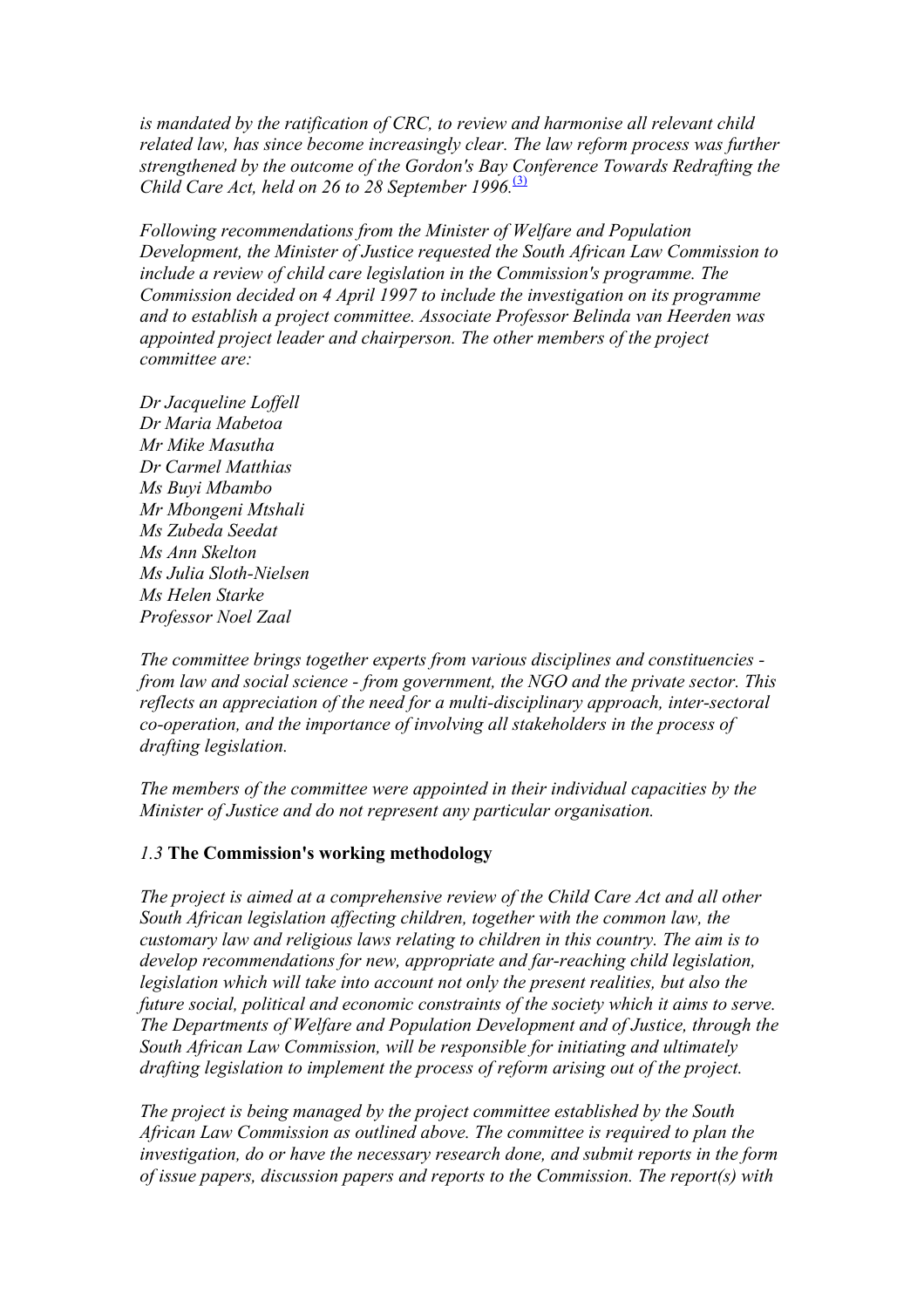<span id="page-16-0"></span>*draft legislation will be submitted to the Ministers of Welfare and Population Development and of Justice who may then implement the recommendations proposed by adopting the draft legislation.* 

*It is also important to ensure that all stakeholders, persons affected by the legislation and the community at large are integrally involved in the whole process of law reform. The voice of the community, and especially the voices of children, must therefore be heard. A broad process of consultation will be followed and will involve various state departments, tertiary institutions, local and international experts, various bodies supporting democracy, other relevant NGO's and CBO's, and obviously children.* 

## *1.4* **Briefing sessions, Pretoria, 5 and 6 March 1998**

*As an initial step, the committee held a two-day series of briefing sessions prior to the final formulation of this issue paper. The key aim was to inform and educate the members of the committee about the factual position and special needs of various groups of children, such as children in especially difficult circumstances and children affected by customary and religious laws. It was also necessary to gain information about the likely impact of HIV/AIDS on children, families and communities. Many children are not adequately covered by existing legislation, and often 'fall through the cracks' of legislative and social protection. In particular, the sessions focussed on areas in which the members of the committee required additional expert information, or supplementary perspectives. A list of the topics addressed, and of the experts involved, is attached as Annexure A. Many of the views elicited during these sessions have assisted in the conceptualisation of the issues requiring attention, and have drawn the attention of the committee to previously unidentified gaps, defects and inconsistencies in our law and practice. Where appropriate, reference is made in this issue paper to specific presentations.* 

#### *1.5* **Conclusion**

*This issue paper on the scope of the investigation and the principles which should underpin a new, comprehensive children's code is but the first of three issue papers planned for this year. At this stage, it is envisaged that the other two issue papers will deal with the status of children (including adoption) and children in care proceedings and related matters. These issue papers will be followed by a discussion paper with draft legislation and a report containing final recommendations on the proposed legislation. The committee will adopt a broad, consultative process throughout and will workshop all issues thoroughly at every stage of the investigation.* 

*The inclusive, multi-sectoral, and inter-disciplinary nature of this investigation cannot be over-emphasised. Your input on this issue paper and active participation in this process is therefore extremely important.* 

Top of section 1 Top of contents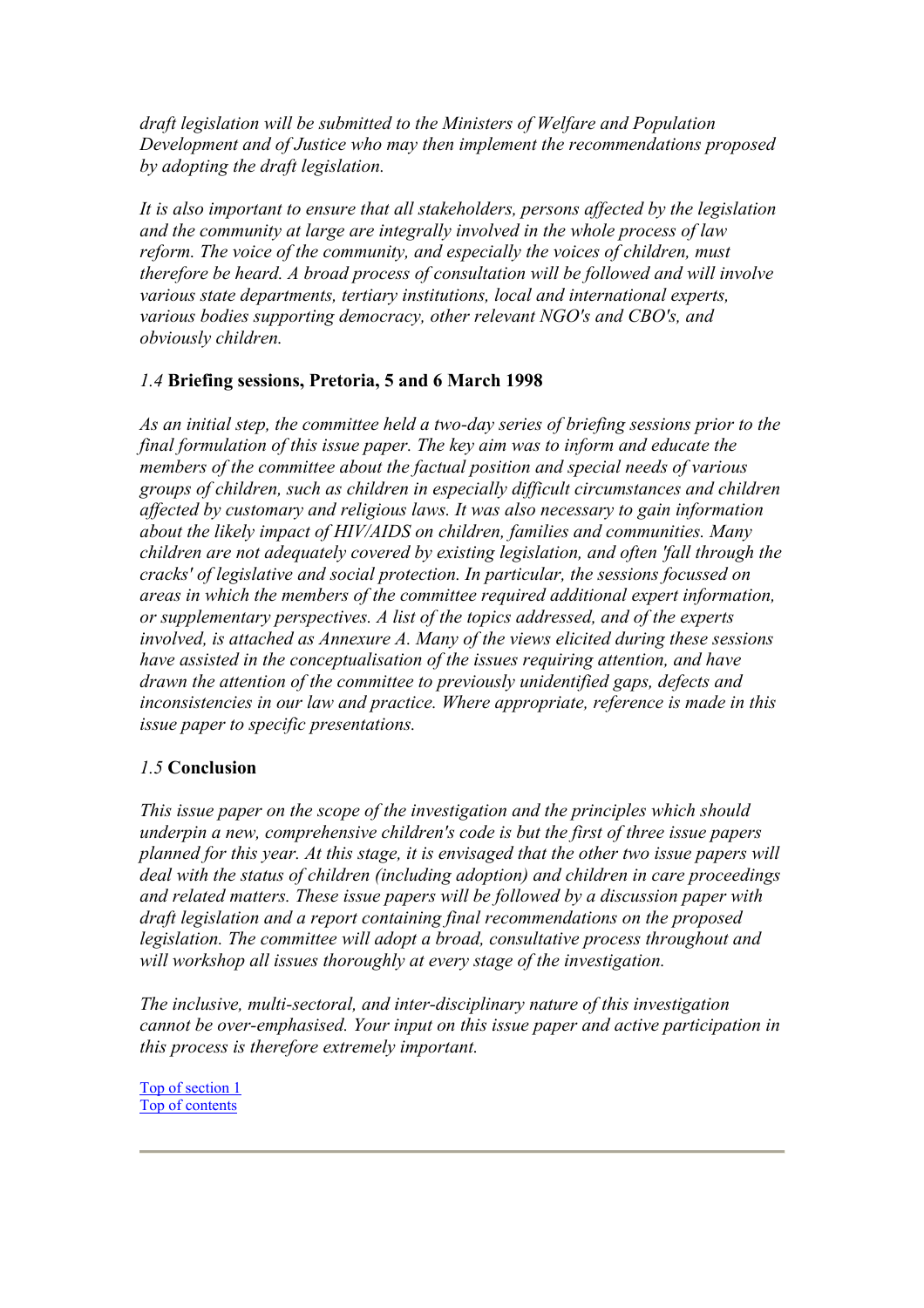### <span id="page-17-0"></span>**2. A VISION FOR COMPREHENSIVE CHILD LEGISLATION**

#### **FOR THE 21ST CENTURY**

2.1 Introduction 2.2 Child and family 2.3 Child and State 2.4 Inter-state obligations towards children 2.5 Children as between each other 2.6 Children in especially difficult circumstances 2.7 The committee's vision

Top of section 2 Top of contents

#### *2.1* **Introduction**

*Accessible, appropriate, consistent and empowering legislation for the children of South Africa is urgently required and will need to be in harmony with the intersecting framework of international law and the South African Constitution. In particular, the vision the committee proposes for a new children's statute is inspired by CRC, the OAU Charter on the Rights and Welfare of the Child*,<sup>(4)</sup> and relevant clauses in the *Bill of Rights in our Constitution. At the heart of our envisaged model is CRC, which permeates relations between child and family, child and state, child and child, and inter-state obligations towards children. Our framework is further influenced by the four principles which have become international currency in analysis of the articles of CRC: survival, development, protection, and participation of the child.* 

*The interim policy recommendations of the IMC on the transformation of the child care and youth care system*<sup>(5)</sup> commences with the following background statement:

*'The notion that "it takes a whole village to raise a child" is based on Ubuntu - a spirit of humanity which encompasses a principle of people caring for each others' wellbeing with an attitude of mutual support ... . In pre-colonial and traditional societies South African children were raised in this spirit, and few if any children were homeless or abandoned.'* 

*But, as the Report points out, colonisation, urbanisation and apartheid have left their mark. South Africa's child care legislation, children's residential care facilities, the supporting policy and practices, as well as constraints on the financial resources underpinning the country's aid to children in especially difficult circumstances, have all proved inadequate to meet the needs of children and their families in the 1990's.* 

*Although the brief of this committee was initially to examine defects in the present Child Care Act 74 of 1983, it became clear from the outset that a range of intersecting and overlapping laws, principles and policies would require review: the Child Care Act cannot be isolated from other legislation affecting children, nor can it*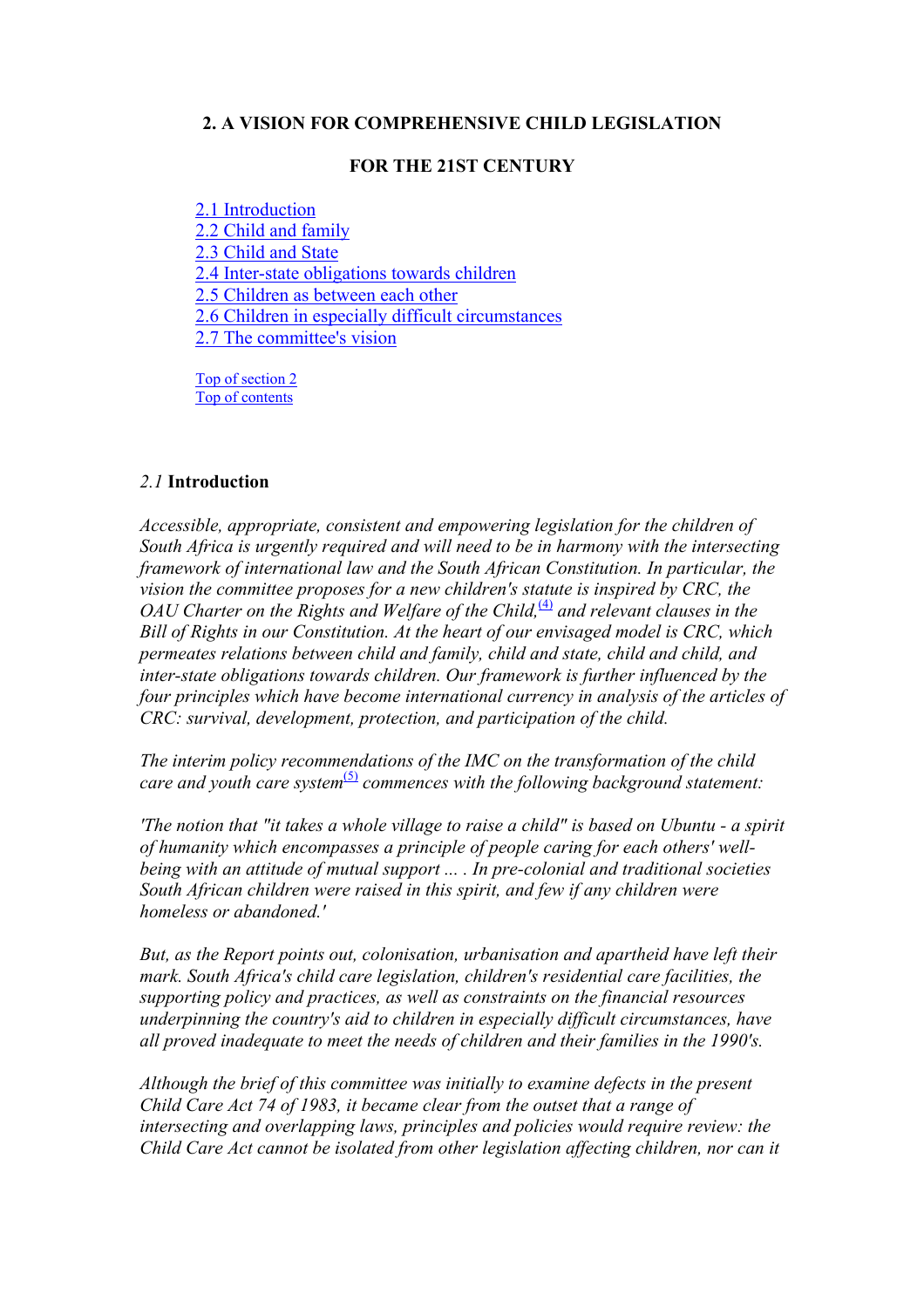<span id="page-18-0"></span>*be divorced from the laws regulating the relationships between parents and children and between families and the state.* 

*The challenge facing the committee is to develop a systematic and coherent approach to child law: an approach which is consistent with constitutional and international law obligations of equity, non-discrimination, concern for the best interests of the child, participation of children in decisions affecting their interests and protection of children in vulnerable circumstances. The committee is also considering how to maximise the State's commitment to the promotion of family and community life, so that removal of children to residential care facilities will be needed in fewer cases. The twin principles of enabling a child's growth and development within a family environment, and protecting children in vulnerable situations, therefore inform the committee's vision of the new children's law.* 

## *2.2* **Child and family**

*In developing the model proposed for a children's code for South Africa, therefore, the committee has proceeded from the starting point of the concentric relationships that affect and protect children. First, their growth and development in a family environment, and the legal relations between child, parent(s) and other members of the extended family or community. The goal here is to respect the responsibilities of parents, families and communities as regards the rearing of the young, and to provide a legislative and policy environment in which the State is supportive of family life. In this endeavour, the committee is aware of the gendered division of labour in our society, resulting in an unequal burden with respect to child care and child rearing falling on women, and the consequent need to further substantive (rather than merely formal) equality.*<sup>[\(6\)](#page-108-0)</sup>

*In addition, mindful of the global shift away from concepts of* **parental power** *towards* **parental responsibilities***, and of the practical problems facing society-atlarge when parents and care-givers fail (even where they are able) to fulfil their duties towards their children, the committee also conceives of a statute in which the reciprocal relationship of parent and child to each other is clearly spelt out.* 

*Again, explicit recognition in law of the different family forms prevailing in our society, as well as social and biological constructs of parenthood and care-giving in relation to children, will assist to plan a legal system which is sensitive to local experiences in South Africa and which takes into account technological advances in the sphere of assisted reproduction and family formation. In this regard attention will have to be given to surrogate motherhood, issues around alternative modes of conception*, $\frac{1}{2}$  adoptions by same sex couples, and other models of alternative family *life.* 

#### [Top of contents](#page-0-0)

## *2.3* **Child and State**

*Second, the relations between child and State warrant reflection in a precise legal framework which proceeds from a model of the State's obligation to protect children from 'maltreatment, abuse, neglect and degradation*,<sup>[\(8\)](#page-109-0)</sup> yet at the same time respects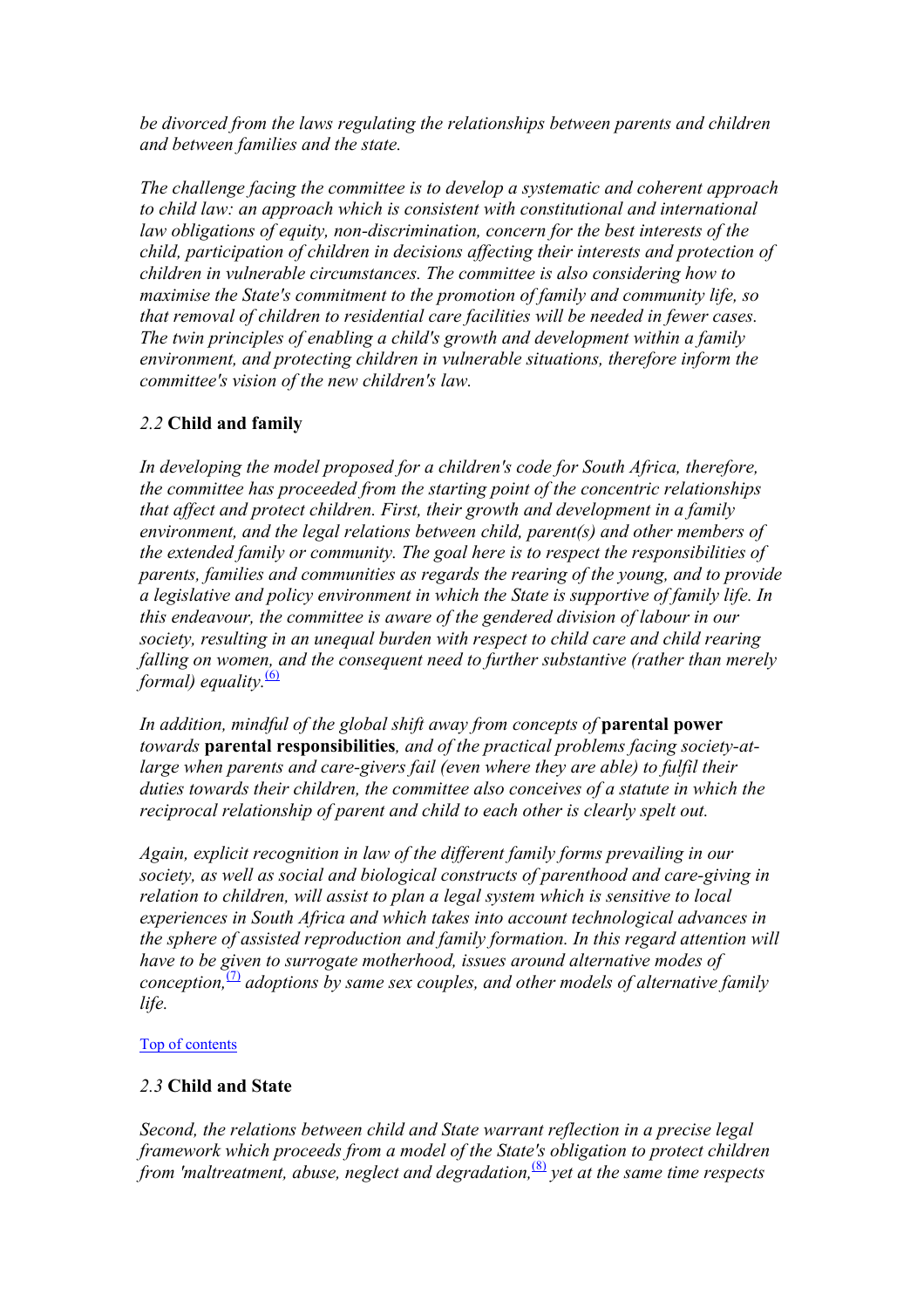<span id="page-19-0"></span>*children's rights to alternative care of a quality which approximates a family environment. This model must support children's rights to procedures, processes and institutions in which they can participate in decisions affecting their lives and requires a system in which the requisite checks and balances over the exercise of administrative and judicial authority are adequately provided for. The essential framework for this model can be derived from CRC, and the comparative law section in Chapter 10 below gives examples in other legal systems showing how legislative flesh has been crafted on the bones of the principles outlined above.* 

## *2.4* **Inter-state obligations towards children**

*Thirdly, the committee realises that it must bear in mind the relations between the South African State and other states regarding children, especially where international issues may arise: refugee or displaced non-citizen children in our country, international adoption, international abduction as well as jurisdictional and cross-border issues in private law. Here, the model envisages spelling out the State's duty to protect all children within its borders and to promote the interests of its child citizens and nationals in cross-border issues.* 

## *2.5* **Children as between each other**

*Fourthly, the committee believes that it is necessary to ensure non-discrimination with regard to different groups of children, addressing especially the cross-cultural conflict of laws that may arise for children subject to one or another religious or customary legal system. The model proposed by the committee sees a future child law system in which core children's rights and concerns are equally respected and protected, independent of the system of personal law in which a child is raised, while at the same time ensuring that the State honours to the maximum extent the cultural and religious rights of children and families. Further, the committee is cognisant of the fact that children have a gender too*,<sup>[\(9\)](#page-109-0)</sup> and that girl children suffer particular *discrimination and disadvantage on many levels.* 

## *2.6* **Children in especially difficult circumstances**

*Fifth, specific mention will be made throughout the proposed model to children in especially difficult circumstances, such as children living on the street, refugee children, and children with disabilities.* 

## *2.7* **The committee's vision**

*The vision of the committee as described above is represented diagrammatically in Figure 1 below.* 

*The model which the committee has in mind must perhaps also address the meaning of childhood and introduce the idea of determining the end of childhood (age of majority) for all children at 18 years in accordance with the CRC and the Constitution*<sup>[\(10\)](#page-109-0)</sup>

*Finally, the committee wishes to provide a legislative framework which is both accessible and understandable to all who will be affected by it. This means avoiding*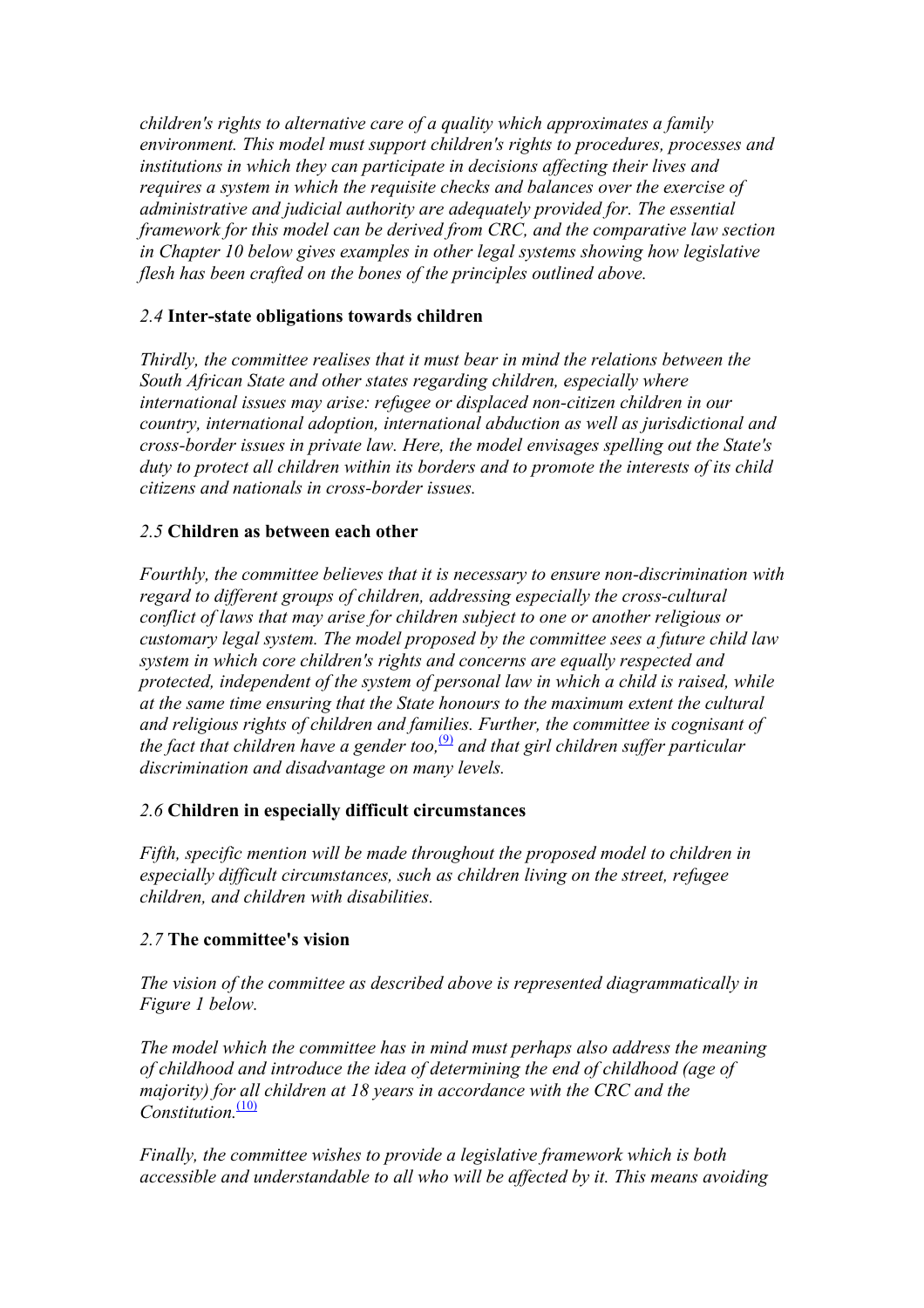<span id="page-20-0"></span>*legal jargon and outdated concepts, providing for simplicity and informality of procedure as far as possible, and ensuring the involvement of all stakeholders and society at large in the law reform process.* 

Top of section 2 Top of contents

#### **3. THE FRAMEWORK: INTERNATIONAL INSTRUMENTS AND THE**

#### **SOUTH AFRICAN CONSTITUTION**

3.1 Why international instruments are useful in developing a framework for laws about children 3.2 The UN Convention on the Rights of the Child, 1989 3.3 The African Charter on the Rights and Welfare of the Child, 1990 3.4 The Hague Convention on the Civil Aspects of International Child Abduction, 1980 3.5 The Hague Convention on the Protection of Children and Cooperation in Respect of Inter-country Adoption, 1983 3.6 The United Nations Rules for the Protection of Juveniles eprived of their Liberty, 1990 (The JDL's) 3.7 Other notable international documents 3.8 The Constitution of the Republic of South Africa Act, 1996  3.9 Principles

Top of section 3 Top of contents

### *3.1* **Why international instruments are useful in developing a framework for laws about children**

*Ratification of or accession to international instruments creates obligations on States Parties to take action to bring domestic policy, law and practice into line with the relevant international instrument. But even those instruments which are not yet officially recognised can be very useful in developing a framework for children's legislation. International instruments on children's issues, by their very nature, represent a common pool of wisdom, and a culmination of efforts to ensure recognition of children's rights.* 

#### *3.2* **The UN Convention on the Rights of the Child, 1989**

*Article 4 of CRC requires States Parties to 'undertake all appropriate legislative, administrative, and other measures for the implementation of the rights recognised in the ... Convention'. Ratification also requires South Africa to report to the United Nations Committee on the Rights of the Child on an ongoing basis. The initial report has already been submitted* $(11)$  *and a report will be expected every five years hereafter.*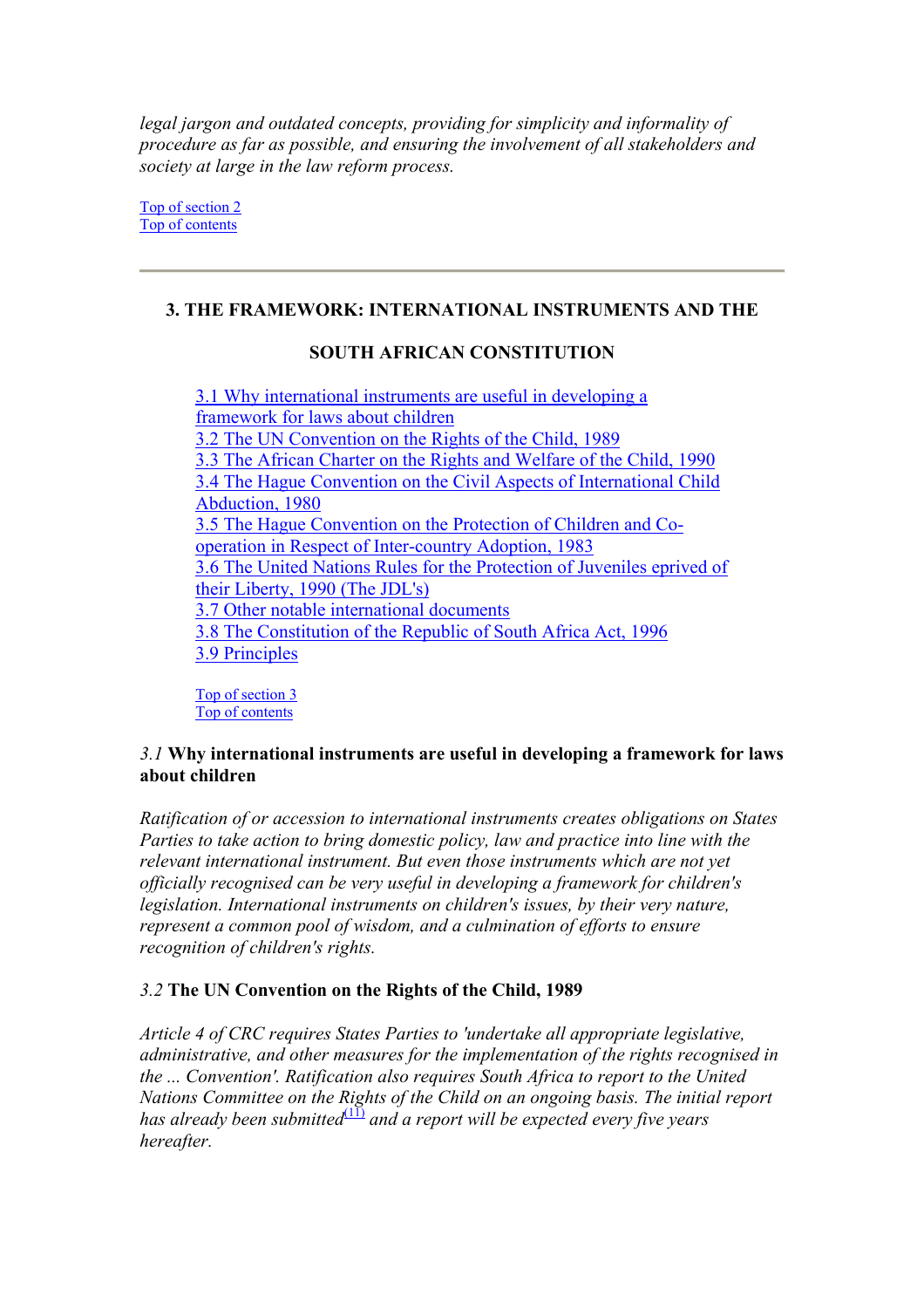*The Committee on the Rights of the Child has selected four 'general principles' which they see as constituting the basic values of the CRC. The first is that in all actions concerning children, whether undertaken by public or private social welfare institutions, courts of law, administrative authorities or legislative bodies, the best interests of the child shall be a primary consideration.*<sup>[\(12\)](#page-109-0)</sup>*Although easy to state in legislation, this is a principle which is very difficult to define decisively, as a person or group of people always has to decide what is in the child's best interests in a particular case and application of the principle may therefore vary from case to case, country to country, or culture to culture. Discretion therefore becomes a key factor and attempts can be made to structure discretion in such a way as to ensure a more evenly applied standard of the child's best interests.* 

*In deciding what is in a child's best interests, the child's own views must be considered where the child is able to express these. Thus the second general principle requires States Parties to 'assure to the child who is capable of forming his or her own views the right to express those views freely in all matters affecting the child, the views of the child being given due weight in accordance with the age and maturity of the child'*.<sup>[\(13\)](#page-109-0)</sup> *This principle tends to be viewed somewhat simplistically*,  $\frac{(14)}{2}$  $\frac{(14)}{2}$  $\frac{(14)}{2}$ *and it will be important for any new legislation pertaining to children in South Africa to ensure that ample opportunity* **is** *given for children to participate meaningfully in decisions affecting them.* 

*The third general principle is that of the survival and development of the child. 'Survival' is an amplification of the right to life. The term 'development' relates to the individual child and should be interpreted in a broad sense. It adds a qualitative aspect to the right to life and implies that law, policy and administrative action must look beyond the physical survival of the child to issues of cognitive, emotional, social and cultural development.*<sup>[\(15\)](#page-109-0)</sup>

*Non-discrimination is the fourth general principle*<sup>[\(16\)](#page-109-0)</sup> and the new child law will need *to ensure equal access for all South African children to the protections and rights offered by the legislation.* 

*Although CRC is a detailed instrument and should be read in its entirety in order to understand its impact fully, a summary*[\(17\)](#page-109-0) *(excluding those articles already mentioned) is provided here. The first article of CRC defines a child as 'every human being below the age of eighteen years*<sup>[\(18\)](#page-109-0)</sup>*unless, under the law applicable to the child, majority is attained earlier.' Article 5 provides that States should respect the responsibilities, rights and duties of parents, extended families and communities to provide, in a manner consistent with the evolving capacity of the child, appropriate direction and guidance to children in the exercise of their rights. This important provision not only emphasises the role of parents, families and communities in children's lives, but requires states to protect this role - a clear message that professionals and service providers should not take over the role of parents, but that service delivery should focus on support to families. This theme is continued in Article 18 which recognises the principle that both parents (or legal guardians) have common responsibilities for the upbringing and development of the child. The State's responsibility is once again identified as being to render appropriate assistance to parents (or legal guardians).*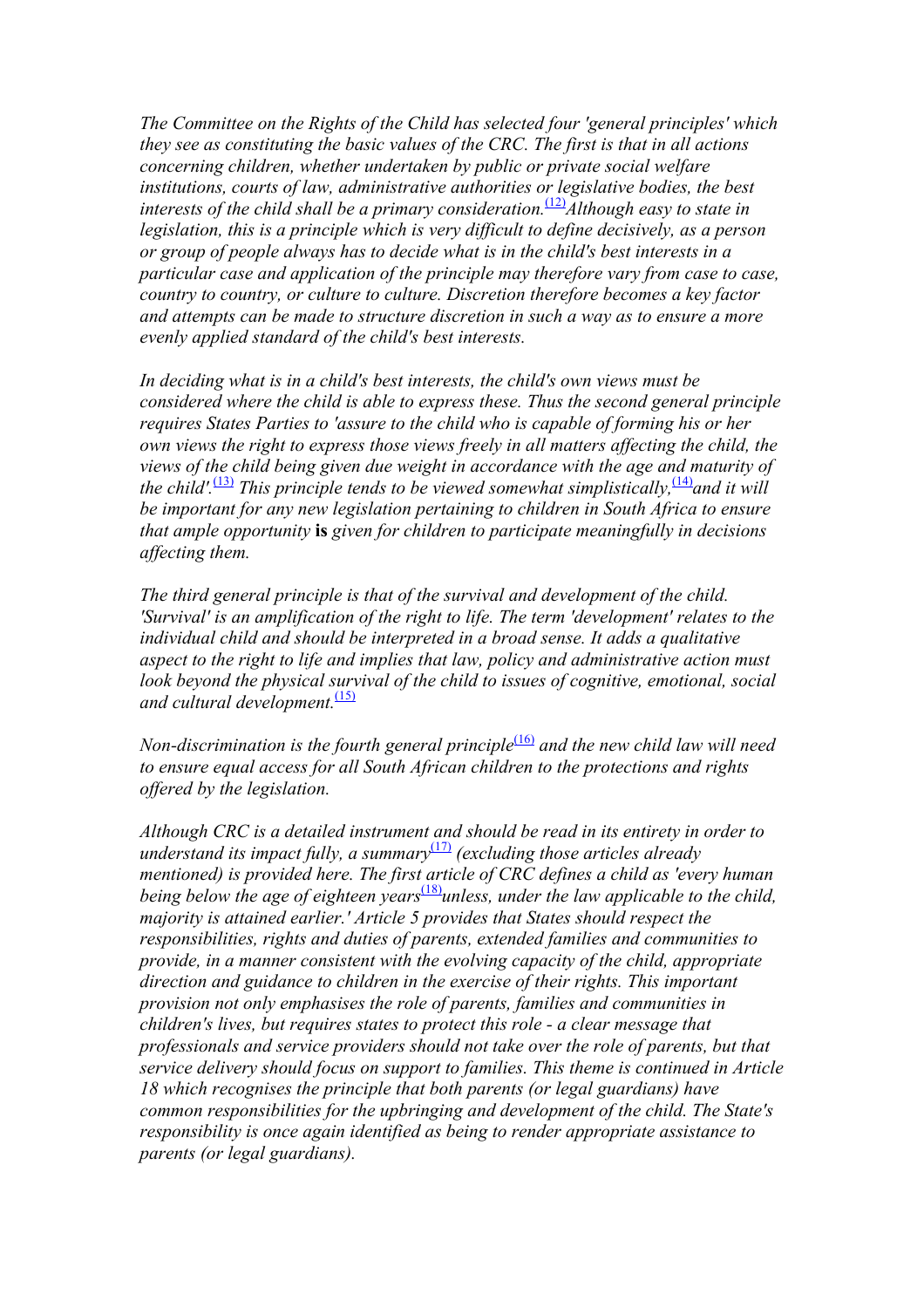<span id="page-22-0"></span>*Article 9 centres on the right of the child not to be separated from his or her parents against their will, except where this is considered to be in the best interests of the child. The Article stresses the right of all interested parties to participate in decisionmaking processes in this regard. Articles 20 and 21 ensure alternative care for children who have to be removed from their families, including foster care, adoption and residential care in a facility. Periodic review of placement is an important protection linked to those forms of placement which do not involve a permanent transfer of guardianship.*<sup>[\(19\)](#page-109-0)</sup>

*The fact that some children may have to be removed from the custody of their parents if it is in their best interests links to the need to protect children. Articles 19, 34 and 37 set out the rights of children to be free from abuse, neglect, sexual exploitation and cruel, inhuman or degrading treatment or punishment.* 

*Article 10 promotes the rights of children and their parents to leave or enter any country in order to be re-united as a family, whilst Article 11 requires measures to combat the illicit transfer and non-return of children abroad.*<sup>[\(20\)](#page-109-0)</sup>

*The responsibility of the State to provide child care, health, education and welfare services is dealt with under Articles 18, 19, 23, 24, 28 and 39. Categories of children needing special protection are also highlighted by the Convention, namely refugee children*,<sup> $(21)$ </sup> disabled children,<sup> $(22)$ </sup>children of minorities or indigenous peoples,<sup> $(2)$ </sup> *children alleged as, accused of, or recognised as having committed an offence*,  $\frac{(24)}{(24)}$  $\frac{(24)}{(24)}$  $\frac{(24)}{(24)}$ *children engaging in work that constitutes a threat to their health, education or*  development,<sup>[\(25\)](#page-109-0)</sup> children at risk of or involved with drug abuse,<sup>[\(26\)](#page-109-0)</sup> and children in *armed conflict.*[\(27\)](#page-109-0)

*It is notable that CRC is a comprehensive document dealing with all aspects of children's rights, protection, survival and development.* 

Top of section 3 Top of contents

#### *3.3* **The African Charter on the Rights and Welfare of the Child, 1990**

*This instrument was written by member states of the Organisation of African Unity. It draws strongly on CRC but is considered to be a better reflection of African cultural concerns,*(28) *as it is more collective than individualistic and focusses on responsibilities of children as well as their rights. South Africa became a signatory in October 1997, but is not yet under any obligations in terms of the Charter, as it has not yet come into operation.*(29) *The Charter is nevertheless useful for determining the framework of South African children's legislation.* 

*The Charter specifically mentions harmful social and cultural practices, particularly those that are prejudicial to the health or life of the child, and those which are*  discriminatory on the grounds of sex or other status.<sup>(30)</sup> States Parties are required to *take all appropriate measures to eliminate these practices. Child marriage and the betrothal of girls and boys are prohibited, and the Charter sets the minimum age of marriage at eighteen years. All marriages should be registered in an official*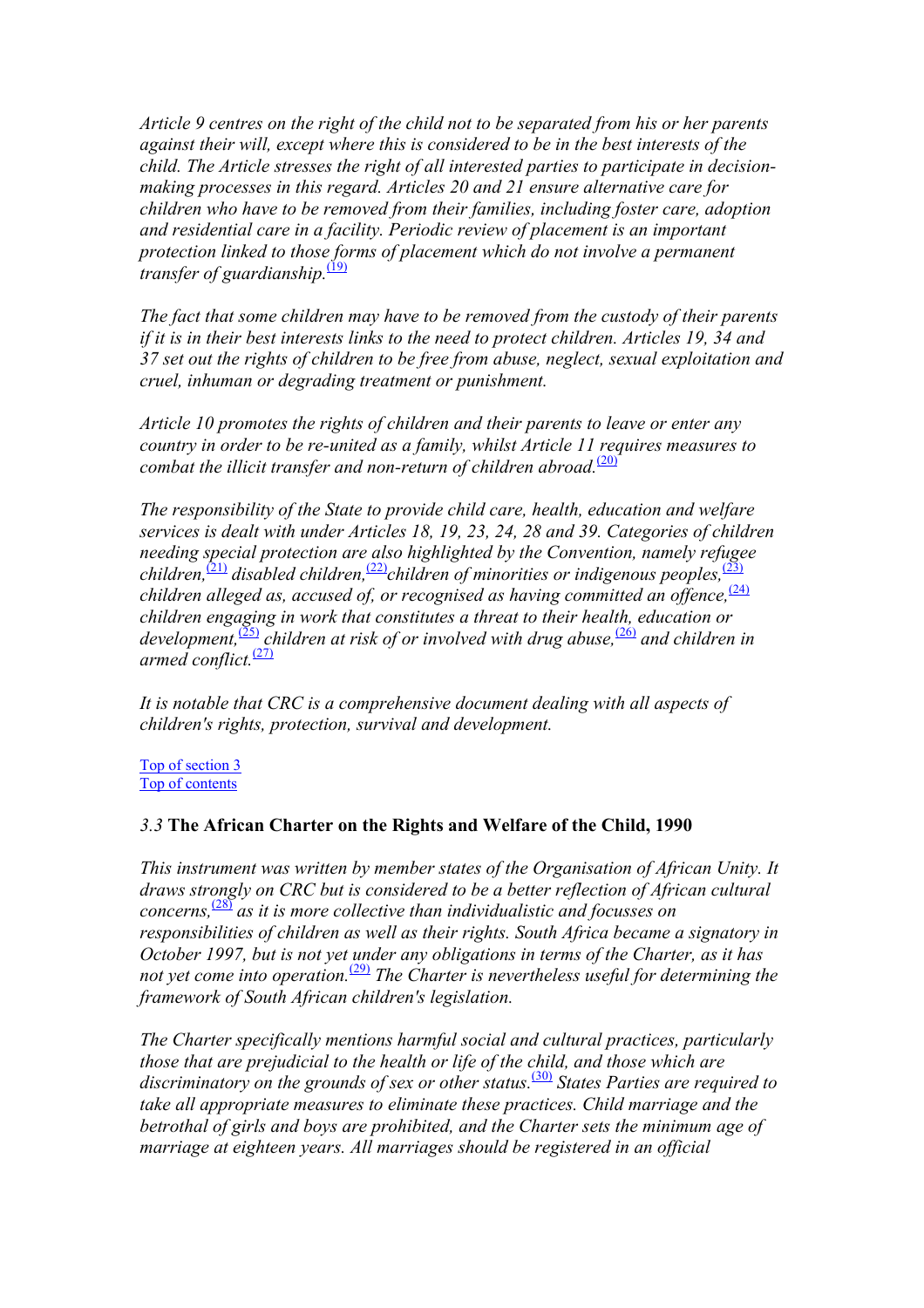<span id="page-23-0"></span>*registry.*[\(31\)](#page-110-0) *The Charter also provides special protection for the children of imprisoned mothers.*<sup>[\(32\)](#page-110-0)</sup>

*The responsibilities of the child towards his or her family, community and society are stressed. The Charter also refers to the child's duties to his or her country and to African unity.*<sup>[\(33\)](#page-110-0)</sup>

*The Charter's provisions on education*<sup>[\(34\)](#page-110-0)</sup> are similar to those in CRC, but with an *interesting addition that children who become pregnant before completing their education shall have an opportunity to continue with their education.* 

## *3.4* **The Hague Convention on the Civil Aspects of International Child Abduction, 1980**

*This Convention has been acceded to by South Africa, and it is now operable in this country.*[\(35\)](#page-110-0) *It seeks to protect children internationally from the harmful effects of their wrongful removal or retention and to establish procedures for their prompt return to the State of their habitual residence, as well as to secure protection for rights of access. The Convention requires the establishment of a Central Authority in each of the States Parties (in South Africa the Office of the Family Advocate), which is largely responsible for the implementation of the Convention.* 

## *3.5* **The Hague Convention on the Protection of Children and Co-operation in Respect of Inter-country Adoption, 1993**

*This Convention has not yet been acceded to by South Africa, although legislation to provide for such accession is under discussion.*[\(36\)](#page-110-0) *It does not aim to create new rights for children, but reinforces the protection of children's rights relating to inter-country adoption, and encourages co-operation between countries in this regard.* 

Top of section 3 Top of contents

## *3.6* **The United Nations Rules for the Protection of Juveniles Deprived of their Liberty (The JDL's), 1990**

*Although normally considered to be part of the group of instruments which deal with children involved in the administration of juvenile justice, the application of this instrument is in fact much broader. The instrument defines deprivation of liberty as any form of detention or imprisonment or the placement of a child in a public or private custodial setting from which this child is not permitted to leave at will.*<sup>(37)</sup> *Therefore, the rules will obviously also apply to any residential care facility from which a child may not leave at will - such as places of safety and secure care facilities.*(38)

*The JDL's are exceptionally comprehensive. The ov[er-r](#page-110-0)iding message is that young people under the age of 18 should not be deprived of their liberty except as a measure of last resort, and that where this does occur, each child should be dealt with as an individual, having his or her needs met as far as is possible.*<sup>(39)</sup>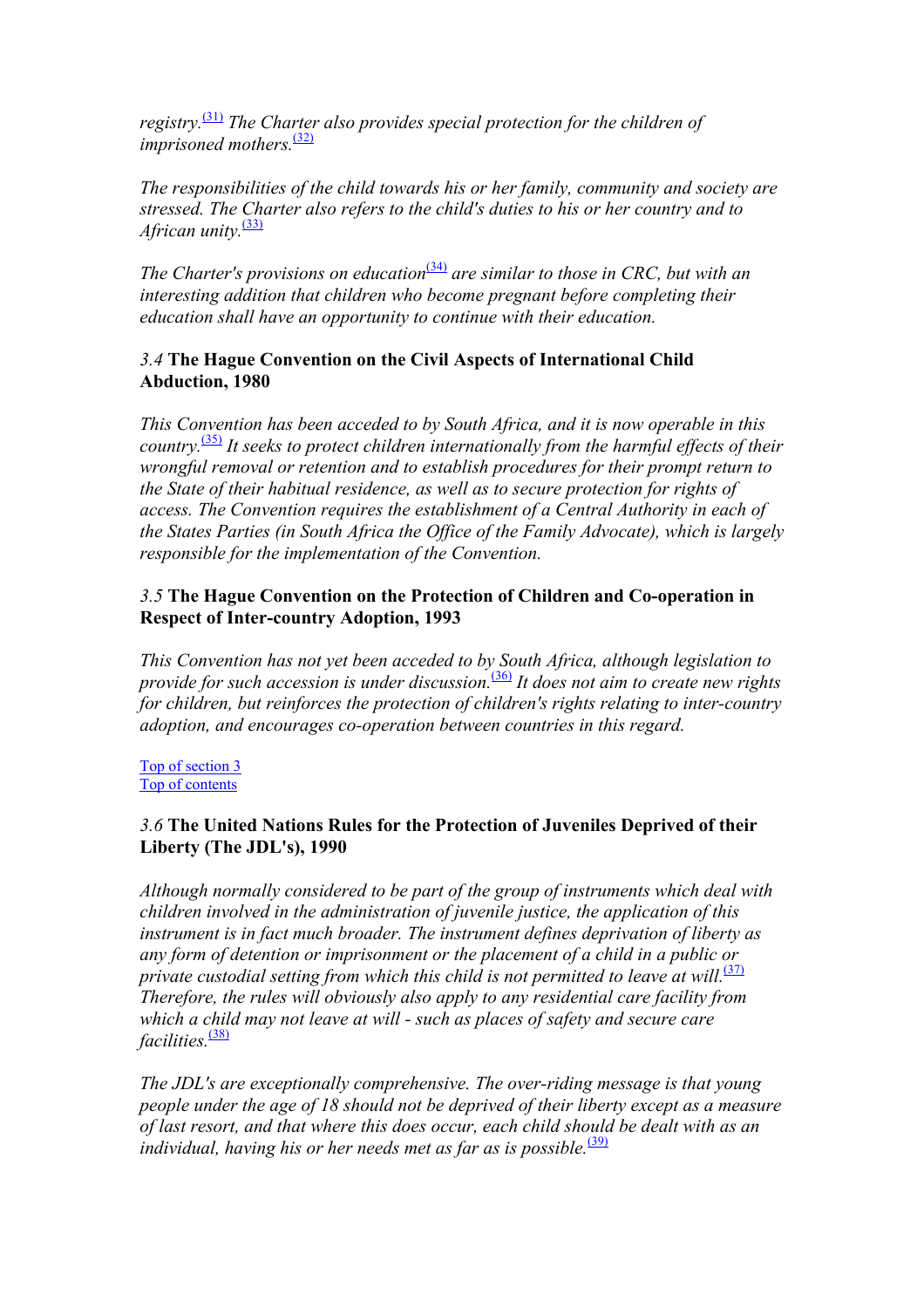<span id="page-24-0"></span>*In addition to a statement of principles, much of the body of the rules is given over to the management of residential facilities, including their administration, the physical environment and services offered, appropriate disciplinary measures and independent inspection. These details are perhaps more appropriately to be included in regulations*[\(40\)](#page-110-0) *rather than legislation, but the overriding principles and the aims are also important guiding factors for aspects of children's legislation dealing with residential care.* 

## *3.7* **Other notable international documents**

*South Africa has ratified*<sup>[\(41\)](#page-110-0)</sup> the Convention on the Elimination of All Forms of *Discrimination Against Women (CEDAW), which is of relevance not only to the position of the girl-child, but also may affect substantive issues arising during the course of this investigation (such as equality in marriage and family law, education, access to child care and so on).* 

*South Africa has also ratified the 1951 UN Convention and the 1967 UN Protocol Relating to the Status of Refugees, and the OAU Convention Governing the Specific Aspects of Refugee Problems in Africa.*[\(42\)](#page-110-0) *Moreover, with respect to child labour, ratification of the ILO Minimum Age Convention, 1973 (No 138) and Recommendation (No 146), and the ILO Equal Remuneration Convention, 1951 (No 100) are reportedly under discussion. South Africa is also participating fully in the development of the forthcoming ILO Convention on the Most Intolerable Forms of Child Labour.* 

### *3.8* **The Constitution of the Republic of South Africa Act, 1996**

*Chapter 2 of the Constitution of the Republic of South Africa Act 108 of 1996 contains a bill of rights which guarantees certain fundamental rights and freedoms such as, for example, rights to life, equality, human dignity, and education, to all South Africans. Each section applies to children and adults alike. However, the Constitution goes further in that it demarcates special children's rights which are set out in section*   $28\frac{(43)}{ }$  $28\frac{(43)}{ }$  $28\frac{(43)}{ }$  which rights are in essence a restatement of some of the articles of the CRC. As *part of the Constitution, of course, they become enforceable*,<sup>[\(44\)](#page-111-0)</sup> even in the absence of *enabling legislation; further, any future legislation pertaining to children will have to be interpreted in a manner which is consistent with the Constitution.* 

*A striking feature is the fact that several clauses in the children's rights section incorporate second generation, or socio-economic rights.*<sup>[\(45\)](#page-111-0)</sup> While generally the State *is bound to realise socio-economic rights progressively within its available resources,*<sup>[\(46\)](#page-111-0)</sup> with respect to the socio-economic rights in the children's rights clause, *the State is committed to core obligations (such as basic nutrition, basic health care, etc*).<sup>[\(47\)](#page-111-0)</sup> The right to education is set out in a separate section of the Constitution.<sup>[\(48\)](#page-112-0)</sup>

*Section 28(2) provides for the best interests of the child standard, here described as*  'paramount'. This wording is stronger than that of CRC.<sup>[\(49\)](#page-112-0)</sup> The best interests of the *child is not a new concept in South Africa, but its application has previously been limited to private law matters of custody, guardianship, access and placement. Its application via the Constitution to* **every matter concerning the child** *is therefore significant.*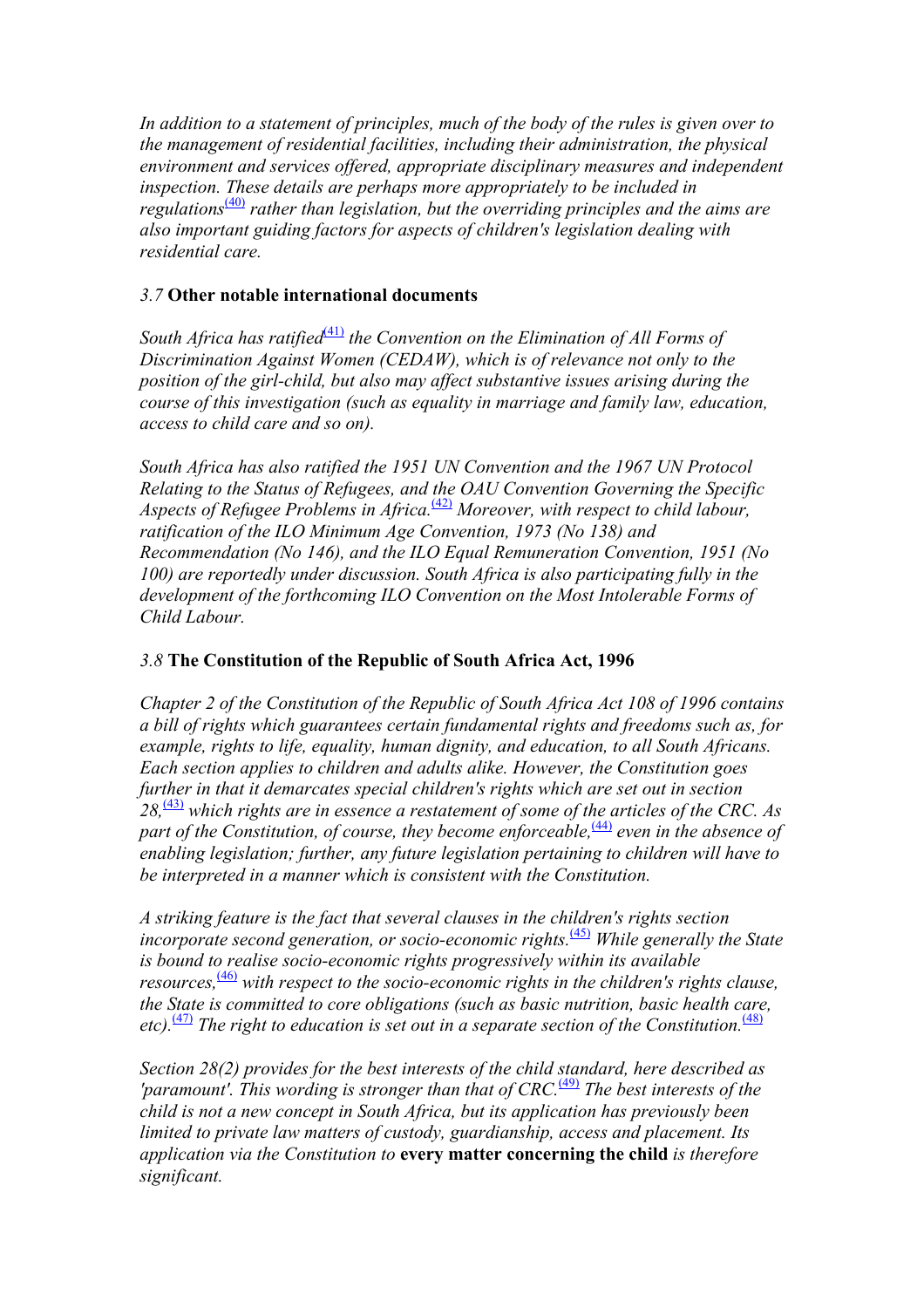#### <span id="page-25-0"></span>*3.9* **Principles**

*International instruments and the Constitution embody principles which should guide policy and law making as well as administrative action. There is a growing international trend to include these principles within the body of legislation. With regard to law relating to children there are numerous examples: the New Zealand Children, Young Persons and Their Families Act, 1989; the Australian Family Law Reform Act, 1995; the Ugandan Children Statute, 1996 and the Ghanaian Children's Bill.* 

*Setting out principles in the body of the Act (even when they are already stated in the Constitution or an international instrument which has been ratified) has the advantage of making them permeate the legislation itself, giving the Act the appropriate "spirit". The principles provide not only the framework for interpretation by the judiciary, but also set standards to be used in the operation of the Act by practitioners.* 

*Whilst there seems to be growing agreement both internationally and in South Africa that principles should be included in the Act, there are different opinions on how this should be structured. One option is that there should be a statement of principles at the beginning of the Act. This provides the standard for interpretation of all other sections of the Act.* 

*An enhancement of this approach is to have a statement of broad principles at the outset, but to supplement this by also stating more specific principles at the relevant section. An example of this approach is the New Zealand Children, Young People and Their Families Act, which has an initial statement of objectives and principles, and then states more detailed principles at the beginning of the chapter on Care and Protection, and the chapter on Youth Justice.* 

*Another option is to use the wording found within international instruments and the constitution as part of the wording of specific clauses. These different options need not be seen as opposing alternatives, as a combination of approaches is quite workable*.<sup>(50)</sup>

**Question 1: How best can the principles relating to children embodied in the various international instruments and the Constitution be incorporated in a comprehensive children's code?**

**Question 2: Should the 'best interests of the child' principle be defined in proposed legislation? If so, how ?** 

**Question 3: How can new legislation assure to children the right to participate meaningfully in all matters affecting them?**

**Question 4: Are there other international instruments (besides those mentioned above) which could be of relevance concerning this investigation?**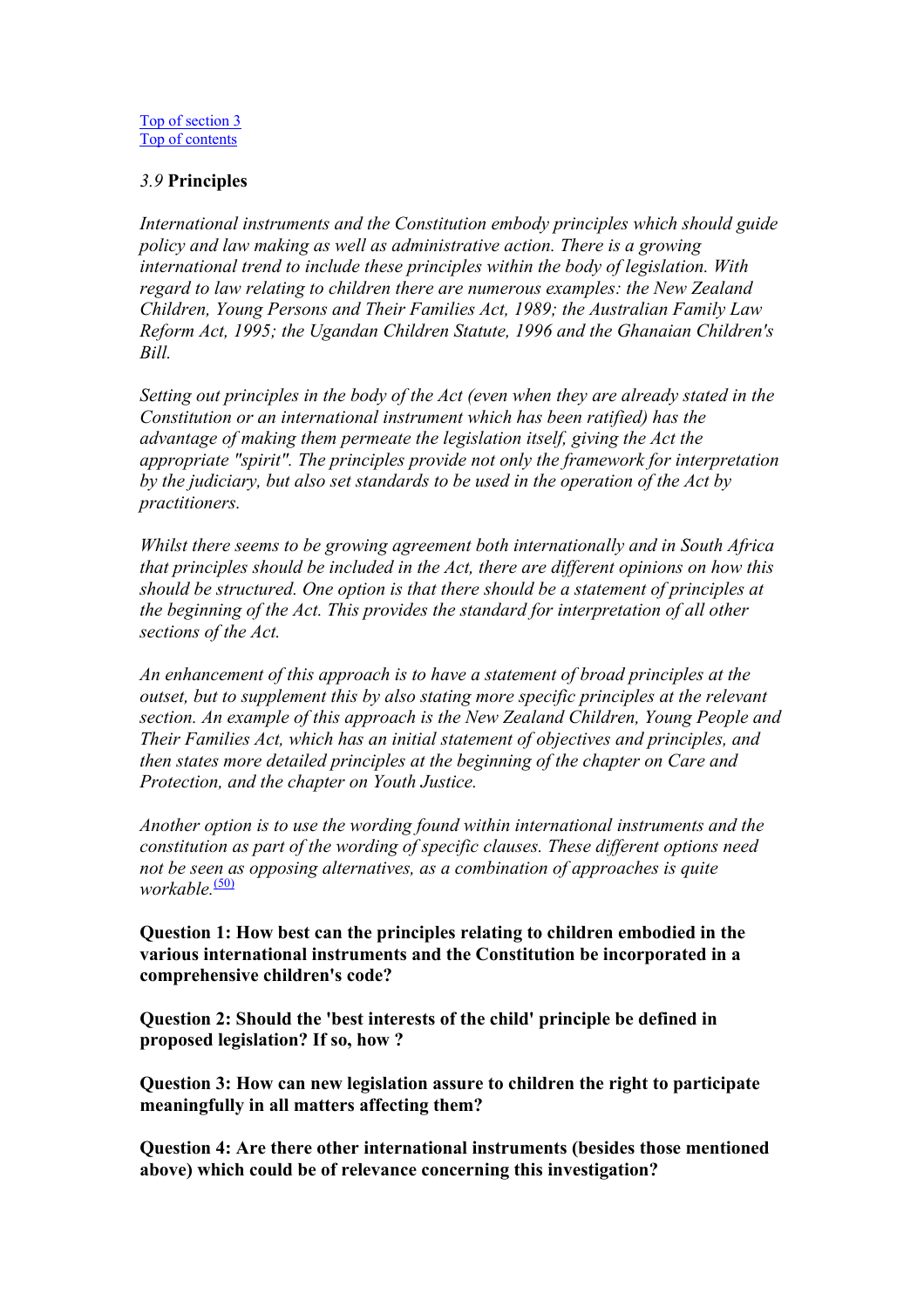### <span id="page-26-0"></span>**4. PROBLEM STATEMENT AND SITUATION ANALYSIS**

4.1 Problem statement

4.2 Situation analysis *4.2.1 Demographic and economic background 4.2.2 Birth rate, infant mortality and nutrition 4.2.3 Family life 4.2.4 Early childhood development (ECD) 4.2.5 Children in out-of-home care 4.2.6 Children with disabilities 4.2.7 Children affected by chronic diseases and HIV/Aids 4.2.8 Child abuse and neglect 4.2.9 Street children 4.2.10 Child labour 4.2.11 Child health and substance abuse 4.2.12 Children of divorcing parents 4.2.13 Displaced children*  4.3 The current situation of welfare models and welfare services available in South Africa

Top of section 4 Top of contents

## *4.1* **Problem statement**

*A criticism of the present Child Care Act has been that it is narrowly focused, with a heavy emphasis on formal legal interventions in individual situations. This does not meet the basic needs of the broad mass of South African children. The Child Care*  Amendment Act 96 of 1996<sup>(51)</sup>includes some provisions designed to address this *problem, but the need remains for legislation to take into account the broad spectrum of needs and rights of children. What follows is an outline of some major issues affecting children in South Africa, to which, as far as possible, legislation should address itself. Attention is paid in particular to issues relating to children who would be considered to be in 'especially difficult circumstances'.* 

## *4.2* **Situation analysis**

## *4.2.1* **Demographic and economic background**

*The 1996 census showed that South Africa's population is estimated at 39.7 million people, of whom approximately 55.4% live in urban areas. 15% of the total population is aged 5 years or younger; a further 21% is aged from 6 to 14 years, and children under 18 form nearly half the population.*(52) *Income distribution is extremely unequal, with the poorest 40% of households earning less than 6% of the total*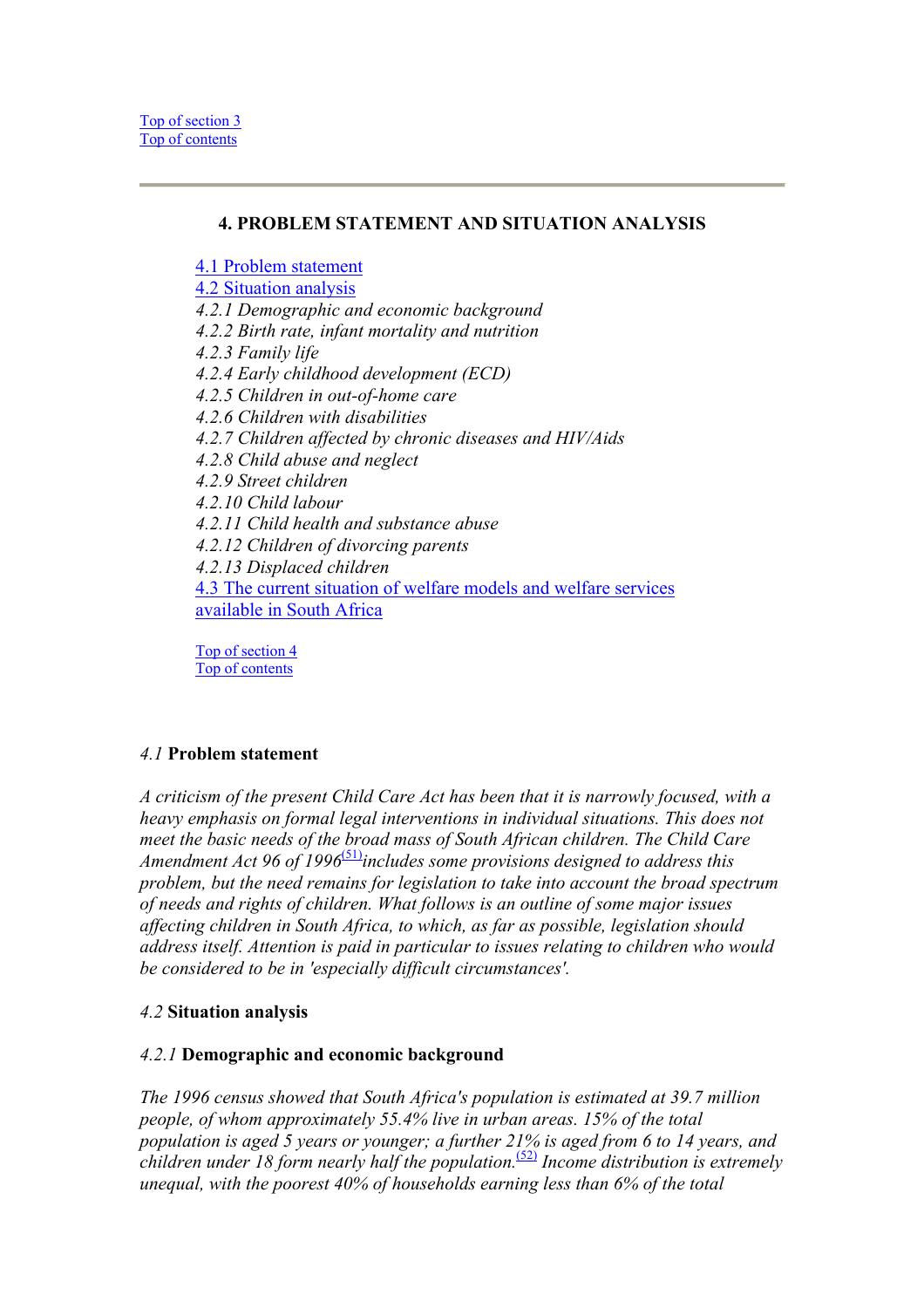*national income, while the richest 10% earn more than half the national income. About 40% of all South African households live in poverty, with African households*  and rural households -especially those headed by women - being the most affected.<sup>[\(53\)](#page-112-0)</sup>

### *4.2.2* **Birth rate, infant mortality and nutrition**

*It has been estimated that the average population growth rate is in the region of 1,9%, which is significantly lower than that for the rest of sub-Saharan Africa. The population growth rate has dropped in all population groups since 1986. The infant mortality rate shows a disparity between population groups, being highest for African children, and lowest for white children, and has been said to be comparatively high in relation to the country's economic status. Maternal mortality rates show the same trends.* 

*Malnutrition amongst children remains endemic, and in 1990 an estimated 2.3 million South Africans were judged to be nutritionally compromised, with 87% being black children under 12 years, and most of the remainder being pregnant or lactating women.* 

#### Top of section 4 Top of contents

### *4.2.3* **Family life**

*The wellbeing of children is largely dependent upon the family environment. Family life is under a great deal of pressure in South Africa due to economic factors, the lack of household food security, unemployment, alcohol and drug abuse, communication and relationship problems, parenting problems, family violence, and a lack of support systems. All these factors, alone or in combination, can put families at risk and lead to family breakdown. Community violence and natural disasters are additional sources of stress and trauma. Most South African families and children live in unhealthy, unsafe communities where overcrowding, a lack of sanitation and recreation facilities and of public transport are features of daily life. Growing numbers live in informal settlements and on the streets.* 

## *4.2.4* **Early childhood development (ECD)**

*In South Africa there is a lack of services for very young children. Early childhood is a time both of special potential and particular vulnerability. Most children have no access to ECD facilities. Although about 21% of all children under 6 years are in outof-home care of some kind, only one in ten black children has access to formalised ECD programmes, compared with one in three white children. Access is particularly limited for children in rural areas, and those who are disabled. There is a lack of minimum standards for services in the ECD phase, such as formal day care centres and other alternatives. There are strong gender equality arguments to be made for child care provision for working parents, in particular mothers who take primary responsibility for child rearing.*<sup>(54)</sup> At present the Department of Education does not *have any projects involving children under five years of age, but there is a National Interdepartmental Committee and Provincial Inte[rdep](#page-112-0)artmental Committees for ECD. An Interim Policy for ECD has been developed. The National ECD Pilot Project*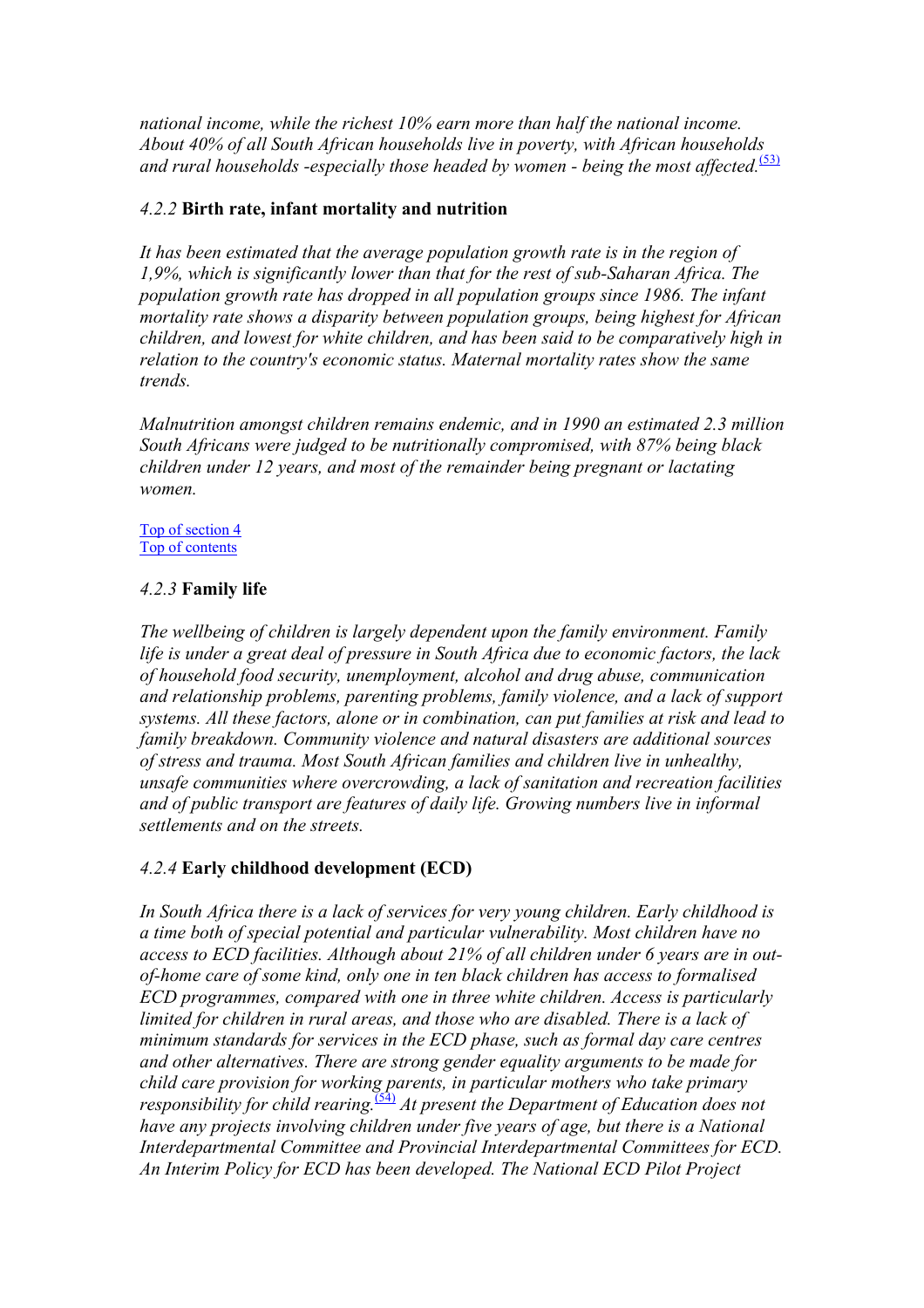*concerns the proposed reception year for 5 -6 year old children. The Department of Education is also not directly involved with day care.*<sup>[\(55\)](#page-112-0)</sup>

## *4.2.5* **Children in out-of-home care**

*There are at present about 29 000 children in residential care in South Africa including places of safety, schools of industry, reform schools and children's homes and about 74 000 children in foster care. During 1997 about 3000 adoption orders were issued. An unknown but very large number of children live apart from their parents in informal arrangements with surrogate caregivers, having been displaced from their biological families by a range of socio-economic factors (especially the migrant labour system). Following on the investigations conducted by the Inter-Ministerial Committee on Young People at Risk (IMC) in 1995, new interim policy recommendations for the child and youth care system, affecting all children in out-ofhome placements, have been developed (see chapter 5 below).* 

Top of section 4 Top of contents

### *4.2.6* **Children with disabilities**

*While the number of disabled children in South Africa is not known, it has been estimated that about 12% of the South African population is disabled, and that approximately 4 million children experience different forms of disability. The vast majority of disabled children are black, with those in the rural areas being particularly vulnerable. Many disabilities result from poverty and preventable diseases and from community violence.* 

*Lobby groups who are concerned with disability issues have identified many defects in the present legislative environment, including the lack of appropriate interpreter services for children with disabilities in children's court proceedings; the inaccessibility for children with disabilities of the majority of children's homes, places of care, and places of safety (physical inaccessibility, lack of trained staff, shortage of assistive devices); various forms of discrimination against prospective adoptive parents with disabilities, as well as children with disabilities; the vulnerability of such children to sexual, physical and emotional abuse; and the lack of co-ordination of legislation affecting children with disabilities.*(56) *Parents or foster parents of disabled children only qualify for care-dependancy grants if the child in question (between the ages of 1 and 18 years) requires permanent home care due to his or her severe mental or physical disability.*(57) *Disability grants are payable only from age 18, and free medical care is at present limited to children aged 6 years or under.* 

**Question 5: Should provisions to meet the needs of children with disabilities be incorporated in a general children's statute rather than being dealt with separately by other legislation?** 

*4.2.7* **Children affected by chronic diseases and HIV/Aids**(58)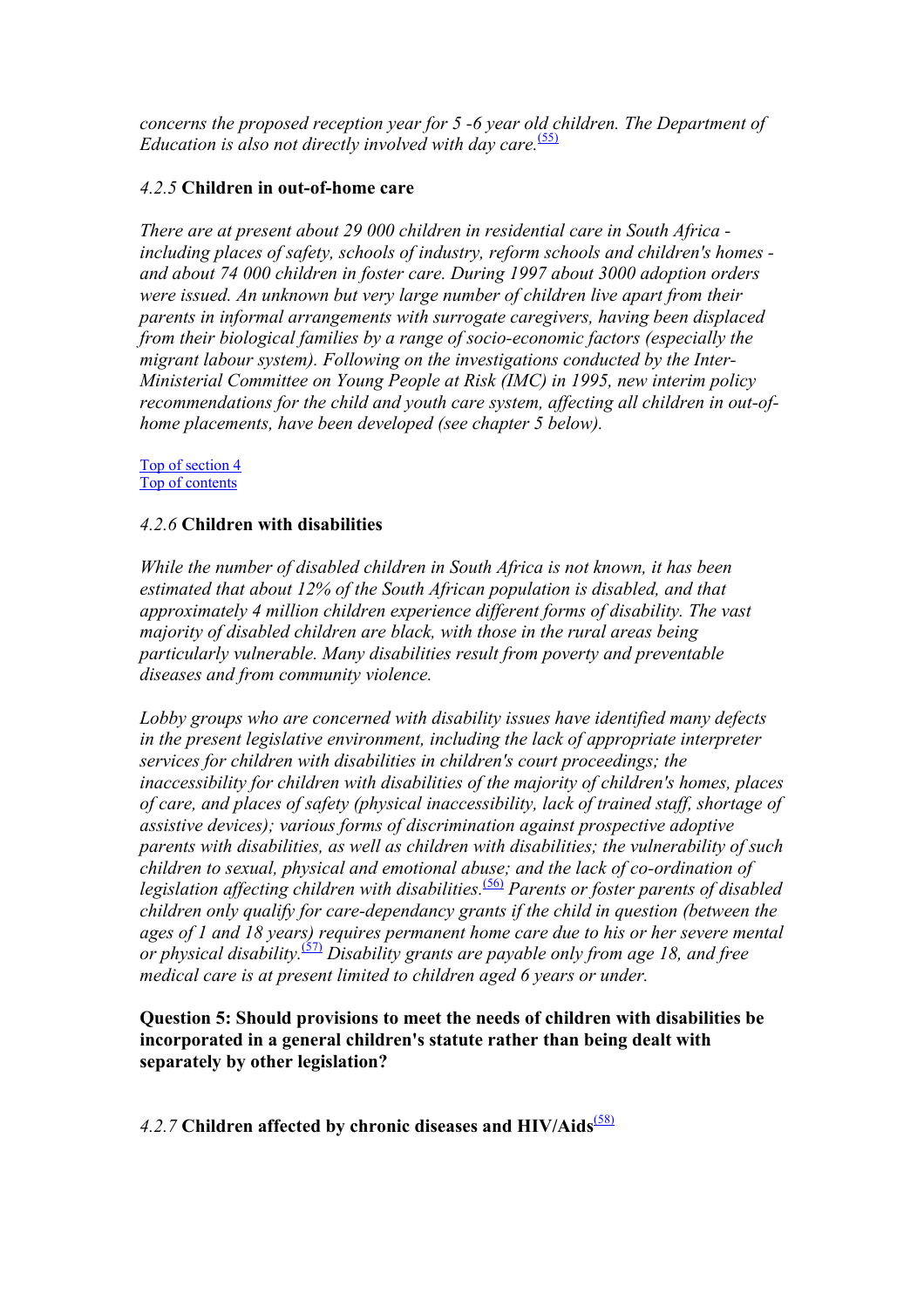*Increasing numbers of South African children are born with HIV infection, acquire it later due to sexual abuse, or are affected by AIDS and other chronic diseases which befall family members, particularly caregivers. According to one estimate, as many as 2,5 million children under the age of sixteen years in this country stand to be orphaned by AIDS by the year 2005.*<sup>[\(59\)](#page-112-0)</sup> Studies indicate that the period between HIV *infection and developing AIDS is 5 - 7 years, and that the period between developing AIDS and death is seven months to two years. This gives some indication of the likely ages at which children might be orphaned by AIDS, based on possible life expectancy of HIV infected mothers.* 

*It is estimated that the incidence of HIV/AIDS in South Africa will peak in the years 2010 -2015 (depending on the respective province), at which time approximately 25% of children (constituting 9 -12% of the total population) will be HIV positive, i.e. some 3.5 to 4.8 million children. The morbidity rate of children with HIV/AIDS is higher than that of adults. In addition, HIV/AIDS in adults will have extremely serious implications for children in causing the incapacitation and death of their caregivers and in the depletion of the ranks of educators, health care staff and other essential service-providers.* 

*The present legal framework is ill-equipped to deal with the HIV/AIDS pandemic. Consent to medical care where children or caregivers are infected is a practical problem at present, as is the thorny question of HIV testing of children. Also, alternative forms of community and cluster care will have to be developed and provided for in legislation in order to ensure non- institutional placement options for children who have been abandoned or orphaned as a result of HIV/AIDS.* 

**Question 6: What are appropriate forms of alternative community and cluster care options that will assist children who might be affected by HIV/AIDS?**

**Question 7: What legal issues would need to be addressed in developing these options?**

**Question 8: How should HIV testing, including testing of children in residential care, be approached in legislation?**

**Question 9: How should present rules on consent to medical treatment be adapted to suit practical reality?**

**Question 10: Are there any other issues relating to HIV/AIDS and children that should be considered for future legislation?**

Top of section 4 Top of contents

#### *4.2.8* **Child abuse and neglect**

*Child abuse and neglect are wide-ranging categories which include (i) all direct, nonaccidental actions which are harmful to children, such as physical, sexual and emotional assaults, and exploitation, and (ii) failures to meet any of the essential needs of children. Child abandonment, which is rife in South Africa, is an extreme*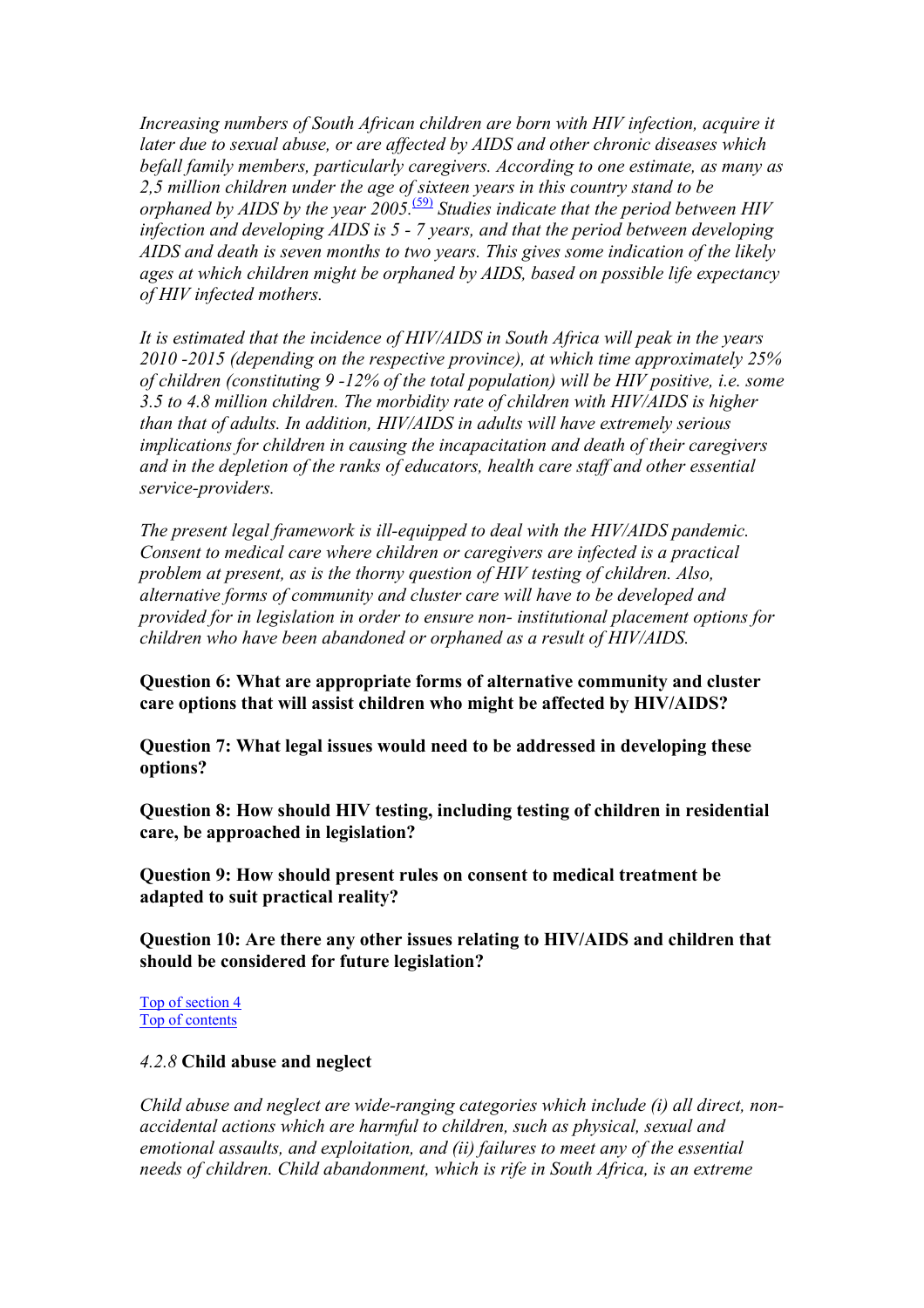*form of the latter. Much child neglect in South Africa is the result of poverty and lack of resources, rather than negligence by immediate caregivers. Lack of adequate provision for children may amount to abuse or neglect of children by the State.* 

*In 1997 the SAPS Child Protection Units dealt with approximately 35 000 cases of child abuse. Statistics from other sectors responsible for intervening in child abuse are lacking at this stage. The real extent of child abuse is unknown due to underreporting, lack of research, uncoordinated record-keeping and (until very recently) the lack of a central register.*<sup> $(60)$ </sup>

### *4.2.9* **Street children**

*Two categories of street children are generally identified, those 'on the street' who are there to earn money but maintain family and community ties, and those 'of the street' who have for a range of reasons become alienated from their families and communities. Such children, unless assisted, are largely unsupervised and unprotected and depend on each other for survival. In 1993 the number of street children in South Africa was estimated to be about 10 000. Although the 1996 Child Care Amendment Act recognises (for the first time) the category of children living on the street, through new provisions governing the registration and inspection of shelters, many other problems faced by these children (such as access to appropriate educational and social services programmes) cannot be regarded as having been holistically addressed.* 

**Question 11: How can legislation best provide for the situation of, and problems faced by, children living on the street? In particular, in what way can legislation protect the rights of street children to, for example, education and protection against exploitation?**

Top of section 4 Top of contents

#### *4.2.10* **Child labour**

*In terms of the Basic Conditions of Employment Act 75 of 1997, the employment of children under the age of 15 years is prohibited.*(61) *It is also a criminal offence to employ a child in employment that is inappropriate for a person of that age or that places at risk the child's well-being, education, physical or mental health, or spiritual,*  <sup>1</sup> moral or social development.<sup>(62)</sup>According to data from the October Household *Survey conducted by the Centre for Statistical Services in 1994, about 200 000 South African children aged 10-14 years and a similar number aged 15-17 years were working at that stage. Commercial agriculture appears to be the industry most affected. Children are, however, also working in a range of other sectors, formal and informal, urban and rural. Working children are vulnerable to many forms of abuse, and are, in addition, liable to be wholly or partially deprived of education and become trapped in a cycle of poverty and underdevelopment. The Child Labour Action Programme, developed by the Child Labour Intersectoral Group (CLIG), has proposed that detailed legislation regulating child labour should remain in dedicated labour legislation, but that protective mechanisms should, in addition, be*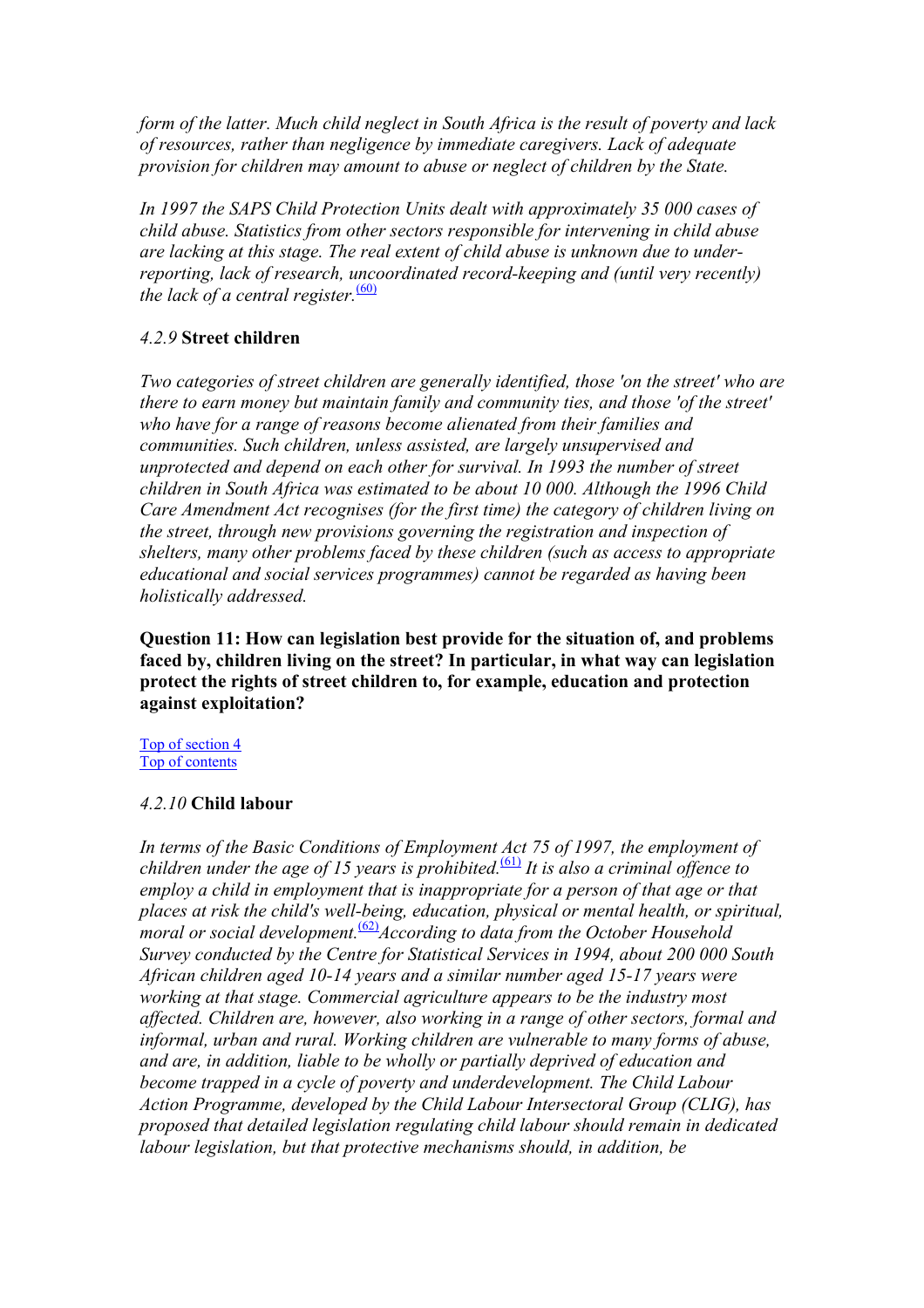*incorporated in a comprehensive children's statute. The proposed ratification of important ILO Conventions in this sphere has been mentioned above.* 

### **Question 12: If detailed child labour provisions remain in dedicated labour legislation, what protective mechanisms should the proposed children's statute contain with regard to child labour?**

### *4.2.11* **Child health and substance abuse**

*Although a range of public health legislation affects children, it has been said that the law falls short of providing a legislative framework for addressing children's health*  issues in a holistic manner.<sup>[\(63\)](#page-113-0)</sup> Child health issues already arise in a number of *situations relevant to the present Child Care Act (such as consent to medical treatment) and, as previously stated, are particularly relevant to groups of children in especially difficult circumstances such as children with disabilities and children who are chronically ill. In addition, there are a number of obvious gaps where child health legislation needs to be investigated, such as issues relating to toy safety, medicine packaging, child restraint systems, health issues (sanitation etc) in day-care centres and so forth.* 

**Question 13: Should children's health issues be protected through health legislation? Or is it more appropriate to locate them in this investigation? Alternatively, should somehealth matters continue to be regarded as part of a children's statute, whilst others are more appropriately dealt with in health legislation? If so, which issues/matters should fall where?**

*Although accurate statistics are not available, abuse of alcohol and other drugs is reported to be rising sharply among school children of increasingly young ages. Large numbers of street children abuse inhalants, which are uncontrolled by law and easily obtainable. Children are also severely affected by abuse of drugs and alcohol by their parents and other family members, as such behavior often leads to social dysfunction including child abuse and neglect, unemployment, the loss of housing and the loss of dignity and self-esteem. Children whose parents abuse substances are vulnerable to becoming involved in such behaviour themselves.* 

#### *4.2.12* **Children of divorcing parents**

*All children involved in disru[ptio](#page-113-0)ns of family relationships can be considered to be vulnerable and in need of special support. The introduction of an interim system of 'Family Courts' (initially in six pilot project areas) will see the Justice system building on the Office of the Family Advocate in order to provide some social work services in regard to children whose parents are divorcing.*<sup>[\(64\)](#page-113-0)</sup>

Top of section 4 Top of contents

#### *4.2.13* **Displaced children**

*Legally, it would appear that children who are displaced or who require political asylum find themselves in a conceptual 'grey area'. Although it has been argued that*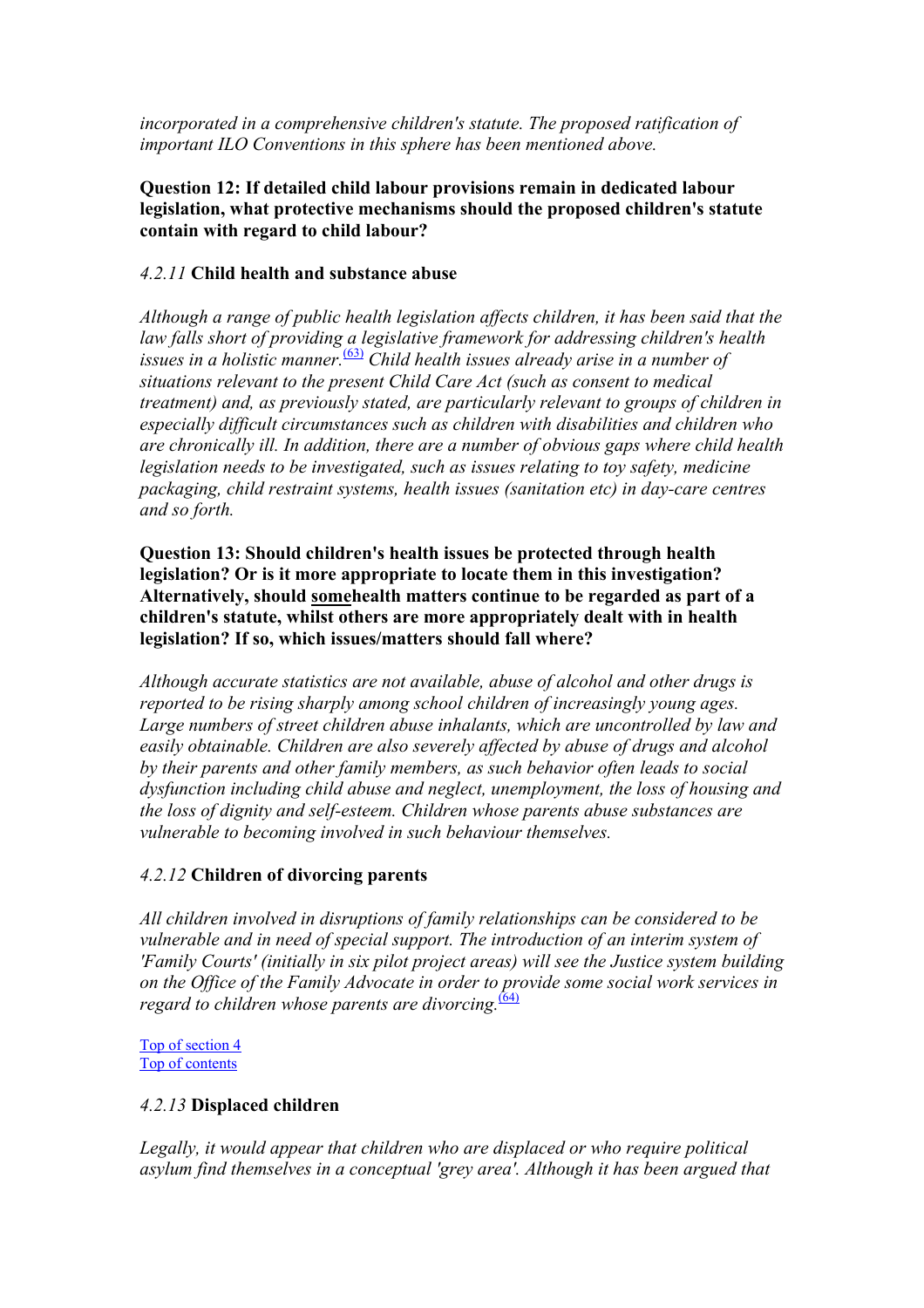<span id="page-32-0"></span>*the present Child Care Act extends not only to South African children, but also to foreign nationals, in practice little use has been made of the child and youth care system in addressing the problems of 'illegal aliens', prohibited persons or refugee children. Children who either themselves are suspected of being illegally in the country, or who are arrested with their parents, are incarcerated in police cells or in repatriation centres, often for long periods of time, and without access to schooling. Children have reportedly been refused access to hospitals if they are foreign and cannot prove ability to pay. It has been argued that unaccompanied children from foreign countries should be considered to be children in need of care, and thus subject to the jurisdiction of the Child Care Act.*<sup>[\(65\)](#page-113-0)</sup>

**Question 14: Should displaced foreign children fall under a future children's statute or should immigration legislation apply to them? If they are to be included in this investigation, should all foreign children ('illegal aliens' and refugees) be included, or only those who are unaccompanied by parents?** 

### *4.3* **The current situation of welfare models and welfare services available in South Africa**

*Welfare programmes addressing all the issues mentioned above are in short supply, tend to be fragmented between a wide range of service providers and are of variable standard. The spread of the problems, and also the quality and accessibility of services, show substantial imbalances, many of them inherited from the past dispensation. Access to services is particularly poor for rural children and their families.* 

*An unusual feature of the South African welfare system is the degree to which responsibility for the implementation of social legislation has been delegated to voluntary welfare organisations. This has resulted from a policy, dating back to the 1930's, to the effect that government's role in welfare should be limited, and that responsibility should rest in the first place with the individual and then with the family and the community.* 

*In accordance with this policy, the South African Government has, where possible, subsidised community groups to undertake approved social services rather than providing them directly. Under apartheid, the subsidy structure was used to promote the racial separation of social services, and the division of such services according to religion and culture was also actively encouraged. Hence an extraordinarily fragmented social service system developed, as the availability of services was dependent upon community initiative from and for particular groups, and whether or not they could manage to obtain state and/or private sector support, rather than being based on any plan to ensure that everyone had access to the necessary services. Levels of state financing varied enormously according to the race of those served, and the result has been a proliferation of very unevenly spread and unequally resourced organisations, managed according to different principles and belief systems, which share with government and between themselves the responsibility for the implementation, inter alia, of the laws affecting children. Social services relating to child witnesses in the criminal courts, and to children coming before the children's courts, into substitute care, into the juvenile justice system, into statutory drug rehabilitation programmes, and into any form of statutory provision for the physically*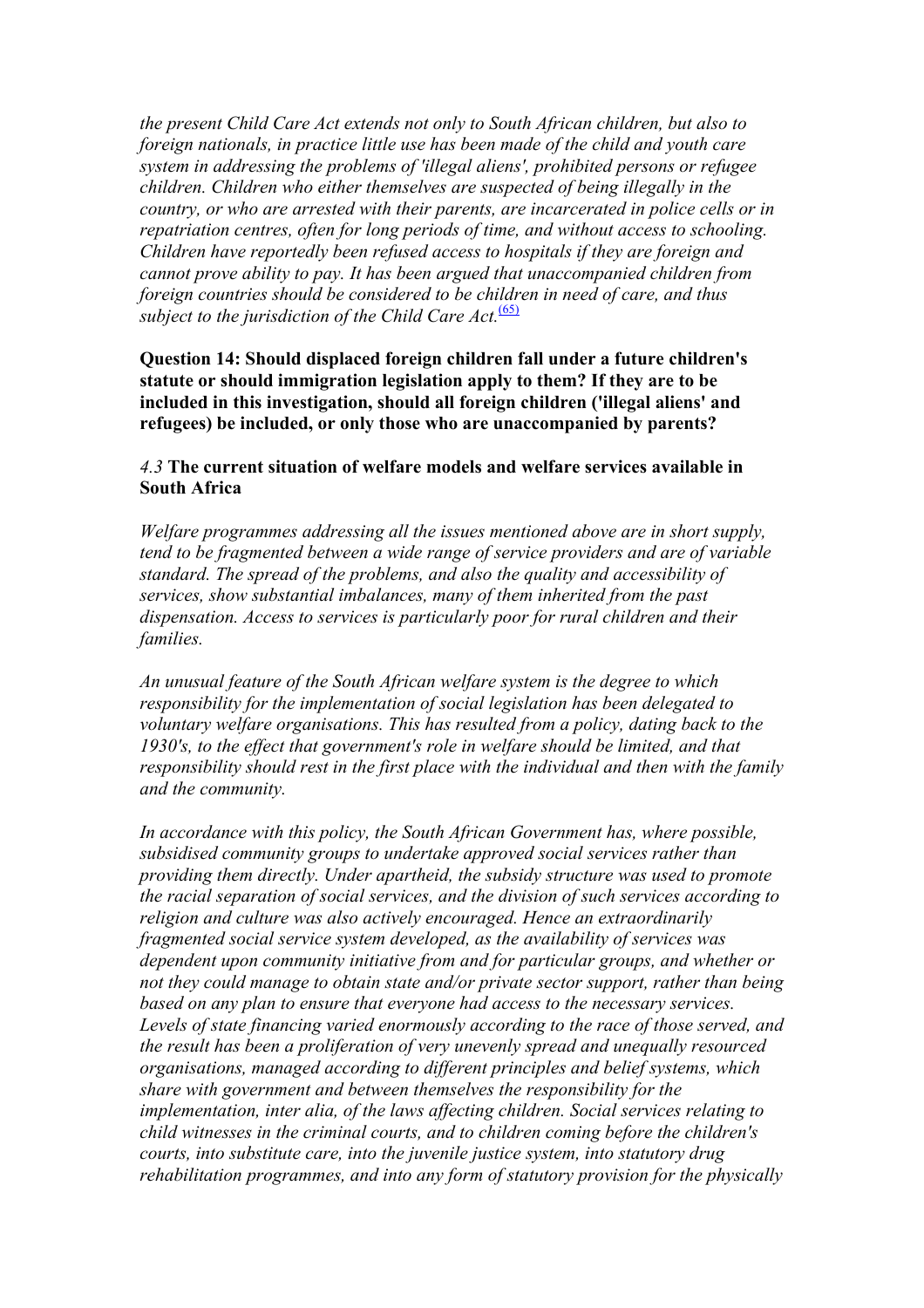*or mentally disabled, are split among a vast array of voluntary as well as state structures. In recent years, these bodies have by and large been striving to do away with racial divisions and to balance out inequalities. However, this process is very far from complete.* 

*While the White Paper on Welfare contains an indication that the Government recognises its responsibility fully to fund statutory social services, this is at present not being implemented, and services are being delivered according to the resources, competency levels and philosophies of each of the many structures concerned. There has been discussion about the introduction of tenders and contracts to replace subsidies. This would radically change the nature of the relationship between the partners, and could provide a basis for the implementation of agreed standards of practice. Such a shift would, however, require a large injection of funds from the Treasury.* 

*The National Department of Welfare and Population Development maintains overall responsibility for control of statutory social services. Each provincial Department has monitoring mechanisms for this purpose, including procedures for 'canalisation' of certain reports. The provincial Departments are responsible for e.g. receiving reports from welfare organisations concerning the progress of children in statutory care and their families. The Departments consider these organisations' recommendations as to whether the children in question should return home, remain in their placements, or be transferred elsewhere, and then issue the relevant orders in terms of the Child Care Act. Once the initial enquiry has been completed, the original function of the Children's Courts is thus for the most part taken over by officials of the Department of Welfare, and exercised in partnership with the relevant welfare organisations and the caregivers in question. There has been a call in some quarters for the court to be the authority which conducts periodic reviews and decides if and when care arrangements will change.*[\(66\)](#page-113-0) *To be practicable, this would necessitate a major reorientation of and shift of resources into the children's courts.* 

**Question 15: How far, and in what ways, can the following be improved by legislation:**

**(a) the fragmentation of legislation affecting children in especially difficult circumstances;**

**(b) the fragmentation, uneven nature and quality of social service delivery;**

**(c) the partnership and relationship between the state and subsidised and private welfare organisations;**

**(d) the fundamental relationship between social services and the children's court;**

**(e) the allocation of financial resources in the welfare sector, and particularly those that will be required to give practical meaning to new legislation;** 

**(f) redressing the balance as regards the 'coverage' of previously disadvantaged children and families, especially in rural areas?**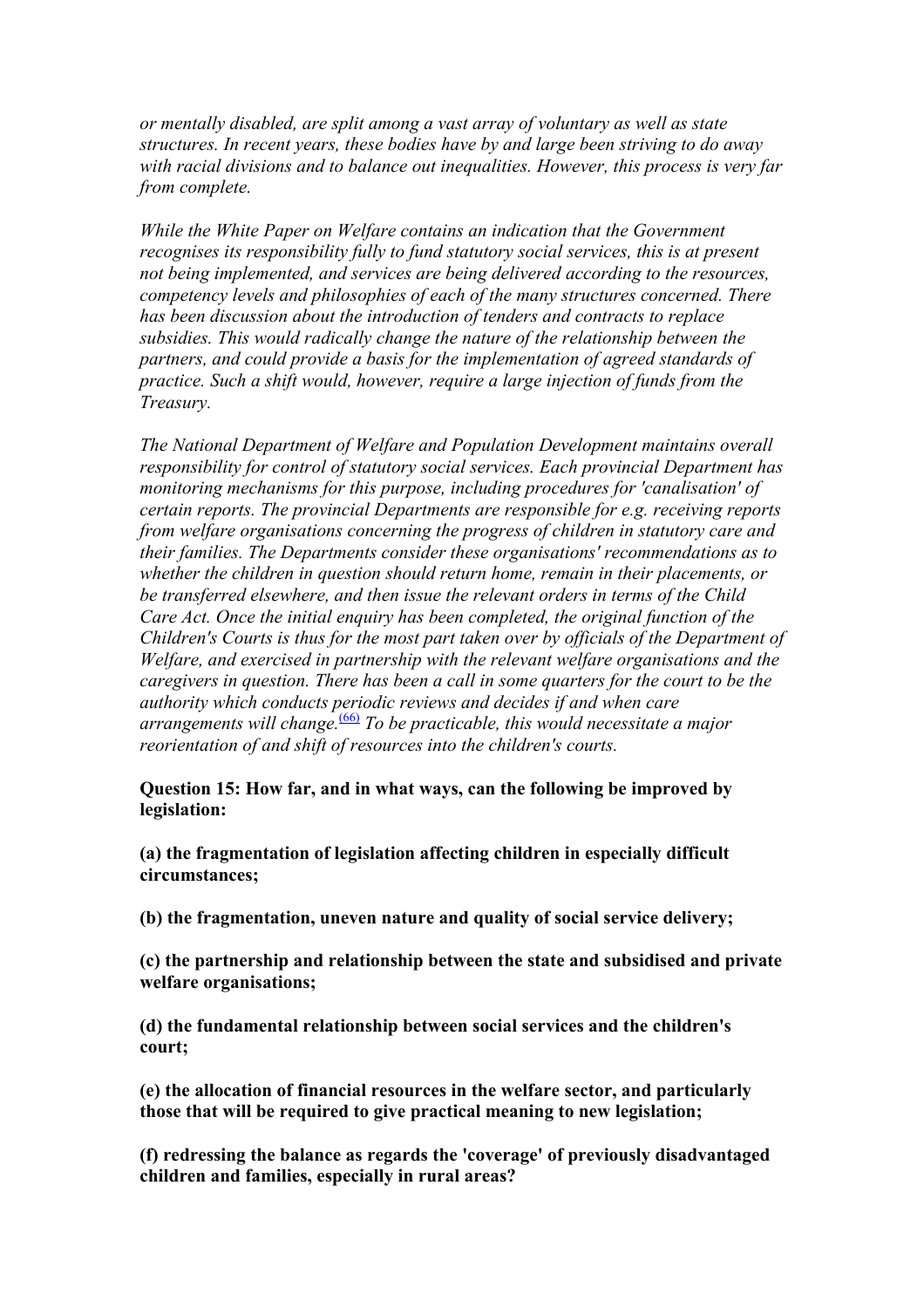## <span id="page-34-0"></span>**5. OVERVIEW OF EXISTING POLICY INITIATIVES**

5.1 Introduction 5.2 White Paper on Social Welfare 5.3 National Programme of Action (NPA) for Children 5.4 Interim Policy Recommendations by the Inter-Ministerial Committee (IMC) for the Transformation of the Child and Youth Care **System** 5.5 Lund Committee Report and related policy issues 5.6 The National Strategy on Child Abuse and Neglect 5.7 Action Plan to Prevent and Combat the Commercial Sexual Exploitation of Children 5.8 National Crime Prevention Strategy (NCPS) 5.9 National Policies on Disability *5.9.1 White Paper on an Integrated National Disability Strategy, November 1997 5.9.2 Report on Special Needs in Education*  5.10 Refugee children 5.11 Prevention of Family Violence Discussion Paper 5.12 Draft policy statements by the Department of Welfare 5.13 Department of Justice draft discussion paper: 'Gender policy considerations' 5.14 The Report of the Commission of Inquiry into the Rationalisation of the Provincial ad Local Divisions of the Supreme Court (the Hoexter Commission Report)

Top of section 5 Top of contents

## *5.1* **Introduction**

*In this chapter, a number of recent South African policy initiatives and documents are surveyed, with particular reference to their impact on children.*

## *5.2* **White Paper on Social Welfare**

*The White Paper on Social Welfare, developed through a consultative process, promotes a developmental approach to social welfare. The goal is a humane, peaceful, just and caring society which will uphold welfare rights, facilitate the meeting of basic human needs, release people's creative energies, help them to achieve their aspirations, build human capacity and self-reliance, and assist them to participate fully in all spheres of social, economic and political life. The challenge facing the welfare system is to devise appropriate and integrated strategies to address the alienation and the economic and social marginalisation of vast sectors of the population who are living in poverty, are vulnerable, and have special needs. An inter-sectoral response is needed within Government, and between Government and*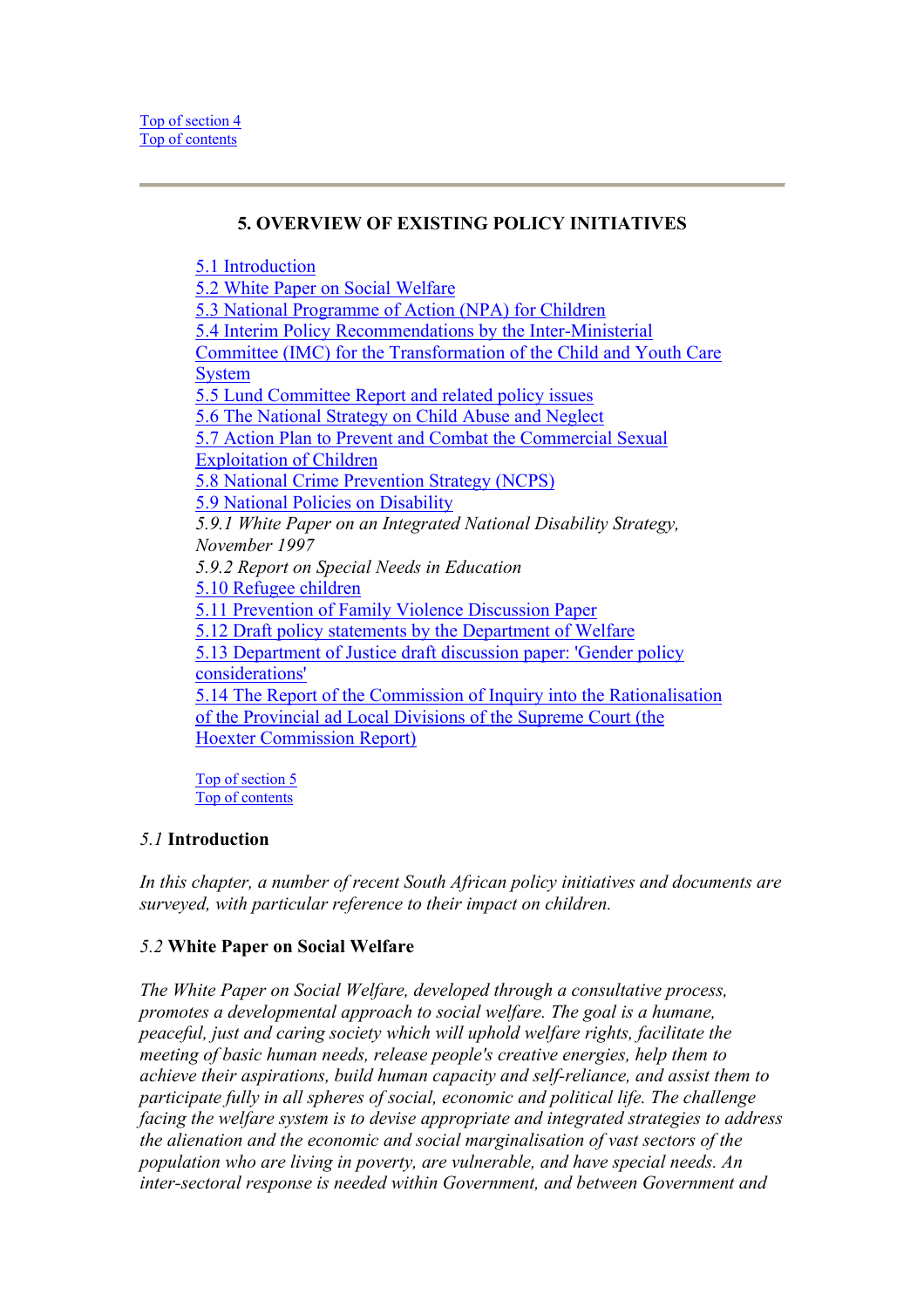<span id="page-35-0"></span>*civil society, adequately to address welfare needs. The implementation strategy is to continue existing services whilst at the same time re-orientating such services towards developmental approaches.* 

*The document is structured in two parts. The first part (chapters 2 to 6) provides the overall framework and the instruments needed to deliver effective and appropriate services. The substantive issues in the first part are: a national strategy; institutional arrangements; human resource development; legislation; and finance and budgeting.* 

*The second part (chapters 7 and 8) focuses on the actual restructuring of the social service delivery system, that is, on social security and welfare services, to enhance social integration. These chapters set out the proposed programmes, guidelines and recommendations for future action. Section 1 in chapter 8 focuses on the family and the life cycle: families, children, youth and ageing. There are guidelines for strategies regarding families and children, pre-school and school-going children, adoption, foster care, children in residential care, children of divorcing parents, maintenance, child offenders, child labour, street children and substance abuse.* 

#### Top of section 5 Top of contents

# *5.3* **National Programme of Action (NPA) for Children**

*The implementation mechanism for CRC is the NPA, which provides a framework within which to monitor the profile of families and children in terms of their survival, development, protection and participation. In 1995 Government established a core Committee of seven Ministers with a mandate to develop and oversee a NPA for South Africa, review reports and ratify plans for implementation. A Steering Committee, comprising the Directors-General of the seven Ministries, the National Committee for Children's Rights (NCRC) and the United Nations Children's Fund (UNICEF) was established.* 

*The policy priorities outlined in the NPA are nutrition, child health, water and sanitation, early childhood development and basic education, social welfare development, leisure and cultural activities, and child protection measures.* 

*Provincial steering committees have also developed Provincial Plans of Action (PPA's).* 

## *5.4* **Interim Policy Recommendations by the Inter-Ministerial Committee (IMC) for the Transformation of the Child and Youth Care System**

*The IMC was established in May 1995 in order to attempt to resolve problems that arose out of the uncoordinated release of awaiting trial children on 8 May 1995. It is chaired by the Minister of Welfare and Population Development and involves the Ministers of Justice, Education, Safety and Security, Public Works and Correctional Services. The mission of the IMC was to design and enable the implementation of an integrated child and youth care system based on a developmental and ecological perspective. The policy recommendations named above were released at the end of*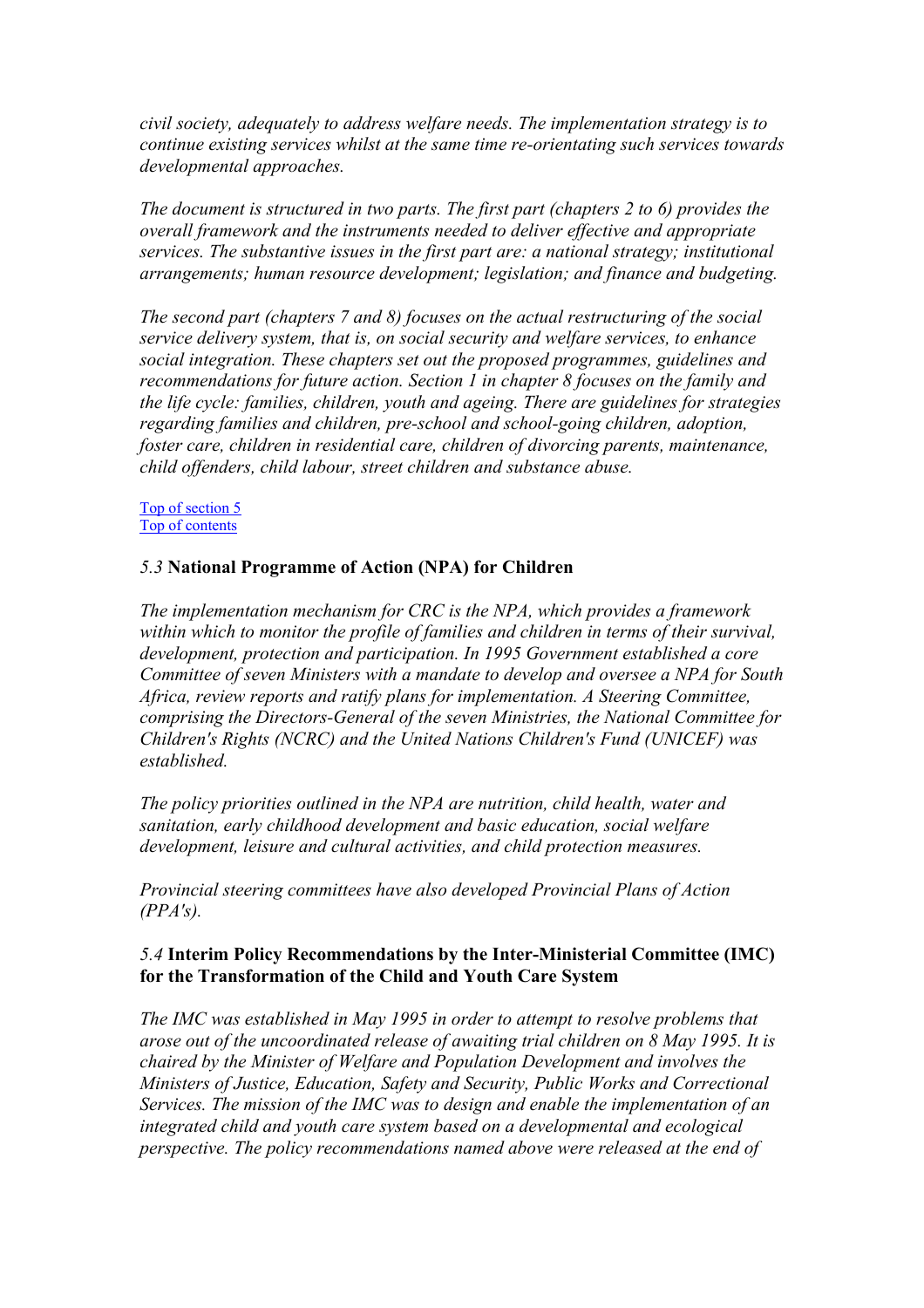*1996, the Chairperson of the IMC indicating at that stage that those aspects not requiring legislative change should immediately be implemented as far as possible.* 

*The vision for the transformation of the child and youth care system is described as follows: 'Children and youth are our most treasured asset: they and their families are valued and capable and contribute to a caring and healthy society'. This vision places children in the context of family and ultimately, of the community. The principles underpinning the transformation of the child and youth care system are: accountability, empowerment, participation, child and family centredness, continuity of care, normalisation, effectiveness and efficiency, appropriateness, family preservation and permanency planning.* 

*The child and youth care system is defined as that system which provides residential and/or community care services to young people and to the families of young people who are at risk of placement away from home, who have been placed in any form of residential care or who may be in trouble with the law. Young people enter the process of service delivery through the processes of reception, engagement, assessment and referral, which should be rooted within the community, should involve the 'significant others' in the child's life, and ensure the child's participation. A framework for services within this system is described, and consists of four levels: Prevention, early intervention, statutory process and the continuum of care.* 

*Prevention programmes are aimed at preventing the occurrence of problems which may negatively impact on the development of or place at risk the young person, family or community. Prevention could be achieved through a range of strategies including formal education, school-based child and youth development programmes which supplement formal education programmes, such as life-skills, sex-education, leadership training, mentor programmes, parenting, job training and preparation. Because prevention does not feature prominently in existing child care laws, it is recommended that a period of transition occurs to ensure that state departments and service providers move away from remedial modes of intervention to prevention and early intervention.* 

*Early intervention strategies include school-based support services, diversion programmes, parent support programmes, intensive family preservation services, early childhood education, differentiated foster care programmes and programmes aimed at enhancing community participation in matters relating to protection and development of children.* 

*As regards statutory process, the children's court is identified as central, but in need of reform, inter alia, with respect to training and capacity of personnel, more effective partnerships between justice and welfare, and possible community participation in children's court matters.* 

*The continuum of care implies a managed strategy of care for children removed from their families and placed in residential care facilities, including group homes, correctional facilities, secure care facilities, shelters, places of safety, reform schools, children's homes and schools of industry. The IMC developed a number of basic principles of residential child and youth care, the following being especially relevant to this investigation:*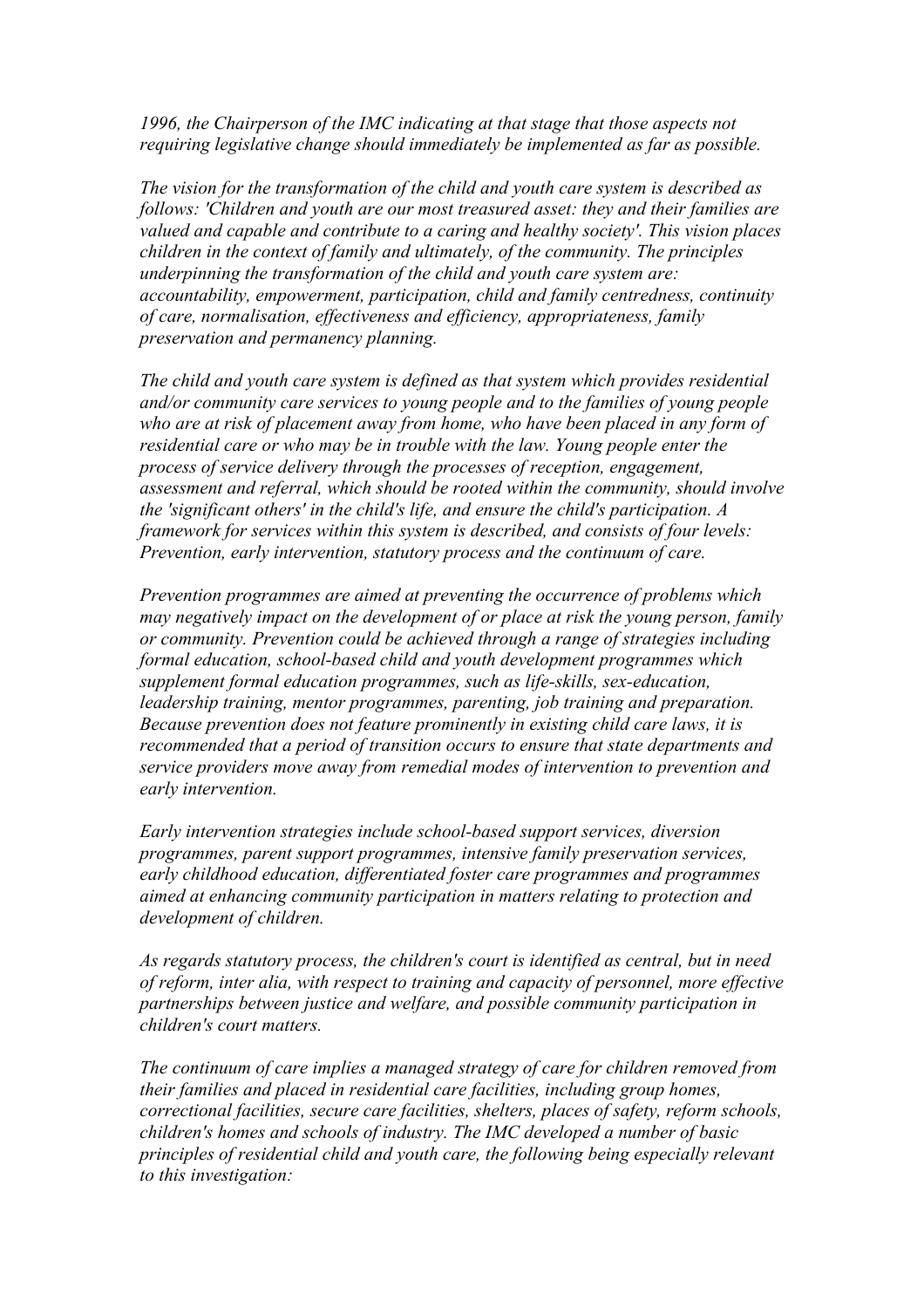*Each young person should have a developmentally appropriate plan and programme of care, education and treatment (where necessary);* 

*Each young person should have contact with family and friends unless such contact is deemed inappropriate;* 

*Each young person shall be protected from abuse, exploitation and discrimination;* 

*Each young person should be given the opportunity to participate in sport, cultural and recreational activities;* 

*No young person should be refused admission to the facility on the basis of religion, race, or sexual orientation, and provision should be made for an appropriate staff team who can understand and communicate with each young person.*<sup>[\(67\)](#page-113-0)</sup> *i and to municate with each young person.* 

*Where a child has been removed from his/her family, a process of after-care and reintegration should be* **supported***, rather than being be left to chance. It is proposed that the current term '***reconstruction***' be replaced by the concept '***family reunification***', which is a process of planned return of a child to the family or community of origin.*[\(68\)](#page-113-0)

*Finally the IMC recommends that the transformation of the child and youth care system should be supported by appropriate human and financial resources, and quality assurance.* 

Top of section 5 Top of contents

# **Question 16: How can legislation enable the transition from remedial modes of intervention towards prevention?**

## *5.5* **Lund Committee Report and related policy issues**

*In mid-1995 the MINMEC (committee of ministers and provincial MEC's) for Welfare and Population Development was poised to do away with the State Maintenance Grant (SMG), due to a concern that this grant was in the long term not affordable. A final decision as to the fate of the SMG was deferred pending the report of an enquiry undertaken by the Lund Committee. This report was submitted in August 1996. Major recommendations of the Committee were accepted: the SMG will be phased out over a three year period, and a new Child Support Grant (CSG) was introduced on 1 April 1998.*(69)

*The SMG was previously mainly directed to mothers caring for children on their own. Under apartheid it was fairly readily available to white, coloured and Indian women who met certain criteria, but due to discriminatory means tests and the erection of other administrative barriers, it was virtually impossible for black women to gain access to it. The Lund Committee sought to design a benefit which would end racial discrepancies, be accessible and flexible, and reach as many children as possible. It was argued that the new measure should not be introduced to the detriment of other forms of support for children, specifically the foster care grant, and the care*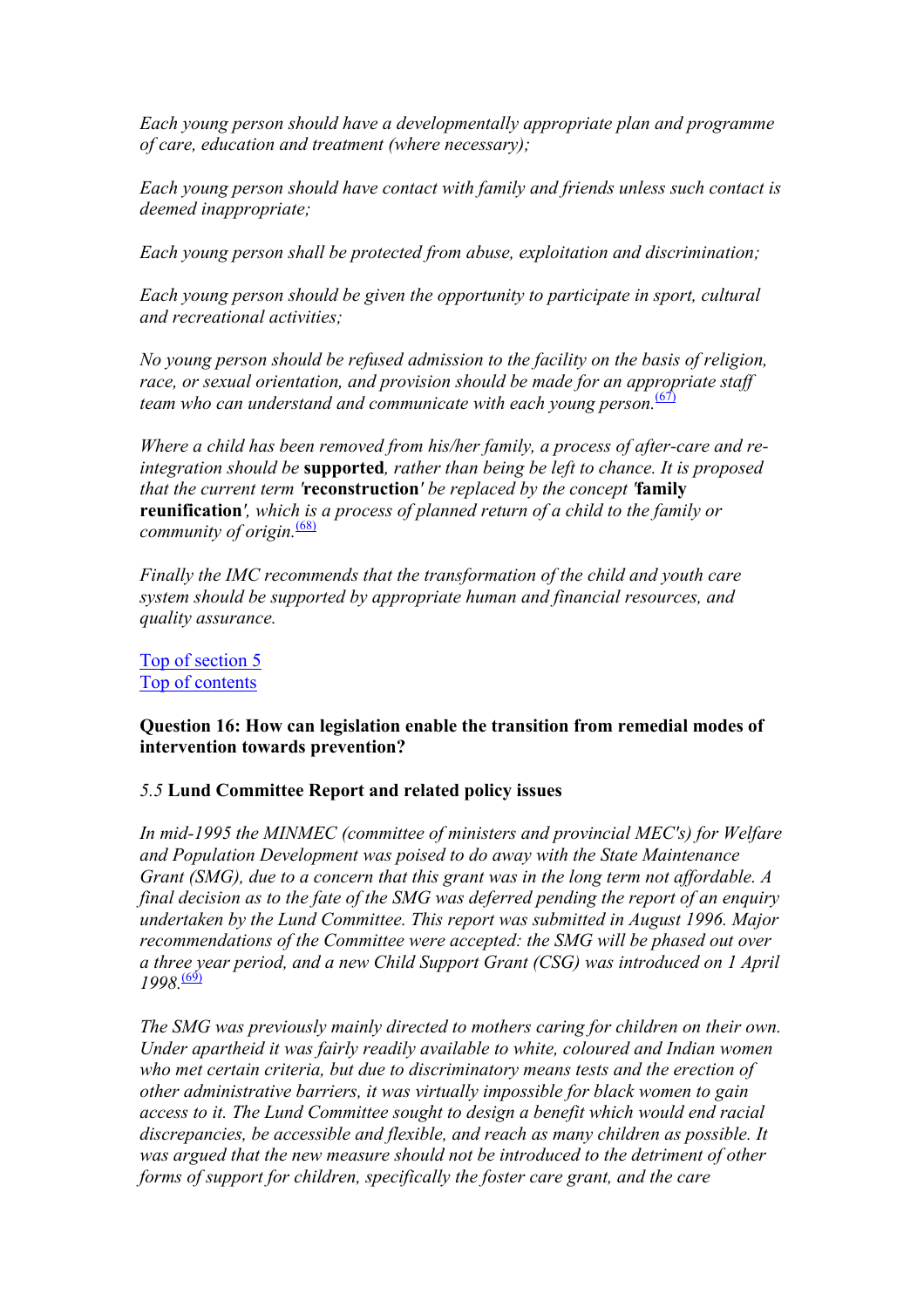*dependency grant for children with severe disabilities. Ultimately, Cabinet decided that the CSG would be payable for children under the age of seven years in an amount of R75 per month. After much lobbying from NGO's, this amount was increased to R100. The CSG will be means tested (the test being based on the household income of the household of which the primary care-giver is a member), will be payable to the primary care-giver, and will target children in rural areas and in informal settlements particularly.*[\(70\)](#page-113-0) *The eventual intention is that the CSG will target some 3 million of South Africa's poorest children.* 

*The Lund Committee also proposed extensive reforms to the present private maintenance system, the ineffectiveness of which has been one reason why many families have sought state support.* 

*The CSG is widely recognised as having significant positive qualities, in particular in that it is designed to eliminate racial discrepancies and target the poorest of the country's children in their vulnerable earliest years. But critics of the new measures raise the point that state financial support will kick in only after serious problems have developed and the child has become the subject of expensive tertiary interventions. Whereas there is legal provision for state aid for the support of a child in a children's home or in foster care, there is no provision to assist parents to care for children of seven years and older (other than children who qualify for the care dependency grant, or who are for the time being beneficiaries of the SMG), unless new forms of assistance are developed. Another group of children at risk who are not provided for are those under the age of seven years whose caregivers do not qualify for the SMG in terms of the household means test, although such children may well be in dire need of state assistance. Critics warn that this pulls the rug out from under the many policy commitments towards prevention of family breakdown, towards care of children within their own families, and against child labour, including commercial sexual exploitation.* 

# Top of section 5 Top of contents

# *5.6* **The National Strategy on Child Abuse and Neglect**

*The National Strategy on Child Abuse and Neglect (NSCAN) was developed by the National Committee on Child Abuse and Neglect (NCCAN) - an inter-sectoral body including both government and NGO representatives, convened by the national Department of Welfare. The NSCAN seeks to address the current child protection crisis, in terms of which rates of reported child abuse and neglect are spiralling, while our child protection system is largely in disarray. Many children in critical circumstances are without access to help, and, of those who do enter the child protection system, many are at high risk of secondary abuse because of inadequacies and lack of coordination. The NSCAN consists of a series of tasks and processes which are designed to draw together the fragmented components of the child protection system and to put in place a coherent legal and policy framework and broad preventive strategies, together with properly designed and locally appropriate intervention measures to deal with reported cases of child abuse and neglect.*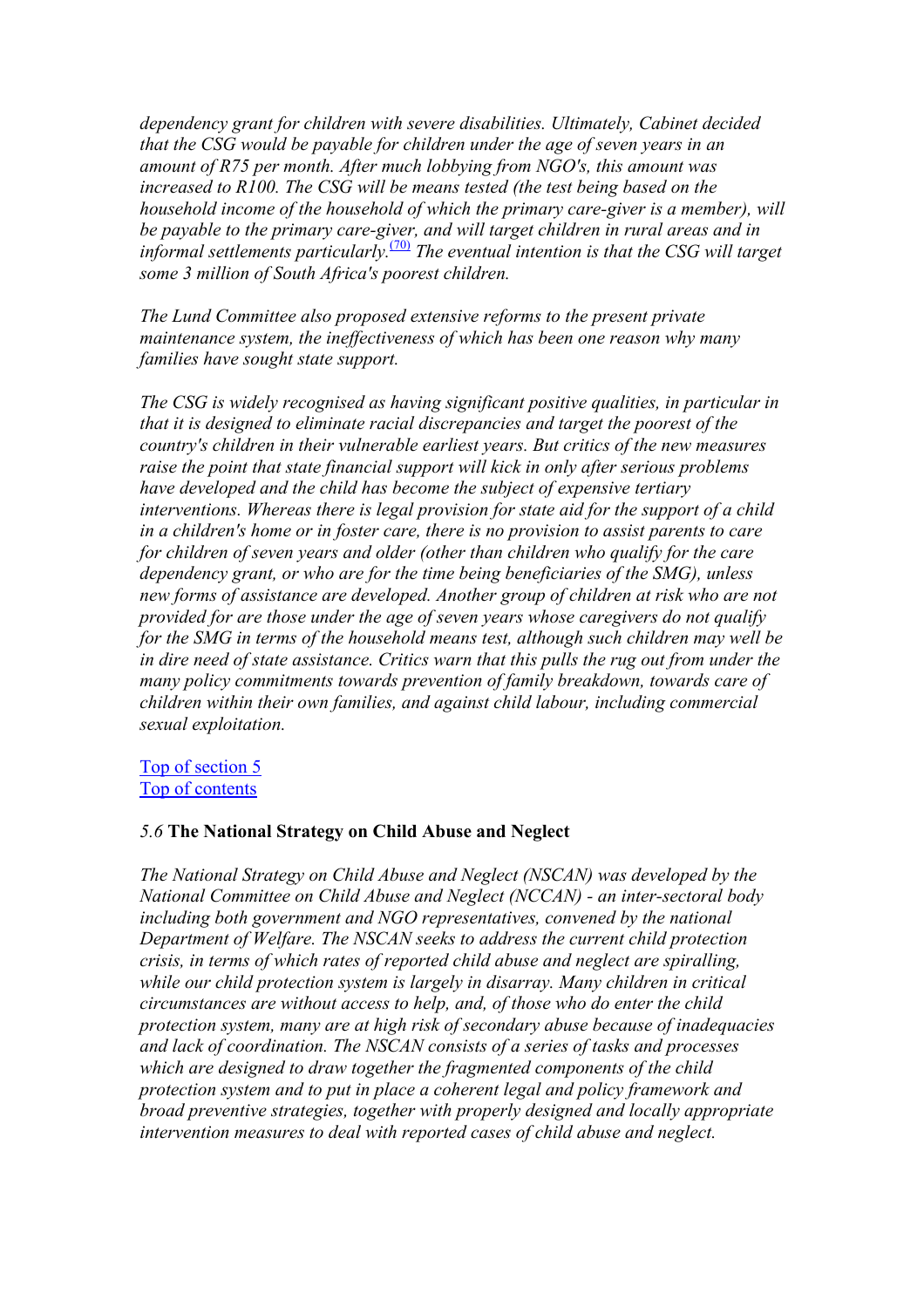*Work is already under way in all provinces, with financial backing from a private foundation, on a key component of the NSCAN - the development of inter-sectoral protocols for intervention in reported cases of child abuse.* 

*The strategy document questions the suitability of the adversarial system in use in our criminal courts which generates much of the secondary abuse for child victims, and proposes investigating the adoption of a more inquisitorial approach. This would substantially change the nature and functioning of courts dealing with offences against children. Possibilities regarding types of cases which could be dealt with by family courts rather than criminal courts are also mentioned in the document.* 

*The NSCAN includes a series of recommendations relating to policy and legislation,*[\(71\)](#page-114-0)*prevention, child protective service management, and structural provisions. The recommendations relating to policy and legislation include a 'comprehensive process of reform of all legislation relevant to child rights and*  specifically to child protection', with specific attention to identified problem areas.<sup>(12)</sup>

## *5.7* **Action Plan to Prevent and Combat the Commercial Sexual Exploitation of Children**

*The following objectives have been identified by the Department of Welfare as critical factors which need to be addressed with regard to the prevention and combatting of commercial sexual exploitation of children: the establishment of international and national co-operation; the development of prevention strategies and identification of children at high risk; provision of early intervention; enhancement of protection through policy, legislation and programmes, advocacy, community mobilisation and monitoring, as well as the creation of specialised units or personnel, and safe shelters for children. Recovery and reintegration of children should be enhanced through the provision of comprehensive counselling and support services and facilities to child victims and their families.* 

Top of section 5 Top of contents

## **Question 17: How should this investigation approach the legislative issue of commercial sexual exploitation of children?**

## *5.8* **National Crime Prevention Strategy (NCPS)**

*Levels of crime have been of dire concern to the Government of National Unity since 1994. In recognition of this, in 1995 the Cabinet initiated a process for the development of a National Crime Prevention Strategy (NCPS). This process has been managed by an inter-departmental committee consisting of the Ministers for Safety and Security, Justice, Correctional Services and Defence.* 

*Crimes against children are of serious concern; child victims are often left with lasting physical and psychological injuries, which may entail a burden of dependency on households and/or the state. Frequently symptomatic of deep-rooted social problems, such crimes are barriers to human development. The NCPS addresses this through a national victim empowerment strategy.*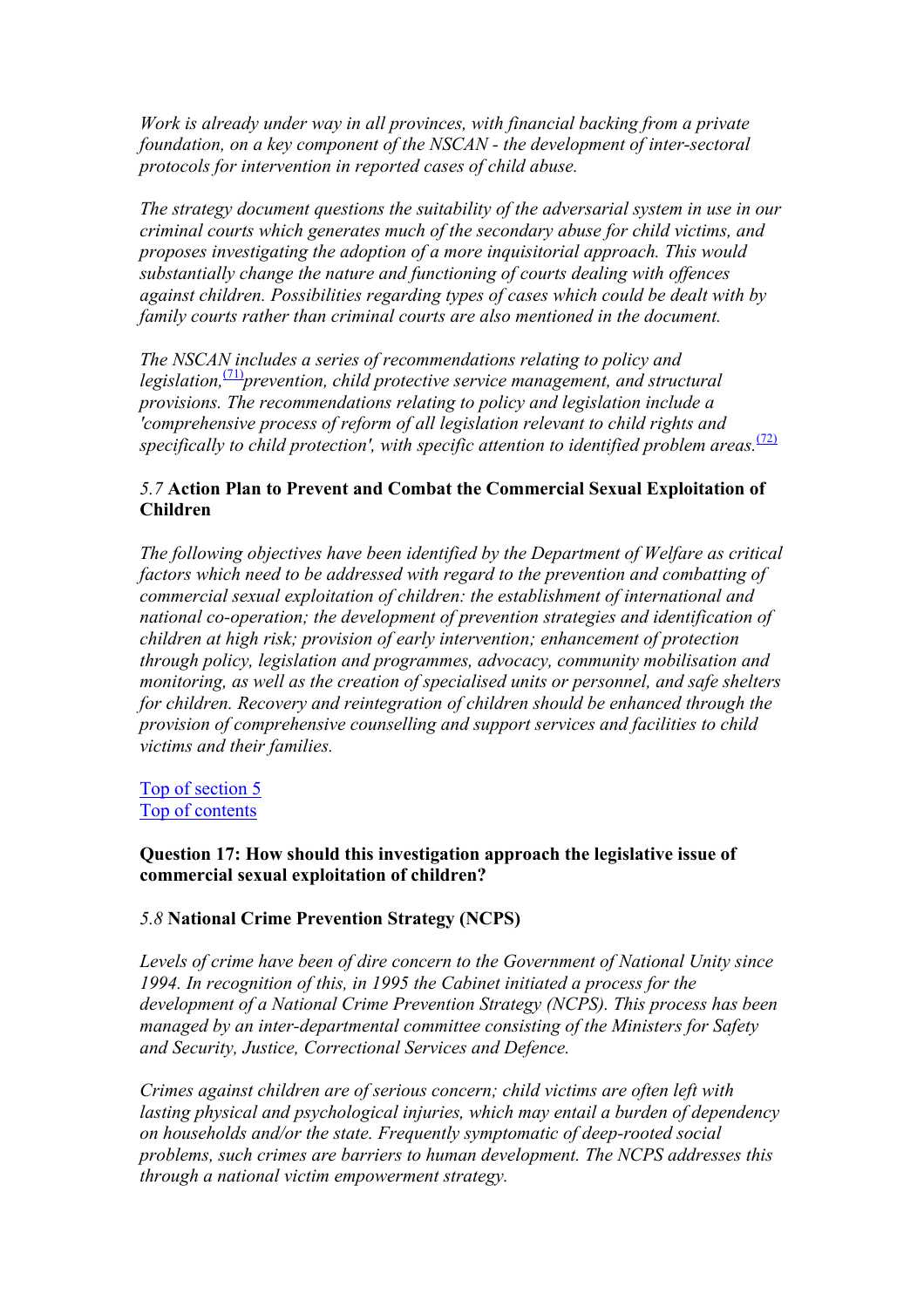*Since 1995 it has been accepted that children should, as far as possible, not be imprisoned. Under the NCPS, one programme provides for secure care of children accused of committing serious and violent offences, and funding in the amount of R33 million for the construction of facilities has been allocated, to be managed by the IMC. Substantial progress towards acquiring the necessary resources and physical infrastructures has been made, although delays in construction and staffing issues have slowed progress in this regard.* 

*The NCPS highlights the necessity for a national programme for school education regarding crime prevention with the aim of providing skills which reduce the incidence of crime, of creating viable alternatives to violence, contributing to the development of responsible citizenship and increasing respect for the rule of law and human rights.* 

**Question 18: How can legislation provide for the 'tracking' of children under 18 years of age who have entered the criminal justice system in a manner that respects their right to privacy?**

# *5.9* **National Policies on Disability**

## *5.9.1* **White Paper on an Integrated National Disability Strategy, November 1997**

*Some of the achievements of the advocacy programme of the Disability Rights Movement in South Africa are the express prohibition of discrimination against persons with disabilities in the Constitution and in other legislation such as the new*  Labour Relations Act 66 of 1995, the establishment of the Office of the Status of *Disabled Persons in the Deputy President's Office and the development of the White Paper on an Integrated National Disability Strategy, published by the Deputy President in November 1997. The White Paper provides a new philosophical basis on which government policy on disability is based, namely, a shift from the out-moded 'medical model' to the new 'social model' of disability, and a shift from regarding disability as a predominantly health and welfare issue, to the view that the circumstances of people with disabilities and the discrimination they face are socially created phenomena that have little to do with the impairments of disabled people.*<sup>[\(73\)](#page-114-0)</sup> *The social model therefore emphasises two things: the shortcomings of society in respect of disability, and the abilities and capabilities of people with disabilities. A human rights and development approach to disability focuses on the removal of barriers to equal participation and the elimination of discrimination based on disability.* 

# Top of section 5 Top of contents

#### *5.9.2* **Report on Special Needs in Education**

*The National Commission on Special Needs in Education and Training (NCSNET) and the National Committee for Education Support Services (NCESS) were appointed by the Minister and Department of Education, respectively, to investigate and make recommendations on all aspects of 'special needs and support services' in education and training in South Africa. Key strategies include: transforming all aspects of the*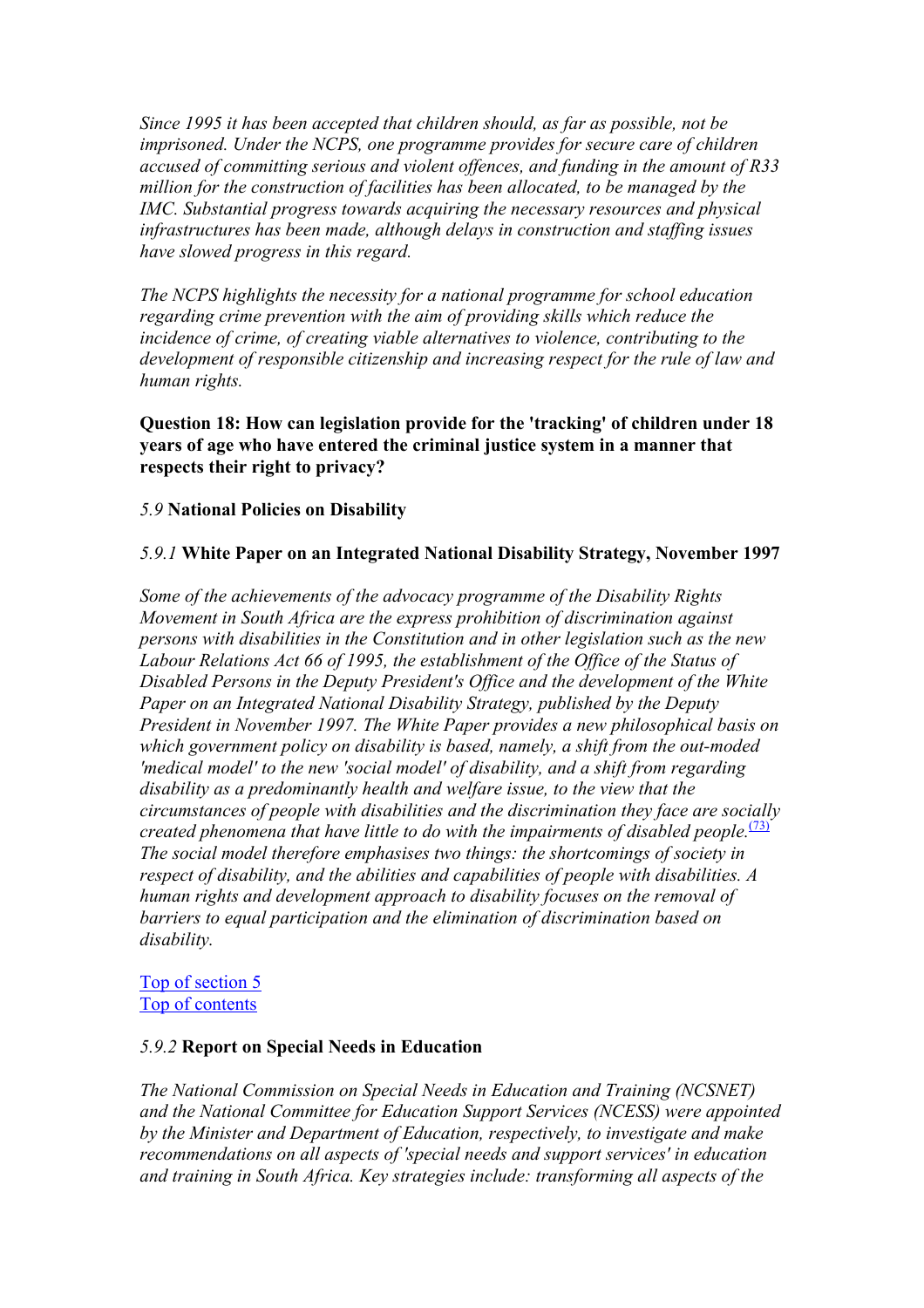*education system; developing an integrated system of education; infusing 'special needs and support services' throughout the system; pursuing the holistic development of centres of learning to ensure a barrier-free physical environment and a supportive and inclusive psycho-social learning environment; developing a flexible curriculum to ensure access for all learners; promoting the rights and responsibilities of parents, teachers and learners; providing effective development programmes for educators, support personnel, and other relevant human resources; fostering holistic and integrated support (inter-sectoral collaboration); developing a community-based support system which includes a preventative and developmental approach to support; and developing funding strategies that ensure redress, sustainability, and ultimately - access to education for all learners.* 

# *5.10* **Refugee children**

*The law relating to refugees and matters of immigration is likely to change significantly in the near future: a recent Green Paper produced by the Department of Home Affairs proposes new legislation with regard to refugees. The Green Paper supports the Department of Home Affairs' view that there should be a separate, free standing piece of legislation on refugee law. The Green Paper makes no specific mention of children, however, and the particular needs of immigrant, migrant or refugee children do not appear to have been canvassed*.<sup>[\(74\)](#page-114-0)</sup>

# *5.11* **Prevention of Family Violence Discussion Paper**

*The Prevention of Family Violence Act 133 of 1993 deals with the procedure by which interdicts in relation to family violence can be obtained and also contains a provision requiring persons in various positions of responsibility to report the ill-treatment of children.*[\(75\)](#page-114-0) *This Act had been in existence for a period short of three years when further investigation into legislation on family violence was deemed warranted. The South African Law Commission released an issue paper in July 1996, followed by a discussion paper, the content of which has been extensively canvassed with women's rights organisations, legal practitioners, other NGO's and the public in general. A final report is at an advanced stage of preparation.* 

*The discussion paper recommends an expanded definition of violence as 'including, but not limited to physical abuse or threat of physical abuse, sexual abuse or threat of sexual abuse, intimidation, harassment, or destruction of property.' Amendments are proposed in order to allow for the exclusion of the respondent from the family home, but with the proviso that orders of this nature 'may only be made if it appears likely that the applicant or any relevant child* **will suffer significant harm** *if an order is not made and that* **such harm will be greater than the harm which the respondent will suffer if the order is made'.**

*The discussion paper points out that economic dependence is the single most common reason why women remain with or return to abusers, and that 'children often become the contact point through which a batterer can retain control over women, by asserting his rights to custody and reasonable access'. The solutions advocated in the discussion paper include empowering the court to grant, together with the interdict, maintenance, custody, and access orders, but such orders should be temporary in*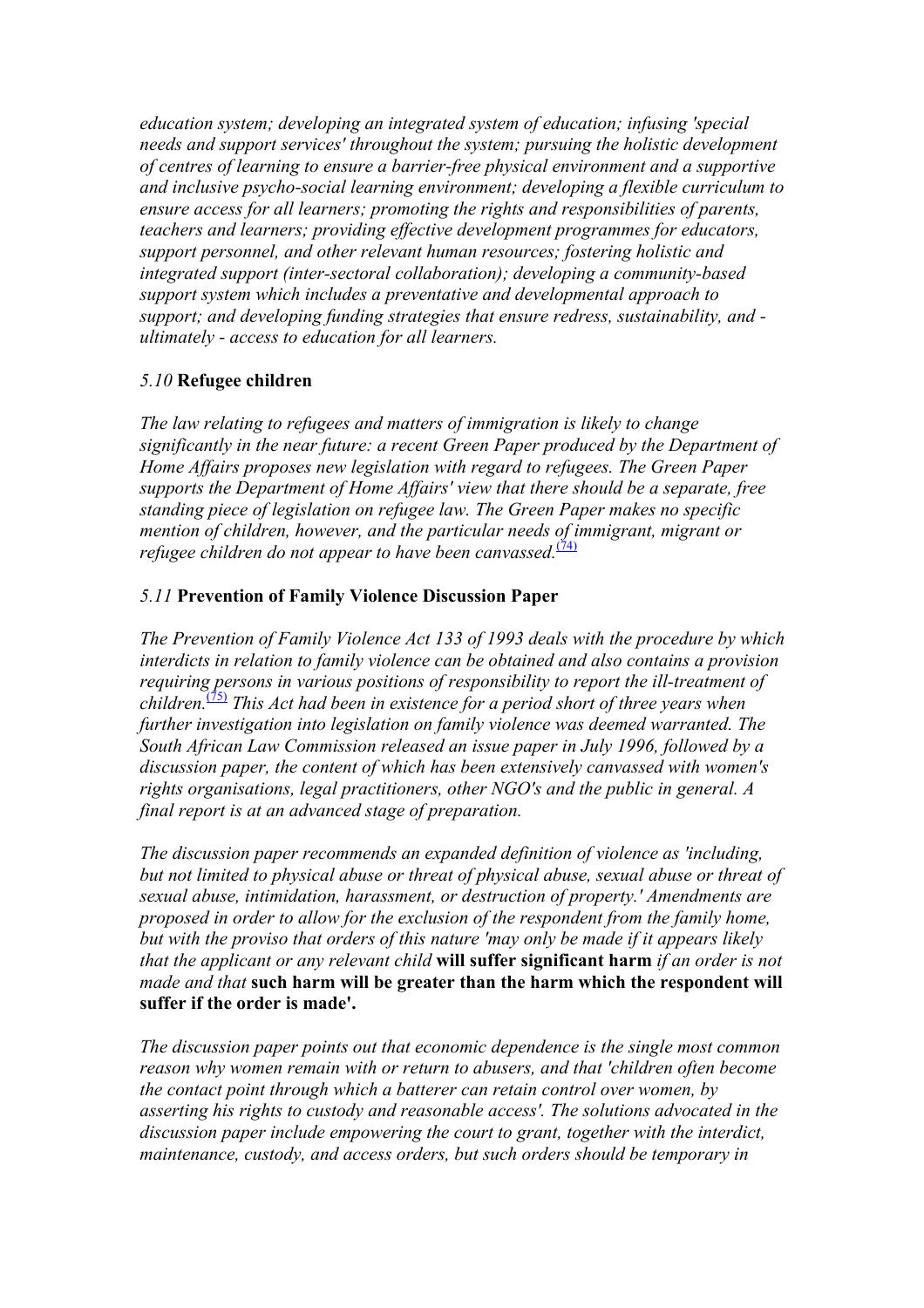*nature. It appears that provisions regarding the reporting of ill-treatment of children will remain in legislation on domestic violence.* 

# Top of section 5 Top of contents

**Question 19: Is it not more appropriate that provisions relating to mandatory reporting of child abuse and neglect be contained in a comprehensive children's statute?**

**Question 20: How can there be effective liaison between domestic violence courts, other courts dealing with maintenance, custody and access issues, and children's courts dealing with child abuse and neglect?** 

## *5.12* **Draft policy statements by the Department of Welfare and Population Development**

*The National Department of Welfare and Population Development has drafted policy*  documents for discussion on adoption,<sup>(76)</sup> foster care<sup>(77)</sup> and street children.<sup>(78)</sup>

*As regards adoption, the following needs have been identified: that services to prospective adoptive and adoptive parents, as well as to birth parents, be standardized and minimum norms and standards developed; that life skills programmes for prospective adoptive, adoptive and birth parents be developed, implemented and co-ordinated; that liaison between the Department, provincial departments and relevant non-governmental organizations be facilitated; that subsidized adoptions be considered; that awareness campaigns to promote adoption be promoted and launched; that the Hague Convention on the Protection of Children in Respect of Inter-country Adoption be ratified and a Central Authority to coordinate all inter-country adoptions be established together with procedures, minimum criteria, and standards of accreditation of agencies to deal with intercountry adoptions; and that mechanisms to monitor the transformation of the adoption system in South Africa be developed and implemented, as well as indicators for the collection of quantitative and qualitative statistical data on the transformed adoption system.* 

*With respect to foster care policy, it is proposed that each foster child have a future plan of care within which the principle of permanency planning is taken into consideration;*(79) *that each foster child be reunited, where possible, with his or her parent within a limited period of time, failing which alternative arrangements for his or her permanent care should come into effect; and that any disputes between the natural parents and the foster parents be resolved in the Children's Court.* 

*With respect to street children, the Department aims to ensure uniform national standards for services rendered to street children throughout South Africa (whilst recognising local and regional variations). Although the importance of shelters is recognised, these resources should be utilized selectively and in accordance with the emphasis on de-institutionalisation of children and moves towards community-based programmes. It is envisaged that the delivery of 'one stop services' within the communities of origin (whereby the empowerment and strengthening of families*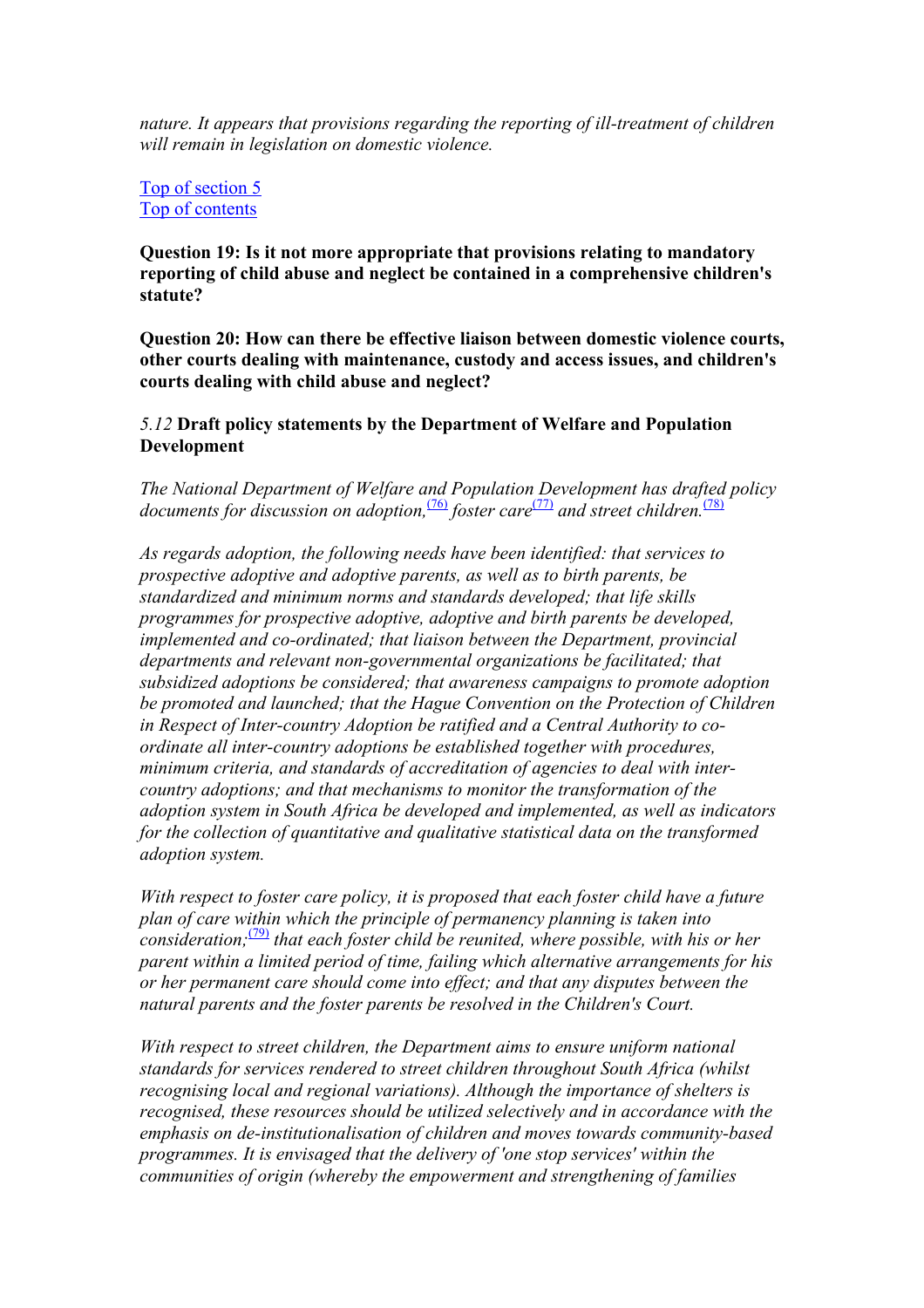*receive attention) will reduce the numbers of street children in need of shelters/children's homes.* 

# *5.13* **Department of Justice draft discussion paper: 'Gender policy considerations'**

*The Department of Justice Draft Discussion Paper entitled `Gender Policy Considerations' was released for public consultation on 20 June 1997, and reflects a number of strategies aiming at making explicit the role of women and children as 'consumers of justice' and as fully-fledged participants in the legal profession and in the Department itself.*<sup>[\(80\)](#page-114-0)</sup> *Of importance is the policy which `seeks to improve women's experiences in the justice system by creating a culture of service delivery and gender sensitivity' (such as improving court facilities by, for example, providing child care and areas for feeding and changing babies). The document address issues and contains recommendations that will affect the lives of South African children, touching on such matters as family violence, sexual offences, the enforcement of private maintenance obligations, the distribution of property after the breakdown of relationships or the death of the male partner in a manner better designed to meet the needs of women and dependent children, the harmonisation of religious and customary family law with the common law and family law reform in general.* 

# *5.14* **The Report of the Commission of Inquiry into the Rationalisation of the Provincial and Local Divisions of the Supreme Court (the Hoexter Commission Report)**

*In its report, the Hoexter Commission recommends the establishment in South Africa of a specialist Family Court of comprehensive jurisdiction having the status of a High Court. This Family Court will have concurrent jurisdiction with the High Court* 

*(a) to hear those matters which are at present heard in the divorce court of the High Court and which, in addition to divorce itself, will include all matters ancilliary to divorce such as the division of matrimonial assets, maintenance for a spouse and minor children, custody of and access to minor children, guardianship of minor children, applications pendente lite for a contribution towards the costs of a divorce action, for interim maintenance and for interim custody of and access to children, applications for maintenance as between parent and child and grandparent and grandchild, and applications for interdicts in matrimonial matters;* 

*(b) to hear the matters at present heard by the High Court under the Age of Majority Act, 1972;* 

*(c) to grant consent to the marriage of a minor if such minor's parent or guardian refuses such consent, which power is at present exercised by a judge of the High Court under section 25(4) of the Marriage Act, 1961; and* 

*(d) to hear cases in which paternity is sought to be determined and which affect the status of a woman or child.* 

*A further recommendation is that the Family Court should have jurisdiction to hear matters involving disputes between a man and a woman arising from an existing or*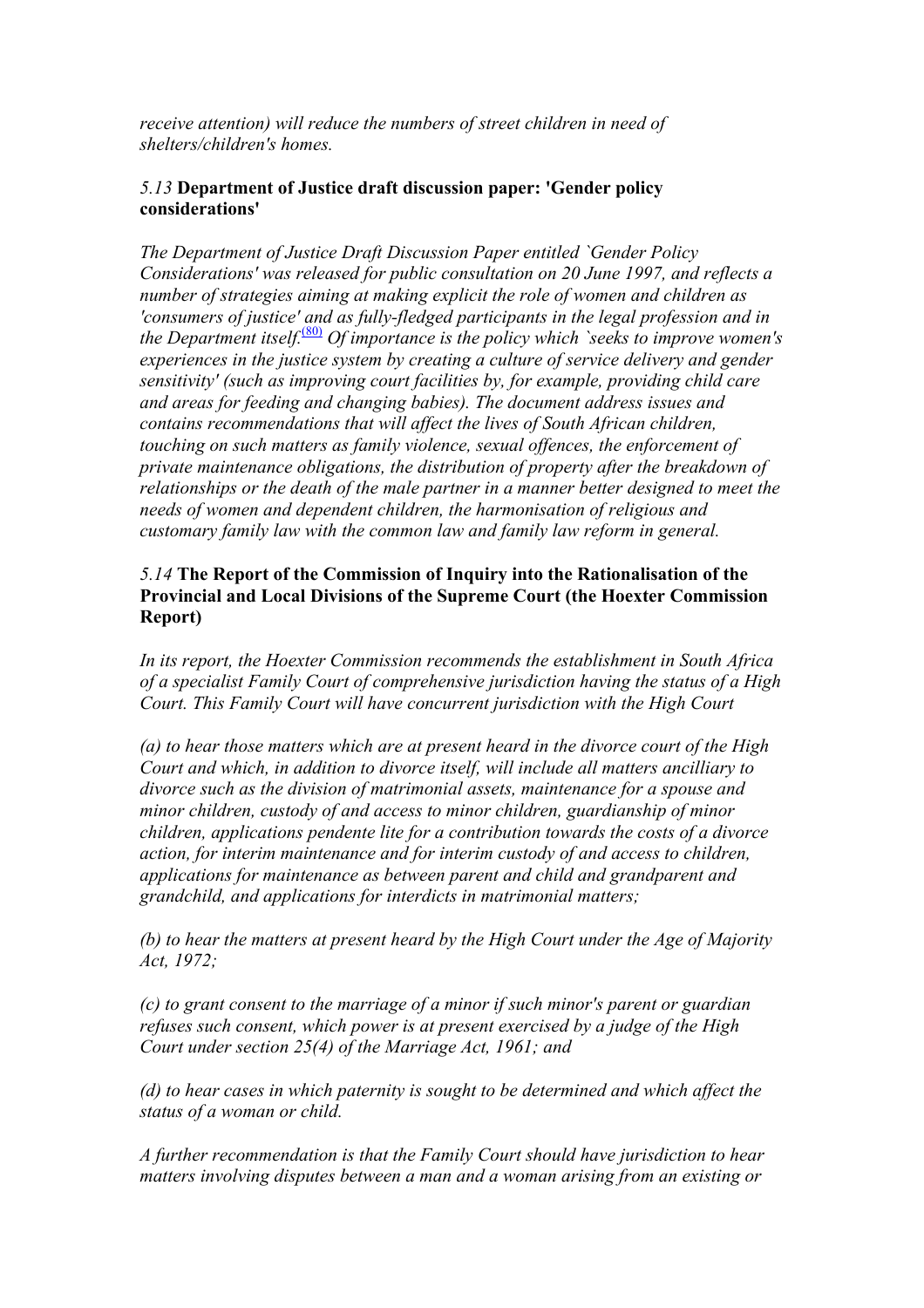*previous spousal union between them, where this union is recognised by their own customs or religious beliefs but not by the civil marriage laws.* 

*The Hoexter Commission also recommends that the Family Court should also have concurrent jurisdiction with the Magistrates' Court to hear the matters at present heard by the Commissioner of Child Welfare under the Child Care Act, 1983; to hear the matters at present heard in the Maintenance Court under the Maintenance Act, 1963; to carry out the duties and exercise the powers assigned to magistrates in terms of Chapter 3 of the Mental Health Act, 1973; to investigate the accommodation or care of aged or debilitated persons under section 6 of the Aged Persons Act, 1967 and to carry out the duties under sections 5(3) and 5(4) of this Act; to hold enquiries under the Abuse of Dependence Producing Substances and Rehabilitation Centres Act, 1971, and to commit persons to rehabilitation centres. The Hoexter Commission Report does not assign any criminal jurisdiction to the Family Court.* 

*The Report proposes the repeal of the Mediation in Certain Divorce Matters Act, 1987, and its replacement by a new statute to be called the 'Family Advocate and Family Counselling Service Act', grants the Family Advocate greater powers in all divorce matters, and gives the Family Advocate the power to inquire into and to report to the Family Court in connection with any child. It also proposes the establishment, as part of the Family Advocate's office, of a Family Counselling Service to provide experienced social welfare workers to the Family Advocate's office on a regular and reliable basis.* 

*The Hoexter Commission further recommends housing the Family Court separately from other courts, and where this is not possible, that the Family Court should at least have its own separate entrance. The lay-out and appointments of the Family Court should be such as to create a relaxed and informal atmosphere with cheerful waiting rooms equipped with playthings for children, comfortable offices, and adequate child care facilities for infants.* 

Top of section 5 Top of contents

#### **6. BROAD OVERVIEW OF CURRENT SOUTH AFRICAN COMMON AND STATUTORY LAW RELATING TO CHILDREN**

6.1 Introduction 6.2 Background 6.3 Common law *6.3.1 Common law rules that empower children 6.3.2 Common law rules regarding the protection of children 6.3.3 Common law rules affecting children ° Parental power ° The status of children born in and out of wedlock ° The 'best interest' rule* 6.4 Statute law *6.4.1 Legislation that empowers children*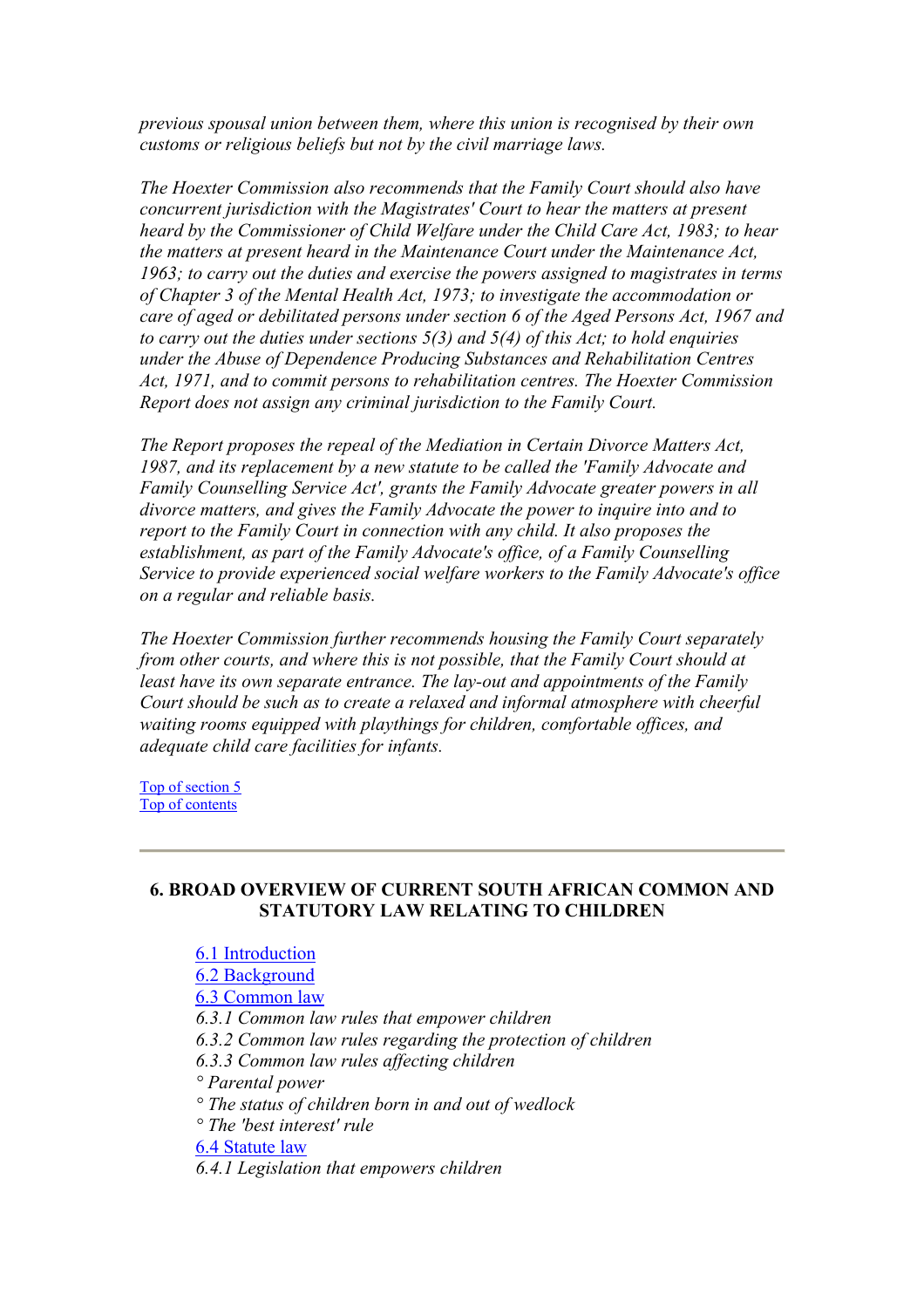*6.4.2 Legislation protecting children ° Marriage ° Divorce ° Sexual offences against children 6.4.3 Legislation affecting children ° Birth ° Status ° Domicile ° Guardianship ° Education*  Top of section 6

Top of contents

## *6.1* **Introduction**

*Both the laws and the institutions affecting children are in a process of transition. There are several reasons for this state of flux: the new emphasis on children's rights that flow from CRC; the human rights provisions (including special children's rights) enshrined in the Constitution; the move away from 'western' legal notions as a result of the recognition of different cultural and religious interests in South African society; a political awareness of the needs of children in especially difficult circumstances; and the need to develop legislation which provides for changing technology, for example, in the field of reproductive techniques.* 

#### *6.2* **Background**

*The present South African position on legal rules affecting children involves a blend of Roman- Dutch principles which, with appropriate judicial interpretation, comprise the common law body of rules generally known as the 'law of parent and child', together with numerous statutory provisions. Chief amongst the latter of these is the Child Care Act 74 of 1983, which is dealt with independently in Chapter 7. However, the relations between child and parent, and between child and state, are also covered in the numerous other statutes.*<sup>(81)</sup> *It has become increasingly clear that tracking statutory provisions affecting children is difficult as a result of the fragmentation of present South African statute law. A further observation is that the legal position is at times difficult to establish because of the intersection between common law and statute law. Also, some conflicts between statutory provisions have developed as a result of recent law reforms, where changes are incomplete.* 

*An example may illustrate the difficulties associated with the current position. At present under common law, parents have a right to reasonable chastisement of their child.*(82) *This position derives from Roman Dutch law, and has not altered with recent Constitutional Court pronouncements on the question of judicially imposed corporal punishment. The common law position is still, too, that the parental powers in this regard may be delegated to a person acting in the parent's stead. But corporal*  punishment has recently been prohibited as a disciplinary measure in schools,<sup>(83)</sup> and *the parental power to delegate the common law right of reasonable chastisement has, to this extent, changed through statute. The extensive amendments recently made to*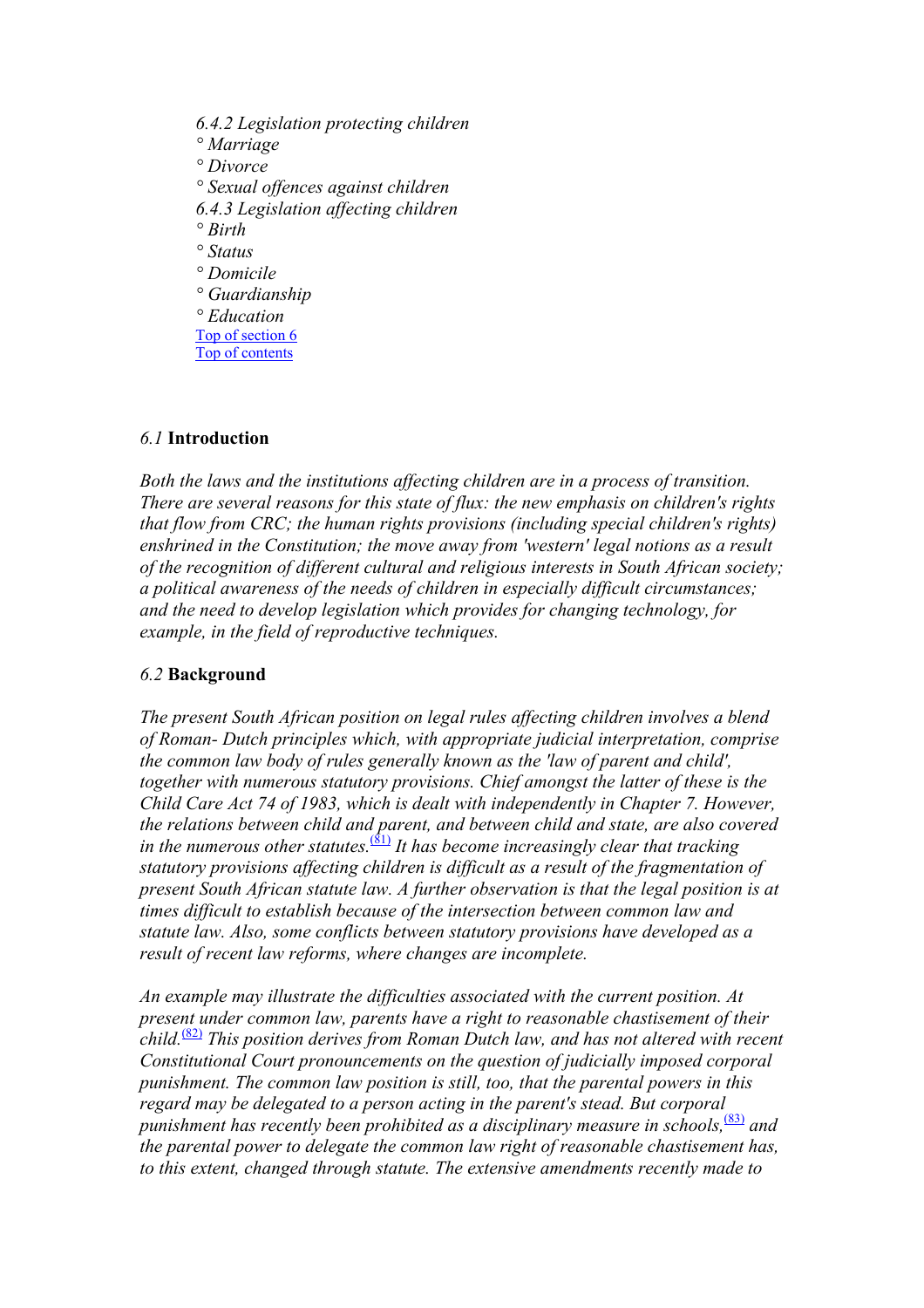*the regulations under the Child Care Act have prohibited corporal punishment as a form of discipline by foster parents and in children's care facilities.*[\(84\)](#page-115-0) *And in 1997, consequent upon the Constitutional Court decision in S v Williams,*[\(85\)](#page-115-0) *Parliament*  passed the Abolition of Corporal Punishment Act 33 of 1997. This legislation<sup>[\(86\)](#page-115-0)</sup> *repeals 'any law which authorises corporal punishment by a court of law, including a court of traditional leaders'. Therefore, ascertaining the present legal position on corporal punishment of children requires the study of at least three statutes, several reported court decisions,*[\(87\)](#page-115-0) *and, in addition, aspects of the common law of parent and child.* 

Top of section 6 Top of contents

# *6.3* **Common law**(88)

*In this section, a distinction is drawn between rules that empower children, rules that protect children and, in general, rules affecting children.*<sup>(89)</sup>

# *6.3.1* **Common law rules that empower children**

*At common law, every human being is recognised as a legal subject, irrespective of age or mental or physical capabilities. This means that every person can enjoy legal rights, be subject to legal duties, and has legal capacity to do or be held responsible for different things. Thus, a child is a legal subject from birth, and can, for example, be the bearer of rights and obligations, such those related to ownership of property.* 

*Common law divides childhood into three categories: the infant, who is below the age of 7 years and whose capacities are very limited; the pre-pubescent phase (set at 12 years for girls and 14 years for boys), which distinction still finds some echoes in our law today, and the person under the age of 21 years (the minor), whose capacities, although limited, are greater than those of the younger groups. Capacity is usually divided into the capacity to perform legal acts, the capacity to litigate, and the capacity to be held liable for wrongdoing.* 

*As a general proposition, the rules of common law are concerned with the protection rather than the empowerment of minors. Until the age of 21 years (the present age of majority unless it is attained earlier)*,<sup>(90)</sup> the minor falls under the parental power of *his or her parents or guardian, save for certain specific exceptions provided for in relevant statutes or developed in common law (discussed in 6.3.2 below). 'The modern South African law regards majority as the gateway to full legal capacity. The status of minority carries with it certain disabilities in the form of restrictions on private law capacities as well as various immunities and special privileges'.*<sup>(91)</sup>

*One [exam](#page-115-0)ple of a common law rule which can be regarded as empowering children relates to competence to testify in court; however, the child's ability to testify is not linked to a specific age limit, and depends on the child's maturity and understanding of what it means to tell the truth.* 

Top of section 6 Top of contents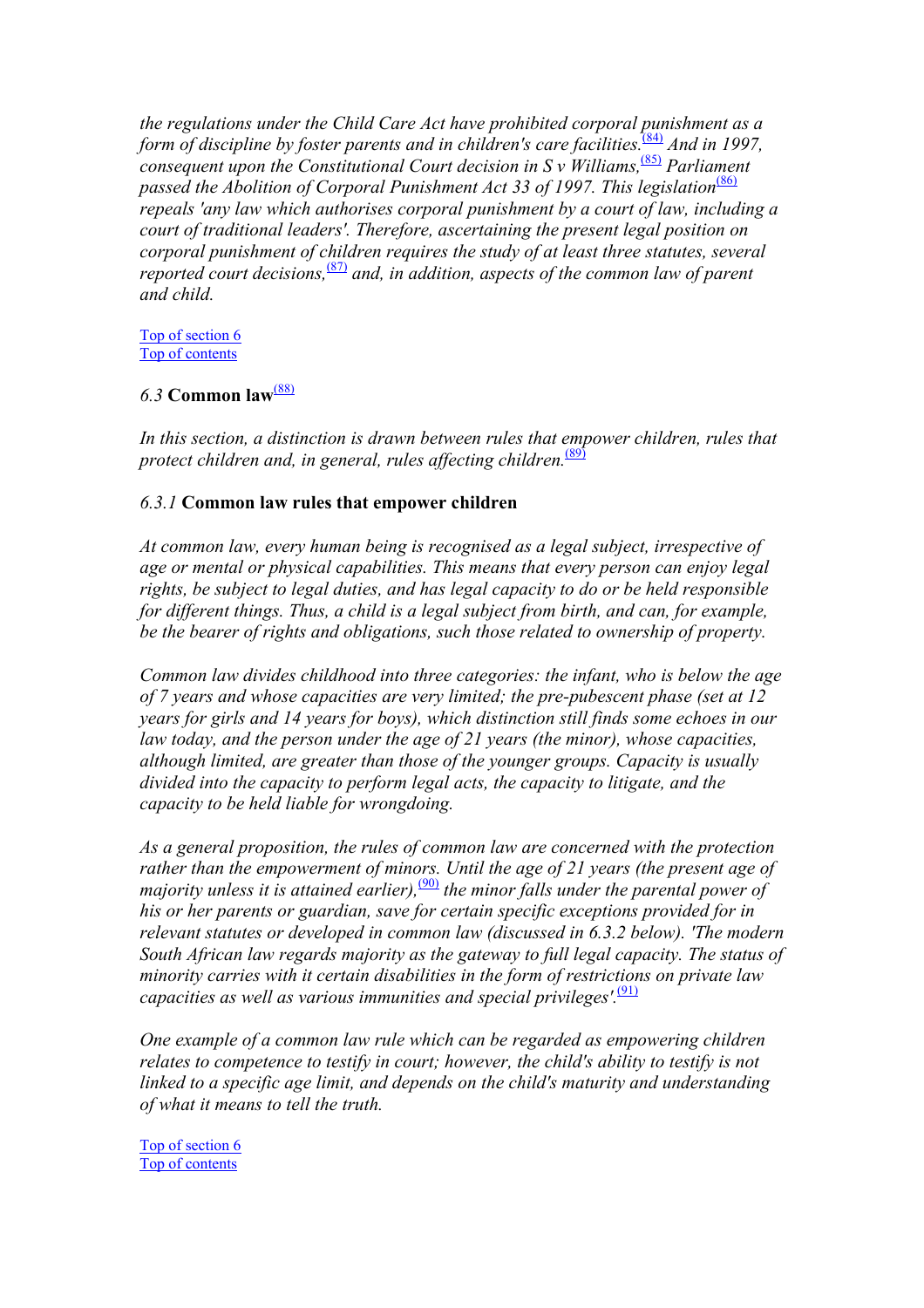# *6.3.2.* **Common law rules regarding the protection of children**

*As mentioned above, common laws rules concerning the status of the infant and the minor are chiefly aimed at the protection of children by reason of immaturity. The common law rules are based on motives of paternalism in order to protect minors against themselves.*<sup>[\(92\)](#page-115-0)</sup>

*Therefore, a child under the age of seven years cannot conclude any juristic acts, and a guardian must act for and on behalf of the infant. Such child also cannot be held responsible for criminal or delictual acts.* 

*At the age of seven, a person ceases to be an infant and acquires limited capacity to act. At this age a child can be held liable for criminal offences or delicts, although a rebuttable presumption of incapacity applies to a child between the ages of seven and fourteen years. The rebuttable presumption of incapacity for criminal or delictual acts falls away at 14 years*<sup>[\(93\)](#page-115-0)</sup> for both girls and boys. A minor under the age of 21 years *lacks the capacity to undertake contractual obligations or to sue or be sued on his or her own, and will ordinarily be assisted by a parent or legal guardian in this regard.* 

*At present, a man who has sexual intercourse with a girl below the age of 12 years can be convicted of rape, as below this age, girls are legally incompetent to consent. This rule dates from Roman times.*<sup>[\(94\)](#page-115-0)</sup>

*It has been argued that it would better accord with social reality if the age of majority were reduced to 18 years, and that the paternalistic approach of common law is over inclusive, as it sweeps in many minors who are in fact possessed of the necessary competence to make assessments of what qualifies as their best interests.*<sup>[\(95\)](#page-115-0)</sup>

*From the discussion thus far, it is clear that other project committees of the South African Law Commission are also currently dealing with legislative reform in specific areas affecting children, the project committee on juvenile justice and that on sexual offences against children in particular. The way forward with regard to the process of integrating the different efforts is touched on in Chapter 11, and no questions are therefore raised for discussion here in regard to issues which overlap with those investigations.* 

**Question 21: Should the age of transition from minority to majority remain at 21 years for the purposes of private law capacities, or should it be lowered to 18 years in accordance with the Constitution and CRC? If yes, should this be for all purposes, or should there be certain exceptions, where parental assistance is still required until the age of 21 years?**

## *6.3.3* **Common law rules affecting children**

*Only parental power, the best interests standard and children's status will here be addressed in detail. However, the common laws rules of evidence, which can affect the weight given to children's testimony (particularly in sexual abuse cases), may be relevant to this investigation. So for example, the cautionary rule of evidence*<sup>[\(96\)](#page-116-0)</sup> *applicable to child witnesses,*[\(97\)](#page-116-0) *derived from common law, has been called into*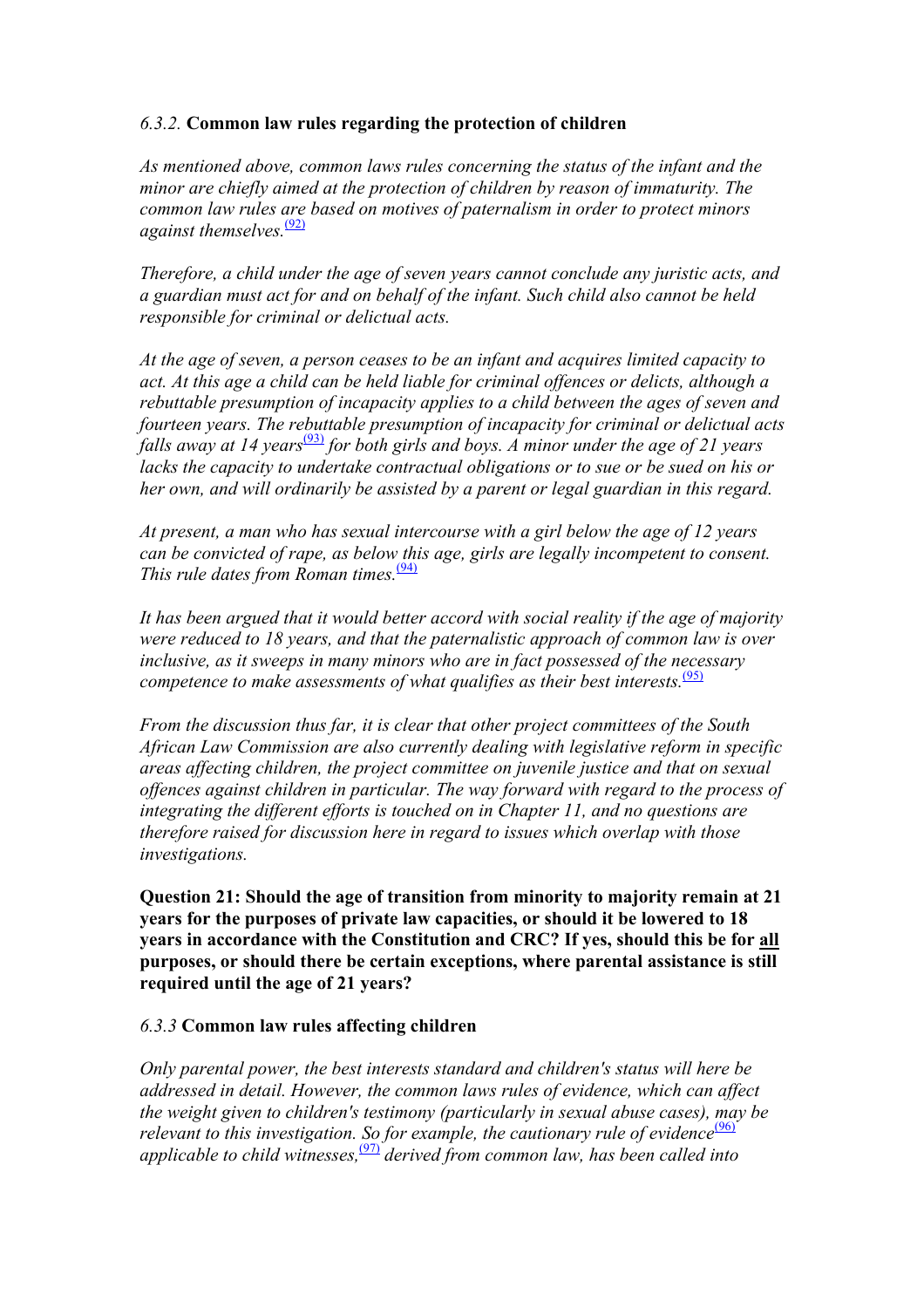*question by experts, who have argued this rule has a discriminatory effect against*   $chi$ *children*<sup> $(98)$ </sup>

Top of section 6 Top of contents

## **Question 22: Should the investigation include a review of the common law cautionary rule relating to child witnesses, or any other aspect of children's testimony?**

## *°* **Parental Power**

*The most significant common law rule pertaining to children is arguably the concept of parental power (also known as parental authority) which is the 'collective term for the sum total of rights and obligations which a parent enjoys in relation to his child, the child's estate and administration thereof, and includes assisting the child in legal proceedings'.*(99) *It encompasses the power of reasonable chastisement, as mentioned above, as well as a host of matters pertaining to the child's day to day life, including control over a child's social interactions. Access,*(100) *custody and guardianship (in the narrow sense) are all separate incidents of parental power. It has been noted that the Constitution does not protect a right on the part of parents to family life, as the applicable section provides for the child's right to 'family care or parental care', which 'in no way entrenches the parental power as a constitutional right on the part of parents'.*<sup> $(101)$ </sup>

*Generally, parental authority is obtained automatically, upon the birth of a child, although parental power is also conferred by adoption. It terminates when the child becomes a major, or when a parent is deprived of parental authority by order of court. The High Court, which at common law is the 'upper guardian of all minors', can overrule any decision taken by parents in consequence of their parental authority if this is in the best interests of the child. In addition, sometimes the assistance of the parent or guardian is regarded as insufficient protection for the child, and the High Court, as upper guardian, is then empowered to grant consent.*<sup>(102)</sup>

*Professor June Sinclair, amongst other commentators, has argued that the idea of parental power is out of step in a modern era characterised by children's rights and parental responsibilities, and that the South African law in this regard is still in need of urgent reform.*(103) *It should more properly be described as an office of trust, concerned more with duties than powers.*<sup>(104)</sup>

# **Question 23: Should future child legislation amend the common law notion of parental power, and if so, how?**

*With the impending advent of the Family Court as an institution for the furtherance of the interests of children and families, and the notion that all child related judicial issues be centred in this court or the attached children's court, it may be necessary to amend the rules, both statutory and those derived from common law, so as to transfer the functions of the High Court regarding children to this forum.*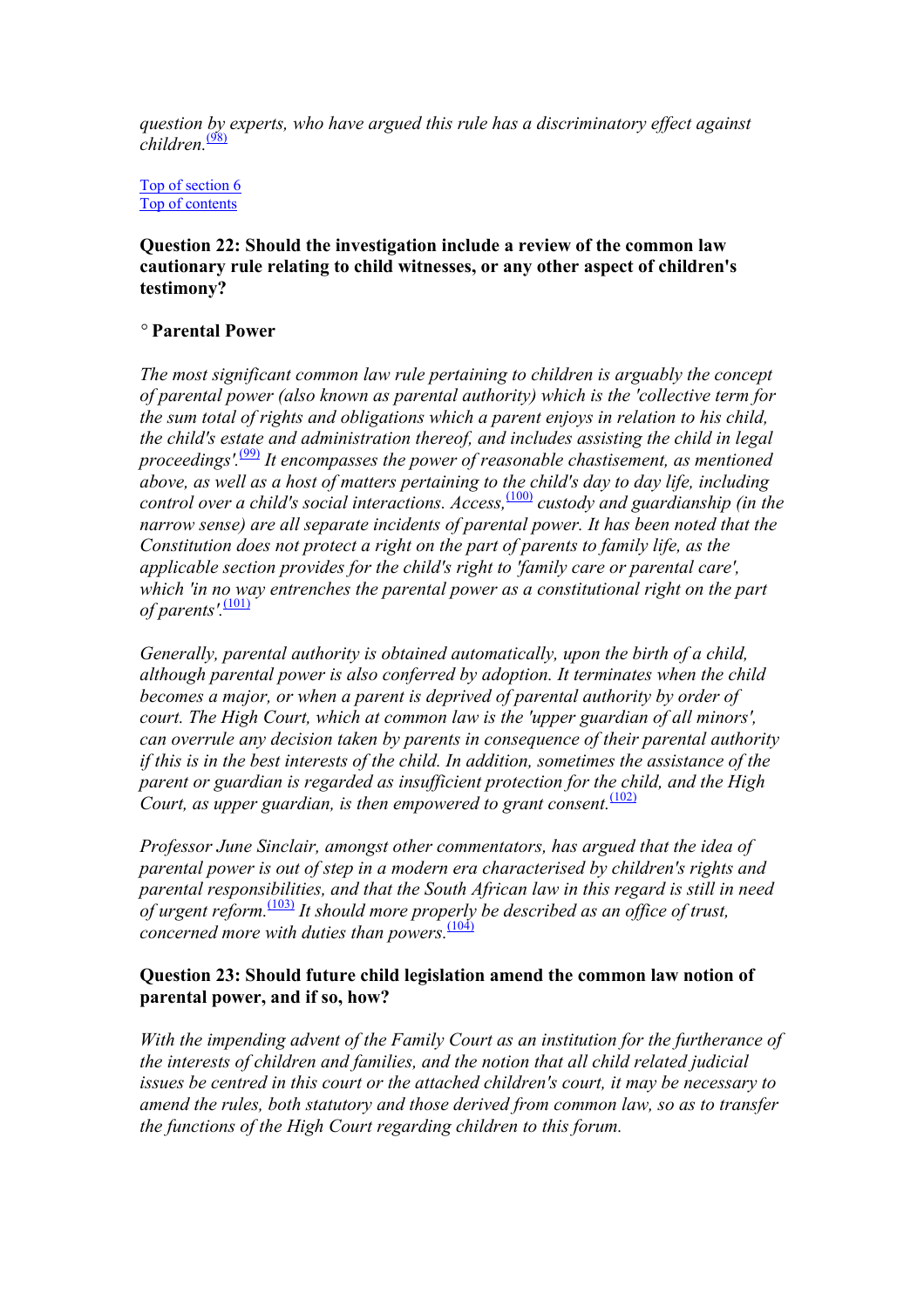**Question 24: Should the High Court remain the upper guardian of all minors? Should the functions presently exercised by the High Court not be transferred to the envisaged new Family Court or to another forum, such as the children's court?**

## *°* **The status of children born in and out of wedlock**

*The existence of past legal discrimination in law against children born out of wedlock is by now well known, as illegitimacy was at common law an important factor affecting status, especially vis a vis the child's father and third parties. However, the common law rules regarding the differing status of children born in and out of wedlock have been and are increasingly being altered by legislation.*<sup>[\(105\)](#page-117-0)</sup> *Thus the fact that a child is born out of wedlock is no longer of consequence when it comes to*  determining domicile,  $\frac{(106)}{2}$  $\frac{(106)}{2}$  $\frac{(106)}{2}$  capacity to inherit on intestacy<sup>[\(107\)](#page-117-0)</sup> or relationship to *another for the purposes of interpretation of a will.*<sup>[\(108\)](#page-117-0)</sup> *another for the purposes of interpretation of a will.* 

*At common law, the mother of a child born out of wedlock is the guardian of that child*[\(109\)](#page-117-0) *and custody too vests in her. Although the father has no inherent right of guardianship, access or custody, the natural father does incur liability for the maintenance of the child (but this may not be reciprocal: it is arguable that the child born out of wedlock has no duty of support vis a vis its natural father).* 

Legislation<sup>[\(110\)](#page-117-0)</sup> on the powers of natural fathers of children born out of wedlock was *passed in late 1997, and regulates the right of the father to apply to court for rights of guardianship, custody and access in regard to his child. There are, however, arguments to the effect that this legislation does not go far enough in eliminating differences in treatment of children born in or out of wedlock, as it still displays undue maternal preference. It is unclear whether further legislative endeavours in this area are warranted or necessary.* 

Top of section 6 Top of contents

# **Question 25: Should this investigation revisit the position of fathers of children born out of wedlock, and if so, should this be general, or confined to specific issues?**

*Other vestiges of the common law distinction between children born in and out of wedlock may remain, particularly in regard to common law rules relating to the reciprocal duty of support by and of children born out of wedlock in relation to blood relations of their father. It has been suggested that these residual provisions of common law which continue to provide for differential treatment on the basis of birth status violate the Constitution*(111) *and CRC.* 

**Question 26: To the extent that there is still differentiation in law between children born in and out of wedlock, should this be addressed by the new children's statute, either in general, or with respect to particular issues?** 

*°* **The 'best interests' rule**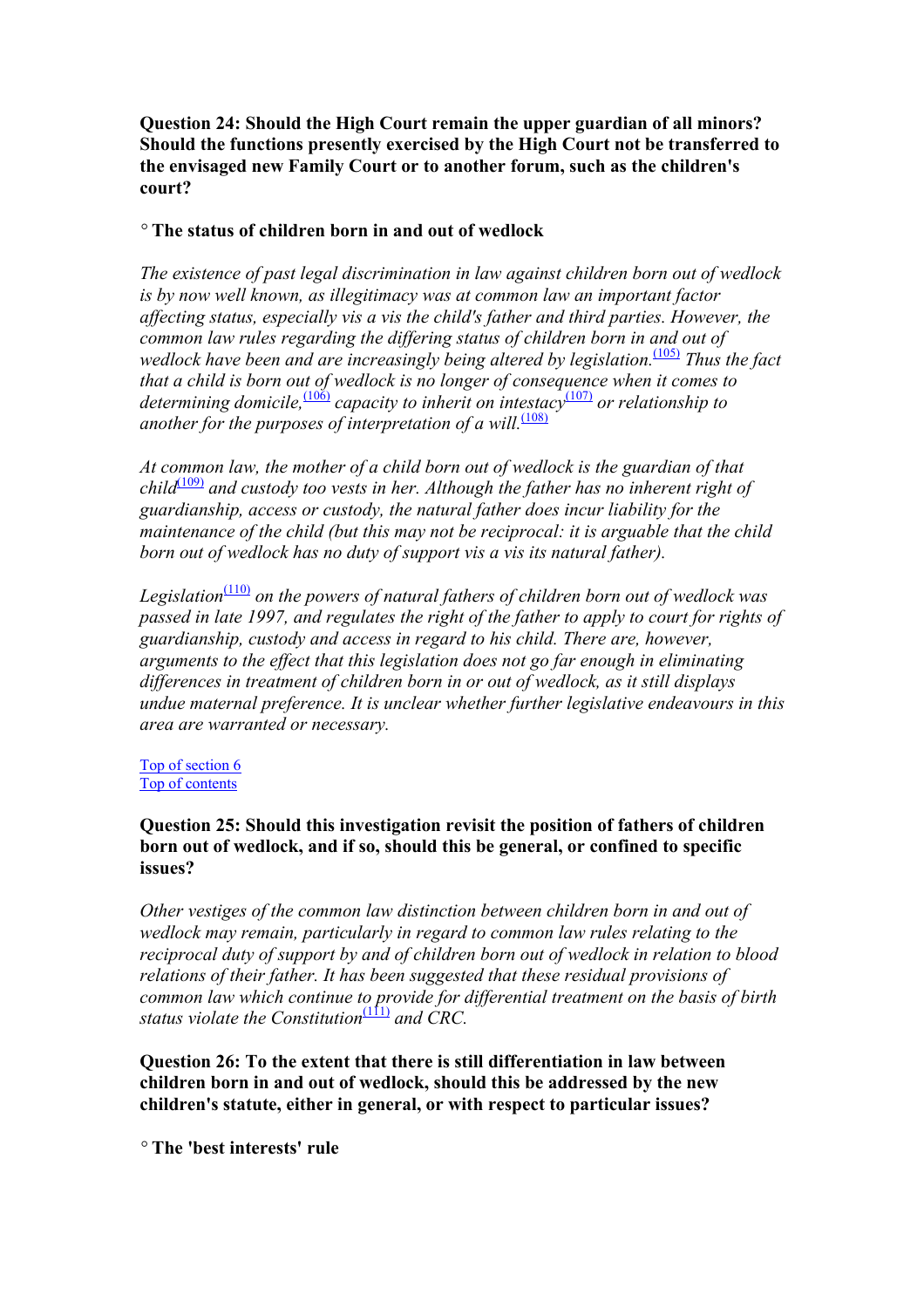*That the best interests of the child should be the determining factor in decisions relating to guardianship, access and custody of children is well established in our private law, and the rule has also been entrenched in the Constitution. It forms one of the four pillars of CRC too. In the interim Constitution, the wording of the clause implied that the paramountcy of the best interest standard was limited to proceedings regulated by the then section 30,*<sup>[\(112\)](#page-117-0)</sup> but the 1996 Constitution makes it clear that the *field of application of the best interests standard is not restricted to proceedings under the children's rights clause in section 28. Several question are raised in Chapters 8 and 9 about the intersection between the best interest standard and customary and religious law. Many of the problems highlighted there are also features of South African common law and judicial practice, in particular, the concern that the standard is notoriously vague and indeterminate*,  $\frac{(113)}{2}$  $\frac{(113)}{2}$  $\frac{(113)}{2}$  *and also subject to individual interpretation in specific situations and with reference to particular cultural and religious settings.* 

**Question 27: Should guidelines be provided to direct decision makers in the implementation of the constitutional injunction that the best interest of the child is the paramount consideration in all matters affecting children, or is the incorporation of key principles (as outlined in Chapters 3 and 10) sufficient?**

Top of section 6 Top of contents

#### *6.4* **Statute law**

*Because legislation governing the rights of children, duties and powers in respect of children, their care and protection, their education, incarceration, health and welfare is spread through a large number of statutes, administration and implementation of child law is shared by a number of Ministries and Departments.*(114) *The possible inter-sectoral nature of a children's statute, and the questions this may pose in regard to responsibility for implementation of different aspects of the legislation is raised in Chapter 11 below. Comparable models and structures for overseeing child law and its implementation through different Ministries or Departments in other jurisdictions are referred to in Chapter 10 below.* 

*In the overview of legislation below, necessarily truncated for the purposes of this Issue Paper, attention has been paid especially to areas and issues which are of concern to the project committee, or which link to questions already brought to the fore in the prior part of this Chapter.* 

## *6.4.1* **Legislation that empowers children**

*There are many examples of specific legislative enactments empowering children to perform or undertake specific acts, despite the general common law stance that they should, by reason of their immaturity, be protected, especially as far as commercial*  dealings (where obligations might be incurred) are concerned.<sup>(115)</sup> Interestingly, many *examples where lower ages than the normal age of majority have been set by legislation, grant to a minor the ability to conduct what can be described as actions which imply entry into the commercial world.*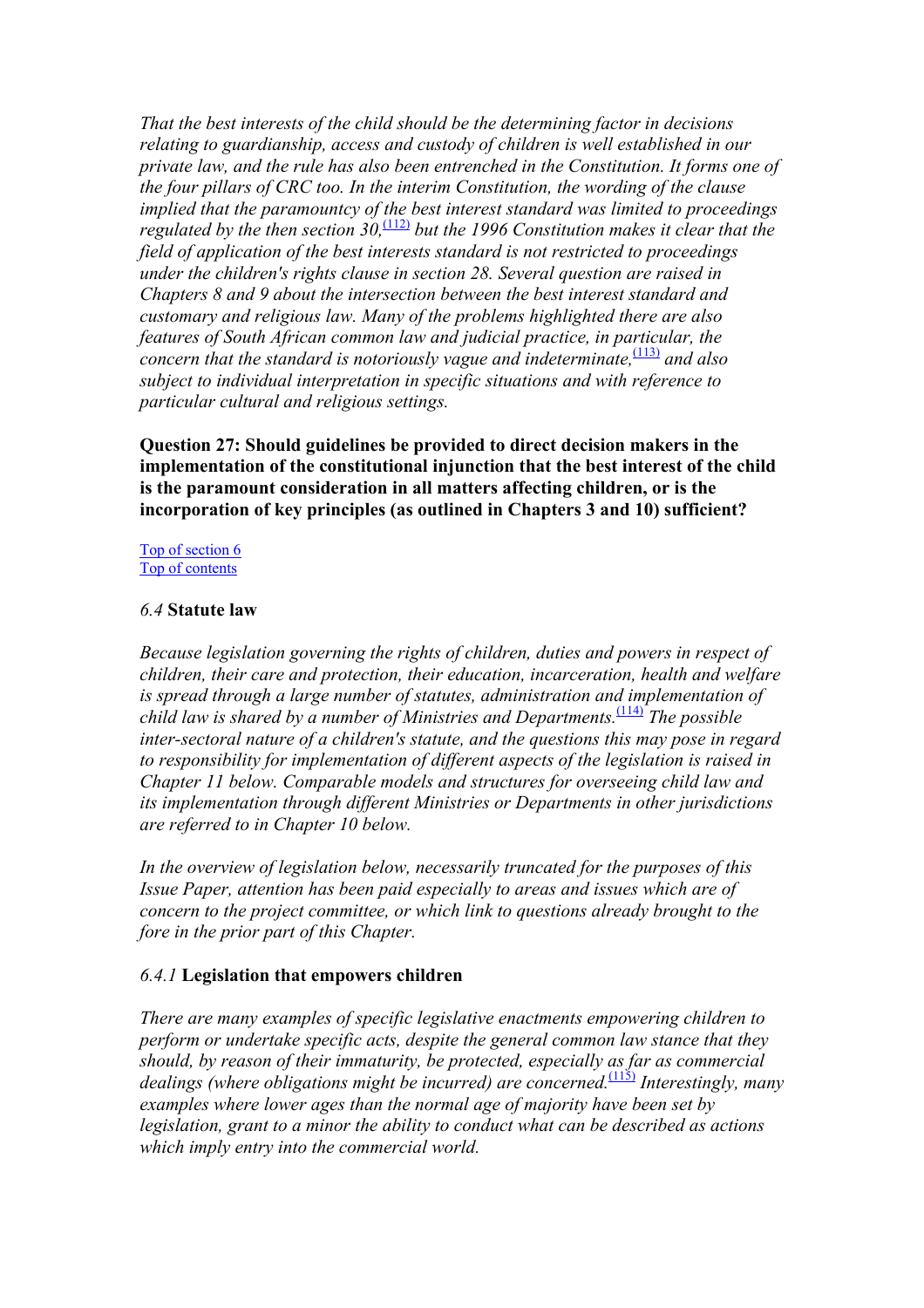*The above is illustrated by the following examples: A person of 16 years or older can make a will*<sup> $(116)$ </sup> while the minimum age for being a witness to a will is 14 years.<sup>[\(117\)](#page-117-0)</sup> At *16 years, a minor can open a building society or bank account.*[\(118\)](#page-118-0) *Similarly, a person of 16 may apply for a license to own a firearm.*<sup>[\(119\)](#page-118-0)</sup>

*In 1985, in its Report on the Investigation into the Advancement of the Age of Majority (Project 43), the South African Law Commission concluded that there was no real need at that stage for the age of majority to be lowered. In view of the definition of child in both the Constitution and CRC, and bearing in mind the changed political, social and economic circumstances in South Africa, it is arguable that this conclusion needs to be revisited.*<sup>[\(120\)](#page-118-0)</sup>

**Question 28: How would commerce be affected if the age of majority for all purposes were to be lowered to eighteen years? Do any further age limits require attention during this investigation?[\(121\)](#page-118-0)**

## **Question 29: Should the current legislative provisions governing matters such as the ownership of firearms, the sale of solvents, liquor and tobacco to children, and related matters be revisited in order to better protect children?**

*The Choice on Termination of Pregnancy Act 92 of 1996 aims to promote 'reproductive rights and ... freedom of choice' of women, and provides for termination of pregnancy during the first 12 weeks upon the woman's request. It also provides for termination up to the 20th week on certain grounds, such as where the pregnancy resulted from rape or incest, or where the pregnancy would significantly affect the social or economic circumstances of the woman concerned. Even after the 20th week of pregnancy, legal termination is possible where there is severe malformation of or a risk of injury to the foetus, or where the woman's life is in danger. In most cases, no consent is required other than the informed consent of the woman, even if she is still a minor (of whatever age) and even if her parents are opposed to the abortion.* 

*The generally applicable rules on the topic of consent to medical treatment are dealt with in Chapter 7 below. The rules for termination of pregnancy (often involving a surgical procedure) are, however, now different from those generally applicable to medical and surgical treatment.* 

Top of section 6 Top of contents

## *6.4.2* **Legislation protecting children**

## *°* **Marriage**

*The Marriage Act 25 of 1961 provides that minors under the age of 21 years require consent of both parents or of a guardian in order to marry. If this is not possible, the consent can be obtained from the local commissioner of child welfare. If any of the parties mentioned refuse consent, the minor will have apply to the High Court for consent. The Act further provides that if a boy below the age of 18 wants to marry, or a girl below the age of 15, the consent of the Minister of Home Affairs is required (except if a High Court has already consented). Without this consent, the marriage is*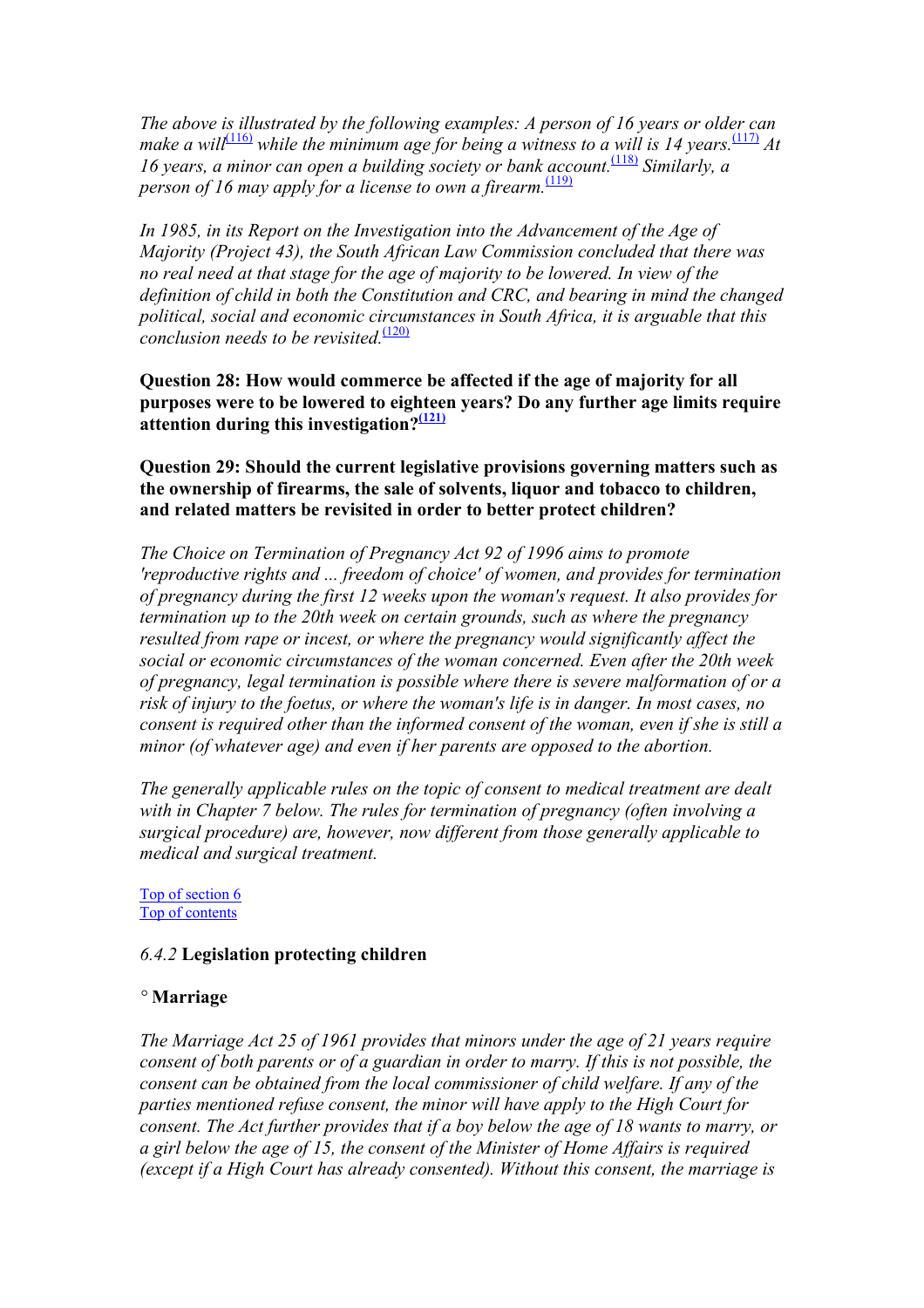*invalid. No girl below the age of 12 years or boy below the age of 14 years may marry. If a person below 21 years* **does** *marry without the necessary consent the marriage is not necessarily invalid, but it can be dissolved by the High Court if this is in the interests of the minor concerned. A child below 21 years who marries becomes a major for all legal purposes.* 

## **Question 30: Is it appropriate to re-examine the age at which persons can marry without consent if the age of majority is lowered from 21 to 18 years? Are there any other age thresholds in regard to marriage which should be examined?**

# *°* **Divorce**

*Divorce affects children legally in that decisions are made about guardianship, custody, access and maintenance. At present, attempts are made to protect the interests of children in divorce proceedings through the involvement of the Office of the Family Advocate and in the provision in the Divorce Act 70 of 1979*<sup>[\(122\)](#page-118-0)</sup> *to the effect that the divorce decree should not be made final unless the court is satisfied that adequate provisions have been made for the welfare of the minor or dependent children of the marriage. Generally, decisions are made taking into account the 'best interests of the child'. Usually both parents will keep guardianship, but custody is still frequently awarded to the mother, especially where young children are involved. In rare cases, courts have awarded joint custody of children to the divorcing parents.* 

*As will be discussed below in Chapters 7 and 10 below, the international trend, in an attempt to move away from a 'winner takes all' situation between divorcing parents, is to replace notions of guardianship, custody and access with more flexible forms of order: thus 'contact orders', 'residence orders' and such like have changed not only the provisions of divorce law, but have profoundly altered the concepts underpinning the law of parent and child. Thus while a* **parent** *'has custody over a child', a residence order simply determines where the* **child** *resides. And, while a* **parent** *has 'a right of access to a child', a contact order spells out whom the* **child***has contact with. The introduction of similar reforms in relation to children in the child and youth care system is presaged by the IMC report which envisages replacing terms such as 'institutional care' with the more neutral 'residential' care.* 

*In accordance with article 3 of CRC, provision has also been made in recent legislation in other countries for taking the child's views into consideration upon the*  divorce of his or her parents.<sup>[123]</sup>In line with the recommendations of the IMC relating to children placed in alternative care,<sup>[\(124\)](#page-118-0)</sup>it should perhaps be considered whether *divorcing parents should be legally obliged to formulate a proper* **plan** *for the welfare and well being of their children after divorce.* 

Top of section 6 Top of contents

**Question 31: To what extent should the orders available upon divorce in respect of children be modernised? Is the appropriate place to do this a children's statute, or should it be done in new divorce legislation?**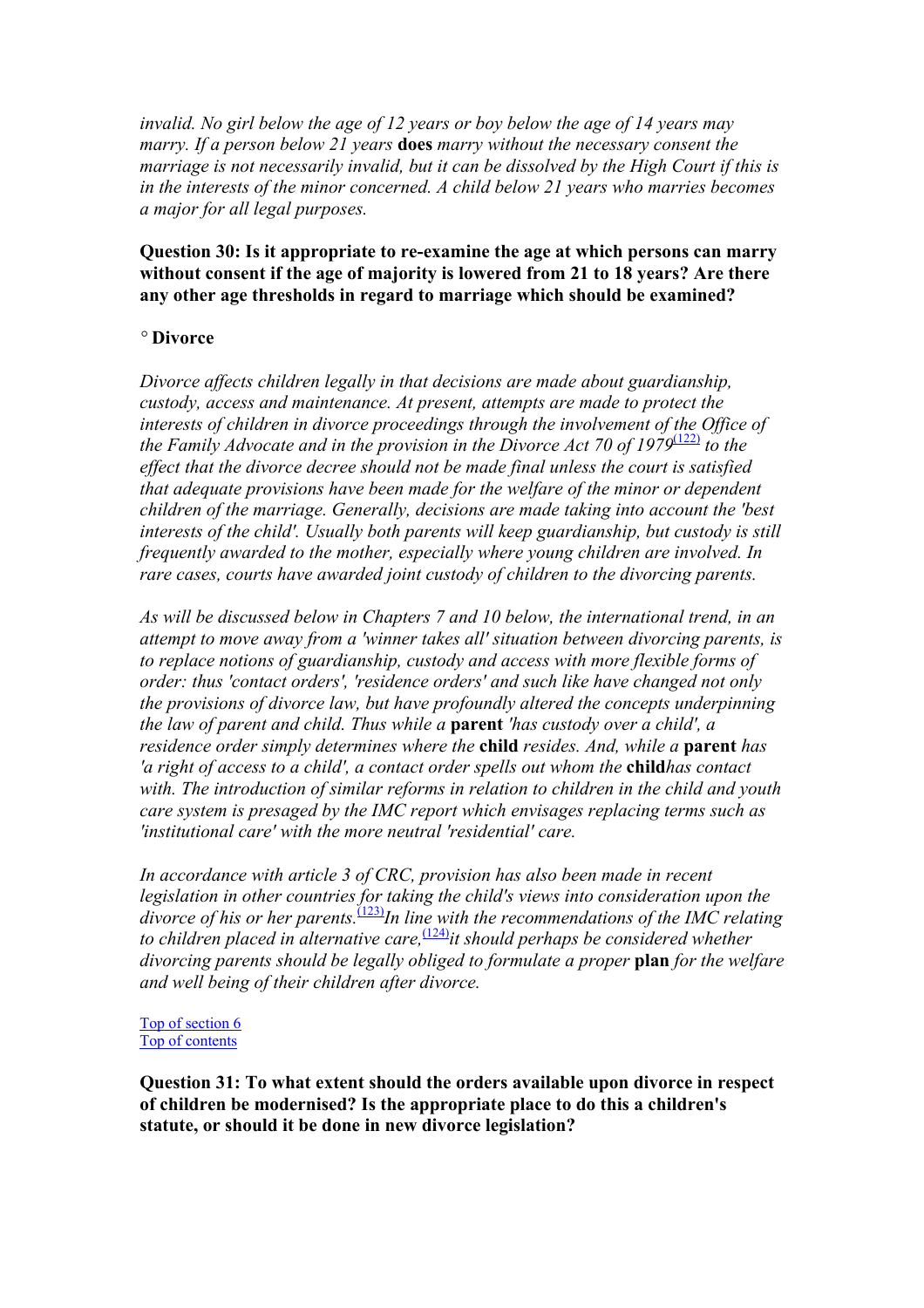**Question 32: What are appropriate terms for South Africa for different aspects of what are now called 'guardianship', 'custody' and 'access'?** 

**Question 33: Should divorcing parents be legally obliged to formulate a proper plan for the welfare / well-being of their children after divorce, and, if so, should this obligation be imposed on parents in terms of a children's statute?** 

**Question 34: What is the best way of providing for the views of children themselves to be taken properly into consideration when orders concerning them are made upon the divorce of their parents?**

# *°* **Sexual offences against children**

*At present both the common law and the Sexual Offences Act 23 of 1957 affect the related questions of age and sexual offending. A review of both is presented in the South African Law Commission Issue Paper 10 on Sexual Offences (Project 107). The way forward with regard to the process of integrating matters already addressed by the project committee on Sexual Offences against Children will be discussed in Chapter 11. In summary, however, the following observations are pertinent to this review: there are gaps, flaws and inconsistencies in the relevant legislation, as well as a discrepancy between the age of consent for boys (19) and girls (16); questions are raised about rules of evidence, which are specific to sexual abuse cases, and to children's evidence in such cases.* 

# *6.4.3* **Legislation affecting children**

## *°* **Birth**

*In terms of the Births and Deaths Registration Act 51 of 1992, notice of the child's birth must be given to an official in the Department of Home Affairs within thirty days of a child's birth. The child must have a name and surname in order to be registered. If one of the parents is not able to register the child, they can request someone else to do it for them, or the person in charge of the child can do this. (This would apply to people who have in their care babies who have been abandoned). There have been numerous practical problems with registration of births in the past due to the fact that many children's births were not, and are still not, registered by parents. Home Affairs offices are sometimes far away from where people live, and people are also unaware of the need to register the births of their children.* 

**Question 35: In view of the constitutional right of a child to a name and nationality from birth, should provisions governing the registration of births be included in a comprehensive children's code?** 

## *°* **Status**

*A child born to a man and woman who were married at the time of conception, birth, or any time in between, enjoys legitimate status under the common law. As regards legislation, the Children's Status Act 82 of 1987 provides*<sup>[\(125\)](#page-118-0)</sup> for the legitimate status *of a child where that child was conceived as a result of artificial insemination with*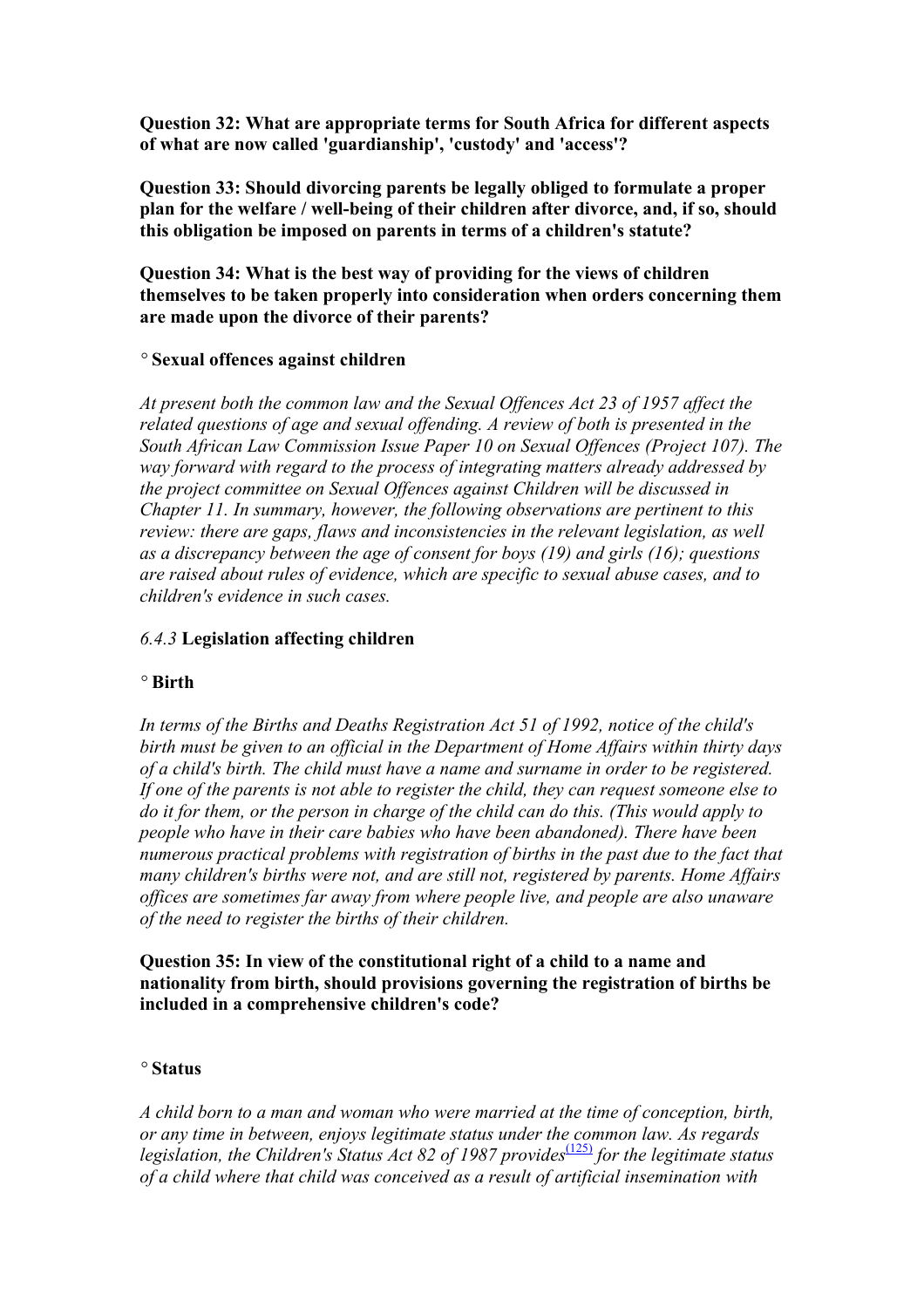*the gametes of a third party, provided that both husband and wife have consented to the artificial insemination.*[\(126\)](#page-118-0) *Surrogacy arrangements are not adequately covered by the provisions of the Act, and the specific problems arising from these arrangements, which were the subject of a Law Commission investigation in 1993, are currently being addressed by a Parliamentary portfolio committee.*<sup>[\(127\)](#page-118-0)</sup>

## **Question 36: Should a children's statute include reference to the consequences and regulation of alternative reproductive techniques and surrogacy arrangements?**

# *°* **Domicile**

*Domicile is regulated by the Domicile Act 3 of 1992, which has simplified the law and removed major objectionable features of the common law. In particular, minors over the age of 18 may acquire a domicile of choice independently of their parents, and the place with which the child is most closely connected (usually the home of the parent or parents with whom the child lives) is now its domicile.*<sup>[\(128\)](#page-118-0)</sup>

# *°* **Guardianship**

*In terms of the common law, although the parental power over legitimate minor children was shared by both parents, the father's authority was superior to that of the mother, the mother being confined to participation with the father in the custody of the child's person and the care and control of the child's daily life. In the event of a difference of opinion between the parents, the father's word was decisive. This position was altered by the Guardianship Act 192 of 1993, in terms of which parents of a child born in wedlock now have equal guardianship of the child, and are entitled to exercise their rights and powers and carry out their duties arising from guardianship independently of each other.*[\(129\)](#page-118-0) *This equal, but independent, guardianship is subject to the requirement that the consent of both parents be obtained for certain specified acts, including the marriage of the child, the adoption of the child by third party, the removal of the child from South Africa by one of the parents or a third party and the alienation of immovable property or any right to immovable property belonging to the child.*<sup>[\(130\)](#page-118-0)</sup>

#### Top of section 6 Top of contents

**Question 37: To what extent should the existing provisions of the Guardianship Act be incorporated in a general children's statute?** 

**Question 38: Should there be some duty on parents to consult each other before taking decisions materially affecting the child's life, such as those relating to education, religious upbringing, elective surgery and the like?** 

**Question 39: How best can the child's right to participate in decisions affecting his or her welfare be grafted onto the present law of guardianship?**

*°* **Education**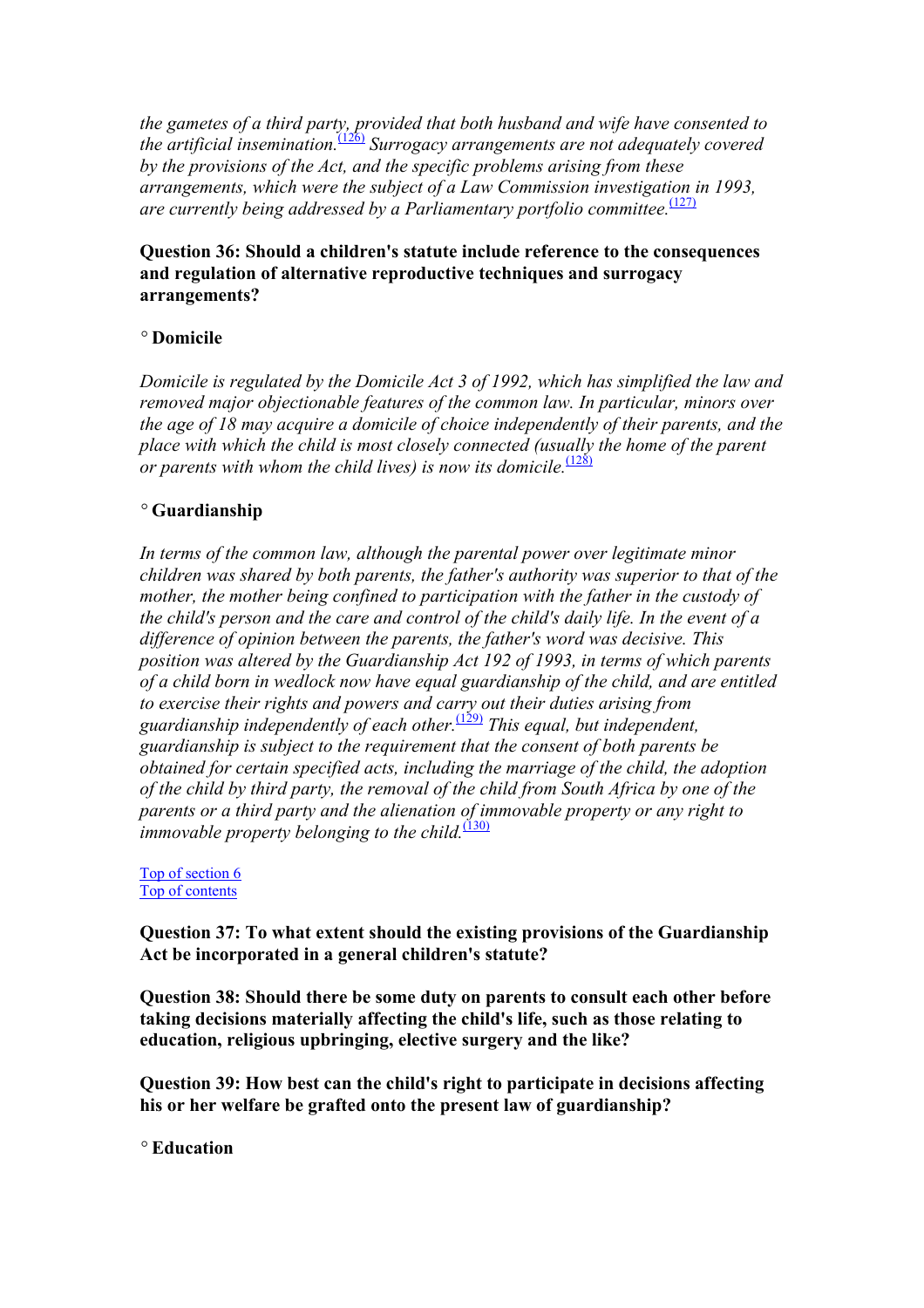*The Schools Act 84 of 1996 is a comprehensive enactment dealing with compulsory school education from 7 years up to age 15 years, and provides for the norms and standards of the formal school system. The duty to educate a child is a common law responsibility of a parent, which is re-iterated in section 3 of the Act.* 

**Question 40: Bearing in mind the comprehensive nature of the Schools Act and other recent legislation in this area, to what extent, if any, should matters relating to school education, be covered in a children's statute?** 

**Question 41: Are there residual matters (such as safety in schools, or minimum standards) that could or should be addressed?[\(131\)](#page-118-0)**

*The present position with respect to day care and ECD is discussed in Chapter 4.* 

Top of section 6 Top of contents

# **7. THE CHILD CARE ACT 74 OF 1983: DEFICIENCIES IN FORMULATION AND PROBLEMS WHICH HAVE EMERGED IN PRACTICE**

7.1 Introduction 7.2 Discussion of problematic sections of the Act *7.2.1 Children's courts 7.2.2 Commissioners of child welfare 7.2.3 The child's right to express herself or himself 7.2.4 Representation ° Who should represent children? ° Training ° When should a child be provided with representation? ° Representation for other parties besides the child 7.2.5 Fathers of extramarital children 7.2.6 Children privately placed for more than fourteen days 7.2.7 Grounds for removing children 7.2.8 Placement options 7.2.9 Duration of placement orders 7.2.10 Adoptions ° Non-citizen and international adoptions ° Dispersing with parental consent to adoption 7.2.11 Adoption and fostering: Race, culture and alternative lifestyles 7.2.12 Appeals 7.2.13 Inspection of children's residential care facilities 7.2.14 Temporary placements of children 7.2.15 Ministerial termination of children's court orders 7.2.16 Consent to medical treatment or surgical intervention 7.2.17 Reporting of suspected instances of ill-treatment, abuse or undernourishment of children 7.2.18 Child labour*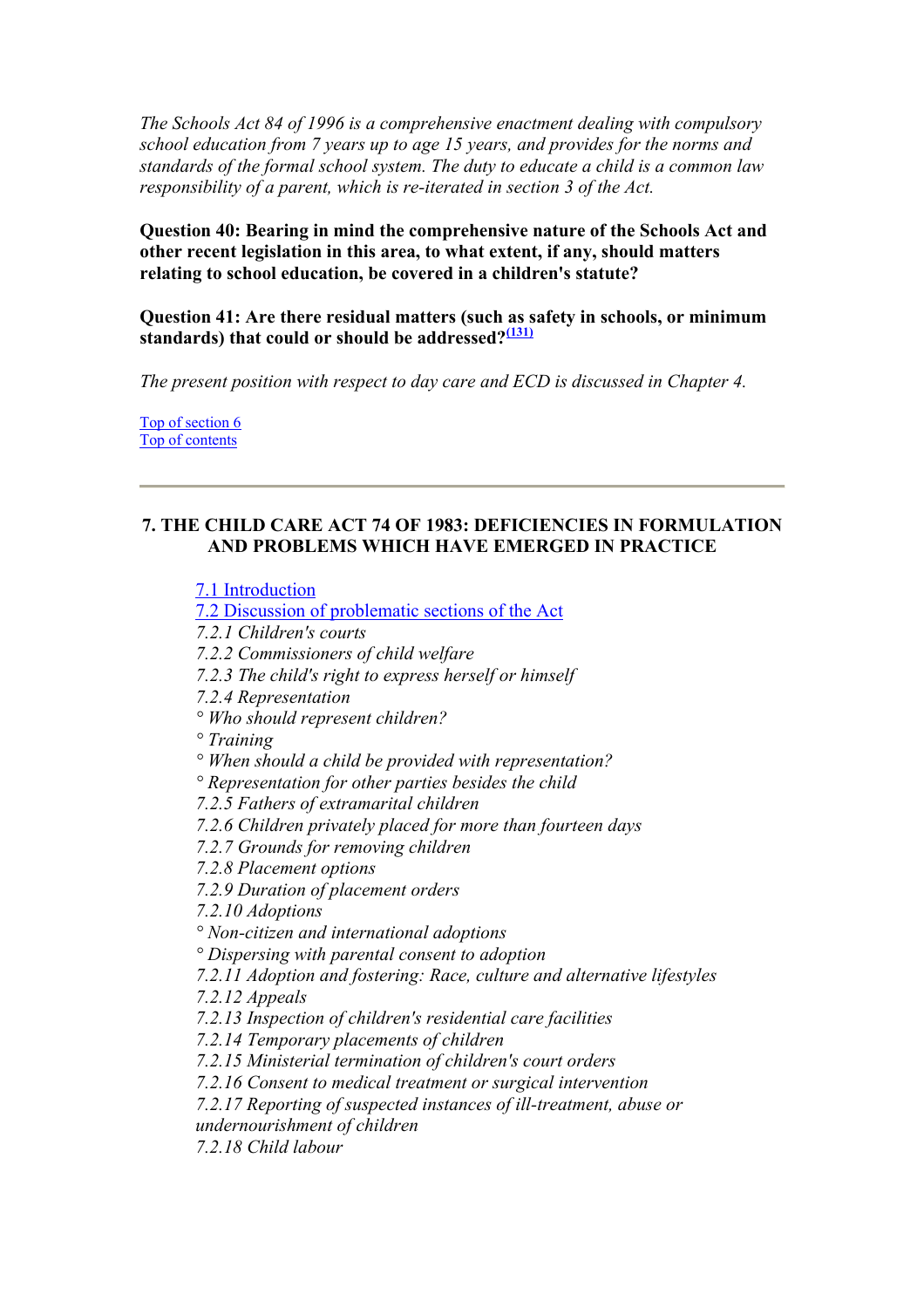*7.2.19 Deadlines*  7.3 Conclusion Top of section 7

Top of contents

*7.1* **Introduction**

*The Child Care Act 74 of 1983 contains numerous civil law provisions and some criminal law provisions designed to protect children from ill-treatment or neglect.*<sup>(132)</sup> *In particular, much of the Child Care Act (hereafter the Act) is concerned with assisting children who may be in need of substitute parental care or alternatives to this, either in the short term or in the longer term. Alternative care at present may take the form of temporary foster care, referral to the residential care system, or adoption. The children's courts have the task of deciding whether any particular child requires such alternative care, and are therefore directly tasked with implementing the Constitutional right of every child 'to family care or parental care, or to appropriate alternative care when removed from the family environment'.*(133)

*This chapter contains a discussion of aspects of the Act which have proved to be problematic in practice or which appear to be outdated in the light of modern international developments. Due to space constraints and the need to focus upon problematic aspects which have been brought to the attention of the committee, not all sections of the Act are discussed. Generally, the sequence of sections in the Act is followed except where a grouping together of sections clarifies the discussion of a particular problem.* 

# *7.2* **Discussion of problematic sections of the Act**

# *7.2.1* **Children's courts**

*Under section 5(1) of the Act, every magistrate's court is automatically a children's court for its district. This provides the advantage of complete territorial coverage at no extra cost because the existing magisterial structure is being used. But, except in a few major urban districts where full-time children's courts exist, children's courts are not really as specialised as their name suggests.*<sup>(134)</sup>

**Question 42: Do we need truly specialised courts in every magisterial district to hold inquiries where children may be in need of alternative care? Or should we have a smaller network of children's courts, each serving several magisterial districts?** 

**Question 43: Do we need courts that specialise only in matters relating to alternative care, or should the court undertake a wider range of functions, such as hearing less serious criminal cases involving accused children, applications for maintenance from private or state sources, domestic violence inquiries where children are affected, and deciding upon the allocation of guardianship, custody, and access in divorce matters?**

Top of section 7 Top of contents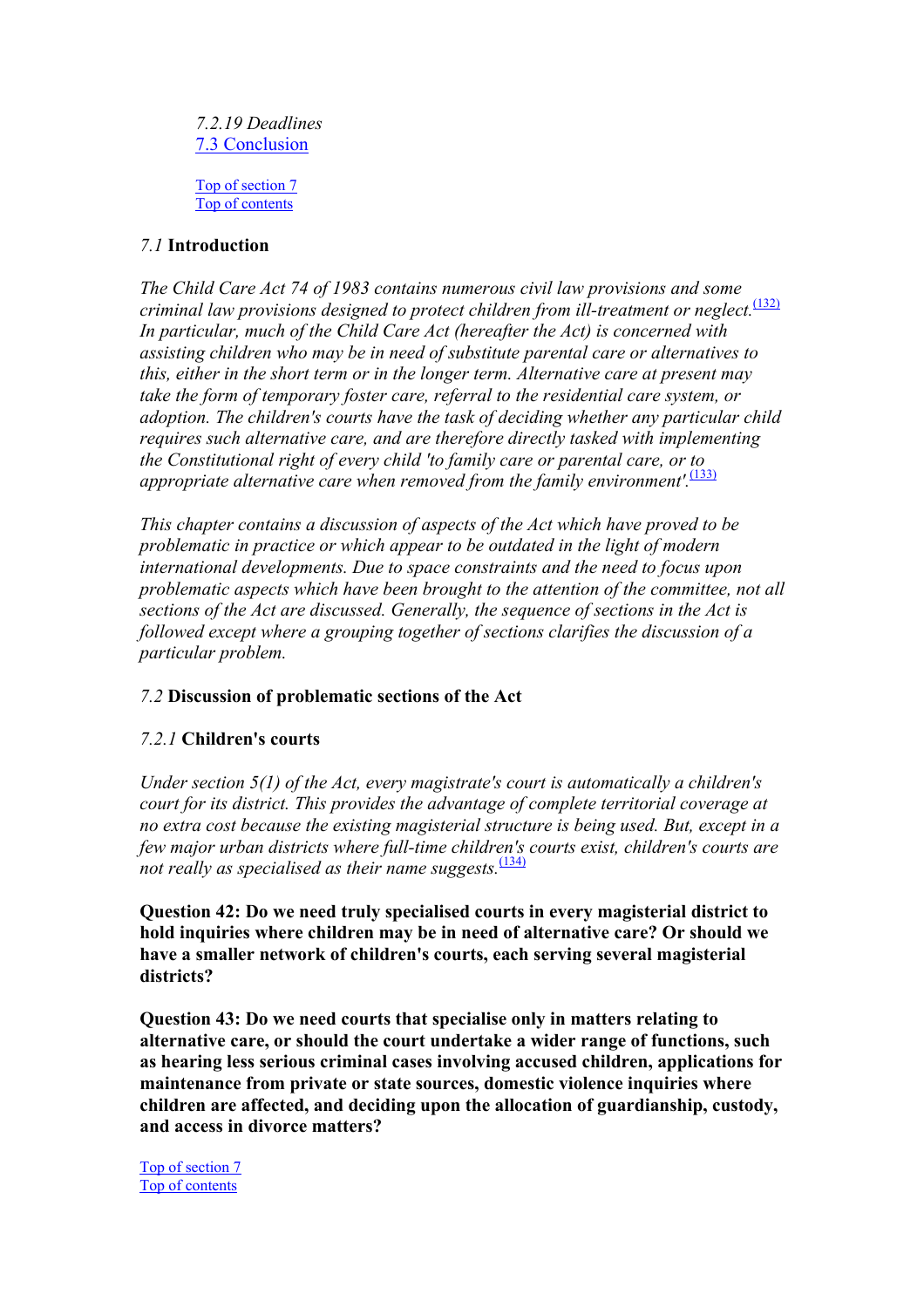**Question 44: How should the childrens court interface with the proposed family courts?** 

# *7.2.2* **Commissioners of child welfare**

*Every magistrate is automatically a commissioner of child welfare when he or she adjudicates at a children's court inquiry. At present, magistrates receive no specialised training for children's court work, which leads to numerous problems in practice. In the worst cases, there are many districts (particularly in the former TBVC states) where children's courts do not function at all because sufficient expertise is not available. Generally, many commissioners deal with only a few cases a year and are concerned that they do not have sufficient knowledge and experience. For example, their lack of understanding of social work methodologies sometimes leads to insufficient grasp of the role of investigative social workers in child care cases.* 

**Question 45: Should all magistrates continue to be commissioners of child welfare by virtue of their office?**

**Question 46: Should commissioners receive specialised training, and if so, in what fields should commissioners be trained, and to what level - e.g. are university qualifications required?** 

**Question 47: Should judicial officers adjudicating childcare matters be only legally qualified, or are other qualifications (such as child psychology and social work) either equally appropriate or required in addition to legal qualifications?** 

**Question 48: What rank should the commissioner/adjudicating officer hold equivalent to a High Court judge, a magistrate, or between these two?**

**Question 49: How best can the community be involved in child care and protection inquiries? Should lay persons sit with adjudicating officers as assessors?** 

*An additional or alternative consideration is the experience that should be required of those who adjudicate child-care matters. Issues that arise include whether experience should be a requirement and if so, what type of experience should be required. A further possibility is that persons who have served as lay assessors for a certain number of cases could eventually become eligible to be appointed as commissioners / adjudicators with lower qualification requirements. Furthermore, consideration should perhaps be given to the creation of a testing methodology in order to assess whether prospective adjudicators are sufficiently child-oriented and capable in interpersonal skills. An important consideration is the language-proficiency of adjudicators and, possibly, of assessors. Where the child's and adjudicator's firstlanguage differ, it may not be sufficient to utilise an interpreter or lay assessor with a similar language proficiency and cultural background to that of the child.*[\(135\)](#page-119-0) *Even if a general policy is established in regard to the official languages to be used in civil and criminal court cases involving adults, there may be scope for the development of different rules in regard to child care inquiries.*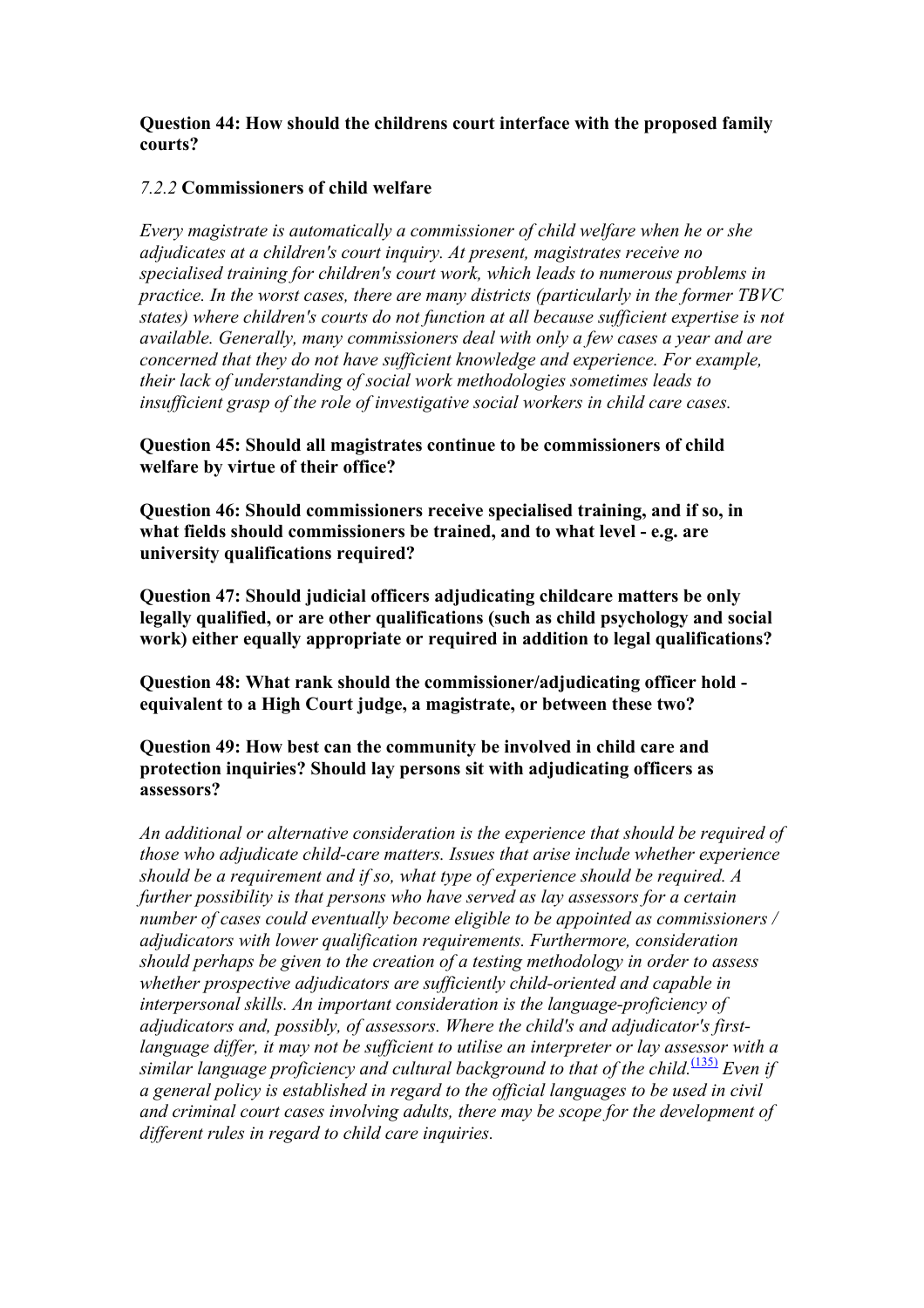```
Top of section 7
Top of contents
```
# *7.2.3* **The child's right to express her or himself**

*Neither section 8 of the Act (entitled 'Procedure in Children's Courts') nor section 14 ('Holding of Inquiries') specify that children who are capable have a right to give evidence during a children's court hearing. Clearly, the child is the central party who often has most at stake. On the other hand, it is important to avoid children being put under pressure to express views - for example, it would surely be wrong for a child to be asked to give evidence showing a favouring of one parent against the other, thus forcing the child to make a choice of loyalties where the child is not comfortable to do so.* 

**Question 50: Should the proposed Act specify that the child, if capable, has the right to give evidence and express views? Should it provide that the person presiding at the hearing must take into account and give due weight to such evidence or views? How can a balance be struck between encouraging but not pressuring children to give evidence and express their views?** 

# *7.2.4* **Representation**

# *°* **Who should represent children?**

*In the field of child care law, the child is obviously the most important party. Often, the child will have a great deal at stake. For example, at an inquiry, a decision may have to be made about whether the child must be removed from his or her parents and placed in the residential care system. An adjudicator at such an inquiry thus needs as much information about the child's situation as possible, but children are often not in a position to present enough information (the child may be too young, disabled or afflicted to be able to speak). In addition the child may feel intimidated and thus not dare to speak out fully.* 

*These problems were recognised in the Act through the creation*<sup> $(136)$ </sup> *of an officer called the 'children's court assistant'. The various duties of this officer were to include eliciting evidence from the child (where this was possible) at inquiries held by the children's courts. However, children's court assistants were only appointed to a few*  children's courts, and most of those that were appointed were withdrawn in 1992.<sup>(137)</sup> *Because of the real and pressing need to have someone represent the child in more problematic cases, at some children's court inquiries the court clerk is now used to undertake the duties of the assistant. Other alternatives in practice have included using prosecutors from the criminal courts or even using the investigative social worker who has prepared a report on the case. A fourth alternative is to use private lawyers - attorneys or advocates - to represent children.* 

*The basic question which thus emerges is who should ideally represent children in child care cases. Options would appear to include utilising social workers (but not the same social worker who prepares the investigation report for the case), especially as this might be conducive to a less adversarial environment at the inquiry; utilising*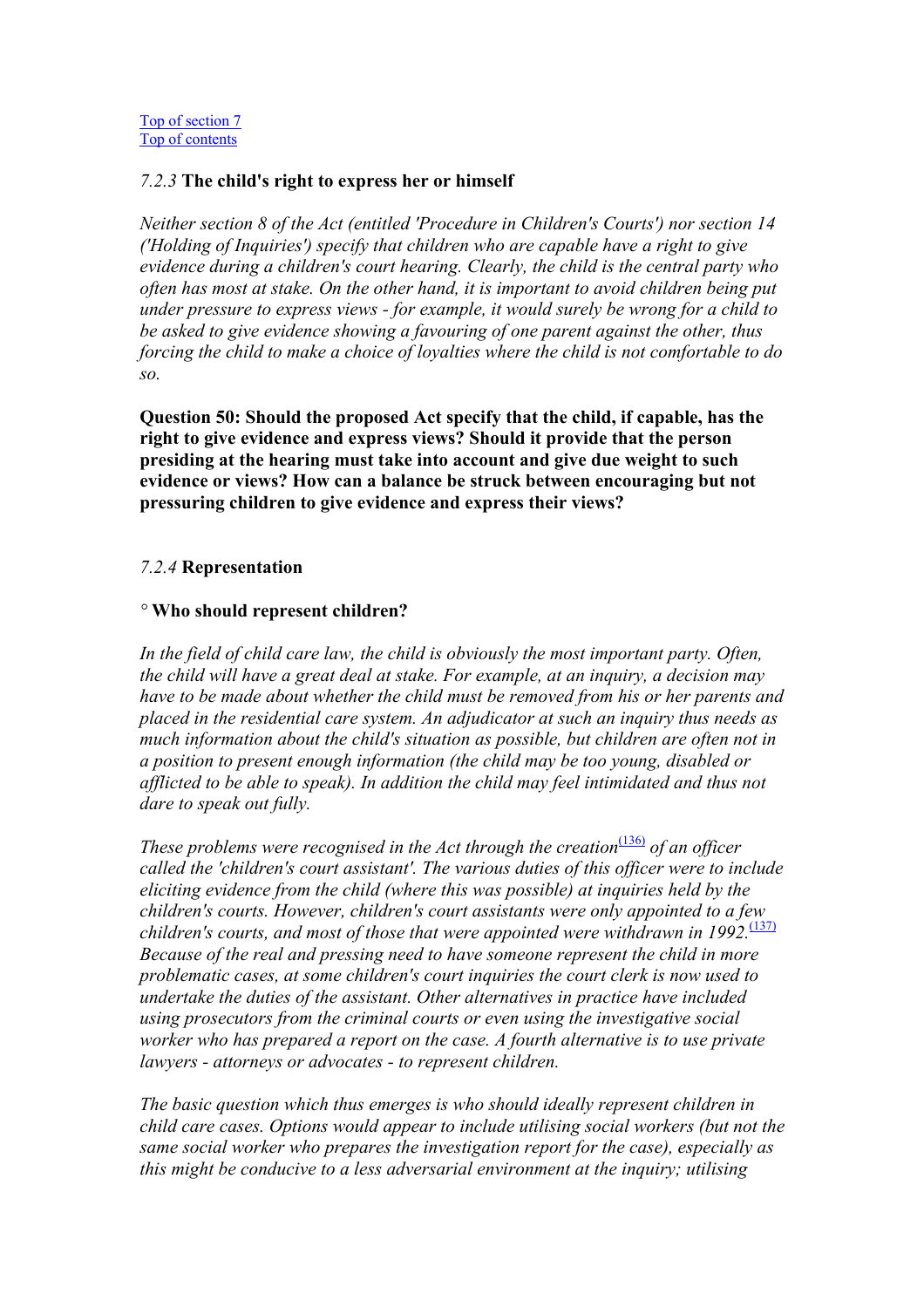*other available court staff - clerks and or prosecutors; utilising private lawyers attorneys or advocates - thus assuring maximum independence of representation; returning full-time assistants to the children's courts, which would promote specialisation and allow for a range of other supportive services to assist the courts to function better. Other options include expansion of the duties of the existing network of Family Advocates who already appear on behalf of children in certain divorce matters, although it should be noted that their current work in divorce matters is very different to that which would be required in children's court cases, inter alia in that the child himself or herself would often be present.*<sup>[\(138\)](#page-119-0)</sup>

#### Top of section 7 Top of contents

## **Question 51: Who should represent children in child care matters?**

## *°* **Training**

*As with adjudicators in childrens court inquiries, so too with persons who represent children the question of suitable training, qualifications, experience and orientation arises. A child-care inquiry requires a child - and family - friendly atmosphere. However, the decision reached must be both in the child's best interests and fairly based on all relevant evidence, with observance of the fundamental rules of a fair inquiry, such as ensuring that it is possible to test disputed evidence through crossexamination. Field research in South Africa has shown that persons with a purely social work background sometimes encounter difficulty if required to advocate for a child in children's courts. On the other hand, prosecutors and private lawyers also (with a few exceptions) lack the specialised knowledge and approach required to represent children in these courts.* 

*Aside from a need to be child-oriented, it would appear that, in order to be effective, child representatives require a mixture of training and experience. There is, however, a danger of making requirements so difficult that no one qualifies.* 

# **Question 52: Should legal qualifications be required for child representatives? If so, what should these qualifications be? Should some formal social work training be required and, if so, what should the form and content of this training be?**

## **Question 53: Should full-time or part-time representatives be used?**

*It is possible that child representatives could be drawn from the ranks of both social workers and lawyers, but with a requirement that the person has spent a certain number of hours observing at a full-time children's court. An alternative would be to use social workers in undisputed cases and lawyers in disputed matters where crossexamination may be required.*<sup>(139)</sup>

#### *°* **When should a child be provided with representation?**

*Writing from an English law perspective, Judith Timms states that '[f]or the many thousands of children who are disadvantaged, dispossessed, alone, unhappy and ill-*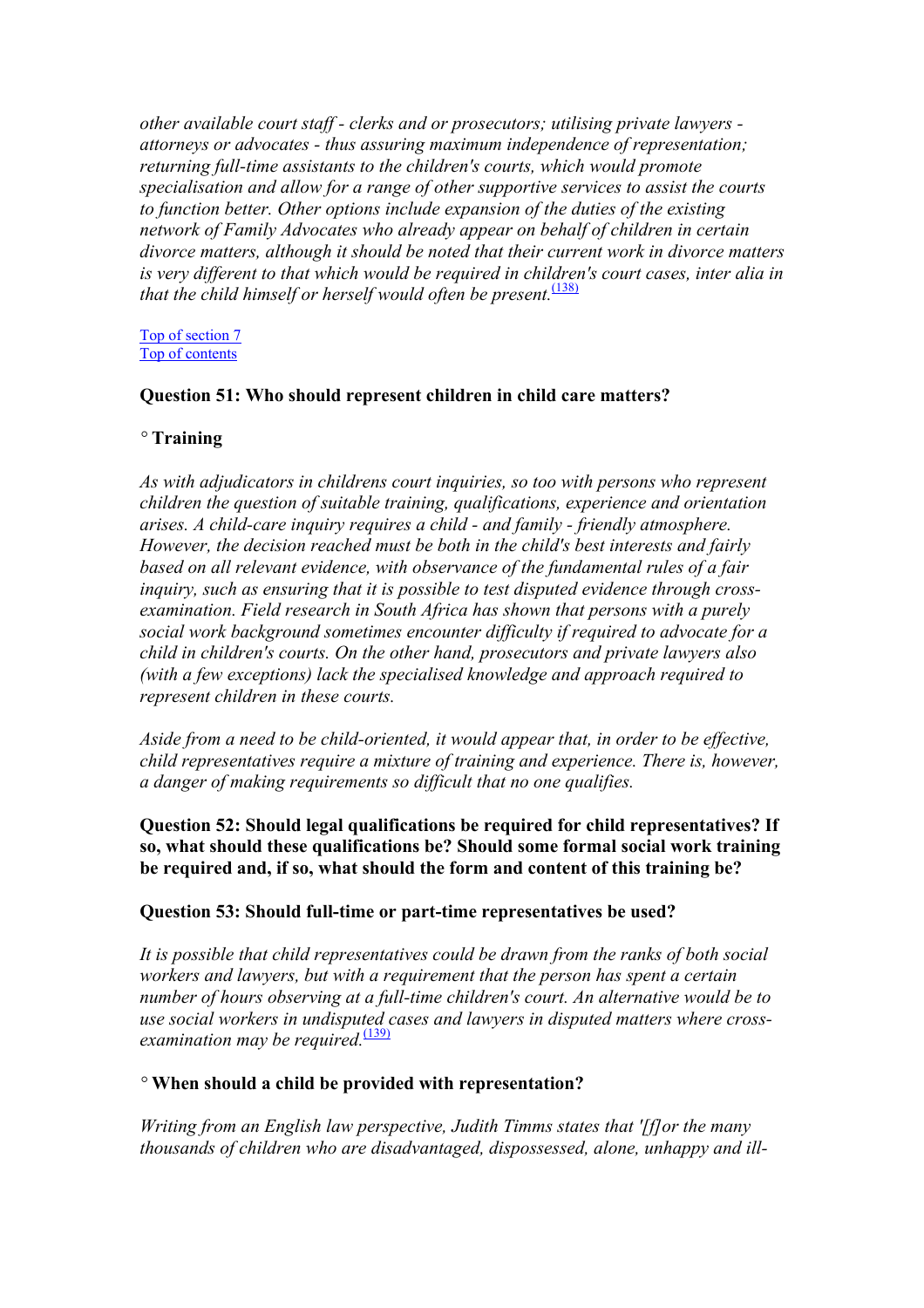*treated, rights are their only hope and effective representation the only way of making their voice heard'*.<sup>[\(140\)](#page-119-0)</sup>

*The need for children to have representation in at least some situations has also been recognised in our Constitution.*<sup>[\(141\)](#page-119-0)</sup> *To predict beforehand whether 'substantial injustice' would result from the lack of legal representation for the child in a particular children's court case is often very difficult. Hence, the Child Care Amendment Act 96 of 1996 introduces a new section 8A into the Child Care Act. Under the new section 8A*, <sup>[\(142\)](#page-119-0)</sup> *a child who is subject to a children's court hearing has the right to request representation by a lawyer if 'capable of understanding' this right.*[\(143\)](#page-119-0) *Also, the commissioner is given the power to order that legal representation be provided for the child at state expense if she or she decides that this 'is in the best interest of the child'.*[\(144\)](#page-119-0) *One basic question which arises is whether the 'best interest' criterion for appointment of a representative is a sufficient guide? It is certainly broad and encompassing, but it is arguable that more specific grounds should be added or substituted.* 

In terms of the new Regulation 4A of the Regulations under the Child Care Act,  $(145)$ *legal representation at the expense of the State must be provided for a child who is involved in any proceedings under the Act in the following circumstances:* 

*(a) where it is requested by the child who is capable of understanding;* 

*(b) where it is recommended in a report by a social worker or an accredited social worker;* 

*(c) where any other party besides the child will be legally represented in the proceedings;* 

*(d) where it appears or is alleged that the child has been physically, emotionally or sexually assaulted, ill-treated or abused;* 

*(e) where the child, a parent or guardian, a person in whose custody the child was immediately before the commencement of the proceedings, a foster parent or proposed foster parent, an adoptive or proposed adoptive parent contests the placement recommendation of a social worker or of an accredited social worker who has furnished a report to the court in terms of the Act;* 

*(f) where two or more persons are each contesting in separate applications for the placement of the child in their custody;* 

*(g) where the child is capable of understanding the nature and content of the proceedings, but differences in languages used by the court and the child prevent direct communication between the court and the child; in such a case a representative who speaks both the relevant languages must, subject to paragraph (h), be provided;* 

*(h) where a legal representative contemplated in paragraph (g) can not be provided, an alternative arrangement should be made, including the provision of an interpreter for the child;*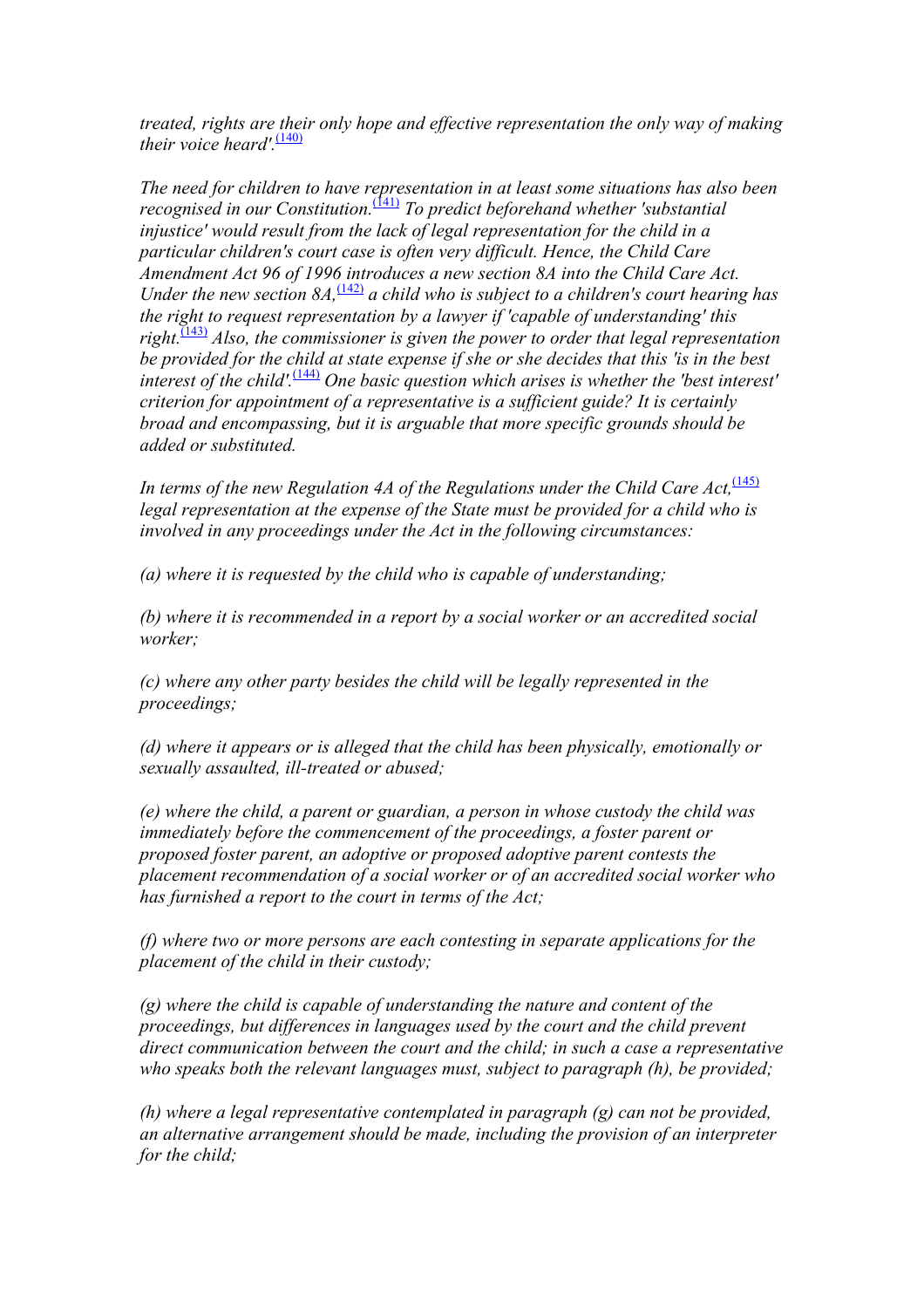*(i) where there is reason to believe that any party to the proceedings or any witness intends to give false evidence or to withhold the truth from the court;* 

*(j) in any other situation where it appears that the child will benefit substantially from representation either as regards the proceedings themselves or as regards achieving in the proceedings the best possible outcome for the child.*<sup> $(146)$ </sup>

Top of section 7 Top of contents

**Question 54: Do these new provision adequately cover the circumstances in which legal representation should be provided at State expense to a child in children's court proceedings? Should these grounds, or any others, be incorporated in a new children's statute?**

#### *°* **Representation for other parties besides the child**

*Along with proposals in regard to increased provision for representation of children (see above) and with further proposals that child-removal grounds become childrather than parent-centered (see discussion of section 14 below), a question which arises is whether adult parties may not be prejudiced unless specific provision is made in the Act for them also to be represented.*<sup>(147)</sup>

**Question 55: Should adult parties, or parents in particular, have the right to legal representation in the children's courts at state expense if they cannot afford it themselves?And should specific grounds for entitlement by a parent or other adult party to a legal aid representative be spelt out?**

# *7.2.5* **Fathers of extramarital children**(148)

*Generally, the position of unmarried fathers poses some difficult questions concerning what the law should be in regard to their parenting role, and it has been asked whether the fact that the father of a child is not married to the mother should be used in our law to limit the parental responsibilities and rights of such a father.*<sup>(149)</sup> *A specific point of concern is the rights of the unmarried father where the mother proposes to give the child up for adoption. In the case of a legitimate child, both parents must consent to the adoption of that child. But if the child concerned is an extramarital child, then only the consent of the child's mother (and* **not** *that of the father) is required for the child's adoption.*(150) *This provision was recently declared to be unconstitutional,*(151) *as it discriminates unfairly against the fathers of certain children on the basis of gender and marital status.* 

*Subsequent to the judgment of the Constitutional Court in the Fraser case, the Natural Fathers of Children Born Out of Wedlock Act 86 of 1997 was promulgated.*(152) *Section 6 of this Act provides that a children's court considering an application for the adoption of an extra-marital child shall not grant that application 'unless it is satisfied that the father of the child concerned has been given reasonable written notice of the intended adoption'.*<sup>(153)</sup> *This notice may, however, be dispensed with by the children's court if it is satisfied that the father cannot be identified or cannot be found, despite reasonable efforts to do so, or that the child was born of an*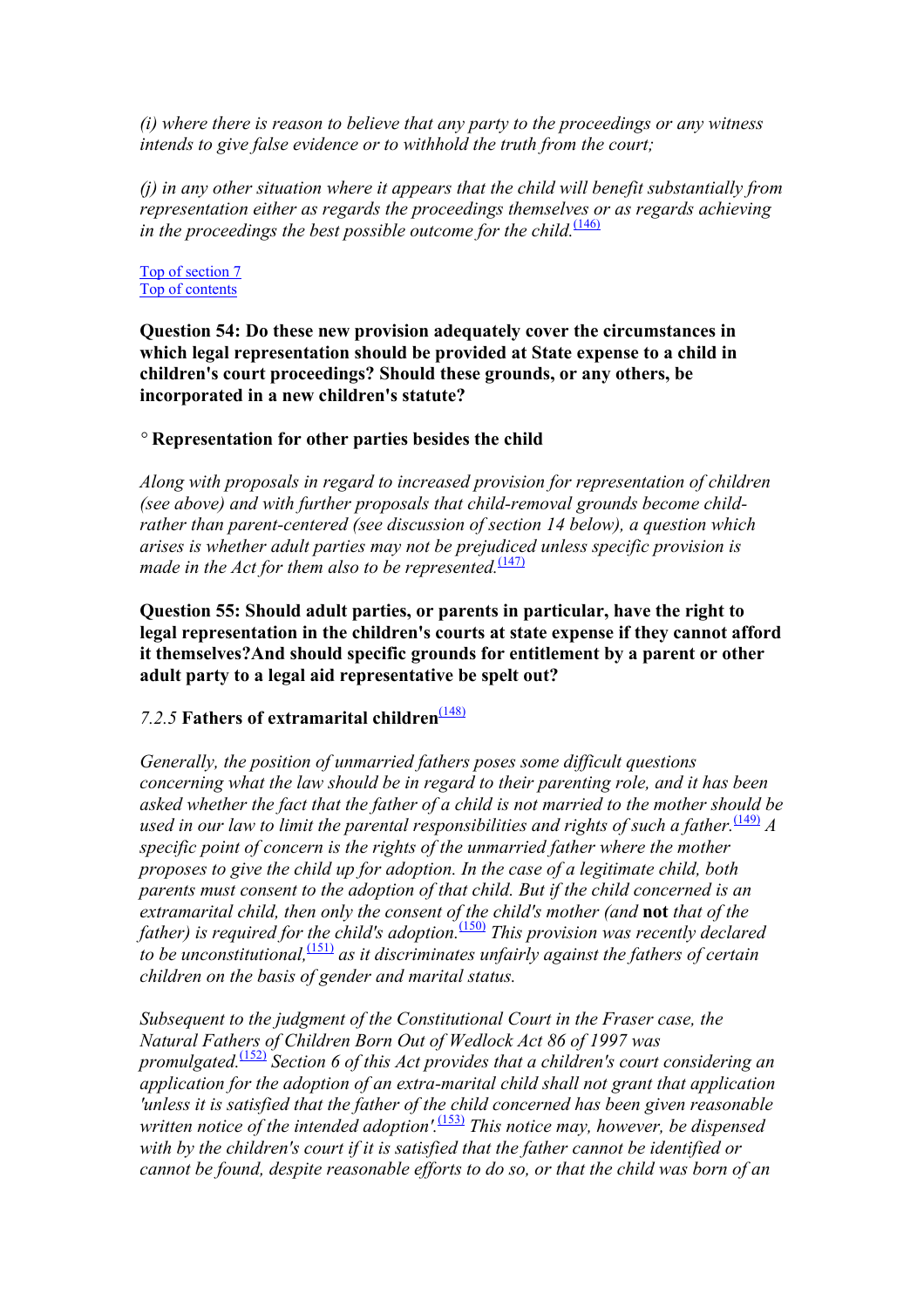*incestuous relationship or as a result of rape, or that 'it is in the best interests of the child that the requirement of notification be dispensed with'.*<sup>[\(154\)](#page-120-0)</sup> *The purpose of supplying such notice would be to allow the father to use his other power under the 1997 Act, namely, to apply to the High Court for guardianship or custody of or access to the child. It is also important to note that in the case of Fraser v Children's Court, Pretoria North and Others,*<sup>[\(155\)](#page-120-0)</sup> *Preiss J held, in the context of an adoption hearing, that the father of an extramarital child is a parent within the meaning of Regulation 4(1), and, as such, can be a party to proceedings in the children's court. Thus an unmarried father who is informed of an adoption application presumably has the power to oppose it in the children's court as an alternative to going to the High Court. This would generally be much less expensive than conducting proceedings in the High Court.* 

**Question 56: Is a children's court or other forum more appropriate than the High Court for the consideration of applications by unmarried fathers for guardianship, custody or access?** 

**Question 57: Is the fundamental assumption underlying the 1997 Act correct, namely, that unmarried fathers must go to court in order to be authorised to exercise any parental rights and responsibilities other than the duty to pay maintenance?**

Top of section 7 Top of contents

#### *7.2.6* **Children privately placed for more than fourteen days**

*In terms of section 10 of the Act (as amended by section 3 of Act 96 of 1996 and by section 1 of the Welfare Laws Amendment Act 106 of 1997), no person other than the managers of certain specified institutions or certain specified relatives may receive any child under the age of 7 years or any child 'for the purpose of adopting him or her or causing him or her to be adopted and care for such child apart from his or her parents or custodian for longer than 14 days unless such person has applied for the adoption of the child concerned or, in the case of the first-mentioned category of child, has obtained the consent in writing of the commissioner of child welfare of the district in which the child was residing immediately before he or she was received. In considering an application for such consent, the commissioner must have regard to the religious and cultural background of the child concerned as against that of the applicant.*(156) *In practice, children under 7 years are often privately placed - for example, with a grandparent while the parents are away - for more than 14 days, without the consent of the commissioner of child welfare being obtained. As will be discussed further in Chapter 8 below, this is particularly so in an African context today, where informal fostering is prevalent. It has been held, however, that as section 10 does not provide for a penalty for the contravention of the provisions thereof, such [con](#page-120-0)travention does not constitute an offence, but it remains a ground for removal of a child in terms of section 14.* 

**Question 58: Does the fundamental u[nder](#page-120-0)lying protective purpose of section 10 justify its continued existence or should it be replaced? If section 10 is to be retained, should it be limited to situations where the child is placed for adoption**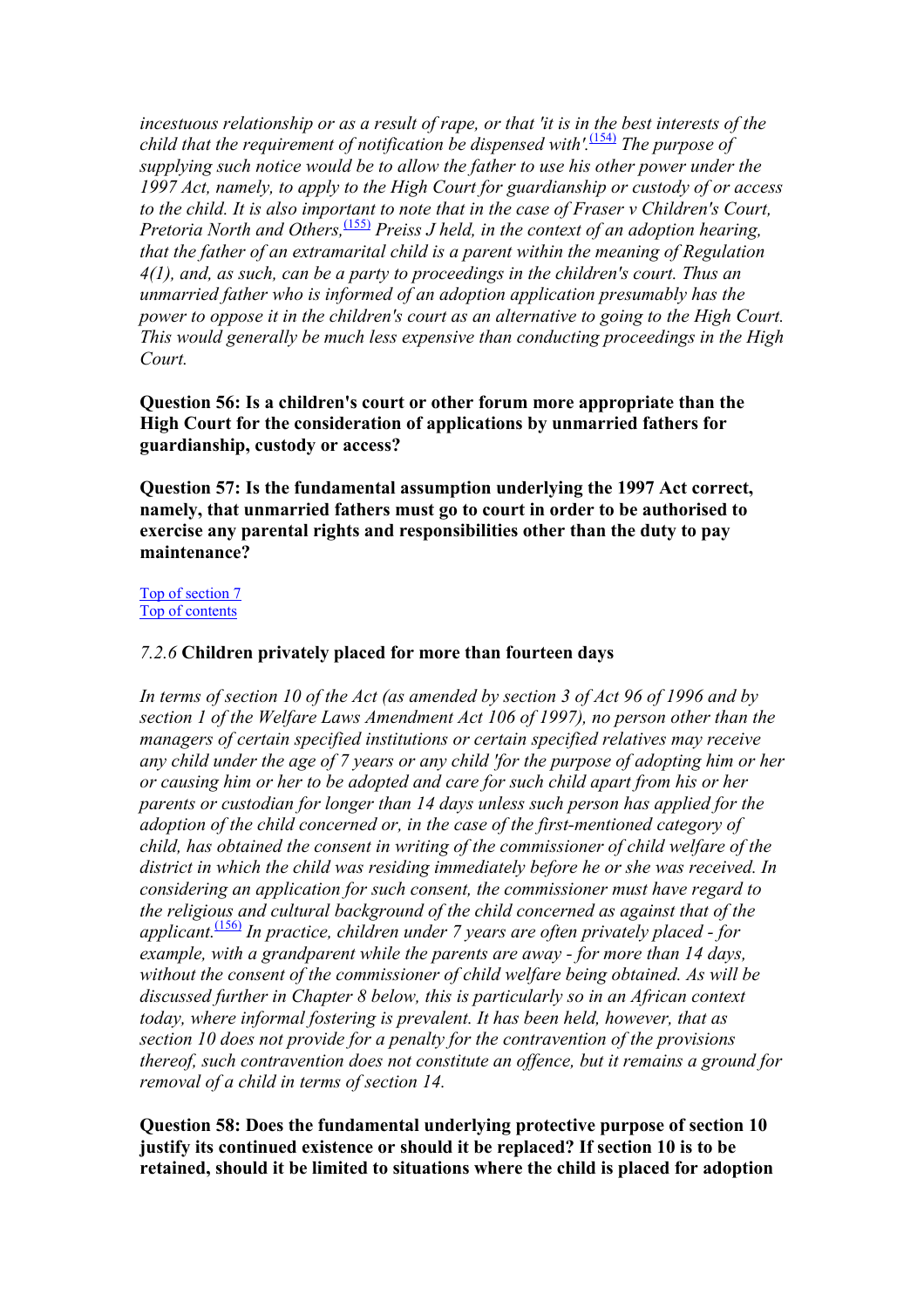**purposes? And is it appropriate to include sanctions, other than providing that care of a child in contravention of this provision is a ground for removal?**

# *7.2.7* **Grounds for removing children**

*In terms of the Child Care Amendment Act 96 of 1996, the primary ground for removing a child is now that the child is 'in need of care,' rather than the previous ground which required that the parents be found 'unfit' or 'unable' to care for the child. With the amendment of section 14, the legislature has moved care proceedings from a predominantly fault or parent-based approach to a predominantly childcentred approach. This dramatic shift may be defended as being in line with section 28(2) of the Constitution, in terms of which, a 'child's best interest is of paramount importance in every matter concerning the child'.* 

*It has, however, been questioned whether children's best interests might not most efficiently be served by a more balanced set of removal grounds.*[\(157\)](#page-120-0) *The fear has been expressed that, by shifting attention almost entirely away from the parents, the new section 14 of the Act may become a licence for parental irresponsibility and that there are cases in which the best results are achieved by requiring parents to confront and deal with their own responsibility for harm or neglect which they have inflicted on the child.*<sup>[\(158\)](#page-120-0)</sup>

**Question 59: Should both child and parent-centred approaches be allowed for in the formulation of the grounds for removing a child? If so, how should this best be done?**

## *7.2.8* **Placement options**

*Once the children's court has found that a child is indeed in need of alternative care, there are various options open to it: to designate a parent or guardian who will have custody, subject to conditions imposed by the court; to place the child in foster care; to place the child in the residential care system, e.g. in a children's home, or in a school of industries.* 

**Question 60: Is this range of options too limited? If so, what other options can be considered?**[\(159\)](#page-120-0)

**Question 61: In the case of intra-familial child abuse, should children's courts be given the power to order the removal of the abusing adult, rather than of the child-victim, from the family home?** 

# **Question 62: To what extent should the children's court have the power to make anti-harassment orders prohibiting a named individual from interfering in specified ways with a particular child?**

*Although poverty of parents is not a ground for removal of their child, it is often a background factor. There is already legislation to award a 'child support grant' to persons who care for needy children*,<sup>[\(160\)](#page-120-0)</sup> and it might be appropriate to provide that *the children's court has the power to allocate such grants or similar grants where*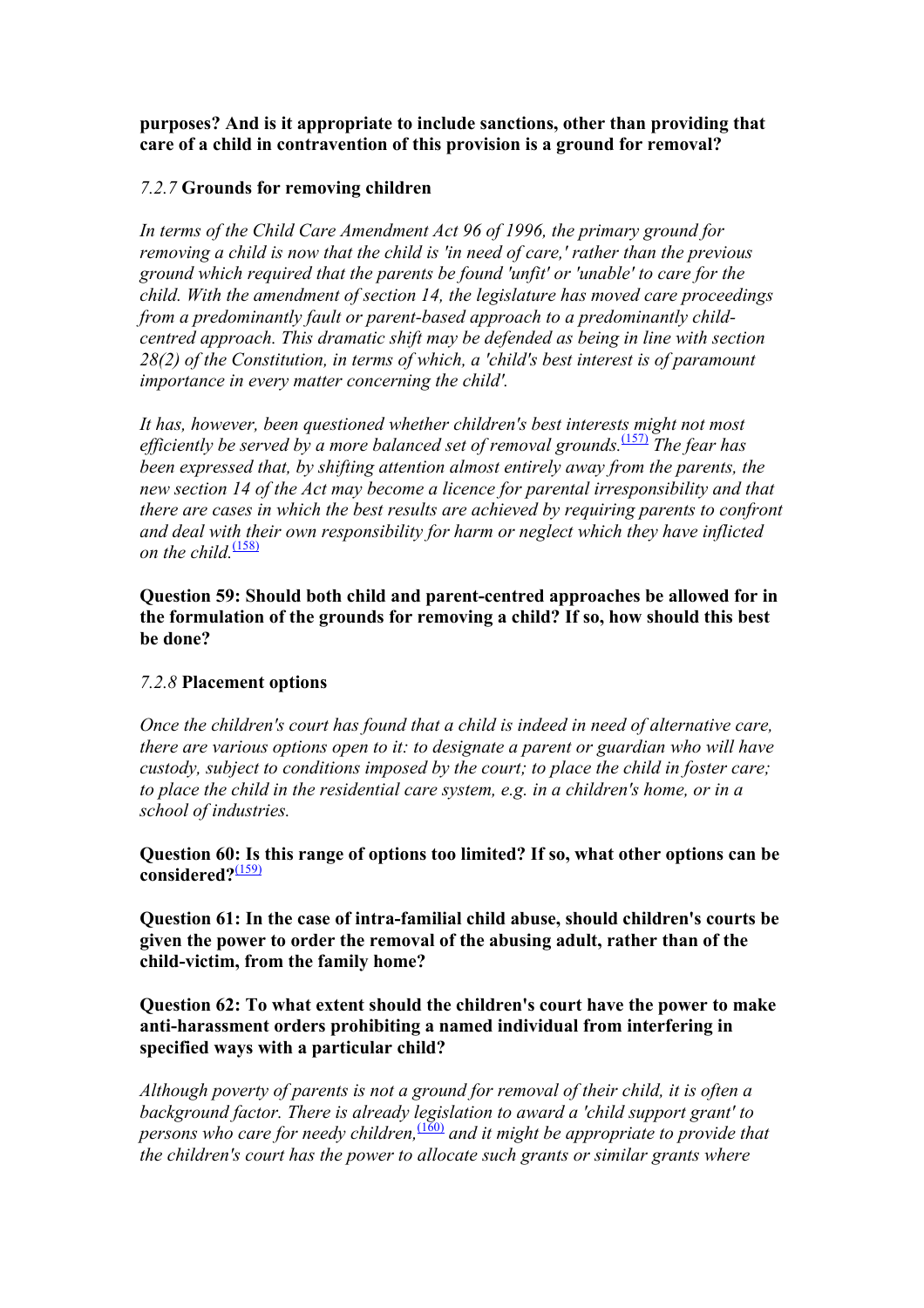*these could help ensure that a child will not have to be removed from his or her family.* 

**Question 63: In addition to the existing possibility of foster child grants, should children's courts be given powers to award grants to assist parents or other caregivers to provide for the needs of children in their care?** 

Top of section 7 Top of contents

## *7.2.9* **Duration of placement orders**

*Under the Act*,<sup>(161)</sup> the maximum period for which a children's court order for can *remain in effect is two years. In practice, most children's court orders get renewed for further two-year periods. This may have a negative impact on permanency planning for the child and on family reunification services.*(162) *The power to renew placement orders is currently vested in the Minister, and may be delegated, but it has been argued that all renewals should be heard in the children's court, as the system of renewals falling under Ministerial control has not been working properly in the best interests of the children concerned.*(163) *It has also been suggested that greater flexibility is required in order to allow a child's situation to be reviewed and, if necessary, changed whenever this is in the best interests of the child.* 

**Question 64: To what extent must children's court be given greater powers to monitor, review and amend their own placement orders?**

**Question 65: Should the Minister's powers to renew and amend children's court orders be altered, and if so, in what way?**

**Question 66: Should a maximum period be set for the duration of children's court orders, or should a court, in appropriate cases, be able to issue an order that will last, for example, until the child is 18 years old or until the order is amended?** 

**Question 67: Should a child who has been placed have the right to request a children's court hearing during the currency of the placement, and if so, what should be the grounds for such a request?**

*Although social workers are expected to implement permanency plans for children, children's courts often do not recognise either these plans or the service contracts drawn up with biological parents for their implementation. In many foreign systems, permanency planning for the child implies either adoption, subsidised adoption or long-term foster care. At present, foster parents who are financially needy can receive a state foster child grant, but adoptive parents who have the same financial problems are not eligible. This may prevent foster parents from applying to adopt the child in their care and thus impact also negatively on permanency planning for the child.*<sup>(164)</sup> *interminanty care and thus impact also negatively on permanency planning for the child.* 

**Question 68: Should subsidised adoption (i.e. state grants payable to impoverished adoptive parents) become an option in South Africa?(165)**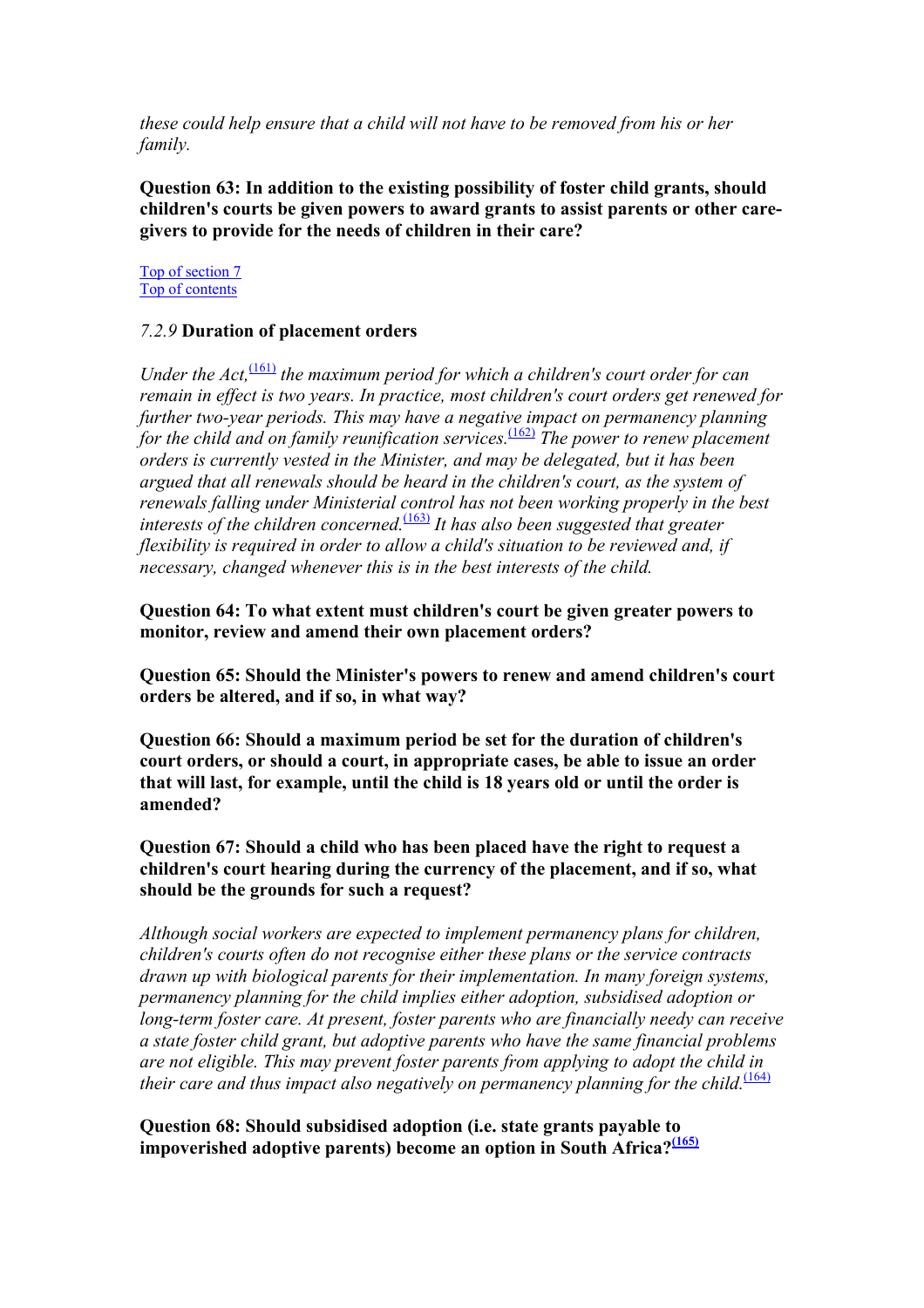*In regard to foster parents, it should be noted that, at present, a lack of legal provisions limits their decision-making capabilities and exposes them to interference from the parents of the child.* 

## **Question 69: What should the responsibilities and legal rights of a foster parent be as compared to those of a parent?**

*Both the Constitution and the Act define a child as a person under 18 years of age. It is therefore arguable that all types of placement order should cease at this age.*<sup> $(166)$ </sup> *By contrast, a protective and supportive capability to allow placements of certain young persons to continue until they are 21 years old with their consent,*  $\frac{(167)}{2}$  $\frac{(167)}{2}$  $\frac{(167)}{2}$  *might be desirable for practical and educational purposes. In terms of section 33(3) of the Act, it is possible for the Minister to approve that a child remain in the custody of a foster parent, children's home, school of industries or reform school after reaching the age of 18 years, or after the lapse of the relevant children's court placement order, in order to complete his or her education. However, the consent of both the child and, if they can be traced, of his or her parents, is required. But, where the child is in foster care or a children's home, this does not involve the extension of the relevant court order as can be carried out in terms of section 16(3) for a young person in a school of industries or a reform school. Social workers have argued that this makes some young people vulnerable to being prevented by their parents from completing their schooling. In addition, in the absence of an extended court order, the continuation of the grant needed for the support of the young person by foster parents or a children's home is subject to the discretion of officials and withdrawal of the grant can lead to the collapse of the placement. Mental health workers have made the point that, in cases of mental disability in either the child or the parent, there are specific problems with the section 33(3) consent requirements. Where a person is mentally affected, it may not be possible to obtain legally valid consent from him or her.* 

**Question 70: Should a provision along the lines of section 33(3) be retained in a new children's statute? If so, should it be changed so that only the consent of the child him or herself is required? Should the children's court have the power to supply consent where the child is unable to do so, or should this power be exercised by the child's guardian or another body? Are there exceptional situations in which the consent of the child should not be required. If so, please give examples? Should a provision along the lines of section 16(3) (which allows for the period of protection of a young person by a children's court order to be extended beyond the age of eighteen years) be retained in a new children's statute? If so, in what circumstances should it apply?**

## *7.2.10* **Adoptions**

#### *°* **Non-citizen and international adoptions**

*Section 18(4)(f) of the Act severely restricts the possibilities for adoptions of South African children if the proposed adoptive parent does not qualify to be a South African citizen. Cases have occurred where children have bonded with foreign adults (as substitute parent figures) and then have had to be placed in institutions when the adults had to return to their countries of origin, purely because it was not possible for such adults to adopt the children concerned.*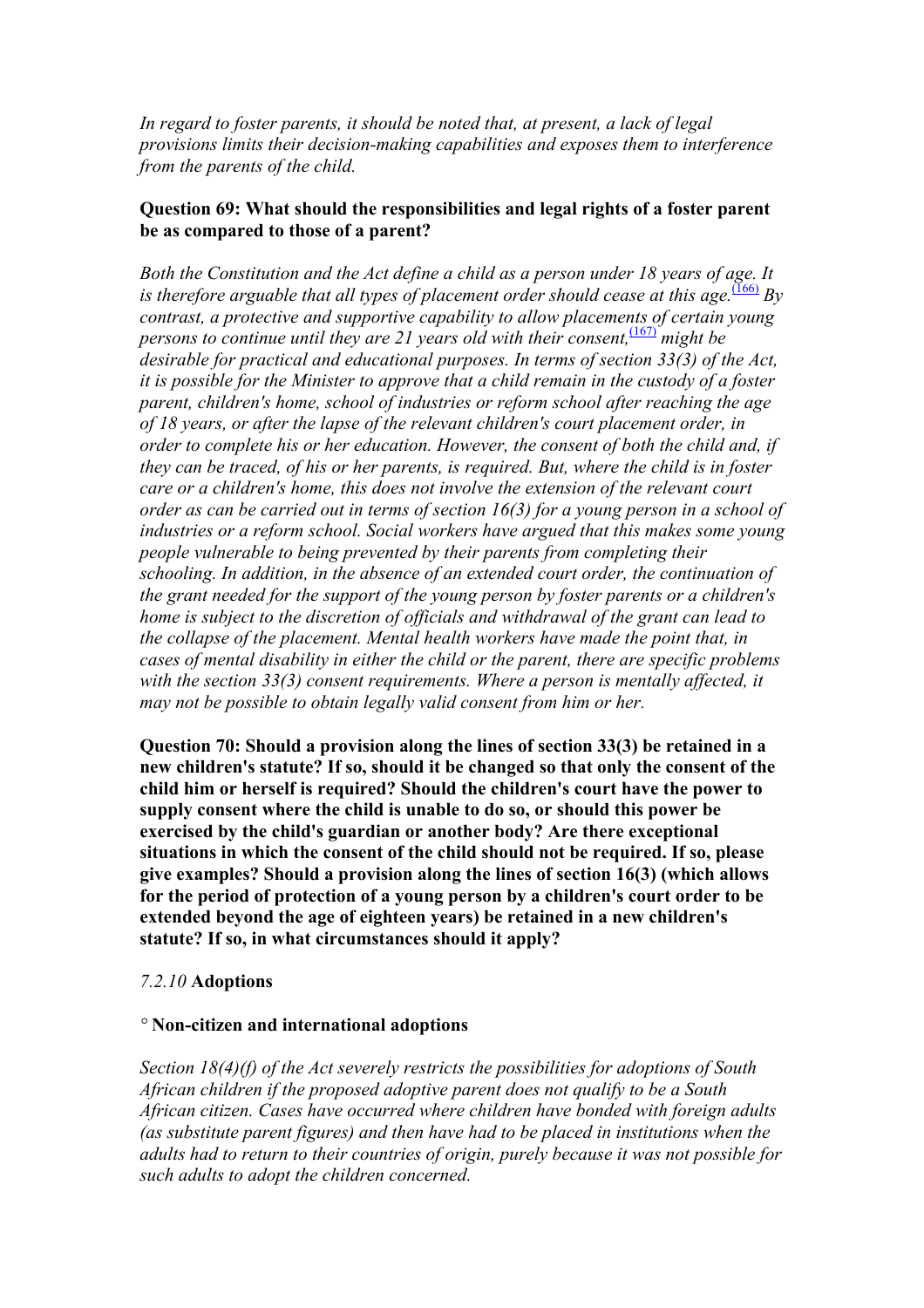**Question 71: Should the requirements for adoptions by non-citizens be made the same as by a citizen? Aside from the question of adoptions taking place within South African territory, should South African law be amended to permit taking children to another country in order to be adopted there in situations (such as close-relative adoptions), where this would be in the best interests of the child[?\(168\)](#page-121-0)**

Top of section 7 Top of contents

# *°* **Dispensing with parental consent to adoption**

*The normal right of parents to consent before their child can be adopted has been discussed in the section above on the rights of unmarried fathers. Under section 19 a children's court is provided with a list of grounds that allow it to dispense with the parental consent. One of the grounds for dispensing with consent is that a parent 'is withholding his consent unreasonably'.*(169) *In the view of some social workers, children's court commissioners tend to be reluctant to use this ground, especially where the parent who is withholding consent is represented by a lawyer. Such reluctance can be most unfortunate for the child where the parent is clearly unfit*<sup> $(170)$ </sup> *to rear the child. In such a situation, from the point of view of a secure future for the child, the child may need to be 'freed' for adoption.* 

**Question 72: Should section 19(b)(vi) of the Act be amended to identify situations in which refusal of parental consent may be regarded as 'unreasonable,' or should the ground be changed to allow for dispensing with parental consent when this is 'in the best interests of the child'?**

# *7.2.11* **Adoption and fostering: Race, culture and alternative lifestyles**

*The decision about whether to place a child in the care of foster parents or to approve an adoption application may sometimes be particularly difficult for the children's court in two situations. First, where the child is of a different racial appearance from the proposed foster or adoptive parent or couple, and second, where a prospective foster or adoptive parent or couple is homosexual.* 

*Currently, section 40<sup>(171)</sup> requires the children's court, in making foster placements or in considering applications for adoption, to have regard to 'the religious and cultural background of the child concerned and of his parents as against that of the person in or to whose custody he is to be placed or transferred.' The matching up approach promoted by this provision has been the subject of heated debate.*<sup>(172)</sup> One view is that *this approach is an unfortunate perpetuation of apartheid thinking, another is that it is a correct approach to transcultural and transracial placements. The phrase 'have regard to' is rather vague, and it may be that there should be more specific information in the Act on when the court should treat a difference in cultural, religious, racial, or linguistic backgrounds as a sufficiently significant factor to justify refusing the adoption application.*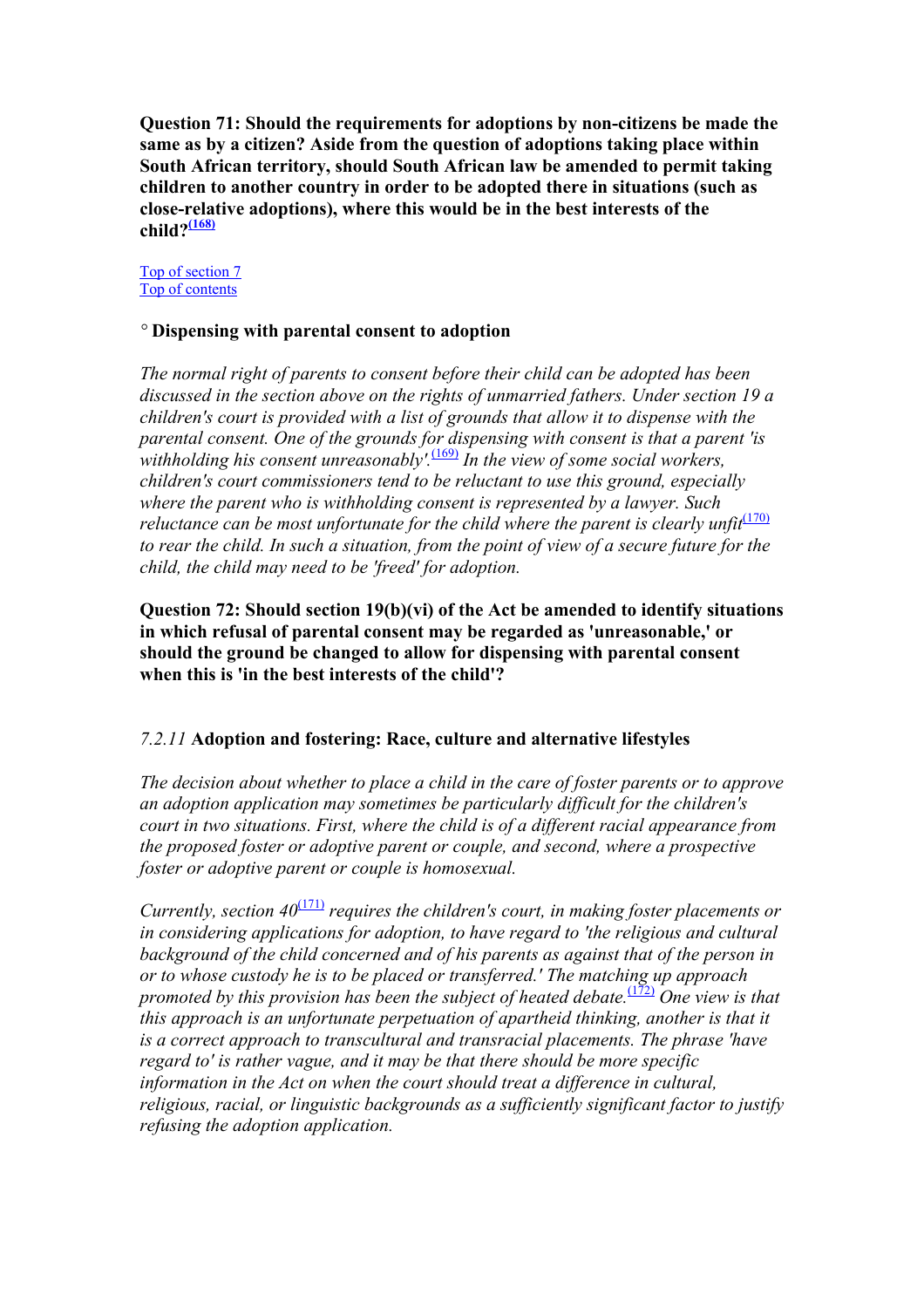*Another criticism is that, by encouraging racial and cultural matching of children and prospective adoptive or foster parents, section 40 shows insufficient appreciation of the harm to children, in the form of separation anxiety, which results when residential care is preferred as a placement destination to familial groups who are different from the child in cultural or religious background or physical appearance. On the other hand, it has been submitted that section 40 is an entirely appropriate form of protection of a child's right to be raised within his or her own culture.* 

*A major problem in South Africa is that, because of economic discrimination in the recent past, it would appear that there are relatively few black families which can afford to adopt children. This results in what Small, writing from a British perspective (where the same problem exists) aptly describes as 'a one-way traffic of black children into white families.'*[\(173\)](#page-121-0) *The concern in such situations is whether a child growing up in an adoptive family of persons who are different from him or her in cultural background and/or physical appearance will still be able to develop a positive self identity, for example, as a black or white person?* 

# **Question 73: Should there not be more guidance in the law concerning in what situations trans-racial or transcultural placements should be encouraged, and when they should generally be avoided?**

*Although it is theoretically possible for a homosexual person (but* **not** *a homosexual couple) to adopt a child, such adoptions are not very frequently allowed in this country.*[\(174\)](#page-121-0) *It would also appear to be the case that fostering of children by homosexual persons and couples has in the past occurred relatively infrequently. If new legislation validating homosexual marriages is passed in South Africa*,<sup>[\(175\)](#page-121-0)</sup> then *the present legal obstacle to adoption of children by homosexual couples will be removed. There are, however, a range of* **social** *prejudices and misconceptions surrounding adoption and fostering of children by homosexual persons or couples which will still need to be addressed.*<sup>[\(176\)](#page-121-0)</sup>

**Question 74: Should there be more specific guidance in the law on the adoption or fostering of children by homosexual persons and couples?** 

**Question 75: Is the current approach of providing no legal guidance and leaving the matter entirely to the discretion of the children's court commissioner sensible, or is it an avoidance of a governmental responsibility to provide legislation?** 

## *7.2.12* **Appeals**

*No appeal lies against a children's court finding that a child is in need of care or against any placement order made by a children's court. An aggrieved party or the commissioner himself or herself may, however, bring the matter before the High Court on review. In a situation of review, the High Court will not interfere with the commissioner's decision upon the merits, but may set it aside if there was such irregularity in the proceedings that the applicant or the child may possibly be prejudiced thereby. In practice, it is not usually easy for a party to prove that a children's court has perpetrated an irregularity of this kind, and so the remedy of a review has not been of help to many parties.*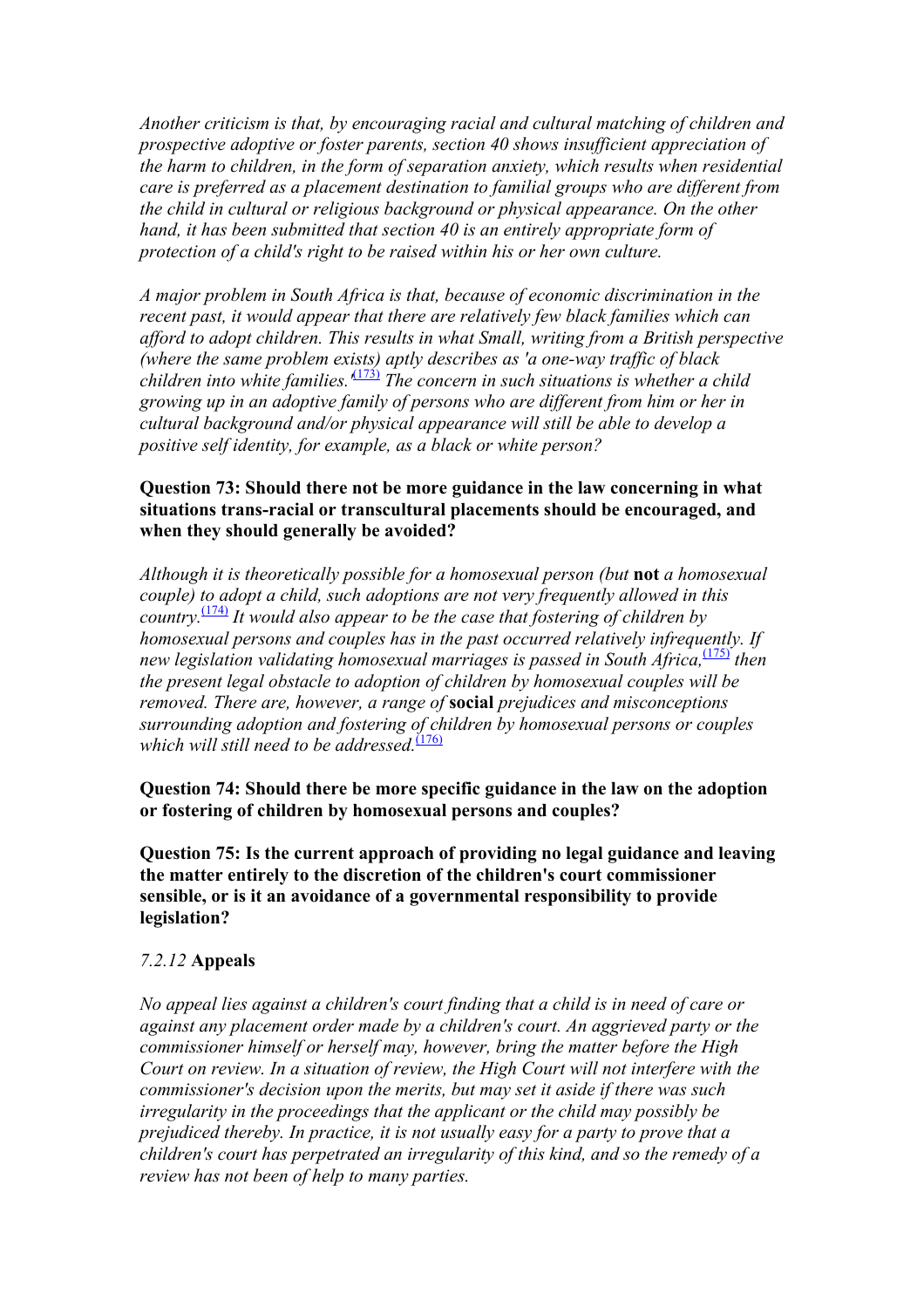*Whereas a review is based on a challenge to correctness of procedure followed, the legal remedy of an appeal takes the form of a direct challenge to the correctness of the court order itself. Under section 22, it is possible to appeal to the High Court against an adoption order, an order rescinding (cancelling) an adoption order, or a court's refusal to rescind an existing adoption order. Furthermore, section 48 provides for appeals in the context of contribution orders made by a children's court. No grounds for any such appeals are, however, listed in the Act. It has been submitted that it is inappropriate that appeals lie in the above-mentioned instances, but not against other types of children's court orders.*<sup>[\(177\)](#page-121-0)</sup>

**Question 76: Should provision be made for appeals against all orders made by a children's court? Should appeals be facilitated by a broad ground that the order appealed against was not in the best interest of the child concerned? To which court should any appeal lie?**

Top of section 7 Top of contents

# *7.2.13* **Inspection of children's residential care facilities**

*Under section 31, a person authorised by the Director-General of Welfare can inspect certain residential child care facilities. The person so authorised will require a certificate signed by the Director-General.*<sup>(178)</sup> The inspection may extend to any *books of the facility concerned and may include an assessment of any child in the facility. In terms of the 1996 amendments to the Act, state-run children's homes and places of care (previously excluded from the inspection provisions of the Act and limited to private children's homes and places of care), together with all children's shelters and places of safety, also become subject to such inspections.*<sup>(179)</sup>

**Question 77: Do these extensions to inspection powers go far enough? Will childcare facilities be sufficiently subjected to inspections to protect the children in such facilities and advance their best interests? Should commissioners of child welfare or children's courts have a role to play in this regard - for example, through visits or monitoring hearings?**

Top of section 7 Top of contents

## *7.2.14* **Temporary placements of children**

*Once a child has been removed after a children's court inquiry and then placed, it may sometimes be appropriate to vary the placement for a short period in order to test out the viability of another type of placement, for example, to move a child from a residential care facility to prospective foster parents, or even back to his or her biological parents if the situation at home has improved. The Act does not cater efficiently for such temporary, trial placement variations. The only relevant section is that dealing with transfers of children from one custody or residential care placement to another, which section appears to have been drafted with longer-term variations in mind and thus involves a cumbersome procedure requiring Ministerial consent. Because of the difficulties in using this section for short-term placement variations, the section dealing with 'leave of absence'*(180) *has ended up as being the standard way*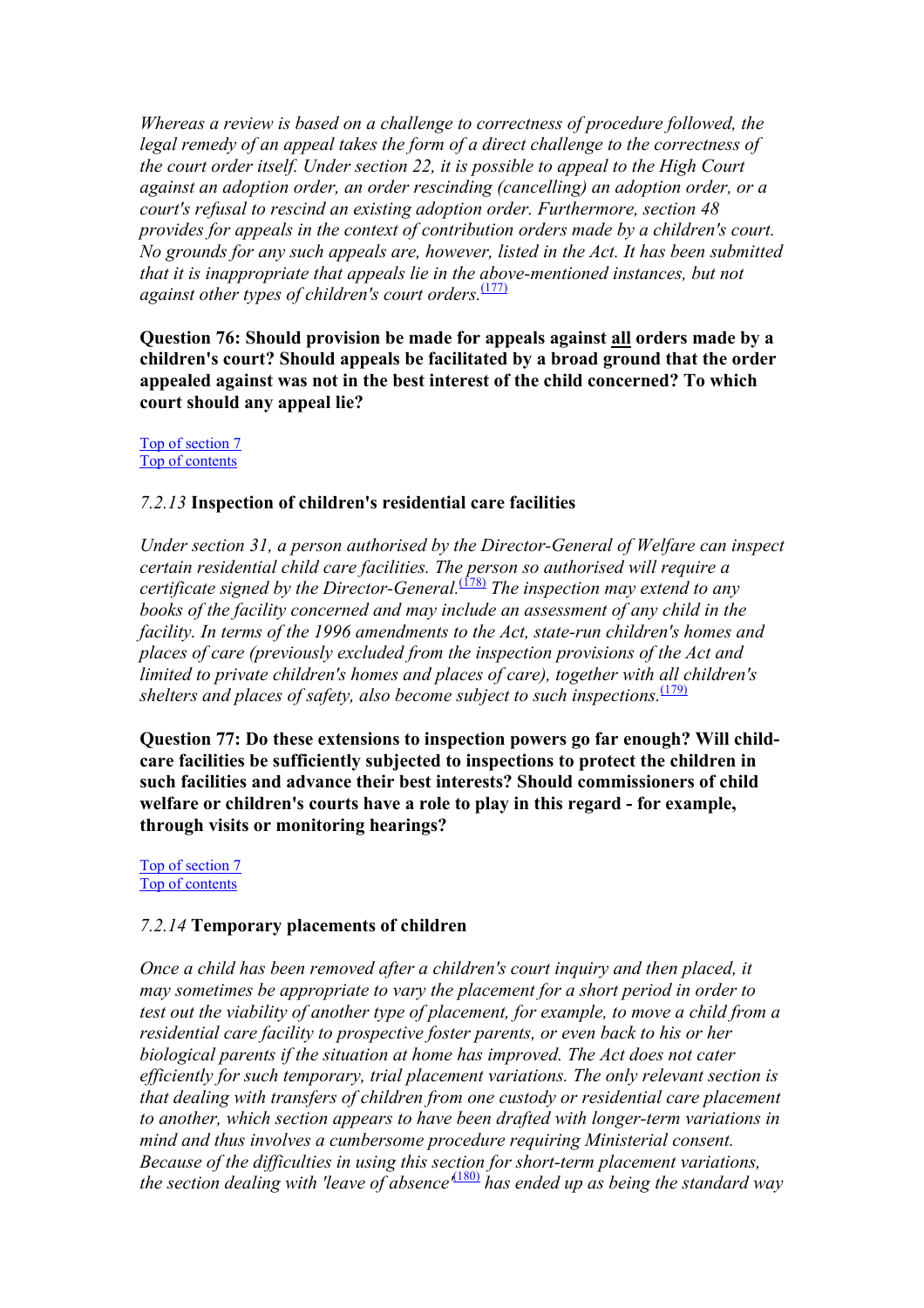*of testing the viability of a move of a child from residential care into foster care, or back into the care of the parents, before recommending an order of transfer. This latter section was, however, actually intended to cover not variation of placement, but rather short periods of 'leave' (for example, a holiday of the child spent with biological parents) from where a child has been placed by a court order or Ministerial extension.*<sup>[\(181\)](#page-122-0)</sup>

*In the repealed 1960 Children's Act, the equivalent need for temporary variations of placements was served by the issuing of a special 'licence'. The licence could also immediately be used, particularly in the case of a trial foster-care placement, to apply for a temporary state grant for the trial foster parents. Leave of absence as it now stands is an arrangement which does not qualify for state aid. Only when a section 34 transfer order comes through can the foster parent apply for a foster child grant, which takes months to obtain.* 

**Question 78: Should the issuing of a 'licence' to permit payment of state grants in trial placements be reintroduced, and if so, for what length of time? Since Ministerial- controlled processes have proved to be slow and administratively cumbersome, should the children's court be given the power to issue a 'licence' and, if necessary, an accompanying grant?** 

*An additional problem with the current practice of using the leave of absence provision is that under section 35(1)(b), a foster parent must agree to any period of leave of absence for a child under the care of that parent. The foster parent can thus deny the child the opportunity of spending a holiday with the biological parents.* 

**Question 79: Should the leave of absence provisions in the Act be amended, and if so, in what way?**

## *7.2.15* **Ministerial termination of children's court orders**

Amongst the extensive Ministerial powers created by the Act is a capacity<sup>[\(182\)](#page-122-0)</sup> for the *Minister, 'if he considers it desirable in the interest of any pupil or foster child', to 'discharge' (terminate) any order made by a children's court under the Act. The same power is conferred for an order made by a criminal court under which a child was sent to a reform school. Where the child has been placed in a school of industries or reform school, it is the Minister of Education who has the power to terminate the placement. Where the court has placed the child with foster parents or in a children's home, it is the Minister of Welfare who has this power.* 

**Question 80: Should any Minister have the power to terminate the effects of a court order? If there appear to be grounds for such a termination, will the child not be better protected if there is a proper hearing before the same court that issued the order? Is a Ministerial power to overrule a court order not also bad in principle, given the role of courts in a democratic society?**

Top of section 7 Top of contents

## *7.2.16* **Consent to medical treatment or [surg](#page-122-0)ical intervention**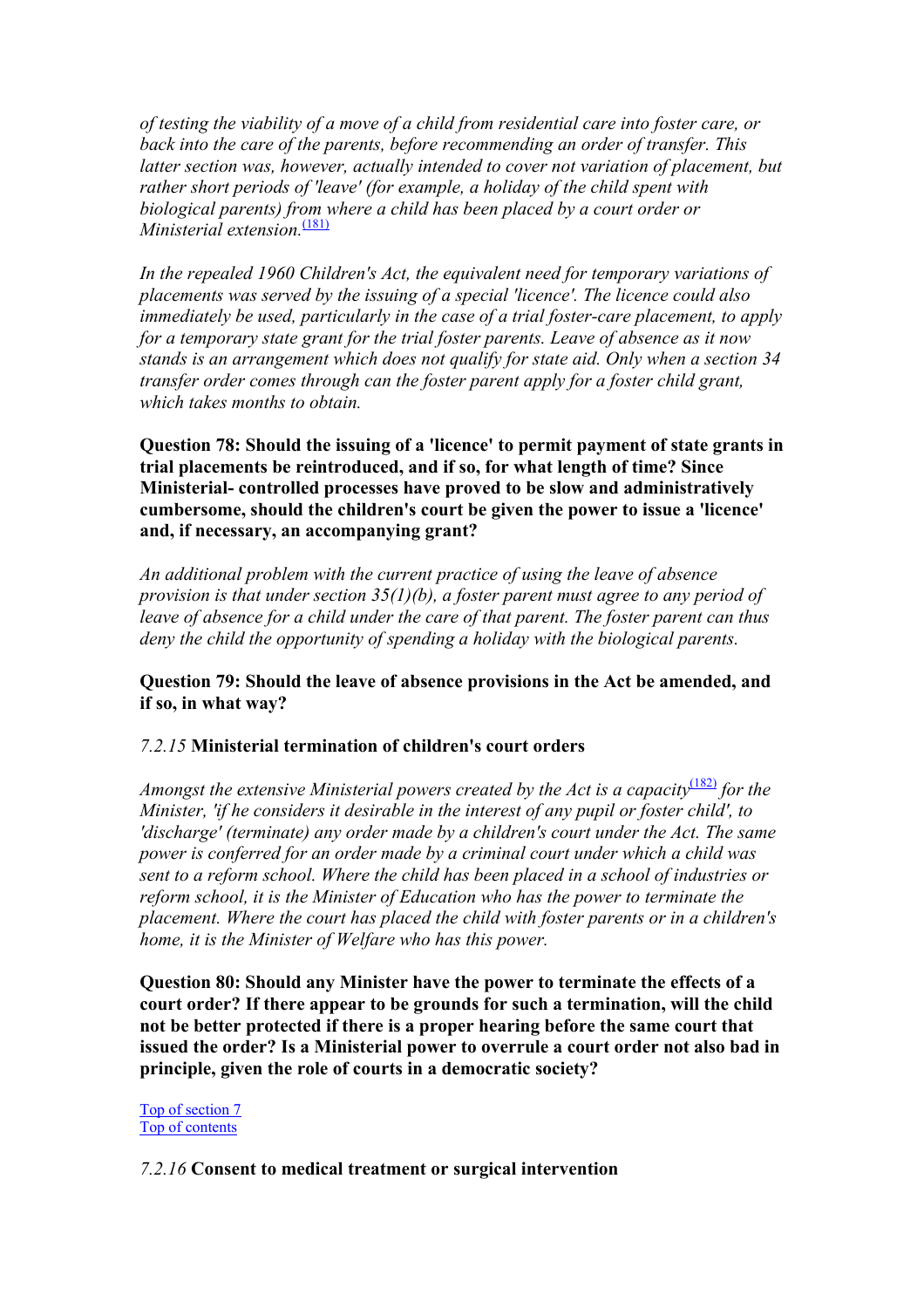*In terms of section 39(4) of the Child Care Act (as substituted by section 14 of Act 86 of 1991), a child who has reached the age of 18 years is competent to consent, without the assistance of his or her parent or guardian, to the performance of any operation upon him- or herself, while a child over the age of 14 years is competent to consent, without such assistance, to the performance of any medical treatment of him- or herself or of his or her child. The concepts 'operation' and 'medical treatment' are not, however, defined in the Act.* 

**Question 81: Do the concepts 'operation' and 'medical treatment' need to be defined***?* **In particular, should the dispensing of different forms of contraception (including the insertion of inter-uterine devices) be regarded as medical treatment? Should the definitions be such that there is no overlap in meaning between the two concepts? Are there medically-related interventions that are neither 'operations' nor any form of 'medical treatment' and which need to be catered for? Are the arbitrary age limits set in this regard appropriate?**[\(183\)](#page-122-0)

# *7.2.17* **Reporting of suspected instances of ill-treatment, abuse or undernourishment of children**

*This provision was an innovation of the Child Care Act. Although the duty to report initially rested only on medical and dental personnel (i.e. dentists, medical practitioners and nurses), the legislature subsequently decided to add social workers, teachers and any persons employed by or managing children's homes, places of care or shelters to the list of obligated reporters. Section 42(1) imposes a duty on any such person who examines, attends or deals with a child in circumstances giving rise to the suspicion that the child has been ill-treated or deliberately injured or suffers from a nutritional deficiency disease, immediately to notify the Director-General or any officer designated by him or her for this purpose, of those circumstances.*<sup>[\(184\)](#page-122-0)</sup> *The Director-General or the designated officer may then order the removal of the child concerned to a hospital or a place of safety,*[\(185\)](#page-122-0) *and must thereafter arrange that the child and his or her parents receive such treatment as may be determined by the Director-General or the said officer.*<sup>[\(186\)](#page-122-0)</sup>*Although failure to comply with these reporting obligations constitutes an offence (punishable upon conviction by a fine not exceeding R4 000,00 or imprisonment for a period not exceeding one year or both*),<sup>[\(187\)](#page-122-0)</sup> the classes of obligated reporters are exempt from all liability (both civil *and criminal) in respect of any notification given in good faith in accordance with section 42.*[\(188\)](#page-122-0)

*The National Committee on Child Abuse and Neglect (NCCAN)*[\(189\)](#page-122-0) *makes the point that legal compulsion to report child abuse is a controversial approach, not universally favoured by child protection workers elsewhere in the world. It argues that reporting serves no useful purpose in its own right, and in the absence of prompt and skilfully managed protective services it may even increase the vulnerability of the child. The NCCAN, while calling for the establishment of a centralised child protection register and data base, also recommends a thorough investigation of the experience of mandatory reporting internationally, an examination of the debates about the effectiveness of this and other approaches, an examination of the ethical issues involved for the relevant professions, an examination of the issues surrounding access to information contained in the child protection register, and the question of which structure should operate such a register. The NCCAN also raises the*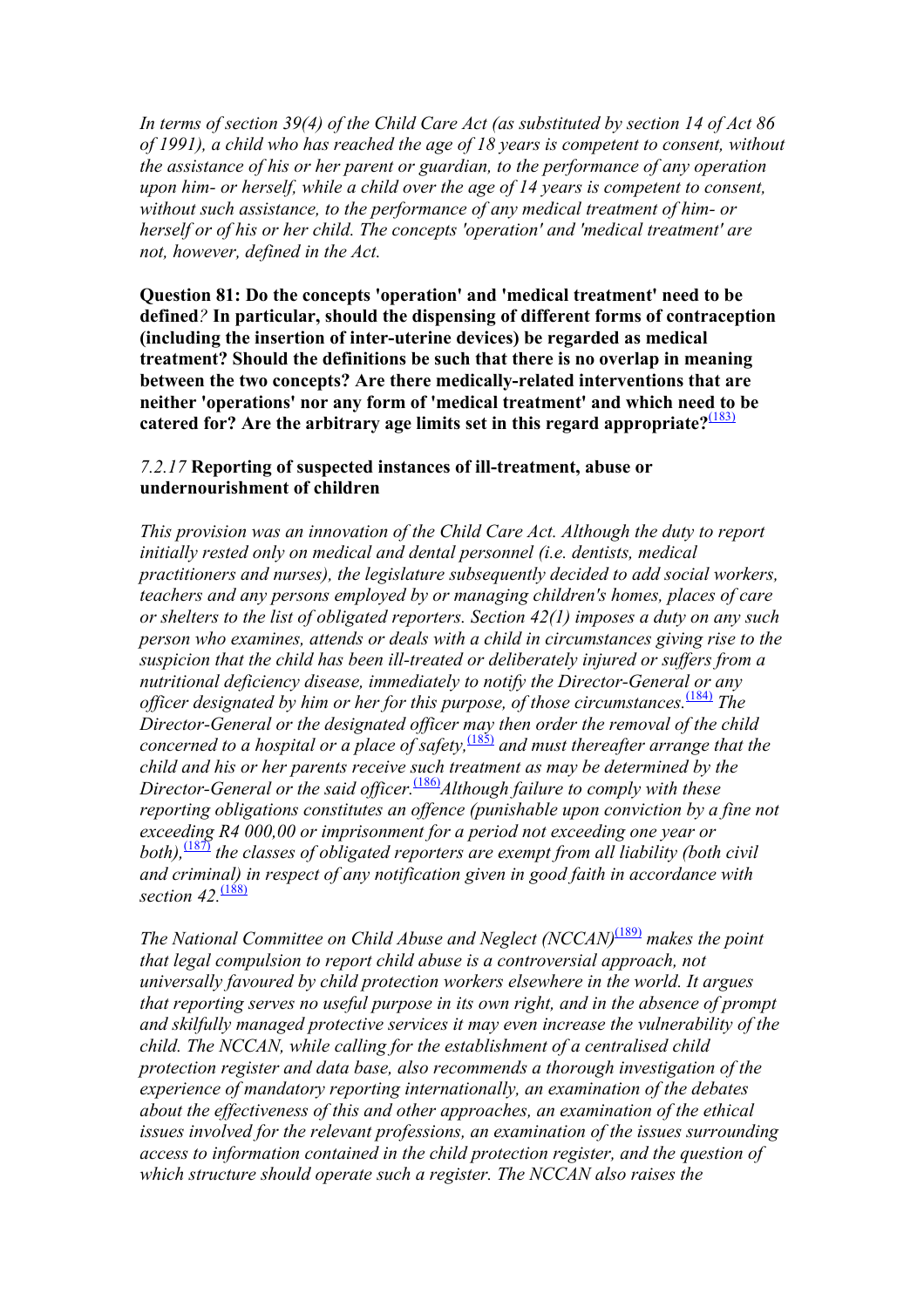*controversial issue of a subregister of perpetrators as a matter requiring further debate.* 

**Question 82: What, if any, are the difficulties with the present provisions for the reporting of child abuse?[\(190\)](#page-122-0) What kind of system should be in place to deal with reports of child abuse? What particular issues should be taken into account in future legislation in this regard?**

# *7.2.18* **Child labour**

*Child labour is a serious problem in South Africa. South African children have rights under both the Constitution and CRC to be protected against harmful or inappropriate labour. In terms of both section 52A of the Child Care Act (as inserted by section 19 of Act 86 of 1991) and section 43 of the Basic Conditions of Employment Act 75 of 1997, it is a criminal offence to employ a child under the age of 15 years. Section 43 of the latter Act also makes it a criminal offence to employ a child in employment '(a) that is inappropriate for a person of that age; (b) that places at risk the child's well-being, education, physical or mental health, or spiritual, moral or social development'. However, in terms of section 50*<sup>[\(191\)](#page-122-0)</sup> *of the Basic Conditions of Employment Act, the Minister of Labour may make determinations allowing for the employment of children below the age of 15 years in respect of categories of employees or of employers or particular employers or employees. Such determinations are, however, only possible in respect of 'the employment of children in the performance of advertising, sports, artistic or cultural activities'.*[\(192\)](#page-122-0) *Subject to the South African Constitution, all forced labour is prohibited and a person who, for his or her own benefit or for the benefit of someone else, causes, demands or imposes forced labour commits an offence.*<sup>[\(193\)](#page-122-0)</sup> As far as the Child Care Act is concerned, the *Minister of Welfare may, on conditions determined by him or her, by notice in the Gazette exclude any employment or any work from the provisions of section 52A(1). Exemption from the provisions of s52A(1) may also be granted by the Minister to 'any particular person, or persons generally'.* 

*Questions in relation to child labour are posed in Chapter 4 above.* 

Top of section 7 Top of contents

## *7.2.19* **Deadlines**

*Field research has shown that there are great disparities in the time periods between different phases of children's court hearings. Generally, lengthy delays tend to occur in many jurisdictions and these may have a more negative impact on children than they would on adults. Such delays may thus be characterised as a form of secondary abuse of the children concerned.* 

**Question 83: Should the Act therefore be amended to include more and shorter deadlineperiods? Which provisions require time-limits, and what should the time limits be? Should there be sanctions for failing to meet a deadline and if so, what should the sanctions be? Are there more problematic areas of work where there should perhaps not be a statutory deadline, but the person adjudicating a**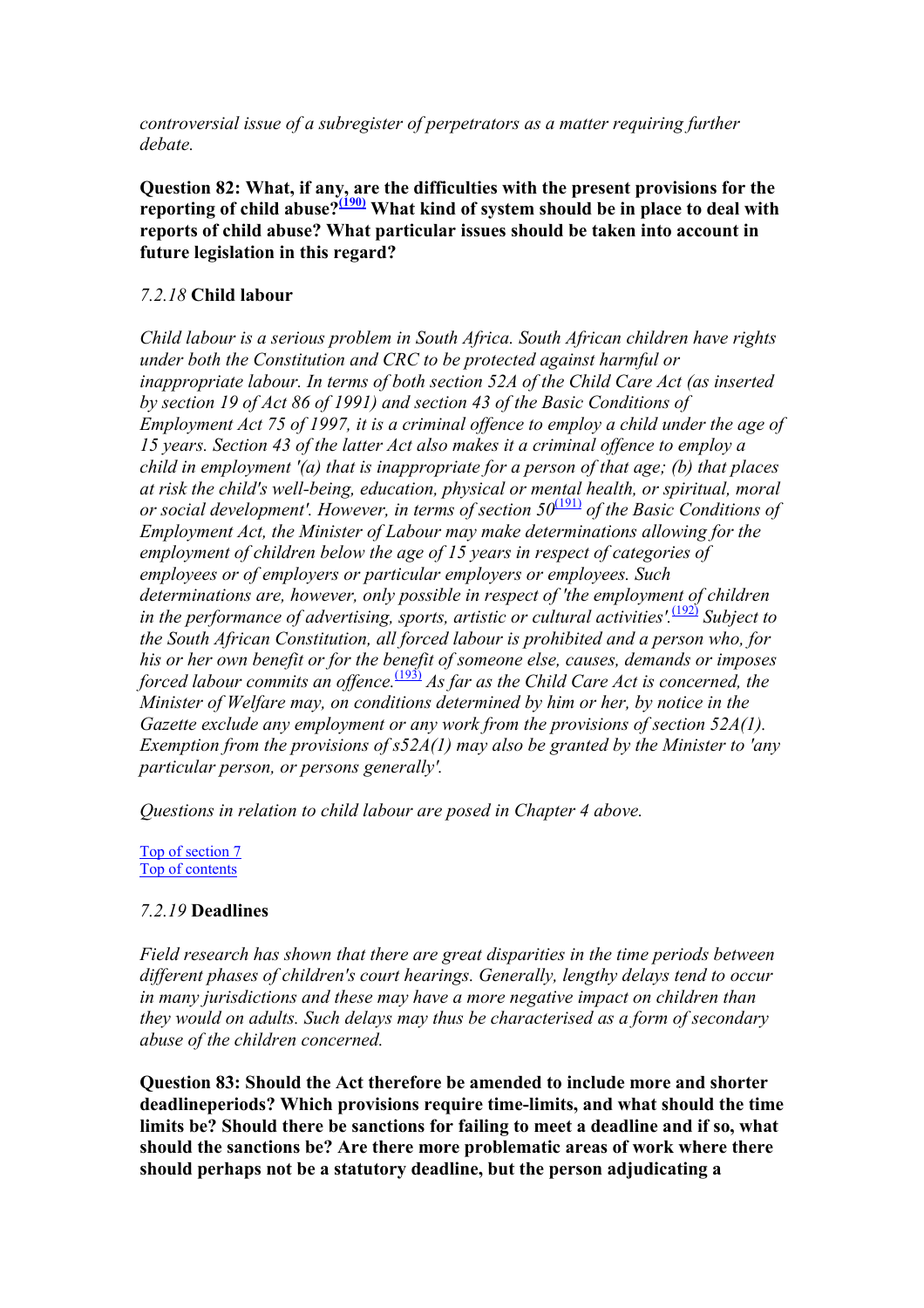**children's court inquiry should have a discretion to impose a time limit? What are the implications of shorter deadline periods as regards the provision of resources and infrastructure?**

#### *7.3* **Conclusion**

*The problematic aspects discussed above are those which have been brought to the attention of members of the Commission. There may be other aspects of the Act which have given rise to difficulties experienced in practice, and the Commission would welcome comment on these also.* 

Top of section 7 Top of contents

#### **8. CUSTOMARY LAW AFFECTING CHILDREN**

8.1 Introduction 8.2 The Bill of Rights in the South African Constitution, CRC and the customary law affectin children 8.3 Status of a child in customary law *8.3.1 The concept of a child: minority in customary law 8.3.2 Birth in and out of wedlock - 'legitimacy' of children in customary law 8.3.3 'Guardianship' and 'custody' of children under customary law*  8.4 Transfer of parental 'rights' over children under customary law *8.4.1 Adoption 8.4.2 Fostering 8.4.3 Isondlo*  8.5 Capacity to own and administer property 8.6 Contractual capacity and capacity to litigate 8.7 Maintenance

Top of section 8 Top of contents

## *8.1* **Introduction**

*The South African Law Commission Project Committee on the Harmonisation of the Common Law and the Indigenous Law (Project 90) (hereafter the Harmonisation Committee) has already explored the position of children in customary law in South Africa with the aim of highlighting matters for discussion concerning the need for legal reform in this sphere. The Harmonisation Committee was aware of the necessity of considering customary law affecting children in the context of the shift from a small-scale, largely rural and communal society to an urban, industrialised and individualistic society. This shift in the social order has been accompanied by the dislocation of the extended family and corresponding shrinkage of the network of kin available for the care and protection of a child to the biological parents or, in a large number of cases, to the mother alone.*<sup>(194)</sup>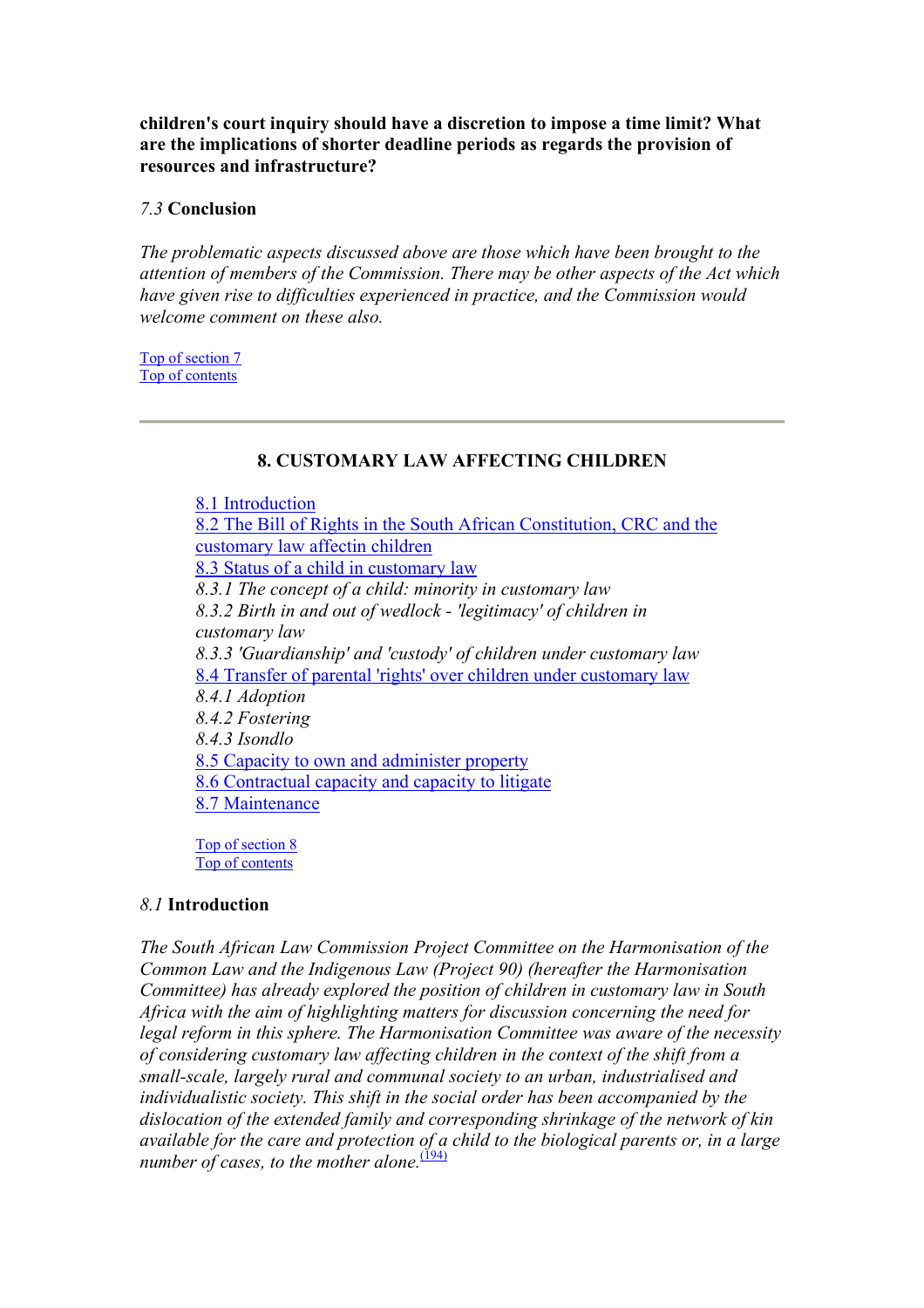*In view of the holistic nature of the investigation by the Committee on the Review of the Child Care Act, there is now a possibility that the Harmonisation Committee will leave the question of the extent to which customary law affecting children should be reformed and/or incorporated in a comprehensive children's statute to be explored by the Child Care Act project committee. Much of what follows in this chapter is, however, based on the work already undertaken by the Harmonisation Committee.*<sup>[\(195\)](#page-123-0)</sup>

**Question 84: To what extent should customary law affecting children be directly or indirectly incorporated in the proposed new legislation? And, if it is decided not to incorporate detailed customary law provisions in the new children's statute, to what extent should the fundamental principles underpinning such a statute be made sensitive to and compatible with existing principles of customary law?**

Top of section 8 Top of contents

# *8.2* **The Bill of Rights in the South African Constitution, CRC and the customary law affecting children**

*Both the Bill of Rights in the Constitution and CRC recognise the right of indigenous populations to practise their own culture.*(196) *It is, however, clear that this recognition does not derogate from the fundamental rights enshrined in these instruments and that customary law will in future have to be measured against norms laid down in both CRC and the Constitution. Of importance in this regard is the argument that human rights (including specifically children's rights) are not entirely universal, but must to a certain extent be interpreted in the context of different cultural perspectives.*(197) *Furthermore, as discussed above, the 'best interests of the child' principle is notoriously vague and indeterminate - thus, the way in which the principle will be interpreted and applied may well be influenced by cultural norms*  and by the social and economic circumstances in which the particular child lives.<sup>(198)</sup> *Nevertheless, 'because the rule is worded in relative terms, it performs the vital function of ranking conflicting claims and norms'.*<sup>(199)</sup>

*It is also important to note that CRC impliedly proceeds from the idea of the child as an individual with enforceable rights against the State, the community and the family. This is in potential conflict with the traditional African world view and value system, which focusses on the interests of the family group or household, and treats the child as a member of that household, the individual child's interests often being subsumed under those of the family or household as an integral societal structure.*<sup>(200)</sup>

**Question 85: How can the 'best interests of the individual child', as set out in the Constitution and CRC, best be rendered compatible with traditional African values, bearing in mind the increasing impact of the ideology of individualism on traditional societies?** 

*8.3* **Status of a child in customary law**

*8.3.1* **The concept of a child: minority in customary law**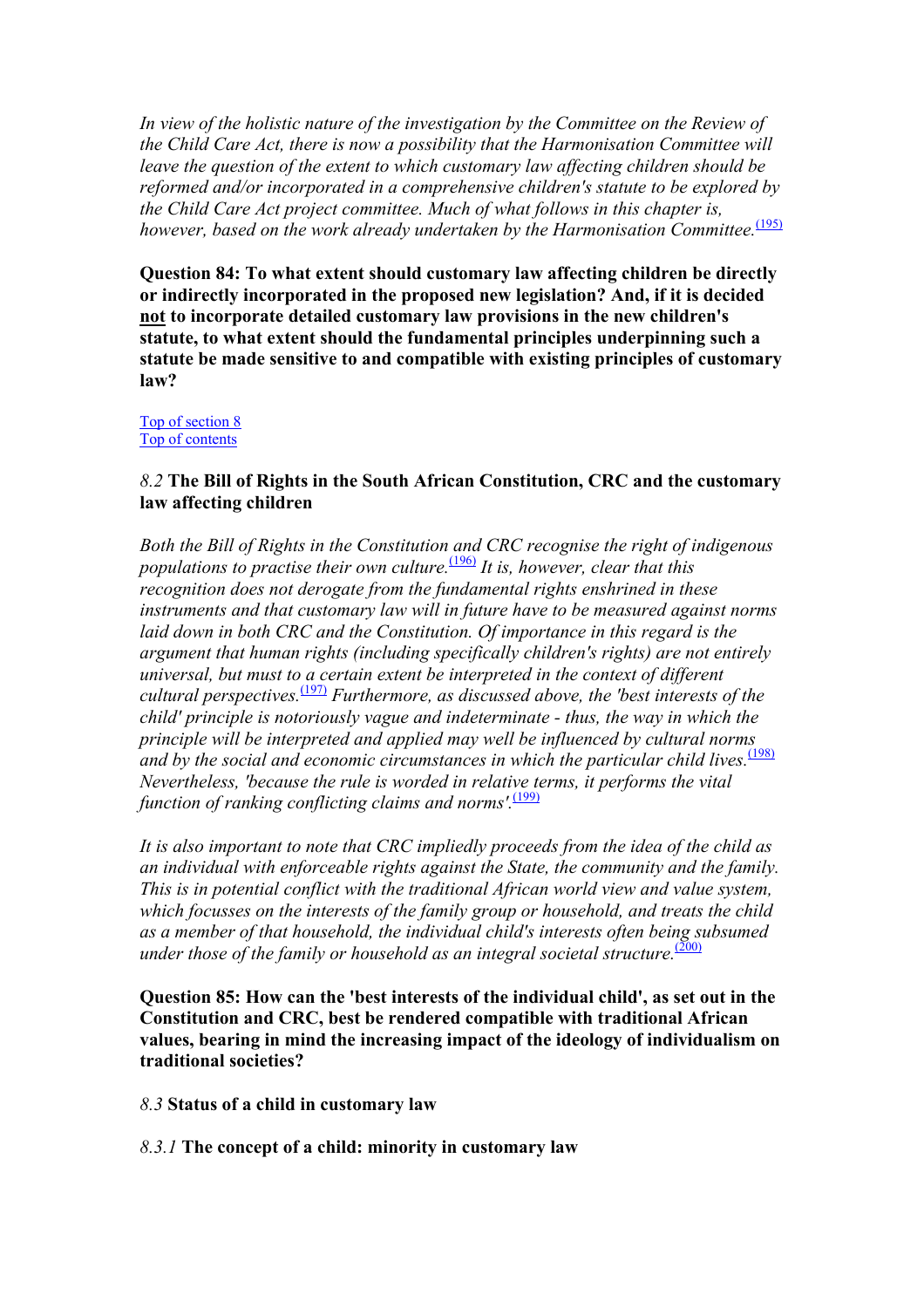*Customary law does not have a clear definition of a child or precise rules as to when childhood ends and adulthood commences. Whereas the Constitution and CRC provide that a child is any person under the age of 18 years, the progression from childhood to adulthood in customary law is not dependent on chronological age, but is rather determined in phases, not only by physical and intellectual maturity, but also by initiation, marriage, and the formation of a separate household.*[\(201\)](#page-123-0) *And, while an African male reaches full maturity under customary law to manage his own affairs and to participate in the political life of his community only when he gets married and establishes his own family home, African women are deemed to be perpetual minors in customary law.* 

*Although, as rites of passage performed to mark a change in status and position, initiation ceremonies are not in principle objectionable, such ceremonies may nevertheless have adverse effects upon children. Firstly, the time spent on the ceremony may interfere with a child's education and secondly, the physical effects of initiation procedures may be harmful to a child's health or even fatal.*<sup>[\(202\)](#page-123-0)</sup>

#### Top of section 8 Top of contents

**Question 86: Should initiation ceremonies in customary law be regulated by legislation so as to eradicate their potentially harmful effects on children, particularly as insofar as children's rights to bodily integrity may be violated during the course of some ceremonies?**

**Question 87: Should the common law and /or legislation be amended (whether or not in a comprehensive children's statute) so as to embrace African children living under customary law to a greater extent than at present? For instance, should it be spelt out that the determination of the age of majority (whether this is set at 18 years or otherwise) applies to all persons, including those subject to customary law?**(203)

## *8.3.2* **Birth in and out of wedlock - 'legitimacy' of children in customary law**

*In general terms, the position of a mother determines the position of a child in the family group. A child is born to the mother's house and the child's status remains the same, irrespective of subsequent changes to the mother's status (eg divorce, widowhood, separation from her husband etc). Thus, where the mother is married in a monogamous customary union, as she belongs to the father's house, so too is her eldest son normally the heir and successor to his father; in a polygamous household, the first wife is usually the chief wife and her eldest son the general heir and successor. Adulterine children born to a woman married by customary law 'belong' to her husband, and the natural father has no rights to the child. Children born to a widow of an ukungena relationship with one of her late husband's heirs 'belong' to her house and thus to her late husband's heir. Children of an unmarried woman are members of their mother's family group and are subject to the family head of that group (they become members of their maternal grandfather's family house). An illegitimate son cannot inherit from either his natural father or from his mother and, in the maternal grandfather's family home, he will only succeed if there are no other male successors at all.*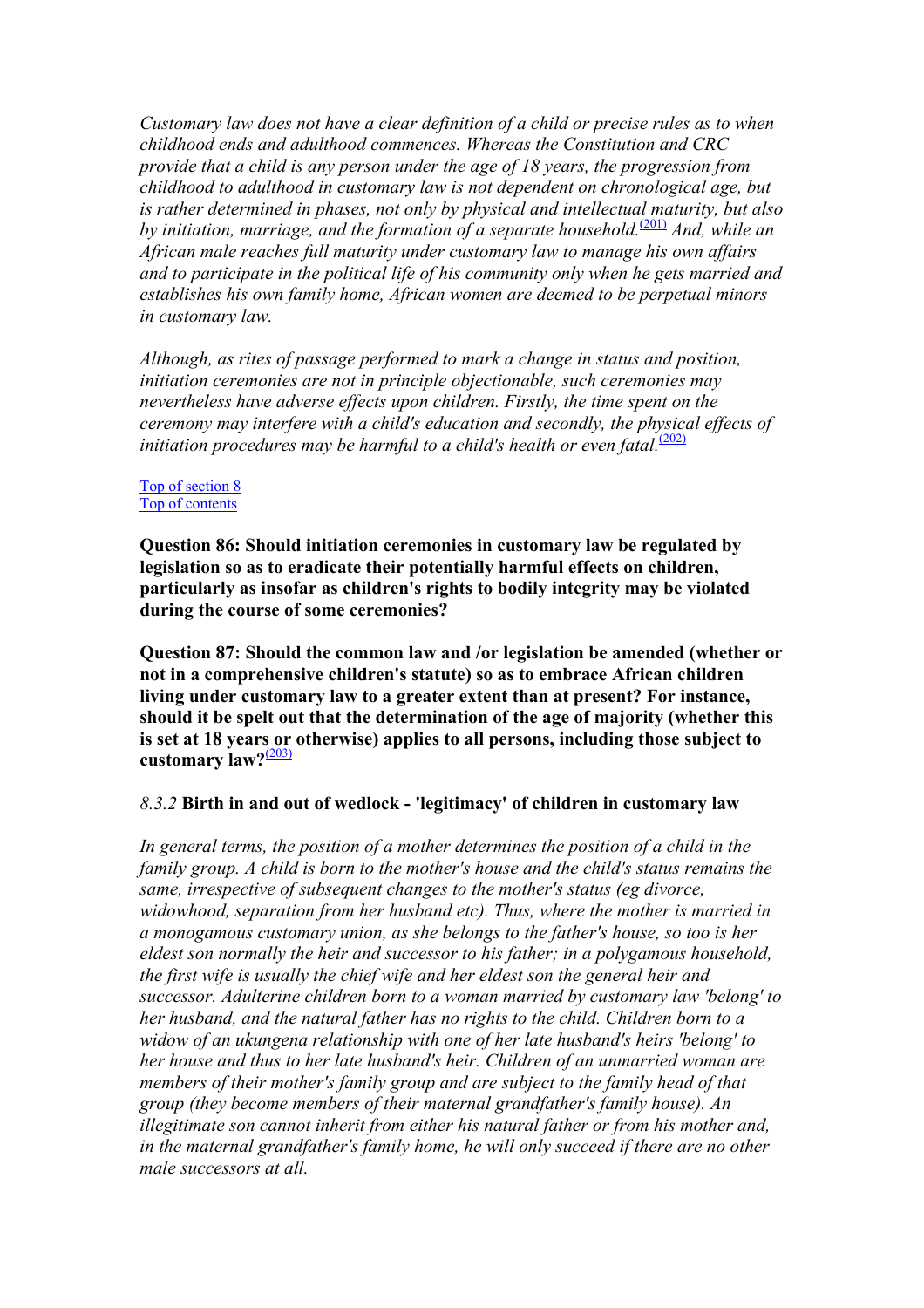*Therefore, although adulterine and 'illegitimate' children are not discriminated against in customary law in respect of maintenance and the provision of bridewealth, distinctions* **do** *remain in the field of succession. It can be argued that these distinctions infringe the child's right to equality and non-discrimination entrenched in both the Constitution*<sup> $(204)$ </sup> and CRC<sup> $(205)$ </sup>

Top of section 8 Top of contents

**Question 88: Should legislation attempt to alter customary law so as to remove the remaining distinctions between different classes of children (classified according to the circumstances of their birth) in the field of intestate succession?**

## *8.3.3* **'Guardianship' and 'custody' of children under customary law**

*Provided bridewealth has been paid, the husband and his family group have full parental rights to any children born to a wife during marriage. The courts proceed from the assumption that, upon divorce, fathers will retain their children (or using common law terminology, that guardianship of a child will remain vested in his or her*  father). The allocation of custody of a child upon divorce is determined by the best *interests of the child.*(206) *Except in cases involving young children, where mothers are assumed by the courts to be better suited to be custodians, it appears that any person who alleges that it would be in the child's interests* **not** *to remain in the father's custody bears the onus of proving that the father is not a fit and proper person. These rules are not in all respects consistent with the paramountcy of the 'best interests of the child principle' in* **all** *matters concerning children, as required by the Constitution and CRC.* 

**Question 89: What is the best way of ensuring that the 'best interests of the child principle' is extended to cover all aspects of the parent-child relationship under customary law?**

# *8.4* **Transfer of parental 'rights' over children under customary law**

# *8.4.1* **Adoption**

*In customary law 'adoption' is a private arrangement involving only the two families concerned and is usually resorted to in order to provide an heir for a family head who has no male progeny.*<sup>(207)</sup> The child in question is usually the offspring of a kinsman. *Nevertheless, children given in adoption do for all intents and purposes become the child of the adoptive parent, provided that the customary law formalities are observed.* 

*Payment is sometimes made to compensate the natural parents for rearing the child, raising the question whether customary adoption infringes the common law (and statutory)*(208) *prohibition on trafficking in children. Secondly, the private nature of customary adoption does not adhere to the common law policy (also entrenched in statute)*(209) *that adoption must take place under state supervision. It has, however, been argued that, in view of the recognition in the Constitution of customary law as a*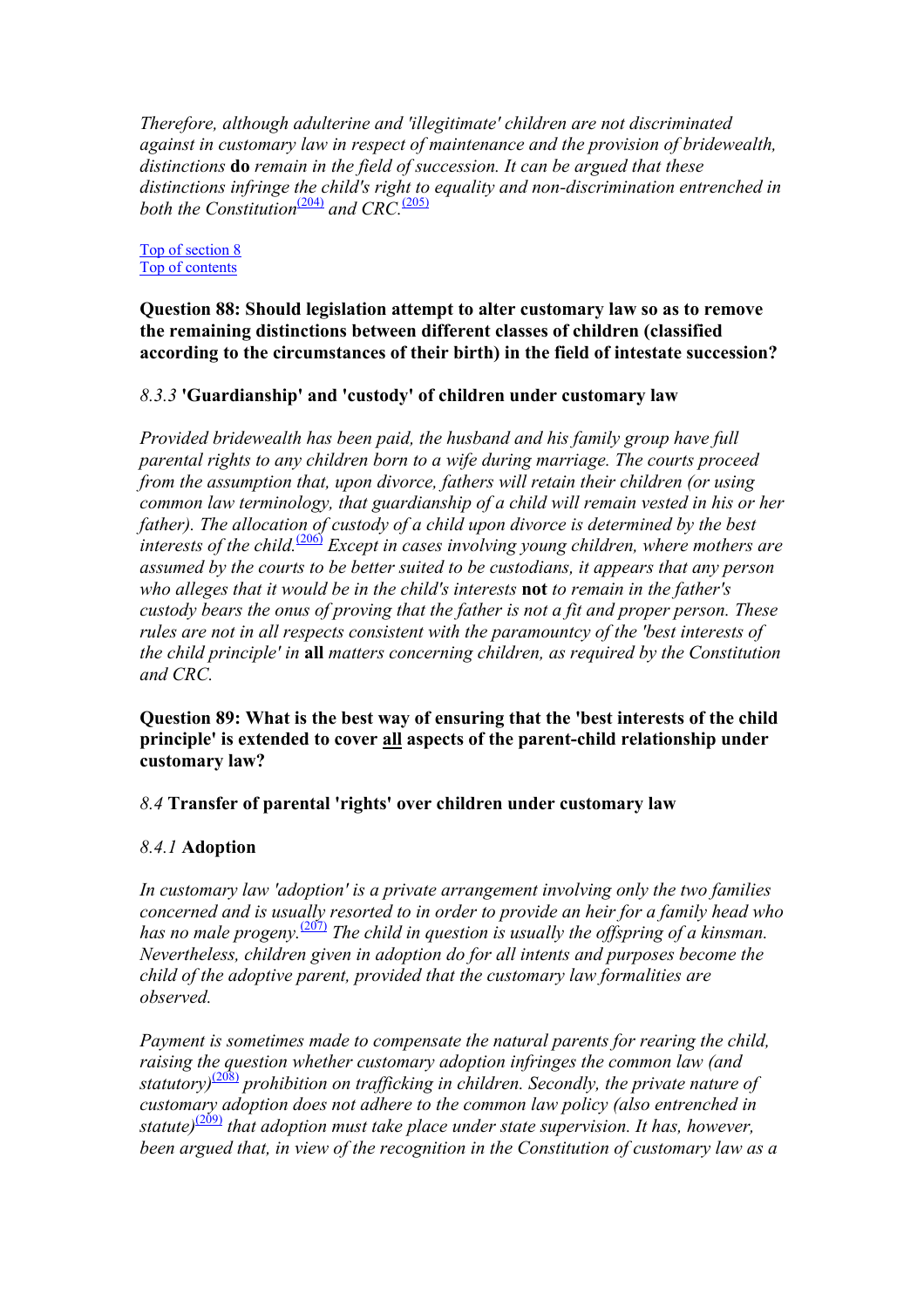*system of law*,  $\frac{(210)}{210}$  $\frac{(210)}{210}$  $\frac{(210)}{210}$  there is no reason why recognition should not be given to an *adoption under customary law.* 

Top of section 8 Top of contents

**Question 90: Should the customary law relating to 'adoption' of children be adapted to put the child's interests first, in accordance with the dictates of the Child Care Act, the Constitution and CRC? If so, how best can this be done?**

## *8.4.2* **Fostering**

*Fostering of children is common in African countries - children are placed in the care of persons other than their biological parents for a variety of reasons. In all these cases, there is the intention that the child will eventually return to his or her own parents, so there is no severing of relationships with the biological family. The child retains his or her original legal status, family name and rights and duties acquired at birth, and acquires no legal rights in the home of the foster parent. Conversely, the foster parent has no legal rights or duties towards the child under customary law. This is quite different from the consequences of a foster care placement in terms of the Child Care Act, 1983.* 

# **Question 91: Is legislative intervention necessary to ensure that the interests and rights of children in customary law fostering arrangements are protected?**

# *8.4.3 Isondlo*

*The customary law giving of isondlo must not be confused with maintenance. Isondlo denotes the giving of a beast to compensate the recipient for the rearing of a child. An unmarried woman's guardian may claim a fine for her first and second pregnancies from the child's natural father. Once he has paid this fine, the natural father may claim parental rights to the child and, if he pays a further beast as isondlo, he is entitled to custody.* 

*The payment of isondlo thus results in a transfer of parental rights. However, in at least one case, the court has extended the scope of isondlo to include monthly payments of maintenance, thus making the relationship of this customary law institution to maintenance uncertain. It has also been argued that the giving of isondlo amounts to the buying of children.* 

# **Question 92: What are the current social implications of** *isondlo* **and is legislative intervention in this regard necessary to protect children and their mothers?**

Top of section 8 Top of contents

## *8.5* **Capacity to own and administer property**

*Children, i.e. all persons who are not yet deemed to be independent heads of households, have no capacity under customary law to own and administer property. The family head holds property for the benefit of the members of the family group - all*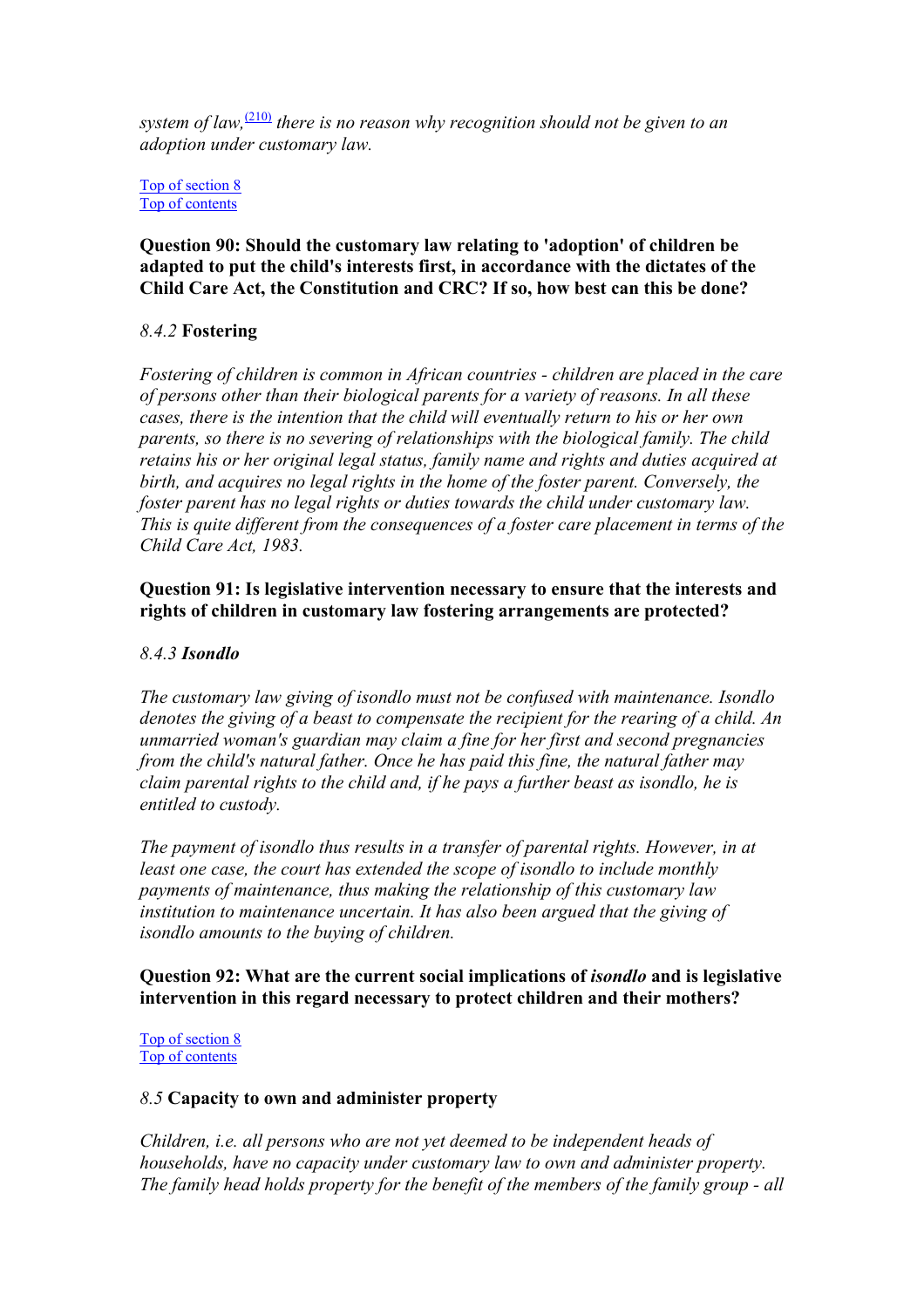*property (including the earnings of minor inmates and whatever property they may acquire*) goes into the communal pool and is administered by the family head in the *interests of the members. The family head's 'right' to property thus imposes on him an obligation to care for the whole family and to provide bridewealth for his sons.* 

*While the customary law idea of property is suited to a rural, subsistence economy, the family head's control over property may, in the modern market economy, operate to the detriment of economically active children. It must, however, be remembered that* **all** *minors are denied full control of property - the difference is that at common law this is justified by the idea that minors are lacking in judgment and in need of protection, while in customary law a minor's property is pooled for his or her own benefit and that of the family group. It is therefore not a foregone conclusion that proprietary incapacity of minors under customary law* **necessarily** *violates the equality principle in the Constitution.* 

# **Question 93: To what extent does the minor's lack of property rights under customary law violate his or her basic human rights?**

**Question 94: Does the customary rule of proprietary incapacity go against the child's best interests and, if so, would a child's interests be better served by enabling him or her to own property in his or her own right or rather by making better provision for the administration of family estates?**

Top of section 8 Top of contents

## *8.6* **Contractual capacity and capacity to litigate**

*A child's lack of proprietary capacity is complemented by a corresponding lack of contractual capacity and capacity to litigate. This may work to the disadvantage of children if they are incapacitated beyond a reasonable period of time. This could be solved by making it clear that any fixed age for the termination of minority (presently contained in the Age of Majority Act, 1972) applies to persons subject to customary law. Moreover, in terms of section 11(3) of the Black Administration Act 38 of 1927, children subject to customary law have common law capacities to contract and to litigate in respect of rights or obligations arising out of the common law. The effect of this provision is to subject children to customary law incapacity only for purposes of typically customary transactions, such as bridewealth.* 

## *8.7* **Maintenance**

*Under traditional customary law, the rule is that all children belonging to a family group are guaranteed support within the group and by all its members acting jointly. The duty to support a child is not seen in an abstract sense and a family head might thus find it difficult to accept that he has to make cash payments to support a child who is not living with him. Therefore, although the Maintenance Act 23 of 1963 is applicable to persons subject to customary law, it is notoriously difficult to enforce in a customary law context. The enforcement of maintenance obligations and reform in this sphere of the law is the subject of another South African Law Commission investigation (Project 100).*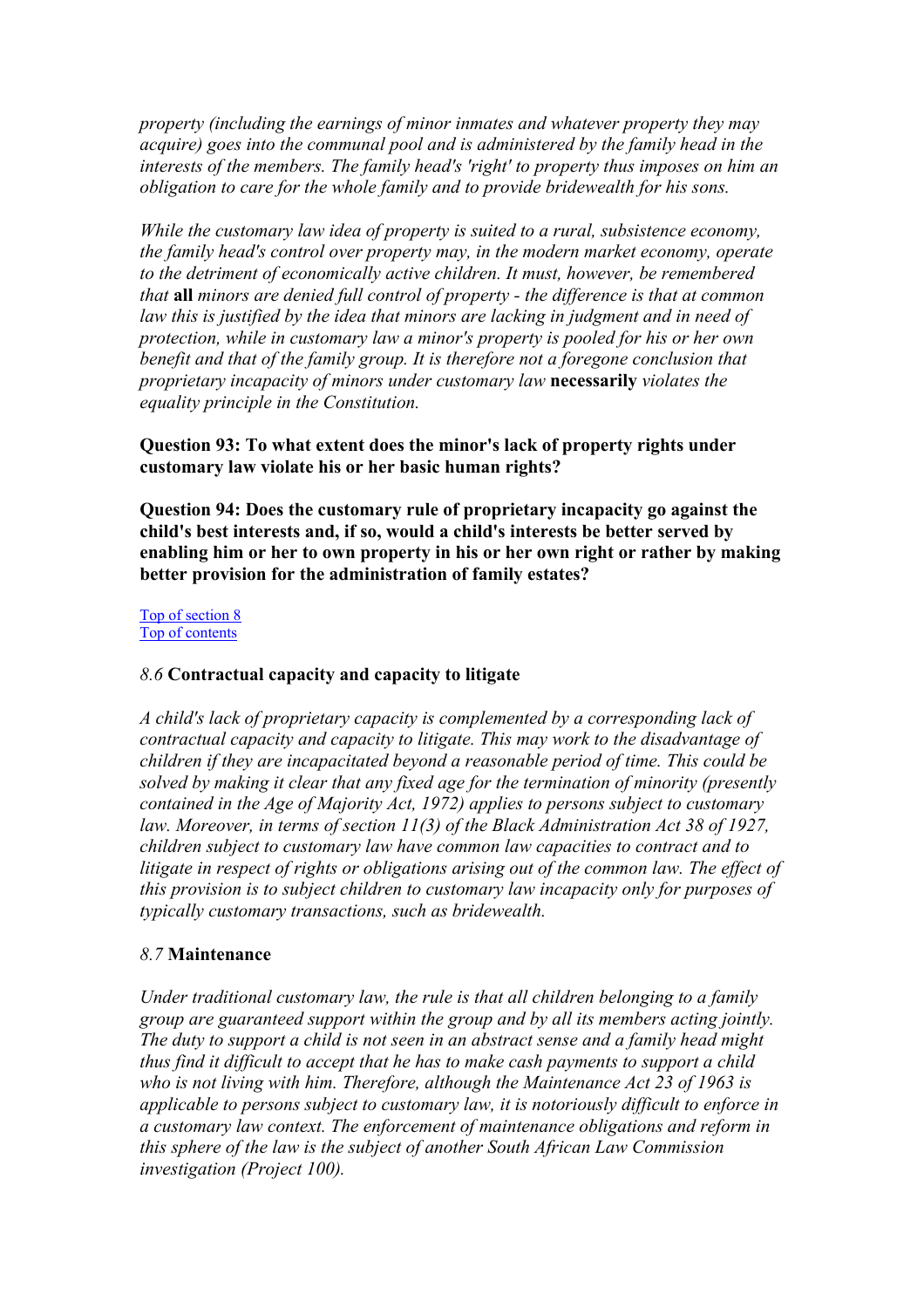# **9. RELIGIOUS LAWS AFFECTING CHILDREN**

9.1 Introduction 9.2 Hindu law 9.3 Muslim law *9.3.1 The general position of children in Islam 9.3.2 Parental powers and duties, custody and guardianship 9.3.3 Abortion 9.3.4 Establishing parentage 9.3.5 Non-recognition of Muslim marriages and effect on status of children 9.3.6 Majority 9.3.7 Maintenance 9.3.8 Succession 9.3.9 Adjudicating fora in MPL* 

Top of section 9 Top of contents

# *9.1* **Introduction**

*A variety of religious laws and practices affect children in South Africa. Some of these laws and practices are discussed.* 

# *9.2* **Hindu law**(211)

*In terms of religion, the majority of South African Indians identify themselves as Hindu.*<sup>(212)</sup> *The historical and political situation in South Africa caused many of the traditional bases of Hindu belief and practice - especially with regard to the family to be distorted right from the start. In consequence, Hindus in South Africa came to identify themselves in ways other than by caste in their attempts to adapt, and it has been alleged that language is now the main identifying factor among the Hindu community in South Africa.*<sup>(213)</sup>

*Modern Hinduism in South Africa, as in India, is faced with a growing emphasis on individualism, and the greater preponderance of nuclear families. Unlike India, South Africa does not have a system of caste councils to give authoritative guidance and judgement on caste matters, and South African Hinduism lacks this crucial means of reaching community consensus. However, the Hindu tradition is well-known for its diversity and flexibility in terms of doctrine and practice.* 

*There is little evidence of South African Hindus practising Hinduism according to any particular school. By and large, Hindus here follow the civil law of the land and do not feel bound by Hindu law - one exception, however, is that most Hindu couples do go through a traditional marriage ceremony. Although there is reference to polygamy*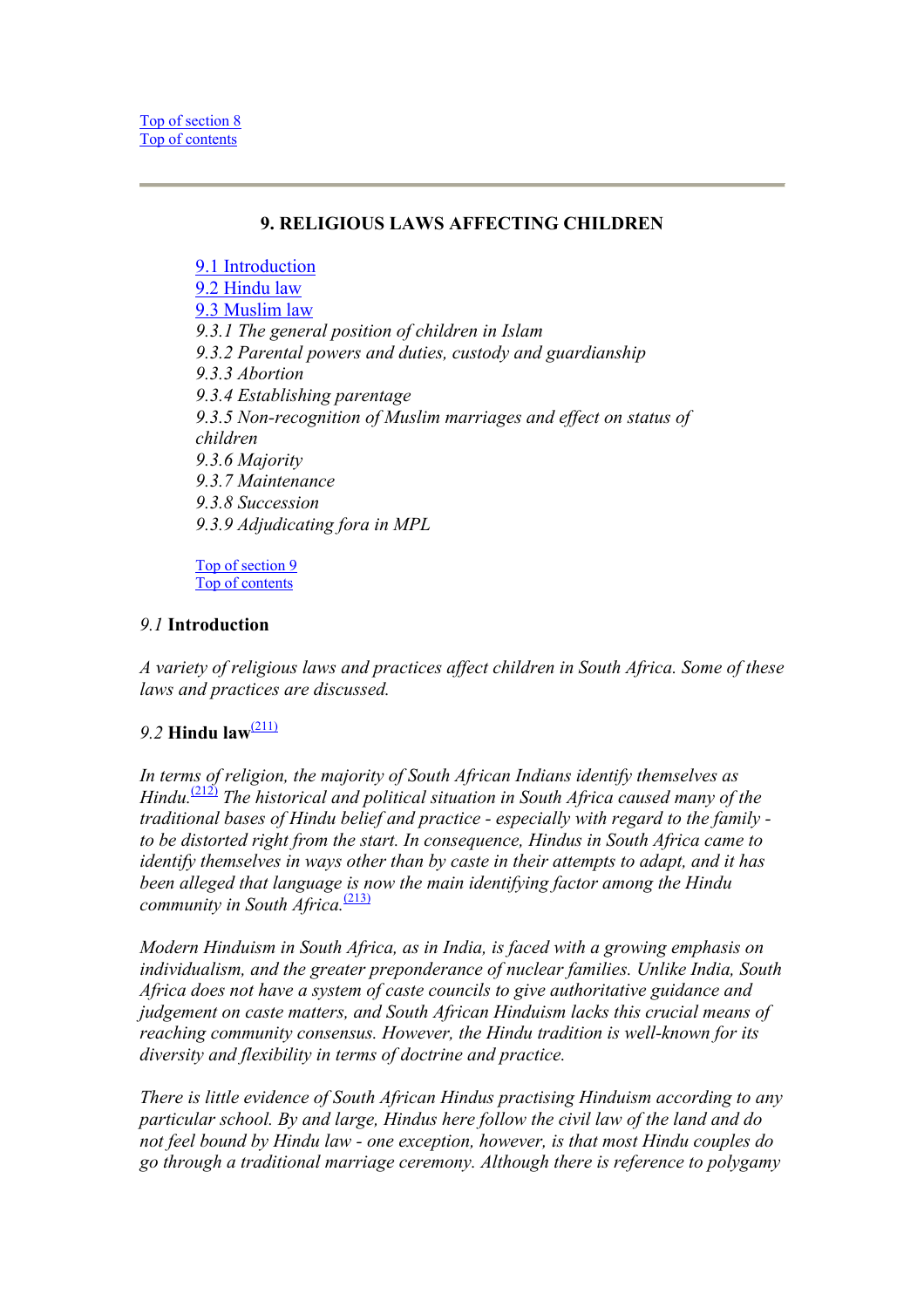*in the scriptures, saints and scholars have long frowned on the practice and it would seem that monogamy is the norm among Hindus in South Africa.*<sup>[\(214\)](#page-124-0)</sup>

*For most Hindus, the marriage ceremony, bestowing as it does the duties and responsibilities of procreation, is seen as the central religious event of a person's life. Marriages are often still arranged, but there is now more consultation with the young people involved, who can usually veto a proposed union. The birth of a child is likewise a highly ritualised event. As in India, the child is born into the extended family, and there are specific roles after the birth for the various members of that family. The child's status and 'location' at birth are not determined by chance. In the causal system of karma and reincarnation, one is born into a certain family, at a certain time and place, and equipped with particular physical and psychological characteristics, because of one's actions in previous lives. If, for example, a child is born to an unmarried mother, or into a poor family, or has a disability, these conditions are the result of his or her 'karmic' residue from past lives. This unfortunate situation, and any resulting stigma and disadvantage, has serious implications for illegitimate children.* 

*It would appear that in traditional Hindu cultures, beliefs and practices regarding 'proper' marriage and childbearing are intimately interwoven with considerations of caste, the most important dimensions relating to eligible marriage partners, the preparation and sharing of food, and occupation. Ideally, in the Hindu tradition, the birth of a child is both a result of a carefully planned and negotiated union within a caste, and a factor determining the subsequent degree of purity of the caste as a whole. A disadvantageous union, while legal, is highly objectionable to all members of the caste, whose status is thereby prejudiced. There are thus explicitly religious consequences for illegitimacy.* 

*Failure to produce children was considered to be a family calamity in traditional Hindu cultures. One response of the Hindu tradition was to sanction polygamy in cases where a man's 'first wife' had not borne him a son. The reverse instance of polyandry was far less common. Divorce was traditionally prohibited but is now commonly granted by law courts and caste councils throughout the Hindu world. One of the Sanskrit scriptures, the Dharma Sastras, allows for a number of different strategies to acquire children. In modern times adoption has become the preferred option for many childless couples or widows.* 

#### Top of section 9 Top of contents

#### **Question 95: How does the caste system affect children in South Africa?**

**Question 96: Are there Hindu practices in South Africa concerning children that conflict with CRC and the Constitution? How best can these conflicts, if any, be addressed?**

# *9.3* **Muslim law**(215)

*Muslim personal law is a religiously based private law covering such areas as marriage and divorce. It has its origin in the Qur'an which was revealed during the*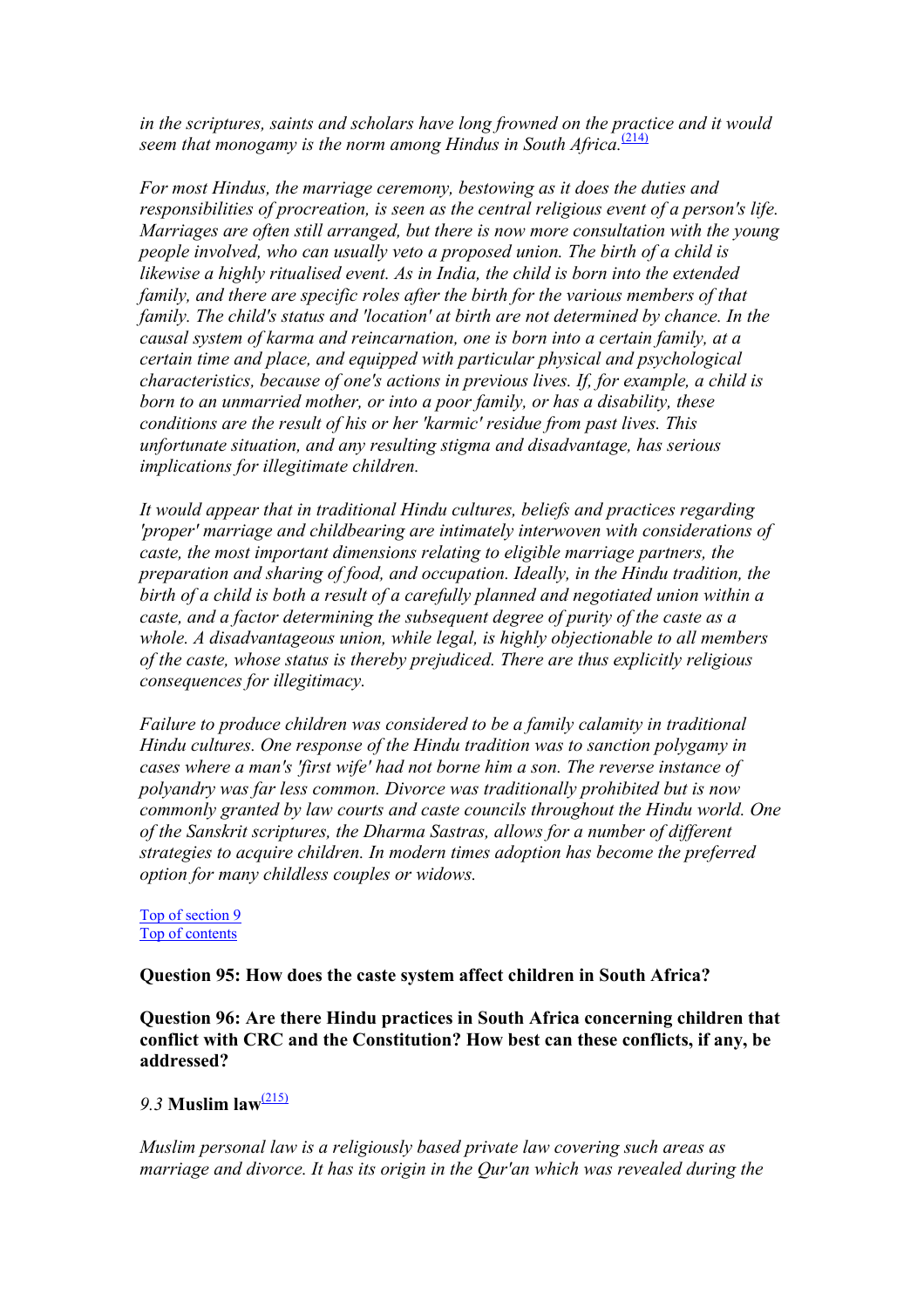*seventh century of the Christian era and which is a religious text considered by Muslims to be the literal word of God. The Qur'an and the Sunna*<sup>[\(216\)](#page-124-0)</sup> of Prophet *Muhammad are the primary sources of Islam. Approximately 80 verses of the Qur'an deal with legal matters, most of which pertain to personal laws of family and inheritance. The term `Muslim personal law'*[\(217\)](#page-125-0) *has been coined by various Muslim countries and jurists because it pertains to, among others, marriage, divorce, inheritance, polygyny, custody and guardianship. Minor reforms were introduced in the twentieth century when these verses were transformed into codes of MPL. These reforms have remained relatively conservative when compared with the liberal adoption of secular commercial and criminal codes in many Muslim countries.* 

*The Qur'an is separated from the classical formulation of Islamic law or Shari'a by a process of legal development lasting more than two centuries. During this period the Qur'anic norms underwent considerable dilution to the detriment of women and children. It is common for Islamic law, which is the conservative interpretation and application of the primary sources (Qur'an and Sunna) by early Muslim jurists like Imam Abu Hanifa and Imam Shafi*,  $\frac{(218)}{2}$  $\frac{(218)}{2}$  $\frac{(218)}{2}$  to be confused with Islam itself. There is in *fact a difference between Islam (original) and Islamic law (interpretations of original).* 

*Apart from these two primary sources of Islam, there is another source called ijtihad(independent reasoning). Reasoned interpretation of the Qur'an and Sunna as primary sources was allowed for four centuries after Muhammad's death. The 'door of ijtihad' was formally closed in the tenth century. This (closure) meant that there was no further need to interpret the Qur'an andSunnaand recourse could only be had to the interpretations of the earliest scholars whose opinions were not subject to any alterations. Notwithstanding the spirit of equality implicit in Islam, closure rendered jurisprudence ineffective and unable to provide answers to emerging and contentious issues. This ended the classical period of Islam. Closure allowed for the codification of Islamic law. This is still the position today although there is a call for these doors*   $\phi$  *to be reopened.*<sup>[\(219\)](#page-125-0)</sup>

Top of section 9 Top of contents

## *9.3.1* **The general position of children in Islam**

*Children in Islam are ideally seen as the fruits of marriage - for mothers as homemakers to love and nurture and fathers to provide for materially, presumably without any distinction between male and female children. However, sons are specifically perceived as part of the wealth of men.* 

*There is a Prophetic tradition to the effect that all children are considered to be born as Muslim. Conversion from Islam, although subject to conflicting opinions, is considered to be a capital crime punishable by death. Apostasy by one of the spouses normally terminates an Islamic marriage and, as indicated below, an apostate would be denied any right to an inheritance.*<sup>(220)</sup>*Although Article 14(1) of CRC assures to children a choice in religion, many Islamic states have shown disagreement in the form of reservations. They maintain that a child has the right to practise but not choose or change his/her religion which should accord with that of the father.*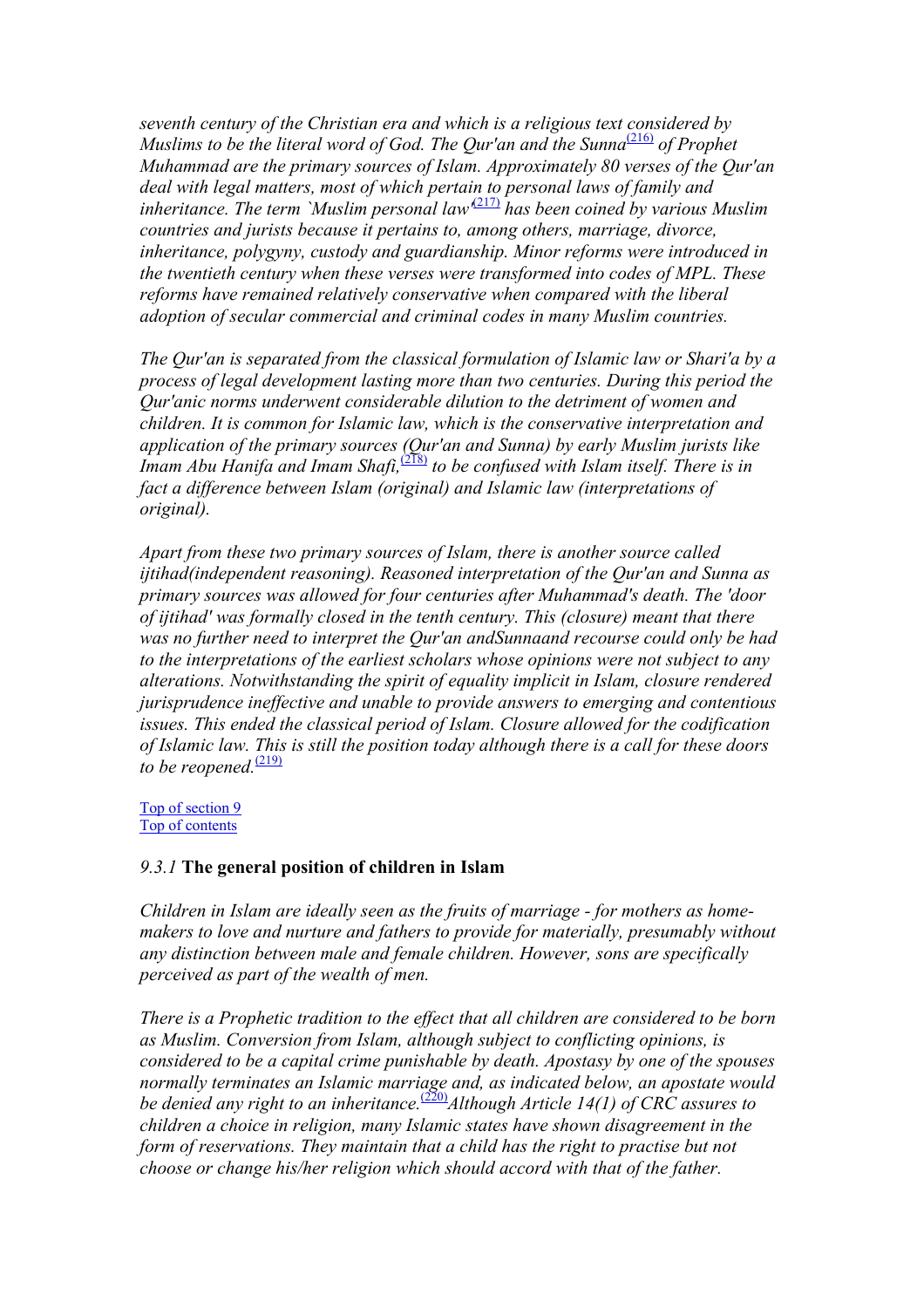*Like South Africa, most Islamic countries have either signed or ratified CRC. However, the majority of Islamic countries did so subject to the reservation that its provisions /obligations be compatible with principles of Islamic law. Pakistan, being a typical example, ratified the CRC in 1990 subject to the reservation that 'provisions of CRC shall be interpreted in the light of Islamic laws and values'.*[\(221\)](#page-125-0) *Even though provision is made in the South African Constitution for the possible recognition and implementation of MPL (but not any other aspect of Islamic law), it must conform to the Bill of Rights enshrined therein, once it is so recognised. The rightto have MPL recognised is therefore not constitutionalised, and South Africa did not record any reservations when it ratified CRC.* 

*Dr Moosa argues that, notwithstanding the possibility that MPL will not be recognised in South Africa in the near future, the fact remains that Muslim children are being, and will continue to be, disadvantaged if no consideration is given to their status in any new legislation in South Africa.*[\(222\)](#page-125-0)*Non-recognition of MPL causes problems, including abuses of certain 'privileges', relating to polygyny, divorce, maintenance and custody of children in Muslim family relationships.* 

# *9.3.2***Parental powers and duties, custody and guardianship**

*Parental power constitutes the sum total of rights and duties of parents with regard to their children, for example custody and guardianship. Islam, however, stresses that the roles of parent and child are complementary and advocates that there should be a balance between parental powers and duties and the rights and obligations of children.*[\(223\)](#page-125-0) *Eventually there is a reversal of roles in that the child becomes a parent and the parent becomes a 'child' because of old age. While parents have many important rights over children, for example, the right to chastise them, these rights do not necessarily take precedence over the rights of children. Umar, the second caliph of Islam, even goes so far as to say that the rights of children can in certain instances precede those of parents. Religious authorities, parents and guardians of Muslim children are thus obliged to ensure that the rights of these children are not 'sabotaged' under the guise of religion. Under normal circumstances children, as long as they are minors incapable of taking care of themselves, have the right to be reared jointly by both parents in a caring environment.* 

*Custody is seen as one of three forms of guardianship and is also called 'guardianship' of the infant or person of the minor. The other two forms are guardianship of education and property and both of these are entrusted to men (including the father). Although the terms 'guardianship' and 'custody' are used interchangeably, it is clear that the custody of the mother is separate from the (sole/natural/legal) guardianship of the father. Islamic jurisprudence recognises the father alone as the natural guardian of his minor children and hence he has to maintain the children even if he is separated (divorced) from the mother or if they live elsewhere or are in the custody of another person (including the mother). This has deprived women of the right of bringing up their children as an equal parent.*<sup>[\(224\)](#page-125-0)</sup>

*Custody is usually, but not necessarily, entrusted to the mother (irrespective of her religion*).<sup>[\(225\)](#page-125-0)</sup>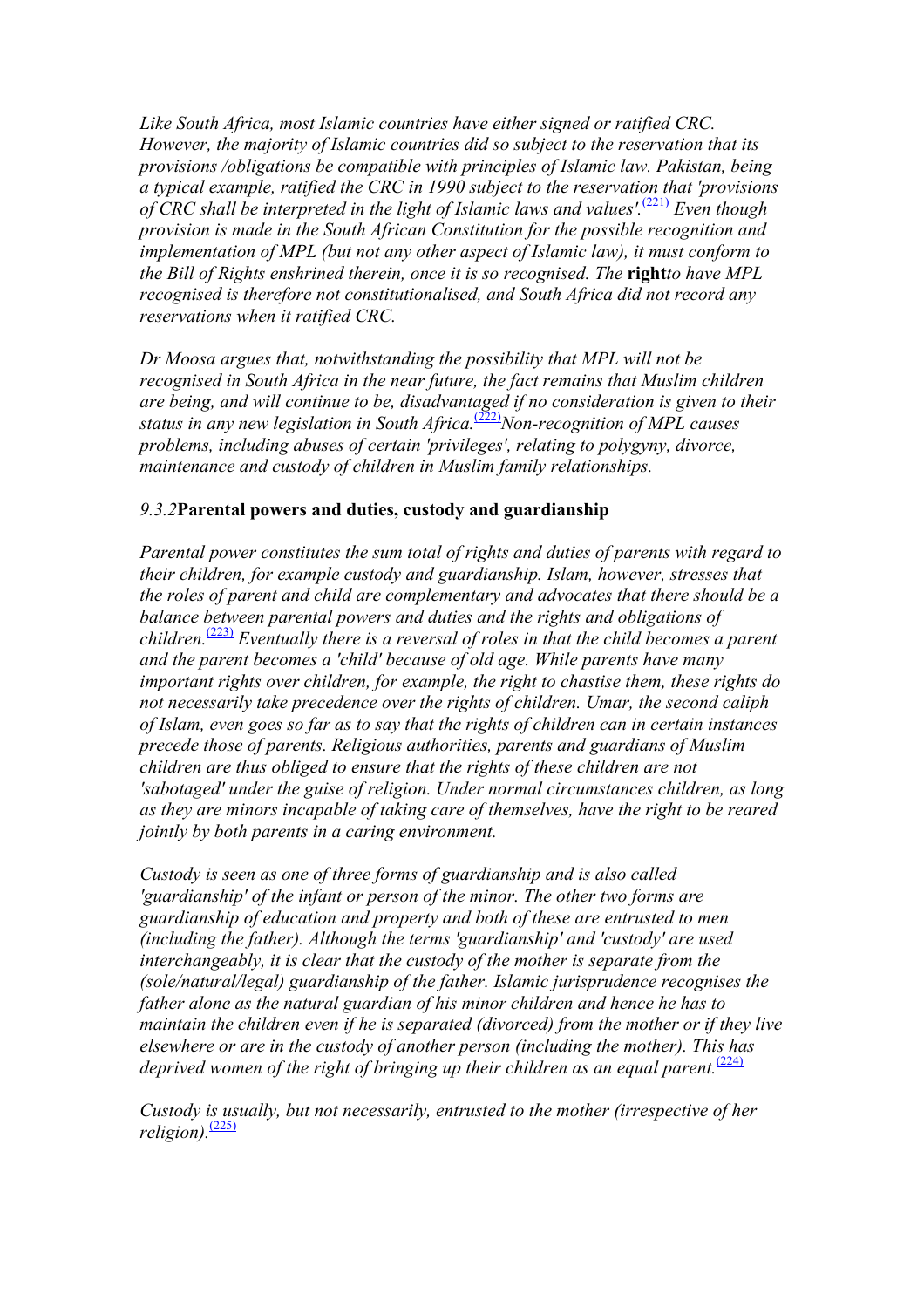*Islamic law defines custody as the caring for the infant during the early years of life. The Qur'anis not clear as to which parent gets custody of the children in the event of a divorce. However, it accepts the father's perpetual right of guardianship and this has led jurists to assume that, after a limited period of time (custody) with their mothers, children of divorced or widowed women pass into the care of the father, or nearest male agnate relative in the event of the father's death.* 

*According to the Sunni schools of law, a mother's limited right to custody is lost if she is unable, for whatever reason, to take care of her children. These rules have been relaxed in most Muslim countries, with the welfare of the child being the decisive factor. A mother is normally only allowed custody of her child up to a certain age according to the sex of the child. This age differs from school to school. In terms of, for example, the Hanafi school of law she has custody over her son from birth up to seven years of age and her daughter from birth until puberty (usually nine years). Some Muslim countries have reformed their laws to make this nine and eleven years respectively for sons and daughters. If the mother is dead or disqualified, her mother (although the schools differ widely on this point) would possibly step into her shoes.* 

*In terms of Islamic law and as is expressly legislated in some Muslim countries, parents, regardless of who may have custody, may not prevent each other from seeing their children. They are bound to give each other access.* 

Top of section 9 Top of contents

# *9.3.3***Abortion**

*Muslim children have an inalienable right to life.*<sup>(226)</sup> *Because God grants life to both parent and child, abortion is a contentious issue. Islam prohibited infanticide, a pre-Islamic pagan practice, whereby infants were killed for fear of shame and want. It must be noted that there are no Qur'anic verses which relate directly to the issue of abortion and it seems as if the Our'anicverses relating to infanticide*<sup>(227)</sup> have been *misread as applying to abortion.* 

*It is accepted by Muslim jurists that, in terms of a Prophetic tradition (Hadith), the foetus is ensouled at four months (120 days) and there can therefore be no question of abortion beyond this period, although it is permissible in exceptional circumstances prior to this period. It appears that abortion is only allowed at any stage (before and after four months) if a woman's life is endangered, on the basis that preserving the life of the mother is considered to be the lesser of two evils.* 

# *9.3.4* **Establishing parentage**

*Establishing the identity of the natural/biological father and mother of a child is a fundamental (second) right of the child in Islamic law. It confers on the child the status of legitimacy and is established through marriage, acknowledgement and evidence.*(228) *The adopted child also has the right to know who its biological parents are and hence adoption, as understood in South African law, although permitted in early Islam, was prohibited by Qur'anic injunction and this is still considered to be the position today. According to the Qur'an if the concerned child's real parents are*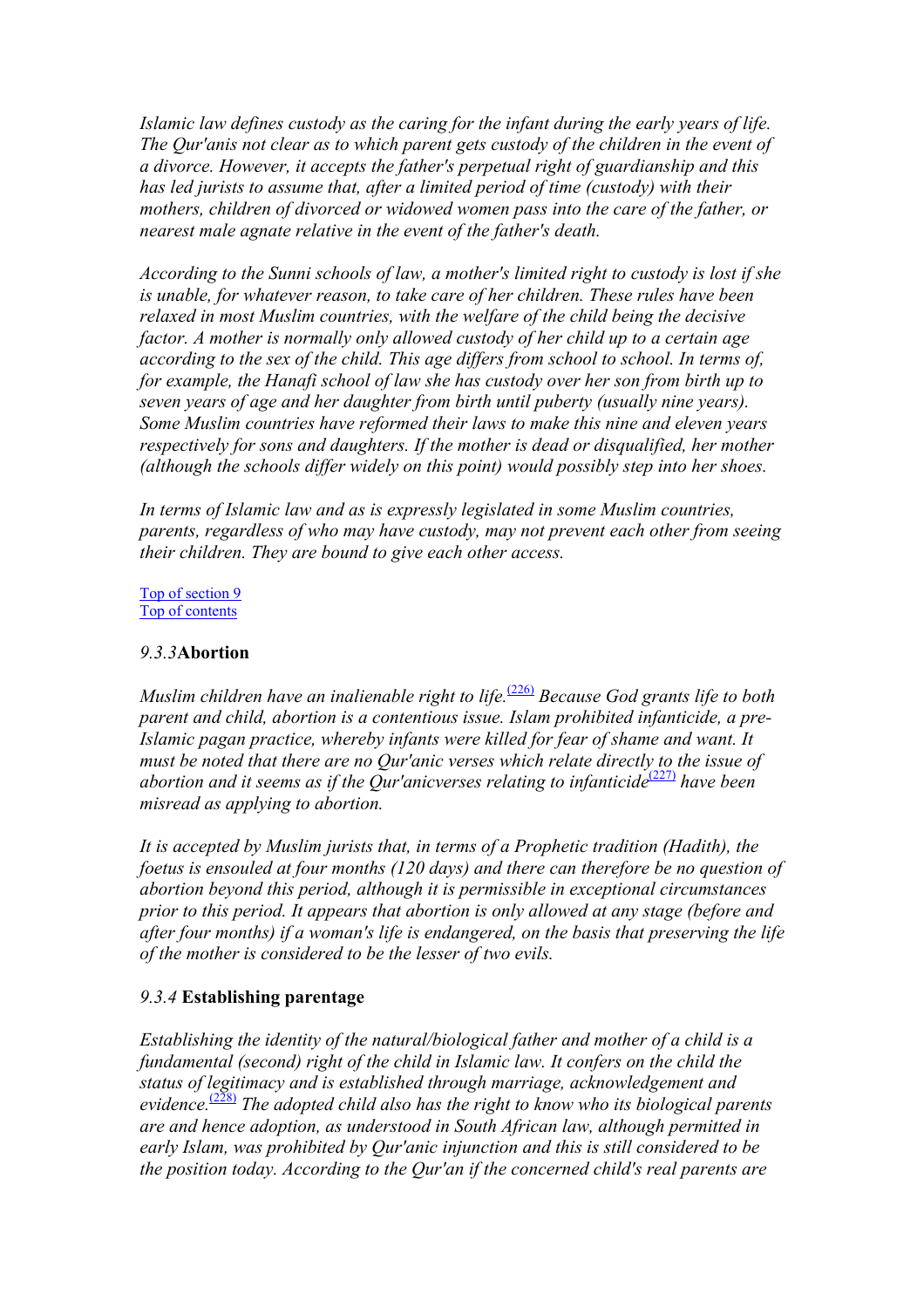*unknown, the child shall be called a 'brother in faith' or 'client' of his fellow Muslims. Instead of adoption, Islam encourages fostering where the real identity of a child is known. While adoption has been expressly prohibited in Morocco and Algeria, there are some Muslim countries which, contrary to classical Islamic law, practise adoption today. Turkey, where Islamic law has been completely secularised, and Tunisia, are two such countries. Adopted children may inherit up to one-third of the estate of the adoptive parent by bequest.* 

Top of section 9 Top of contents

# *9.3.5* **Non-recognition of Muslim marriages and effect on status of children**

*Non-recognition of MPL in South Africa means that marriages solemnized according to Islamic law are not recognized by the State. Consequently, children born of such marriages (who are legitimate in terms of Islamic law) are accorded the status of illegitimate children.*(229)

*The Cape Supreme Court in the test case of Ryland v Edros*<sup> $(230)$ </sup> gave limited *recognition to the Muslim marriage contract, provided that it was a monogamous union. It remains, however, to be seen whether such recognition will extend to other areas of MPL such as custody and guardianship.* 

*Furthermore, Muslim children born out of wedlock still suffer severe legal and social discrimination because of traditional (but popular) interpretations of Islamic law to their detriment.*(231) *Such a child cannot be legitimated by the subsequent marriage of its parents. Islamic law recognises no ties of maintenance between an illegitimate child and its putative father, but leaves this burden on the mother as the child is considered to be related to her.*<sup>(232)</sup>

*Another form of discrimination is illustrated as follows: In terms of South African*  law, illegitimate children have the same rights as legitimate children to inherit on *intestacy as well as in terms of a will (unless the context of the will indicates otherwise).*(233) *In Islamic law, illegitimate children are the intestate heirs of their mothers and mother's relatives and vice versa, but not of the father or his relatives and vice versa. They may, as is the case with adopted children, inherit via a one third bequest if the father so wishes.*<sup>(234)</sup>

# *9.3.6* **Majority**

*The age of 'majority' (maturity) for a Muslim child, and when he/she becomes accountable, is usually marked by puberty. This is deemed by most to be reached at fifteen years but can extend to eighteen years. Minors having reached puberty may, for example, enter into valid and binding marriages. Legal capacity as it applies to marriage is, however, not always the same as full civil legal capacity, both of which vary from country to country. In South Africa, the Marriage Act 25 of 1961 also sets its own a[ge li](#page-125-0)mits for marriage. Furthermore, while majority is deemed to be attained at 21 years in terms of the Age of Majority Act 57 of 1972, a child is generally defined for the purposes of the Child Care Act, the Constitution and CRC as a person below the age of 18 years. Article 1 of CRC goes further and adds '... unless, under the law*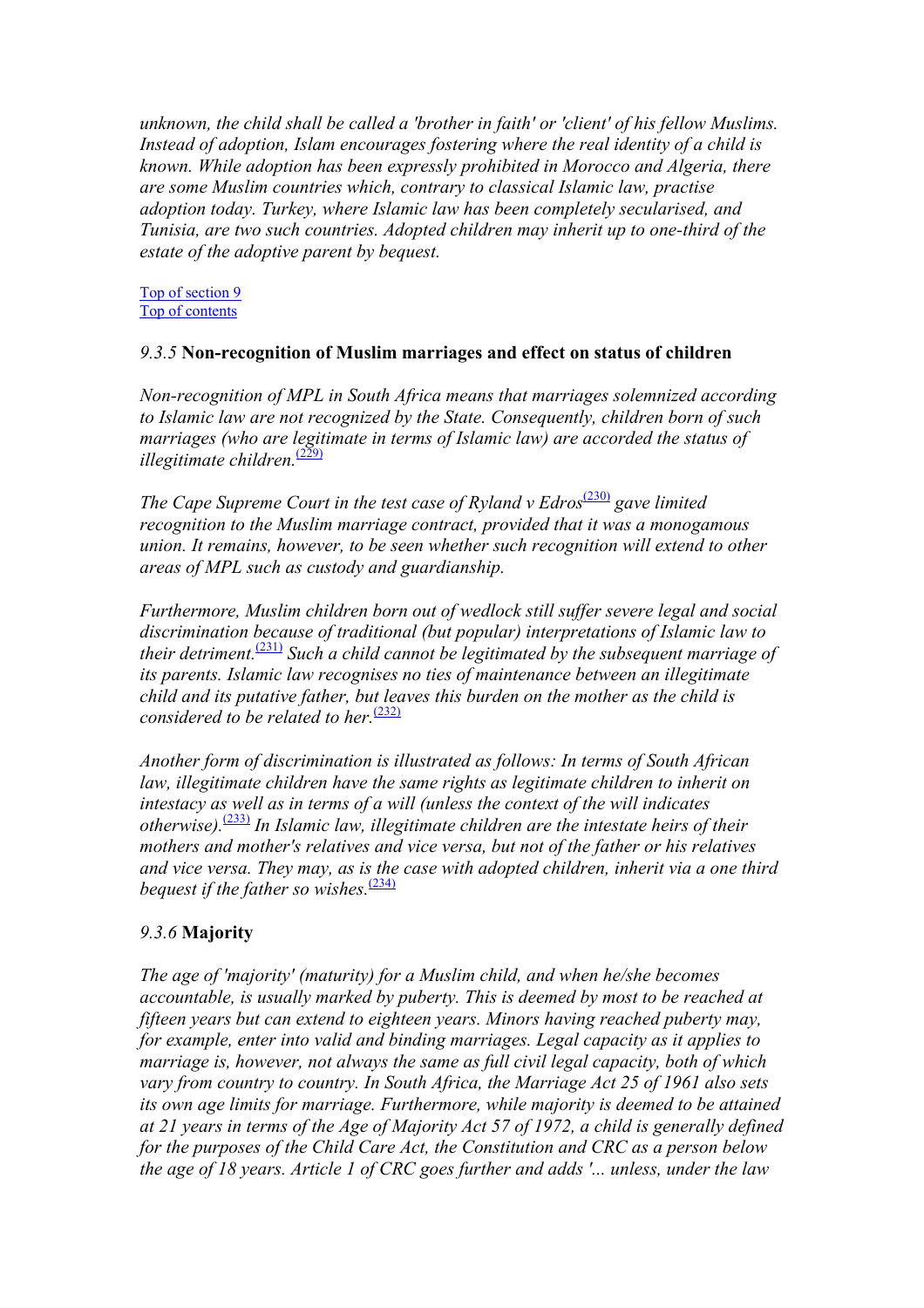*applicable to the child, majority is attained earlier.' This makes it easier for Muslim countries with divergent provisions who have either signed or ratified this instrument, to comply with its provisions.* 

# *9.3.7* **Maintenance**

*The mother is under no obligation to contribute to the maintenance of her family.*<sup>[\(235\)](#page-126-0)</sup> *However, if the father cannot afford to maintain the children, the mother is bound to do so in spite of the clear Qur'anic injunction to the contrary.*<sup>[\(236\)](#page-126-0)</sup> Maintenance is *defined as providing children with basic necessities such as food, clothing and lodging. The schools (of law) also agree that the child too has a duty to maintain the parents.* 

Top of section 9 Top of contents

## *9.3.8* **Succession**

*As far as succession is concerned, children are given a fixed share in what can be likened to 'intestate' succession.*<sup>(237)</sup> However, although Islam (as opposed to Islamic *law) makes the female a co-sharer with the male*,<sup>(238)</sup> her share is always half that of *the male. This inequality can, however, be overcome by the effective use of alternative tools like dower, dowry and gift.*(239)*Jurists have identified apostasy and homicide as the two conditions which permit parents to exclude children from their estates.* 

# *9.3.9***Adjudicating fora in MPL**

*Because of non-recognition of MPL in South Africa, decisions by Ulama (religious authorities) are only binding on the conscience of Muslims. Secular courts and Shari'a (Islamic) tribunals would obviously sometimes reach different decisions in matters relating to custody, maintenance and inheritance, to name but a few examples. If creative use is not made of tools within Islam then people are ultimately going to resort to secular courts to obtain more equitable results and protection*,  $\frac{(240)}{(240)}$ *as is already happening in the sphere of marriage and succession.* 

**Question 97: What aspects of MPL need to be reformed in order to accord with constitutional and international imperatives?**

**Question 98: Should MPL be codified and or should the fundamental principles underpinning a new children's statute be made sensitive to and compatible with MPL affecting children? If so, how?**

Top of section 9 Top of contents

## **10. COMPARATIVE REVIEW**

10.1 Introduction 10.2 African countries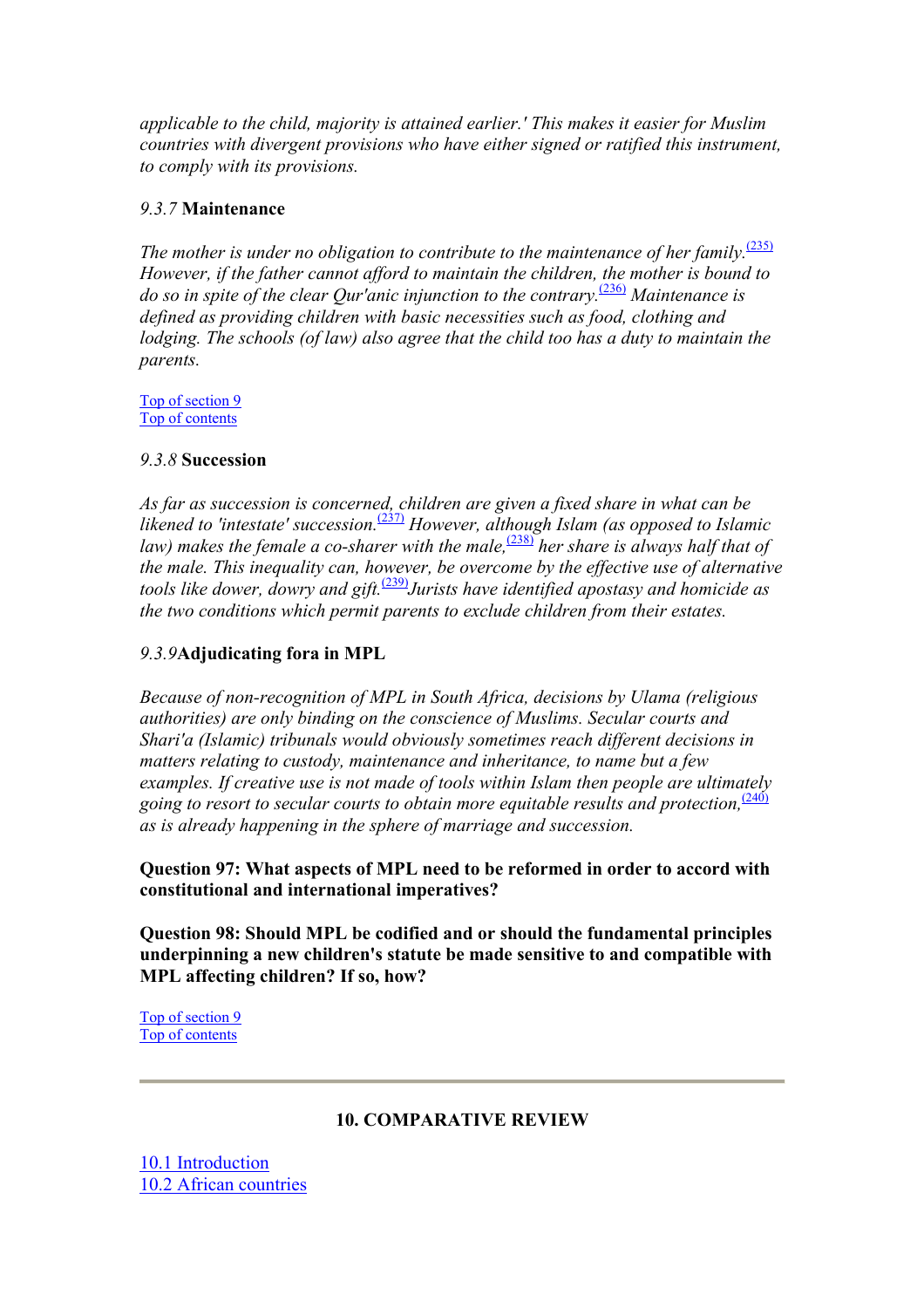*10.2.1 Introduction and status of legislation 10.2.2 Objects of the legislation and draft legislation 10.2.3 Scope of and principles underpinning the legislation and draft legislation 10.2.4 Noteworthy features with reference to the content of the statutes ° Uganda ° Kenya ° Ghana ° Namibia*  10.3 Non-African countries *10.3.1 Introduction and status of legislation 10.3.2 Objects of the legislation 10.3.3 Scope of and principles underpinning the legislation 10.3.4 Noteworthy features with reference to the content of the legislation ° England ° Scotland ° Australia ° New Zealand* 

Top of section 10 Top of contents

# *10.1* **Introduction**

*The comparative review that follows draws on firstly, recent law reform initiatives in child care and protection in both developed and developing countries. In the main, the selection has been determined by accessibility of material, the probable relevance of the particular country to aspects of the South African context, and the fact that all of the examples of law reform given post-date the UN Convention on the Rights of the Child. Common themes are: the best interests of the child as paramount consideration; the shift from parental rights to the modern concept of parental responsibility; the entrenchment of children's rights (e.g. the right to legal representation and the right to have a child's views taken into account); the principle of minimum intervention and of delay being prejudicial to the interests of the child; and the criterion of significant harm as a ground for the removal of children into state care. Importantly, all determine the end of childhood at 18 (or, in the case of New Zealand, 17) years, in accordance with the UN Convention.* 

## *10.2* **African countries**

## *10.2.1* **Introduction and status of legislation**

*Four African countries engaged in comparable law reform are highlighted for comment. All have ratified the UN Convention on the Rights of the Child and all have constitutions containing children's rights provisions. Uganda has proceeded the furthest - the Ugandan Children Statute was enacted in April 1996, came into operation in 1997, and is currently in the process of being implemented.*<sup>(241)</sup> In Kenya, *a Bill was put to parliament in 1994, and then withdrawn; NGO objections to the Bill are now being considered. The Ghanaian Children's Bill and the Criminal Code (Amendment) Bill are presently before Parliament and the Criminal Procedure Code (Amendment) bill will be considered by Parliament later this year.*<sup> $(242)$ </sup> It is widely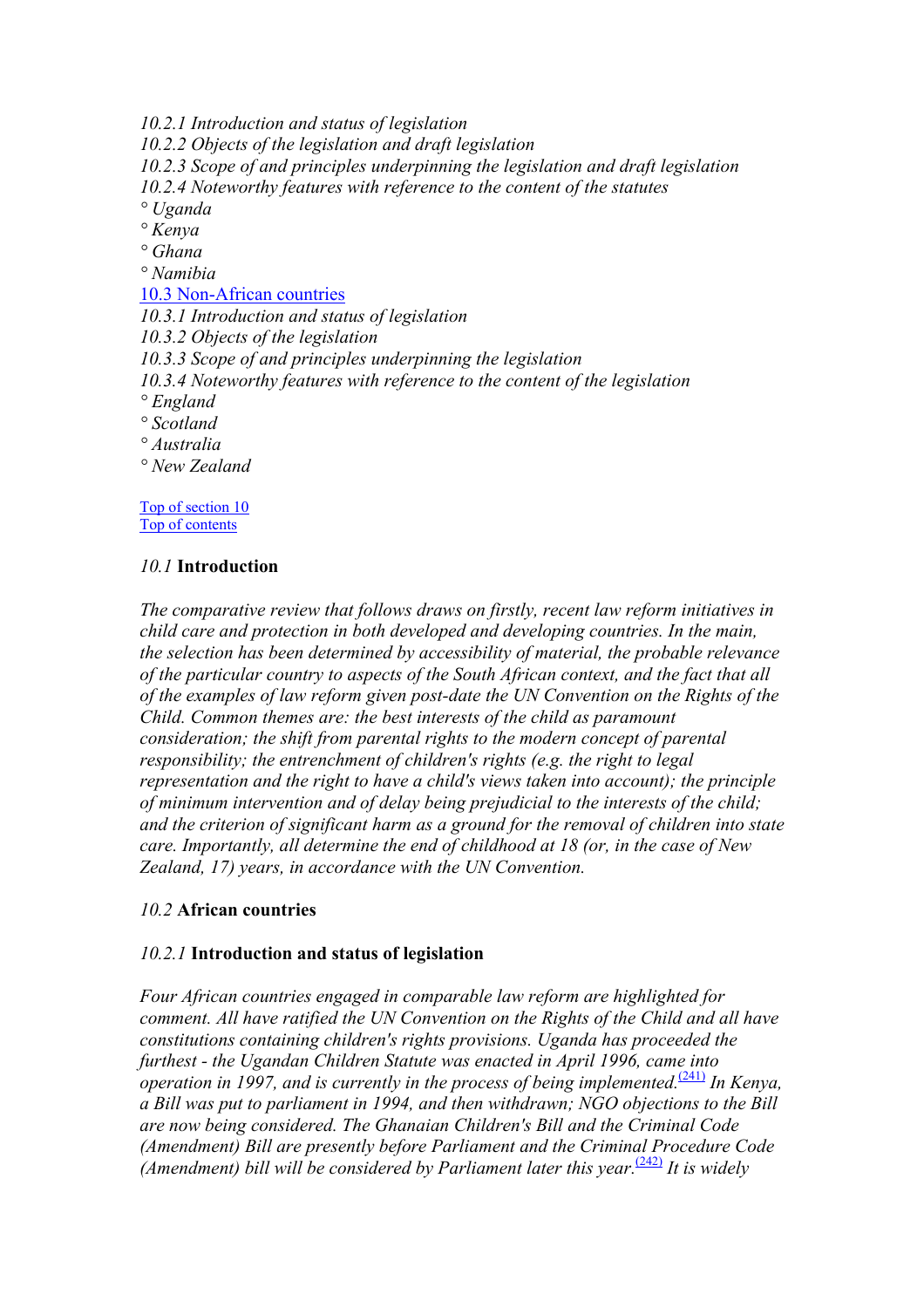*expected that draft child care and protection legislation will be presented to the Namibian parliament some time in 1998.* 

*In Uganda, the new statute will be introduced in a largely traditional and patriarchal society, characterised by ethnic and religious differences.*[\(243\)](#page-127-0) *As regards Kenya, there are 42 Kenyan tribes, whose interests and customary practices have to be balanced in new child care and protection legislation, and at least 66 existing statutes dealing*  with or affecting children.<sup>[\(244\)](#page-127-0)</sup>*Namibia is of special interest to us, as upon independence, the country inherited the South African Children Act 33 of 1960, which has not been not amended since it became applicable in Namibia in 1977.* 

Top of section 10 Top of contents

# *10.2.2* **Objects of the legislation and draft legislation**

*In Uganda, the object of the statute was to reform and to consolidate the laws relating to children. Having inherited colonial legislation, the focus of which was primarily on social control, rather than the best interests of the child, and faced with problematic areas which were not satisfactorily dealt with in legislation (such as the consequences of HIV/Aids, and the aftermath of civil war), it was deemed necessary to develop a comprehensive statute for the modern era. In Ghana, according to the Memorandum to the 1997 Children's Bill, the object is 'to reform and consolidate the law relating to children to provide for the rights of the child, maintenance and adoption, child labour, and day care centres'. Notably, separate criminal and criminal procedure amendment bills incorporate the proposals of the Report concerning juvenile justice. Now, not only will such matters as the age of criminal responsibility appear in a different statute, but the court structure dealing with child offenders will apparently not be the same as that dealing with child care and protection, contrary to the recommendations of the Report. Thus, the initial expectation that all laws concerning children would be codified in one legislative instrument has apparently not been met.*(245)

*While the overall goal of the Kenyan Bill is to amend and consolidate the law relating to children, more general objectives are set out in a special clause. These include promoting the well being of children, implementing the provisions of the UN Convention, promoting the welfare of the family and assisting parents to discharge their parental responsibilities.* 

# *10.2.3* **Scope of and principles underpinning the legislation and draft legislation**

*The Ugandan statute covers the following areas: children's rights; affiliation proceedings and parentage issues; custody and guardianship of and access to children; adoption; foster care placements; care, protection and maintenance of children; local authority support for children; the establishment of a family and children court and enforcement, appeals and review procedures; juveni[le ju](#page-127-0)stice in its entirety; children's institutions; and various other matters.* 

*The legislation includes principles in three different ways. First, in a separate chapter after the definitions section, including both specific rights, as well [as a](#page-127-0) general*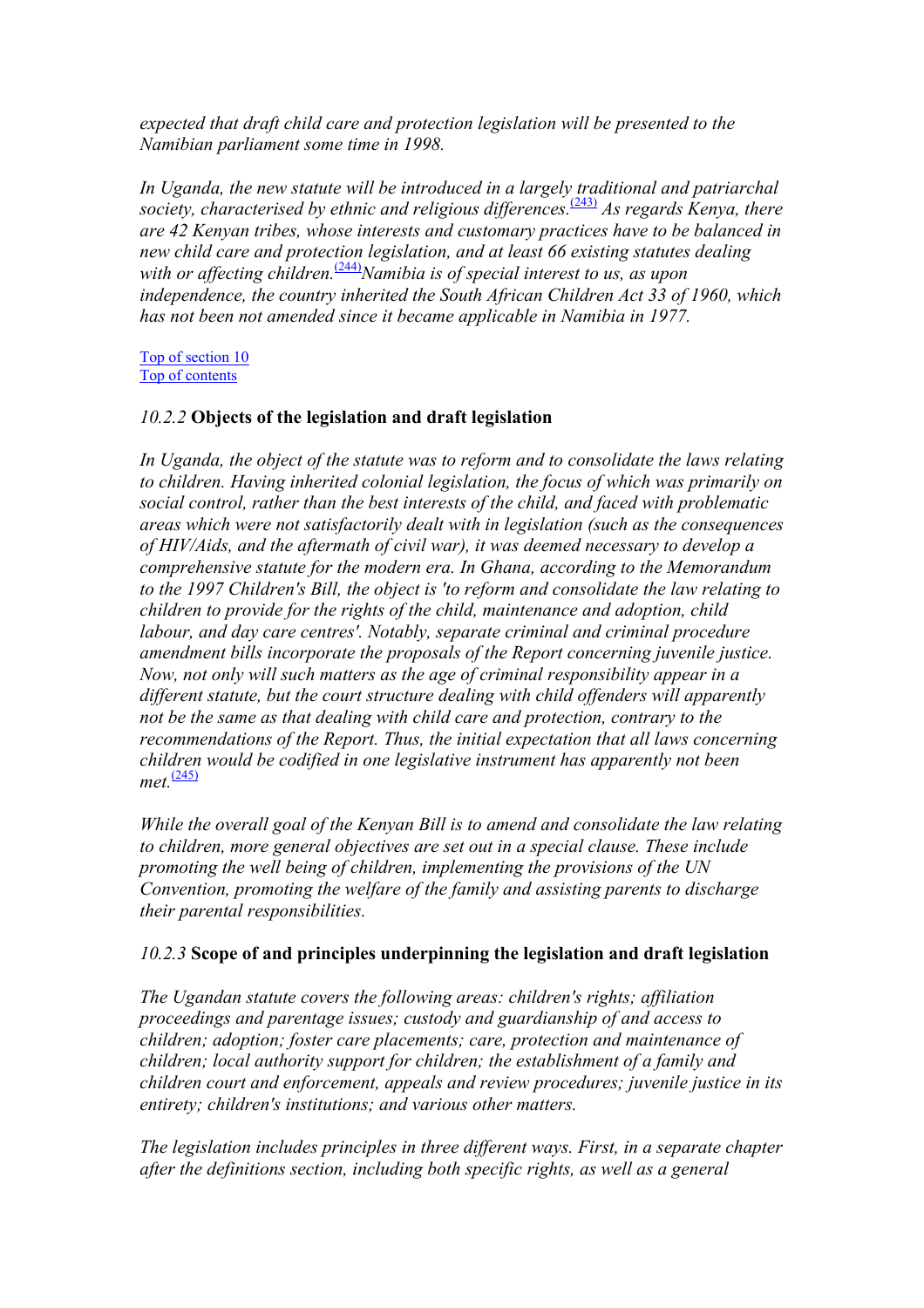*statement of principles (which refers to the welfare principle and the children's rights set out in the First Schedule as the guiding principles in the making of any decision concerning children). Secondly, the First Schedule refers to: the child's welfare as paramount consideration; the principle of delay as prejudicial to the child's welfare; the obligation to have regard to, inter alia, the views of the child (considered in the light of his or her age and understanding); the child's right to, inter alia,participation in positive sporting, cultural and artistic activities, and to social resources available in situations of conflict or disaster; the child's right to exercise all the rights set out in CRC and the OAU Charter on the Rights and Welfare of the Child, with appropriate modifications to suit the circumstances in Uganda*.<sup>[\(246\)](#page-127-0)</sup> Thus the rights in these *international documents, referred to in the First Schedule, become applicable to the domestic legislation.* 

*In addition, the remainder of Part II illustrates the third method of legislating for principles and rights, with specific clauses detailing children's rights and corresponding duties. The most important of these are the following:* 

*° A child is entitled to live with his or her parents or guardian, but when separated from them by a competent authority in the child's best interests, 'the best substitute care available' has to be provided for the child*;  $\frac{(247)}{247}$  $\frac{(247)}{247}$  $\frac{(247)}{247}$ 

*° It is unlawful to subject a child to social or customary practices that are harmful to his or her health*;  $\frac{(248)}{2}$  $\frac{(248)}{2}$  $\frac{(248)}{2}$ 

*° Special mention is made of the rights of children with disabilities to, amongst other things, appropriate treatment, facilities for rehabilitation and equal opportunities to education, with both the state and parents under the duty to ensure fulfilment of these rights.* 

*The Kenyan Bill represents an ambitious attempt to consolidate all legal issues affecting children: it deals with affiliation proceedings; adoption; foster care; the maintenance, custody and guardianship of children; children in need of protection and discipline; and children's courts and institutions. Juvenile justice is included under the provisions relating to children in need of discipline. The provisions of the Bill demonstrate considerable sensitivity to the religious differences that prevail in Kenya. However, there does not appear to be explicit incorporation in the Bill of references to prevailing customary law provisions and practices and, while recognising the paramountcy of the best interests of the child, the Bill does not contain a statement which could be regarded as incorporating what are generally termed children's rights (in the international law sense). However, broad objectives, as mentioned above, are provided for.*[\(249\)](#page-127-0)

*In Ghana, apart from juvenile justice which will now form part of separate legislation, there are also provisions in the proposed Criminal Code (Amendment) Bill dealing with various issues relating to what have here been termed 'sexual offences by and against children'. These include: the age of sexual responsibility, sexual abuse and sexual exploitation of children and certain sexual offences against children.*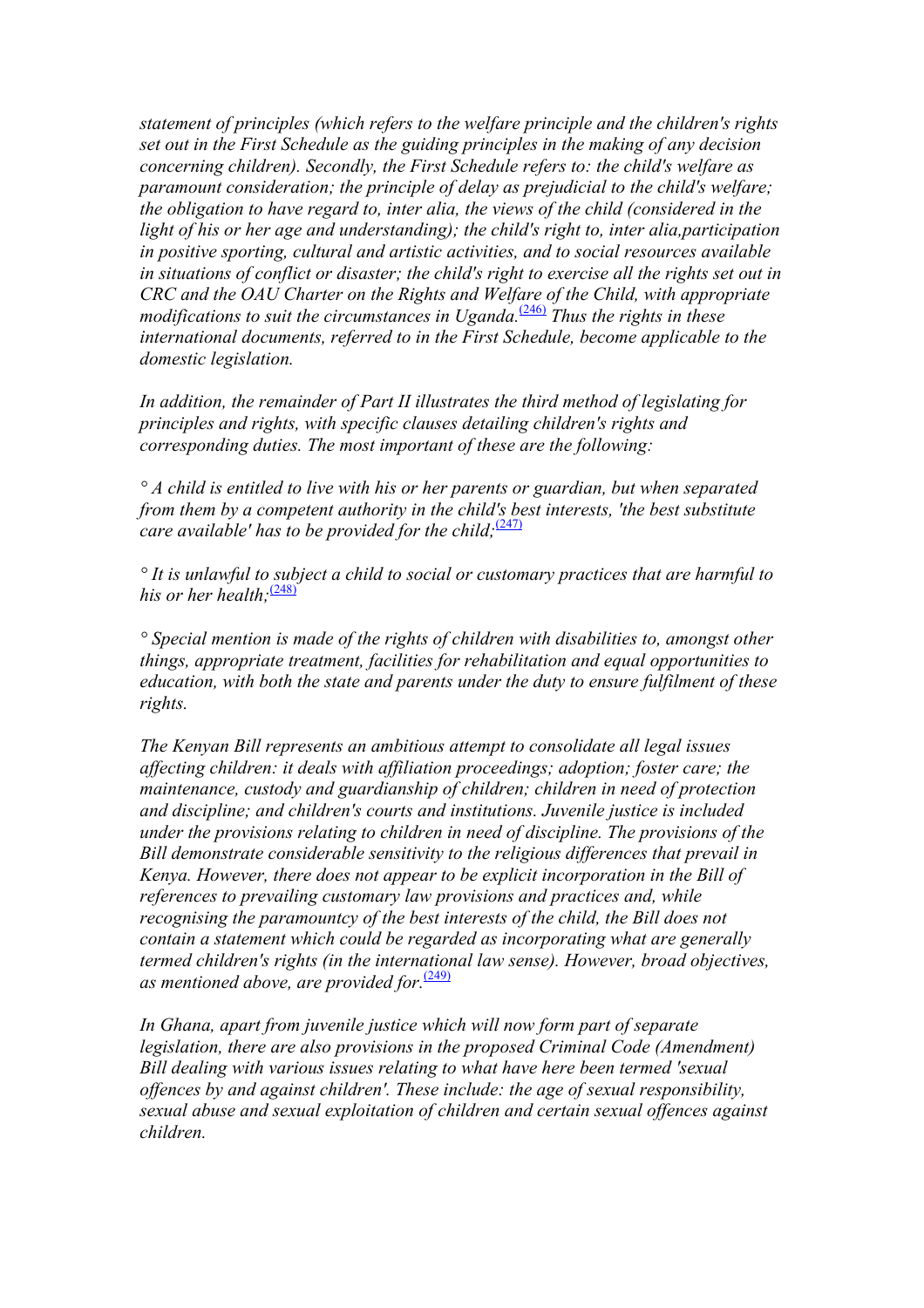*It therefore now appears that, rather than consolidating all legislation concerning children in one bill, the Ghanaian approach will be to amend existing statutes which have a bearing on the issues addressed in the Report, and then to include other issues, or incorporate other existing statutes, in a separate code. To illustrate, the Bill will amend the Intestate Succession Law of 1985, the Wills Act 360 of 1971, the Social Security Law of 1991, the Marriage Ordinance Cap 127 (to lower the age of marriage from 21 to 18 years), and will repeal the provisions in the Labour Decree 1967 dealing with the employment of children and child labour. Examples of proposed reenactment, with changes, of existing legislation, are the provision for Family Tribunals, currently operating by virtue of the Maintenance of Children Decree 1977, the provisions of the Adoption Act 104 of 1962 and those of the Day Care Centres Decree 1978.* 

*The remainder of the new code will introduce legislation on matters previously unregulated, such as foster care, apprenticeship in the informal sector, and residential children's homes; will introduce entirely new topics (such as children's rights) and will substantially replace and reform areas of child care and protection, child labour, parentage, custody, access and maintenance.*<sup>[\(250\)](#page-127-0)</sup>

*A number of widely accepted international principles on children's rights and on care and protection issues have been incorporated in the Ghanaian Bill, not as a statement of principles at the outset of the Bill, but rather within the applicable sections. Examples are the principle of the best interests of the child as paramount consideration in all matters concerning children, the principles of non-discrimination and minimum intervention and the concept of significant harm as removal criterion. The children's rights explicitly provided for in Sub-Part I and in other clauses of the Bill*<sup>[\(251\)](#page-127-0)</sup> appear to encompass all of the rights contained in the Ghanaian Constitution, and many of the rights in the UN Convention, including socio-economic rights.<sup>[\(252\)](#page-128-0)</sup>

*Namibia proposes to divide legislation on children's issues into two Acts: The first (the draft Children's Status Act) resembles the present South African Children's Status Act 82 of 1987 in scope. The second (the draft Child Care and Protection Act) is destined to cover prevention of child abuse and neglect; protection and care of children; adoption; children's courts; foster care and children's institutions; liability for maintenance; contribution orders; and will replace the Children's Act of 1960. Juvenile justice is not dealt with at all, but the transfer mechanism from the juvenile court to the children's court remains intact. The apparent reason why two acts have been proposed is the length and nature of the subject matter. Apart from a provision regulating public performances and exhibitions by children under the age of 16 years,*[\(253\)](#page-128-0) *child labour does not appear to be included. In addition, no reference to the age of majority or the age of marriage is made.* 

*The Namibian draft legislation provides a statement of purposes (clause 2). From a list of 10 purposes, the following can be highlighted: to prevent, remedy or assist in solving problems which may place children in need of care and protection; to actively involve families in resolving problems which may be detrimental to the well-being of the children in the family; as a last resort, to intervene to protect children in need of care or protection; to restore children to their families as soon as a child's safety and well-being permit; and to implement the UN Convention on the Rights of the Child. The purposes spelt out in this clause are explicitly intended to be used in construing*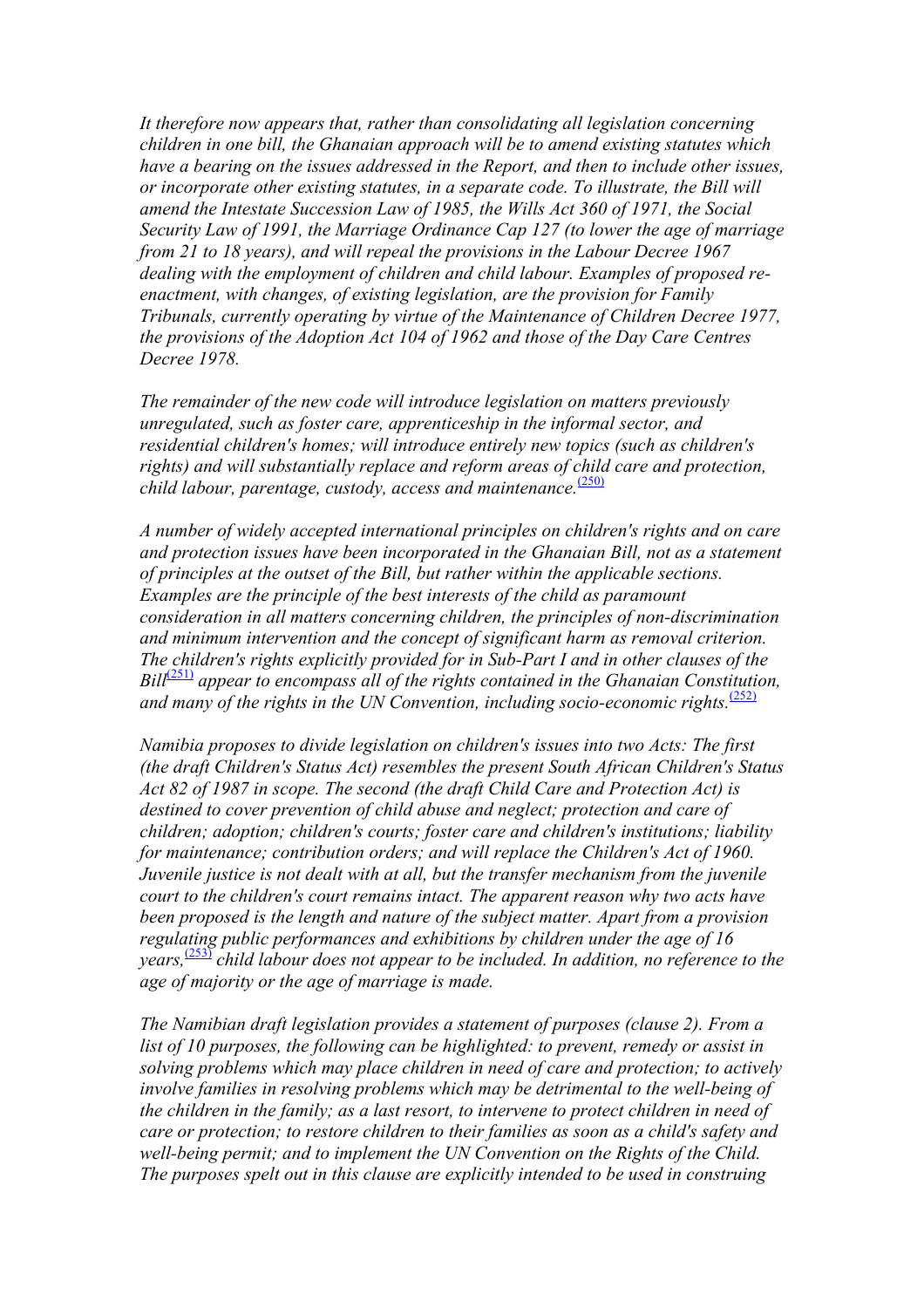*the Act. Additionally, the best interests principle is specifically included* $(254)$  *to underpin the implementation of the Act and the exercise of any power under it. There is no explicit charter of children's rights in the proposed legislation, nor any explicit reference to the principle of minimum intervention, or of delay being necessarily prejudicial to the interests of the child.* 

*Clause 2 of the proposed Children's Status Act is titled 'objectives and interpretation'. The objectives are 'to promote and protect the best interests of the child and to ensure that no child suffers any discrimination or disadvantage because of the marital status of his or her parents.' This is also to be used as an general principle in the interpretation of the entire Act.* 

Top of section 10 Top of contents

#### *10.2.4* **Noteworthy features with reference to the content of the statutes**

#### *°* **Uganda**

*The statute provides for extensive devolution of powers and functions concerning children to local authority level. After parents, responsibility for safeguarding the welfare of children rests with local government councils from village to district level. They have to mediate in any situation where the rights of the child are infringed, to provide assistance and accommodation to children within their area where the child has been lost, or abandoned, or is seeking refuge, make all efforts to trace parents or relatives of lost or abandoned children, and keep a register of disabled children and assist them wherever possible. This local authority does not act as a court in any way.* 

*Second, every local government council must designate one of its members to be the 'Secretary for Children's Affairs', who is responsible for channelling cases to higher levels, for receiving reports*(255) *of instances of child abuse or neglect or other infringements of children's rights, for issuing summons in regard to the person against whom such a report was made, and deciding the issue in the best interests of the child. The appointee does not seem to have powers of enforcement of his or her decisions: the Secretary must refer problems of non- compliance to the 'Village Resistance Committee Court' for adjudication. The 'Resistance Committee Courts' form the next tier. Staffed by elected members, they have powers to try civil cases of a lesser nature, customary law matters and cases arising from infringements of byelaws. As regards civil matters concerning children, this court really only deals with certain child care and protection issues, such as reports of abuse and neglect. Jurisdiction for the remaining issues rests with a range of higher tier judicial authorities. The statute creates a Family and Children Court in every district (which is the level of local governance above county level). This court has jurisdiction in all criminal charges against children which fall beyond the jurisdiction of village resistance courts, and civil jurisdiction in respect of care and supervision orders (including foster placements), authorising removals, making contribution and maintenance orders, variations of custody orders and declarations of parentage.* 

*Proceedings at the level of the Family and Children court appear to be relatively more formal than those in structures at the lower level. It is, however, spelt out that*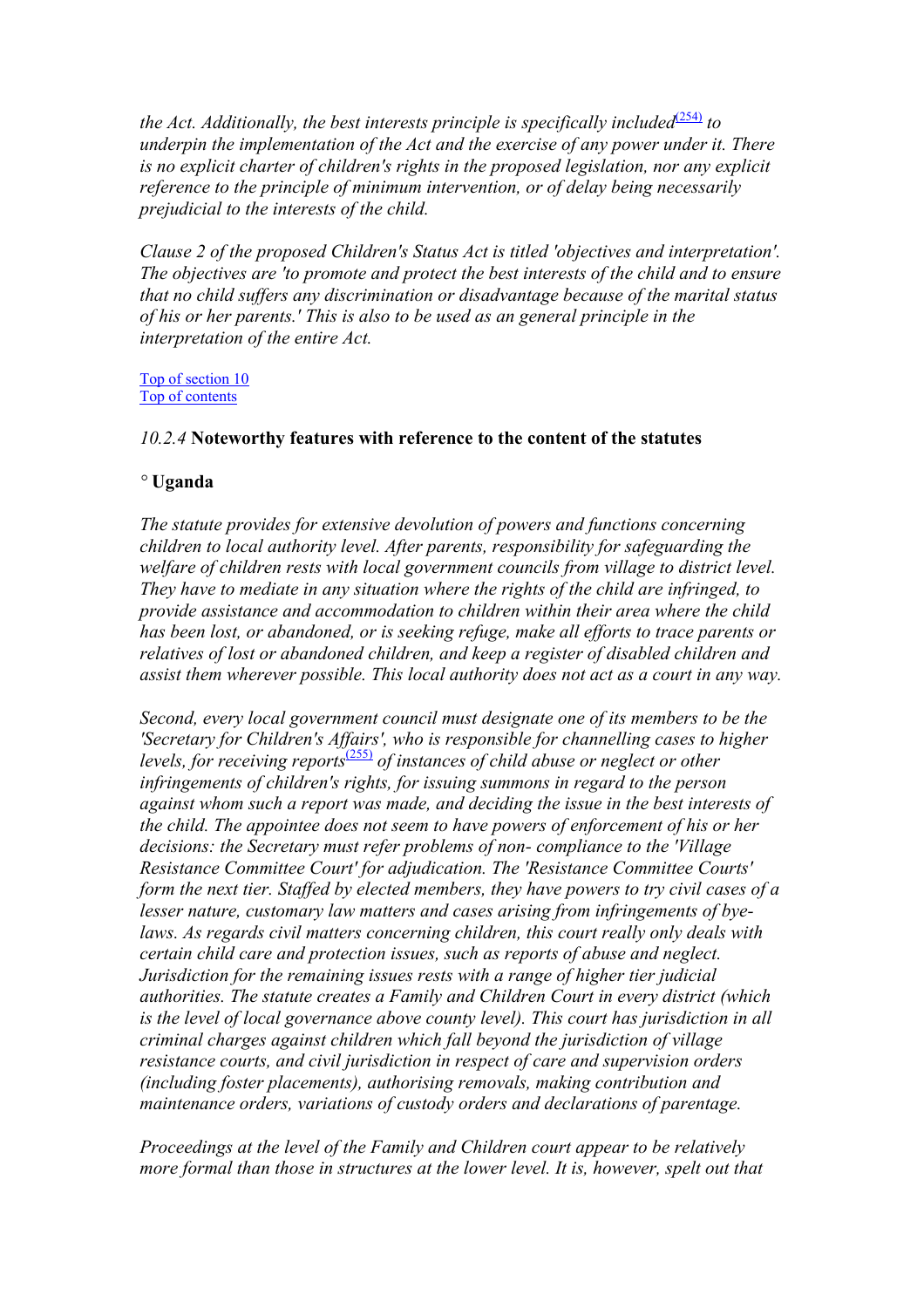*proceedings in the Family and Children Court must be as informal as possible, and by inquiry rather than by adversarial procedures. Adoption proceedings are the domain of the Chief magistrates court, where both the child and the applicant are citizens of Uganda, and of the high court whether either is not a citizen of Uganda. Matrimonial issues such as divorce, matrimonial property, and custody, guardianship and access in divorce and separation will continue to be dealt with by higher courts, and covered in separate legislation.* 

*Considerable emphasis in the legislation is placed on diversion and noninstitutionalisation in care matters. There must be an annual review of every care order; the maximum period of a care order is fixed at 3 years or until a child reaches 18; and the object of a care order is not merely to remove a child from a harmful situation, but also to assist the child and those with whom he or she was living or wishes to live to examine the circumstances underlying the order and to take steps to*  **resolve or ameliorate the problem so as to ensure the child's return to the community. Reunification services are stressed, and the duty is imposed to provide child and family counseling and to involve the community in the 'process of resolving the problems' which lead to the making of the care order. Care has been taken throughout the statute to refer to the necessity of consulting with the child concerned. A key reform has been to grant shared parental responsibility, to replace the previous legal position where the father's paternal power gave him the right to remove the child from the mother at the age of 7 years.** 

**There are some notable innovations in the choice of language in the act, which set the tone for a child rights imbued statute. An example is the reference throughout to 'substitute family care' in the place of 'institutional care or alternative care'.** 

**Legal representation for the child in the Family and Children Court is a right granted in section 17 (1)(e) of the Statute. There is also an obligation on the court to explain to the child his or her right of appeal.** 

Top of section 10 Top of contents

#### **° Kenya**

**The Bill provides for the establishment of Children's Courts, apparently at magistrates court level. Apart from matters that would, in present day South Africa, fall under the jurisdiction of our children's court, a range of issues that**  we would regard as 'family law<sup>(256)</sup> matters are also covered extensively in the **Children Bill, such as adoption orders, orders relating to custody, care and control of and right of access to children, the administration of a child's property,**(257)**maintenance orders and the variation thereof.** 

**Appeals from the children's court lie to the High Court, and the child (in addition to a parent or guardian) has an independent right of appeal against a placement order. Where a child is unrepresented, the court may order that the child be granted legal representation at state expense.**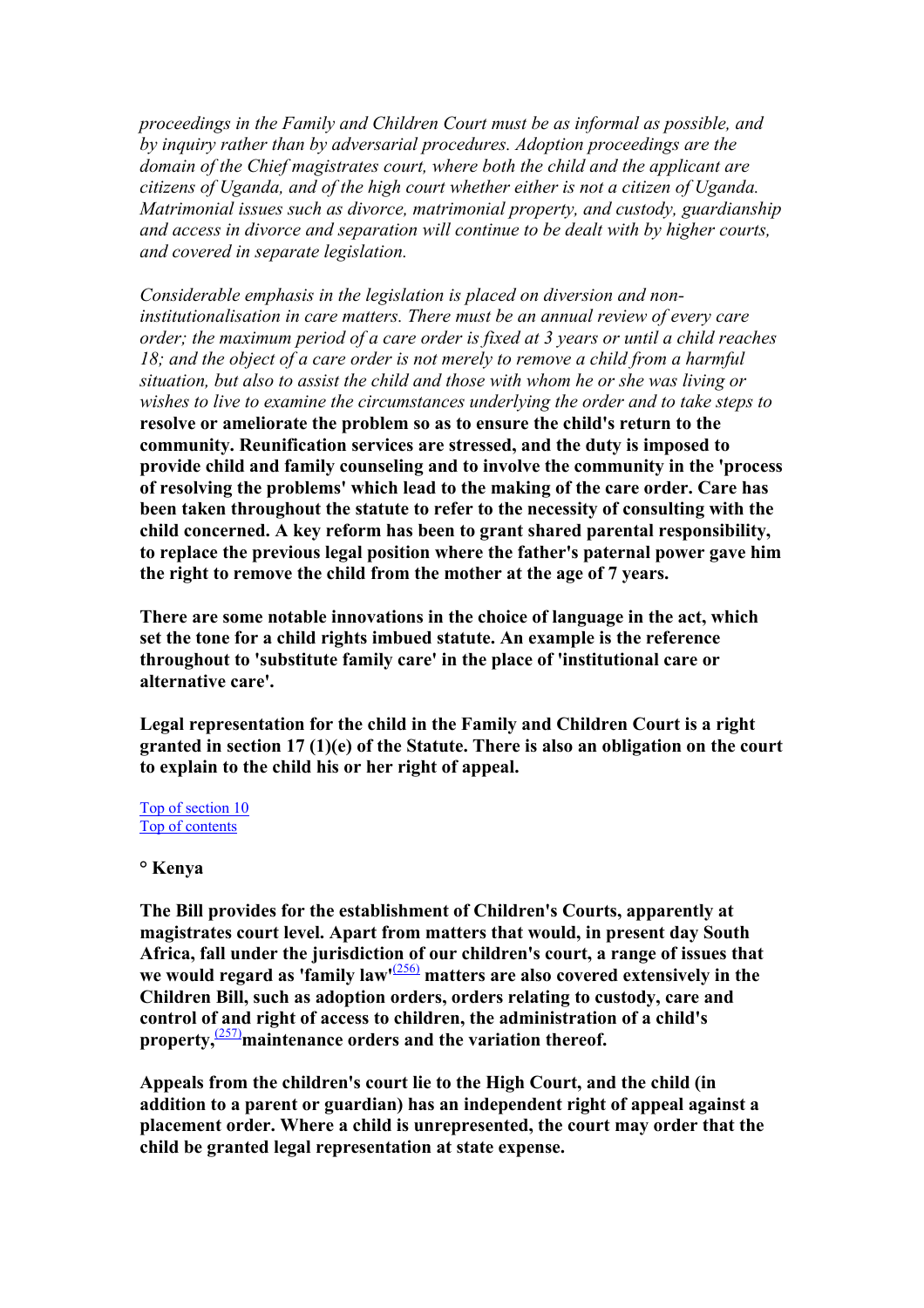**The best interest of the child is only the paramount consideration to the extent that this is consistent with adopting a course of action calculated to conserve or promote, as far as possible, a satisfactory relationship between the child and other persons, whether within his family, his domestic environment or the community at large. The Bill makes provision for specific duties of parents, such as the obligation to maintain a child whether or not the child is in the custody of the parent.** 

**The Bill also covers non-judicial (executive) matters, by providing for the creation of a National Council of Children's Services. Further, the Minister, in consultation with the Council, may appoint a Director of Children's Services, whose powers and functions can be delegated to what are termed 'children's officers'. Municipal or country councils may be appointed as 'local authorities' for the purposes of the Bill by the Director of Children's Services (clause 42). Such 'local authorities' have the power to provide 'welfare schemes' for a variety of specified purposes.** 

**Local authorities have the power to incur expenditure in relation to 'welfare schemes', but there does not appear to be any explicit provision conferring enforcement powers on local authorities, nor is there any reference to the powers of local authorities to enact subordinate legislation that may have a bearing on children. Overall, despite the above references to local authority involvement, the impression gained is of a more centralised system of control over children's affairs than the decentralised system envisaged in the Ugandan code.** 

Top of section 10 Top of contents

#### **° Ghana**

**The Ghanaian Bill emphasises the decentralisation of child care and protection. This will be achieved through the establishment of Child Panels, at district level, whose object will be to mediate in civil cases and non-serious criminal cases involving children's interests. The child panel will include the district social worker, the chairperson of the Social Services Sub-committee of the District Assembly, representatives from a women's organisation, the Traditional Council and the Justice and Security Sub-committee of the District Assembly, as also people from the community. No additional powers, beyond mediation and reconciliation, are available to the panel in care and protection matters. Community Tribunals have been renamed Family Tribunals and their powers extended to include matters pertaining to children generally, such as parentage, custody, access, maintenance, adoption, care and supervision orders, placing a child in an approved residential home, or with an approved 'fit' person, or at the home of parents, guardians or relatives under the supervision of a probation officer.** 

**The Bill gives both parents parental responsibility irrespective of whether or not a child was born in wedlock. Neither divorce nor separation affects this responsibility, and a list of particular parental duties, such as the duty to ensure a child's survival and development, is provided. An interesting further provision**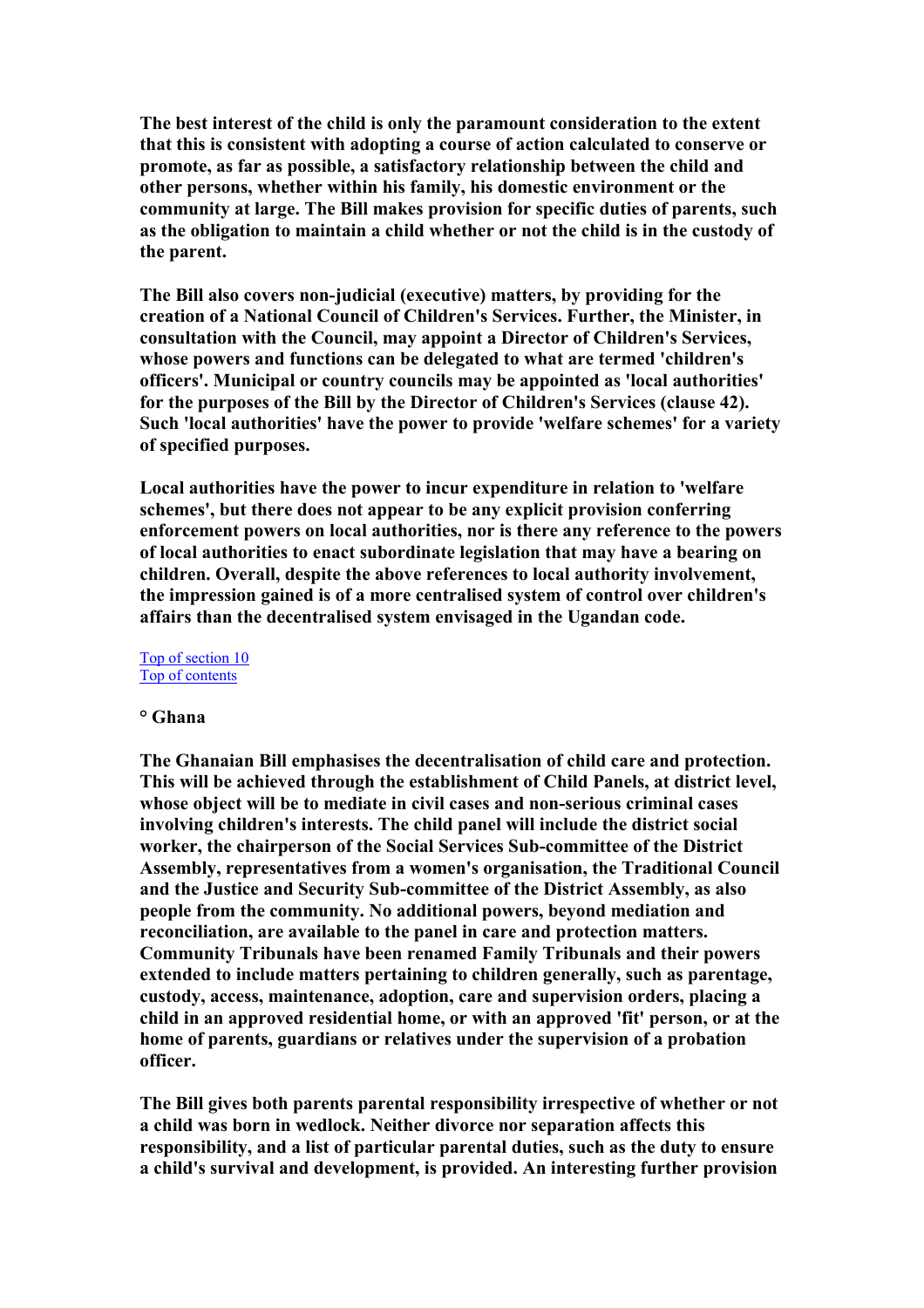**places a duty on a temporarily absent parent to ensure that a child is only cared for a competent person with the requisite skills. A child under 18 months may not be cared for by a person below 15 years of age.** 

#### **° Namibia**

**The Bill proposes a Child Welfare Advisory Council comprising 13 members of whom at least 5 shall be women. The proposed body will have a complaints recording function, a research function, a liaison function, as well as a role in conceiving and proposing programmes and legal amendments. It is obliged to consult with NGO's and communities.** 

**There are independent definitions of a child in need of care (an abandoned child, a neglected child, a child without adequate supervision and a child whose needs are otherwise not being met) and a child in need of protection (a child at risk of abuse). It is clearly stated that involuntary poverty alone does not constitute abuse or neglect. Notably, there is no reference to children in need of discipline, or uncontrollable children. And, unless he or she is at substantial risk of significant physical, emotional, or psychological harm, a child cannot be characterised as neglected, inadequately supervised, etc.** 

**Children's court procedures are substantially revamped: all procedures in the children's court must be designed and implemented to minimise fear, intimidation or distress in the children concerned, there is provision for appeal against and review of removal decisions, as also for appeal against children's court orders and making of domestic violence orders.** 

**Extensive provision is made for monitoring of placements by social workers and for periodic review by the court of such placements. Reviews must take place no later than 3 months after the initial placement, and at least once every 6 months thereafter for two years. Inspections of children's institutions must take place at least once a year; in all instances, written reports of the inspection are obligatory. There is no specific list of parental duties, apart from a new reference to the parental duty (including a stepparent) to maintain children.** 

**The Draft Children's Status Act eliminates all discrimination between marital and extra- marital children in the field of succession and as regards the duty of mutual support between such children and their paternal and maternal blood relations. The draft provides for a right of reasonable access to the child by the non-custodian parent of an extra-marital child (except a child conceived as a result of the rape of the mother) and parents of an extra-marital child will have equal guardianship of such child (although the custody of the child will continue to vest in the mother).** 

Top of section 10 Top of contents

**10.3 Non-African countries** 

**10.3.1 Introduction and status of legislation**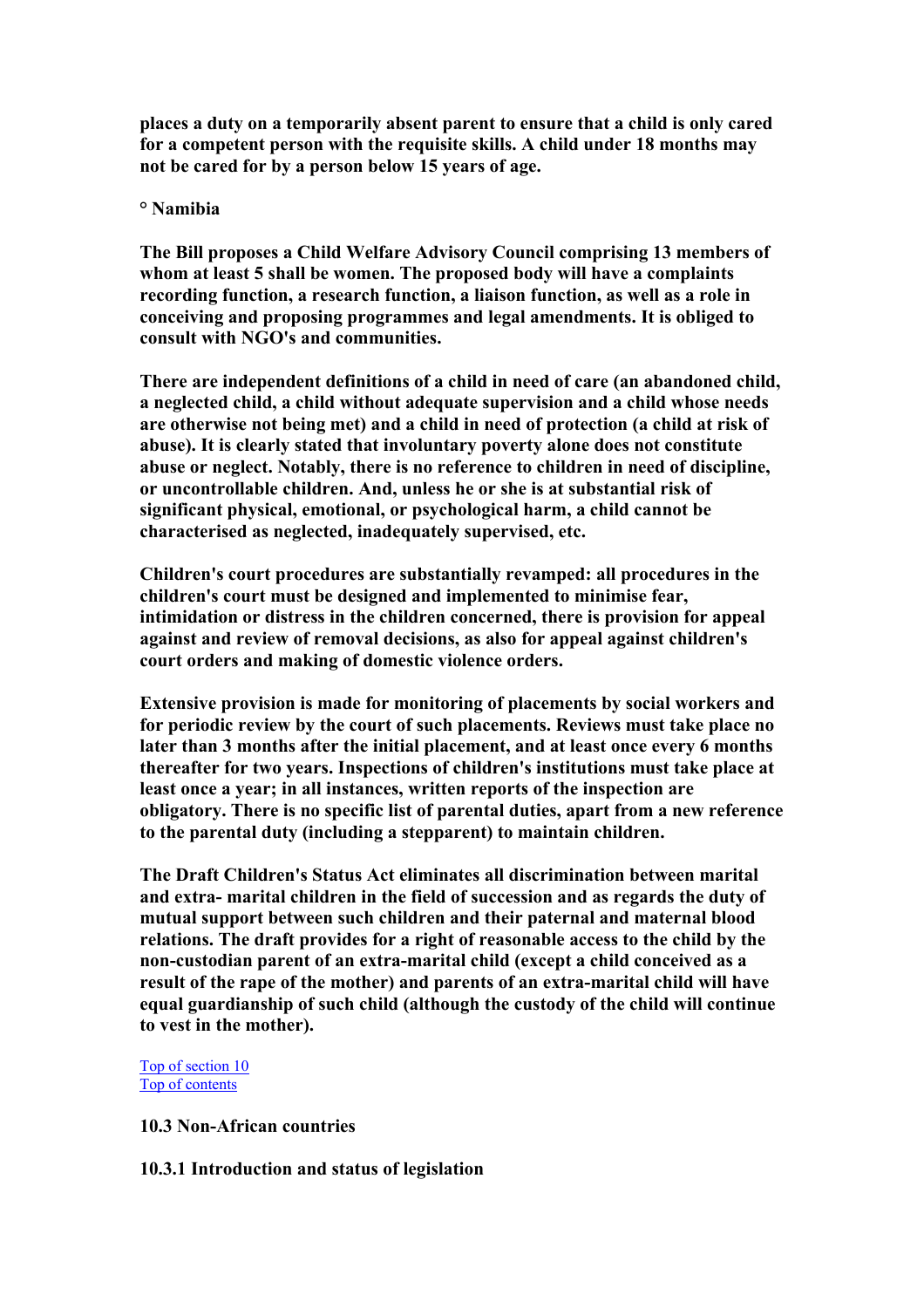**The United Kingdom Children Act of 1989, which came into force in 1991, has moved English and Welsh law in the direction of a general children's code by combining both public law and private law aspects of care of children in one statute. The private law aspects have mainly to do with the allocation of parental responsibilities between private individuals. On the public law side, it is possible to obtain under English law 'care orders', 'supervision orders', and 'emergency protection orders' in respect of children at risk of significant harm.**  $\frac{(258)}{258}$  $\frac{(258)}{258}$  $\frac{(258)}{258}$ 

**Noteworthy changes pertain to terminology in an attempt to move away from the outdated concept of parents' rights over children: 'Residence orders' replace custody awards, and 'contact orders' replace access awards. The legislation is very well developed, although concerns have been expressed about implementation, especially on the public law side.** 

**Scotland provides an example of a developed system which has recently undergone substantial revision. The Children (Scotland) Act 1995 (in force from 1996) was promulgated in order to align Scottish law with the modern shift from parental rights to children's rights and to harmonise child care law with CRC.** 

**Consideration of the Australian position is determined by the federal nature of the country: the Family Law Reform Act of 1995 (in force from 1996), a commonwealth statute, governs only private law provisions on children, while legislation governing all public law aspects (e.g. child care and protection) fall to the states and territories.**[\(259\)](#page-128-0) **The discussion below in relation to this country focuses only on the 1975 Family Law Act (as extensively amended in 1995) because other relevant statutory provisions differ amongst the states.** 

**Federal, State and Territory governments allocate significant resources (services, programs and initiatives) to children's issues in accordance with their various jurisdictional responsibilities, such as the family payment ( \$6 428 million in 1997 - 98), sole parent pensions and allowances (\$2 176 million in 1997 - 98), the parenting allowance (\$1 647 million in 1997 - 98), family tax payments (\$573 million in 1997 - 98), and the maternity allowance (\$183.7 million in 1997 - 98). Families of children with disabilities and people caring for children whose parents are deceased also receive extra financial assistance. The Commonwealth also funds child care and sets and monitors quality assurance standards for day care centres. Access is prioritised, with preference for low income families, indigenous families, etc.** 

**In addition to CRC and CEDAW, Australia has ratified particular international children's rights instruments covering guardianship, foster placement and adoption,**[\(260\)](#page-128-0) **child abduction,**[\(261\)](#page-128-0)**discrimination in education,**[\(262\)](#page-128-0) **minimum**  employment age<sup>[\(263\)](#page-128-0)</sup> and the employment of children in night work.<sup>[\(264\)](#page-128-0)</sup> Australia **has not incorporated CRC in its entirety into domestic law, and therefore its provisions are not directly enforceable in law.** 

**The New Zealand Children, Young Persons and their Families Act 24 of 1989 is a composite piece of legislation which covers care and protection of children and young persons, youth justice (children and young people in trouble with the law), and children and young persons placed away from home. It defines the term**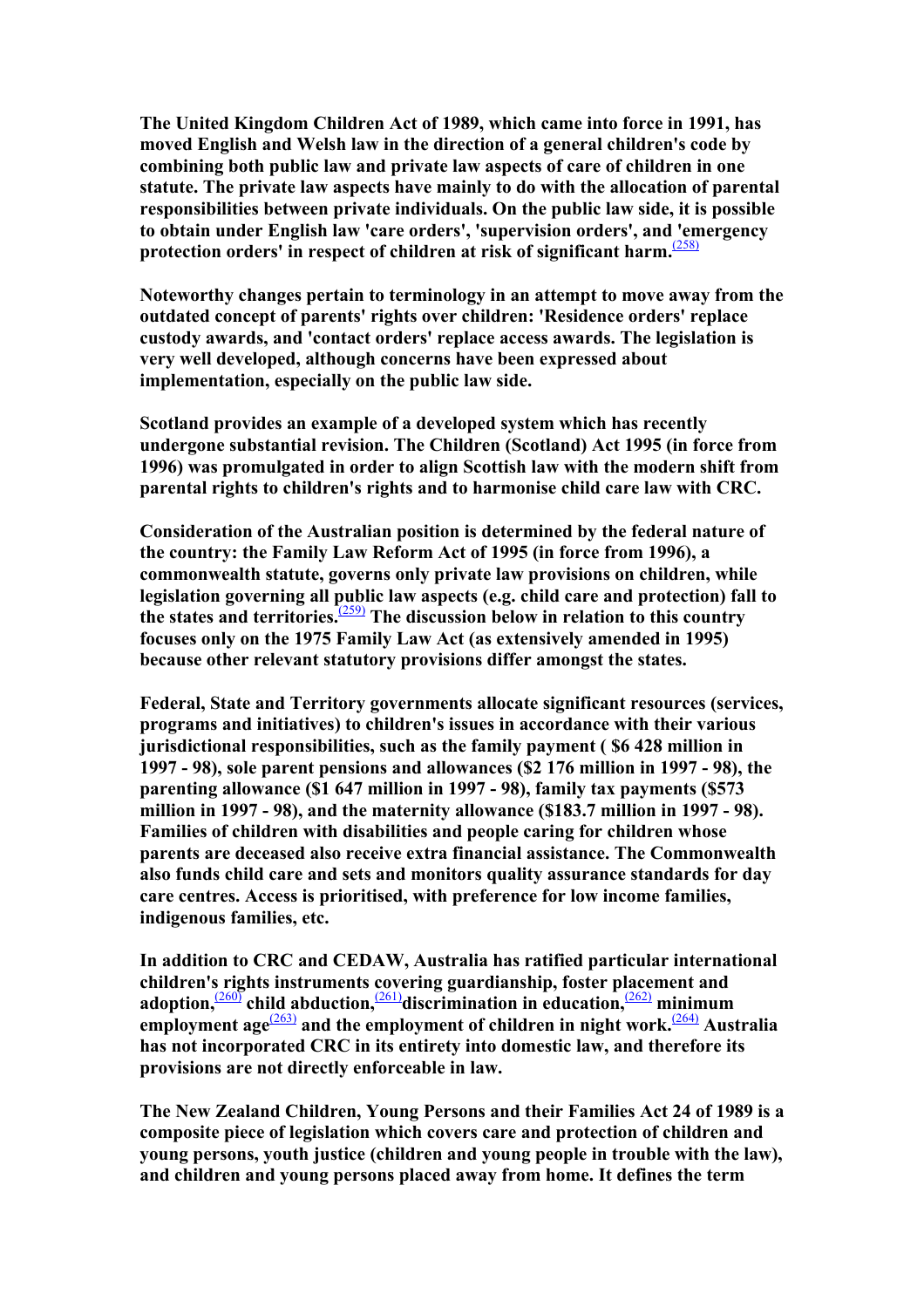**'child' as 'a boy or girl under 14 years' and 'young person' as 'a boy or girl of or over the age of 14 years but under 17 years, but does not include a person who is or who has been married'.**[\(265\)](#page-129-0) **The Act is sensitive to Maori issues,**[\(266\)](#page-129-0) **making special reference to Maori family and clan structures. The Act also provides for a Commissioner for Children, similar to a children's ombuds. The Act has been widely hailed in New Zealand and throughout the world since implementation.** 

#### **10.3.2 Objects of the legislation**

**The aim of the 1989 UK Act is to move away from the concept of final orders and to aim towards a more flexible situation: for example 'custody and access orders' were dropped and replaced by 'residence and contact orders' because it was felt that the former orders encouraged the parent who got such an order to take the**  view that he or she had 'won' the case in a final way. $\frac{(267)}{267}$  $\frac{(267)}{267}$  $\frac{(267)}{267}$  Now, where **circumstances change fresh orders can be obtained to meet the current needs of the child. Also, the idea behind the defined concept of 'parental responsibility' is to move away from the traditional concept of parental rights over children and to convey that care givers have responsibilities rather than rights. Another underlying aim is to avoid the necessity for several sets of court proceedings to run concurrently. For example, at any time where the occupation of the matrimonial home is at issue - for example in divorce or domestic violence proceedings - the court could make an order excluding one adult from the home, or transferring ownership to one adult - but it could also at the same time make a 'residence order' in favour of the parent who remains in the home and a 'contact order' in favour of the other parent.** 

**The Scottish Act replaces the common law as regards notions of guardianship, custody and access, as also preceding child care and protection legislation. Confusion and ambiguity which would otherwise have resulted between age limits set down in statutory and common law as regards who in fact is a 'child' was thereby avoided. The Act not only starts from a foundation of parental responsibilities, but also incorporates definitions of child from the point of view of parental responsibilities. It has been argued that it is not possible to effectively advance the rights of children without starting from a clearly defined foundation of parental responsibilities. A further purpose was to link up with Scottish criminal law (Child Abduction Act 1984) and the Hague Convention on the Civil Aspects of International Child Abduction.** 

**The Australian Family Reform Act of 1995 was enacted, according to Bailey-**Harris and Dewar,  $\frac{(268)}{2}$  $\frac{(268)}{2}$  $\frac{(268)}{2}$  to reflect 'both a growing recognition that Australia's **contemporary legal culture should reflect the wider origins of an increasingly diverse society, and a greater readiness to acknowledge the framework of international instruments and Australia's obligations thereunder'. The Act therefore inserted a new declaration of general principles and objectives into that part of the 1975 Act which specifically deals with children. Drawing heavily on the 1989 UK statute, the Australian Act also replaces the old concepts of guardianship, custody and access with those of parental responsibility, and parenting orders for residence, contact and specific issues. The stated objective of the new part is to ensure that children receive adequate and proper parenting to help them achieve their full potential, and to ensure that parents fulfil their**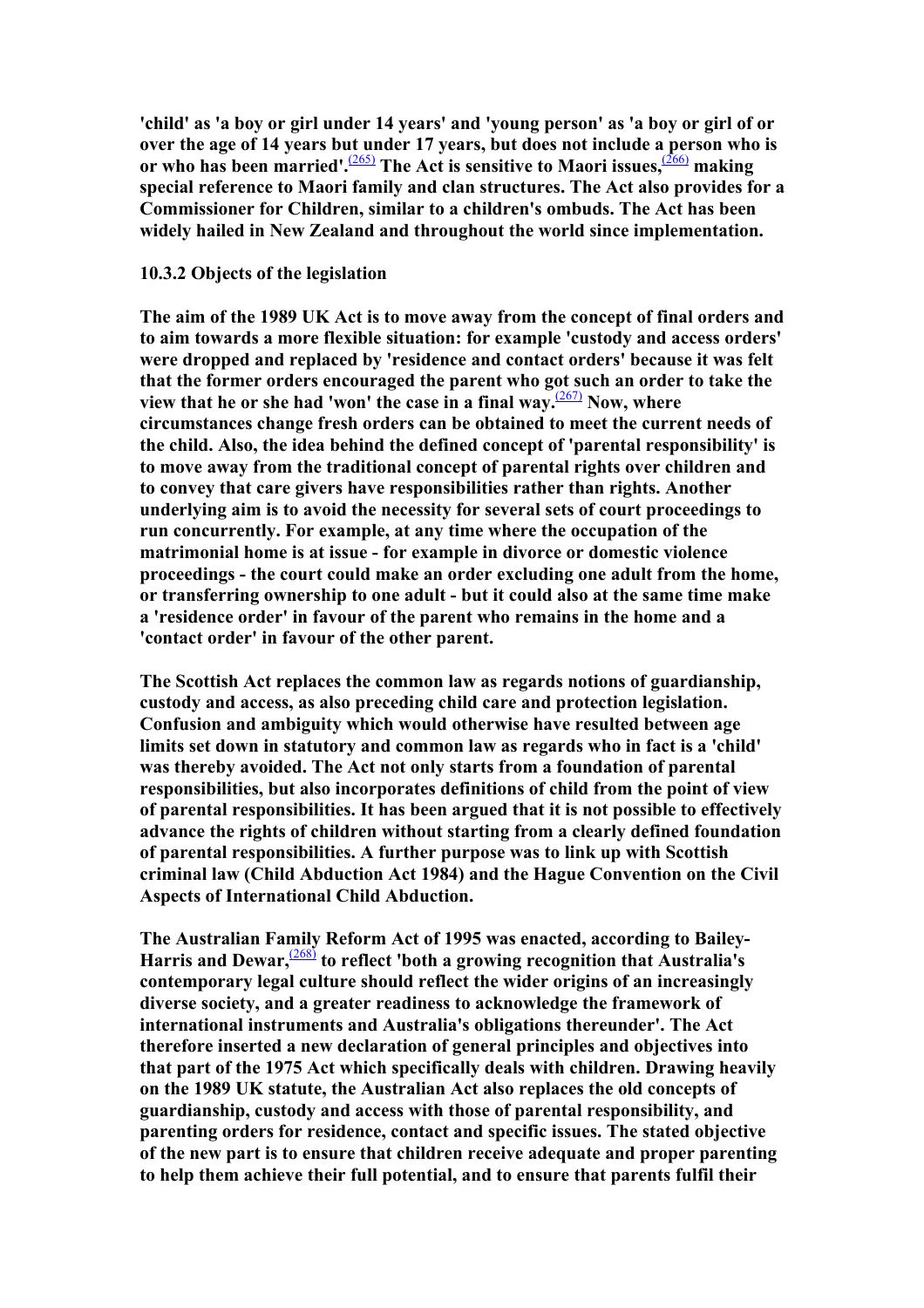**duties, and meet their responsibilities, concerning the care, welfare and development of their children.** 

**The object of the New Zealand Act is to promote the well-being of children, and their families and family groups by establishing and promoting services and facilities in the community that will advance this and that are,** *inter alia***, culturally appropriate, and accessible to children and their families.** 

Top of section 10 Top of contents

**10.3.3 Scope of and principles underpinning the legislation** 

**Although the Children Act of 1989 has consolidated much of English child law, certain issues are still covered in other statutes, notably, the Adoption Act of 1976, the Matrimonial Homes Act of 1983, and the Family Law Act 1996. In addition, most procedural rules are contained in specialist procedural directives such as the Family Proceedings Court (Children Act 1989) Rules 1991, the Family Proceedings (Allocation to Judiciary) Order 1991, and the Family Proceedings (Allocation to Judiciary) Directions 1993. The provision of detailed procedural rules specifically geared to different types of child care actions is in contrast to our Child Care Act, which merely requires children's court commissioners to adapt existing magistrate's court rules in regard to procedure at children's court hearings.** 

**Question 99: Should a South African children's code with regulations cover procedural aspects, or should courts continue to rely on aspects of other legislation such as the Magistrates' Court Act?** 

**The 1989 Act requires that the child's welfare shall be a court's paramount consideration in any question with respect to the upbringing of a child or the administration of a child's property.**(269)**Prominent also is 'the ascertainable wishes and feelings of the child concerned'... 'considered in the light of his age and understanding'. The notion of 'parental responsibility' has also allowed for the beginning of a harmonisation of public and private law as regards the allocation (or reallocation) of parental or substitute 'parental responsibility', in that the same principles are applicable to both types of proceedings. These principles are contained in a 'check list' and include: the wishes of the child, 'any harm which the child suffered or is at risk of suffering', how capable each of the**  child's parents or any other relevant person is of meeting the child's needs. $\frac{(270)}{270}$ **Other important principles are those of minimum intervention (the so-called 'noorder' principle) and of any delay being likely to prejudice the welfare of the child. There is, however, no explicit reference to children's rights.** 

**With the exception of aspects of adoption, the Children (Scotland) Act 1995 includes that part of Scottish law most nearly analogous to the our Child Care Act. The four parts of the Act deal with the allocation and exercise of certain parental responsibilities by private individuals; the allocation and exercise of certain parental responsibilities by the State or its welfare agencies; aspects of adoption law; and supplementary provisions. There are three overarching**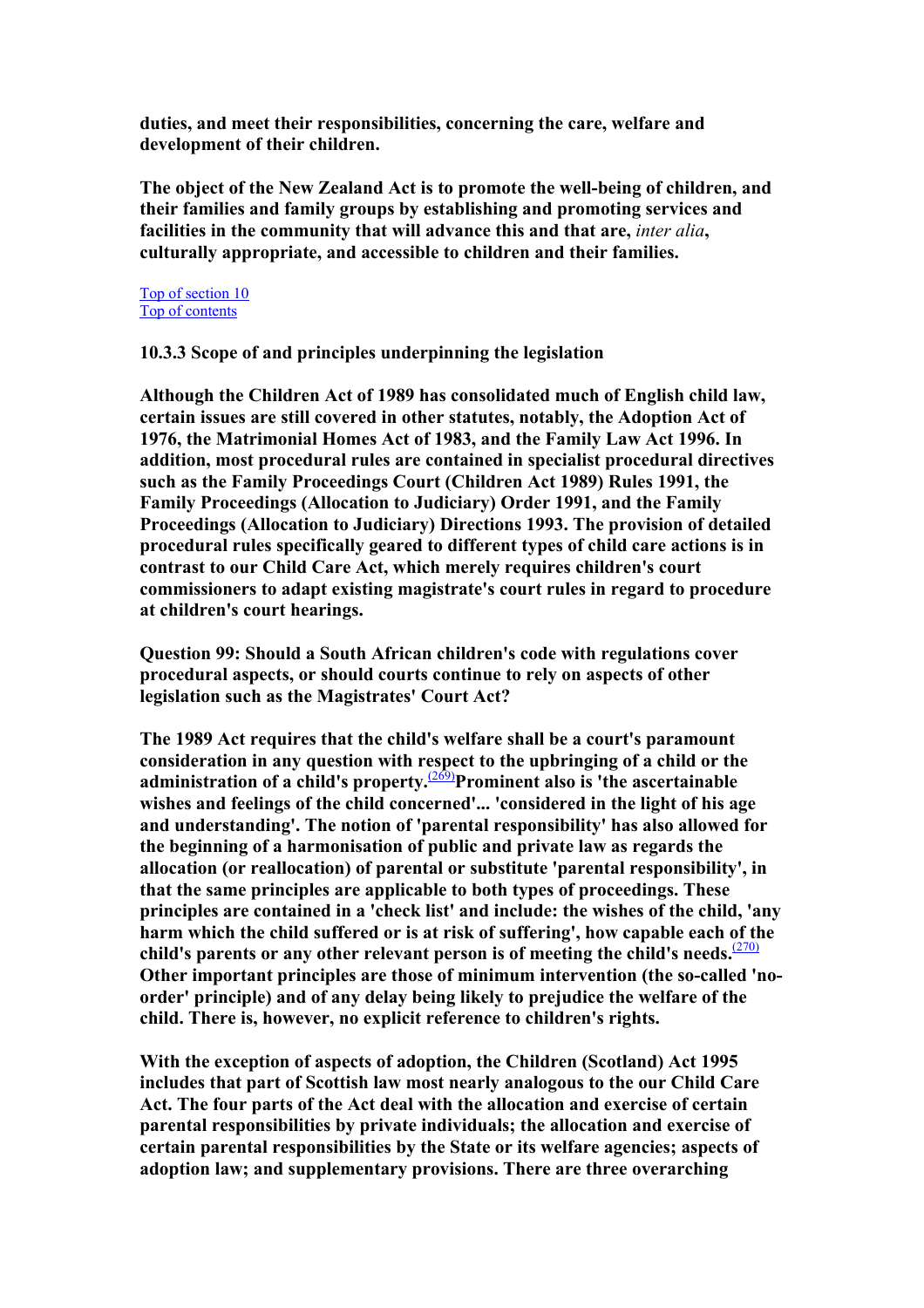**fundamental principles which direct the application of all aspects of the Act: the welfare of the child as paramount consideration; the views of the child; and the principle that no order must be made in regard to a child unless the authority making the order is persuaded that to make the order is better for the child than making no order at all. Aside from the three over-arching philosophical principles which always apply, when dealing with the removal of children, local authorities are under a legal duty to 'take such steps to promote, on a regular basis, personal relations and direct contact between the child and any person' who may appear to be appropriate to have contact with the child. State authorities must also always take into account, in any decision made whilst caring for the child, 'the child's religious persuasion, racial origin and cultural and linguistic background'.** 

**Because of the stigma attached to the terminology of children 'in care', the Scottish Act replaces this terminology by the notion of children being 'looked after' or 'accommodated'.** 

**Parental responsibility require parents 'insofar as is practicable and in the interests of the child' to 'safe-guard and promote the child's health, and welfare' and to provide guidance and direction in a manner appropriate to the child's developmental stage.**[\(271\)](#page-129-0) **The responsibility of providing direction ends when the child is 16, but the other responsibilities last until the child is 18. A parent is also required to 'act as the child's legal representative', in Scotland a synonym for the older term of guardianship. Another section is headed 'Parental Rights', but the rights which it purports to afford parents are not the traditional ones, i.e. based on parental control, but are those needed to fulfil the parental responsibilities, i.e. to regulate the child's residence, direct or guide the child's development and upbringing, maintain personal relations and contact with the child, and to act as the child's legal representative.**[\(272\)](#page-129-0)

**In terms of a separate section headed 'views of children', parents or others with parental responsibilities are required to weigh the view of the child 'in reaching any major decision' affecting the child. A weakness is the absence of a sanction. There is also a presumption that a child of twelve years or above is of sufficient age and maturity to form a view. A further point which has been catered for is that children must not be pressured into expressing an opinion where they are not comfortable to do so.** 

**The Australian Family Law Act of 1975, as amended, addresses private law issues such as children's status, children's interests upon divorce and separation, child maintenance, family violence and proof of parentage. Child protection, adoption, and child welfare are not covered. But, as pointed out earlier, answering the question of the scope of the Act is determined not just by the content of the federal statute, but also by the fact of concurrent state and territory jurisdiction. Over 230 pieces of federal, State and Territory legislation dealing with issues relevant to children have been identified.**[\(273\)](#page-129-0) **The administration of these laws is beset by inconsistencies in policy, duplication of services and gaps in services. In its draft paper** *A matter of priority: Children and the legal process***, the Australian Law Reform Commission and the Human Rights and Equal Opportunity Commission proposed an extended cross-vesting scheme**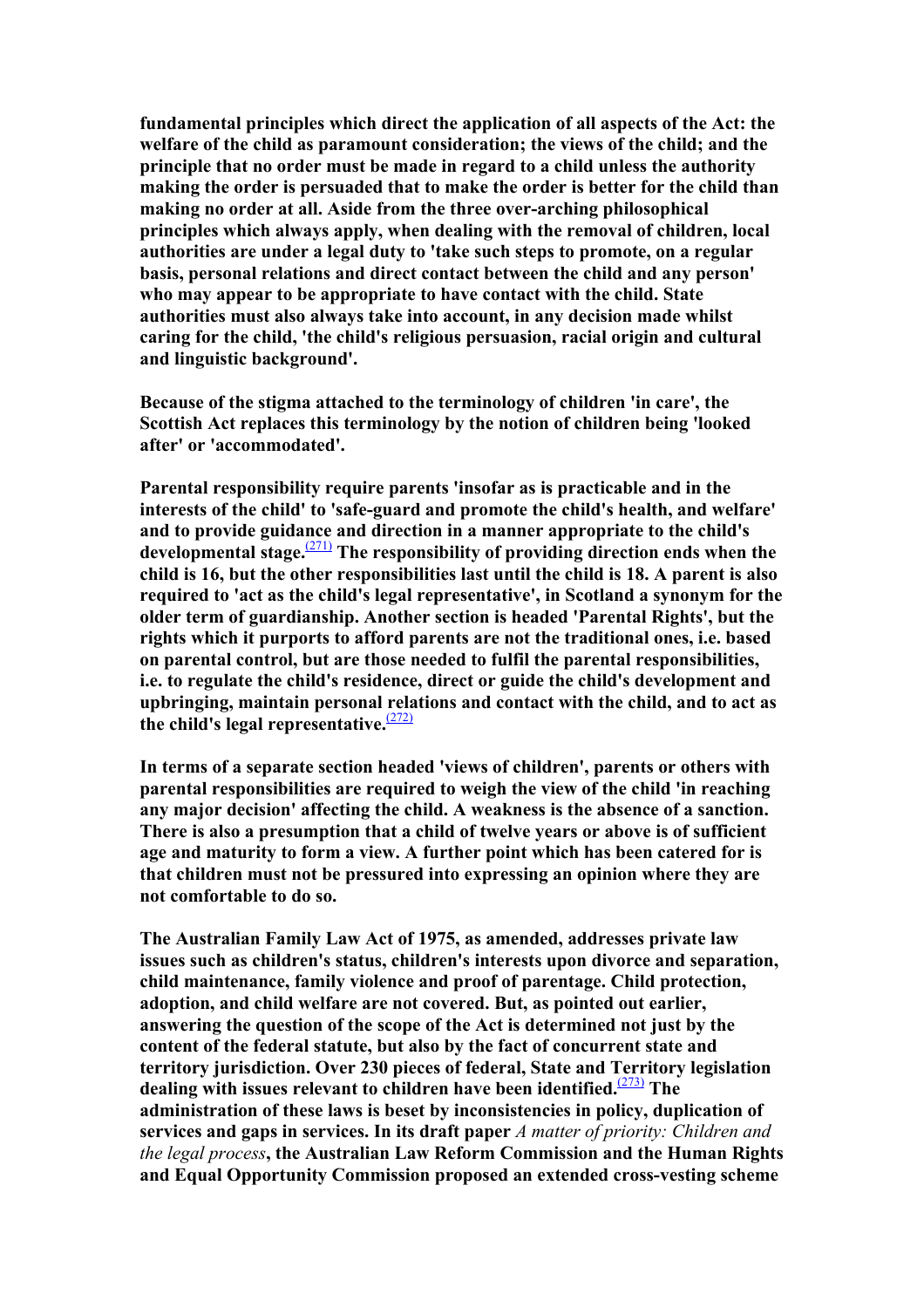**to deal with these problems.**[\(274\)](#page-129-0) **Under this scheme, the Family Court would be empowered to deal with care and protection issues under State or Territory legislation whenever they are relevant to matters already before it. State and Territory children's courts would be empowered reciprocally to deal with relevant family law matters when considering care and protection applications. In this way, all relevant issues could be dealt with in the one forum and in the one set of proceedings. This scheme and other options are further developed in the report** *Seen and heard: Priority for children in the legal process***.** [\(275\)](#page-129-0)

**The fundamental principle in Australian law is that all decisions made and actions taken should be in a child's 'best interests' (cf section 43(c)). The 1995 amendments introduce further, more specific principles underlying the general object, namely (except where it is or would be contrary to a child's best interests), the child's right to know and be cared for by both parents regardless of their marital status, the child's right of regular contact with both parents and with other people significant to his or her care, welfare and development, the concept of equal parental responsibility, and the promotion of private ordering in matters concerning the parent/child relationship, which necessarily entails a commitment to parental autonomy.**[\(276\)](#page-129-0)

**Strangely, the 1989 New Zealand Act does not cover adoption, which is dealt with by the New Zealand Adoption Act 1955. This Act is out of step with the spirit of the Children, Young Persons and their Families Act, and it does not**  contain a clause which makes the best interests of the child paramount. $\frac{(277)}{27}$  $\frac{(277)}{27}$  $\frac{(277)}{27}$ 

**The New Zealand Act contains a number of general principles to be applied in the exercise of powers conferred by the Act: the child's family (or family group) should participate in making decisions, and regard should be given to the family's views; wherever possible the relationship between a child and his or her family (or family group) should be maintained and strengthened; consideration must always be given to how a decision will affect a child and the stability of the child's family (or family group); the wishes of the child should be given appropriate weight, with due regard for the child's age, maturity and culture; the support of the child and the parents should be sought in relation to the exercise of any powers; decisions affecting a child should, where practicable, be made and implemented within a time frame appropriate to his or her sense of time. The best interests principle is entrenched in the Act as decisive.** 

**In addition, there are also specific detailed principles set out at the beginning of Part II, dealing with care and protection, and at the beginning of Part IV, dealing with youth justice. The former focus on the centrality of the family and family group, and state that assistance should be given to families struggling to cope with their children. After removal, a child should be returned to the family or family group as soon as possible, and be kept in a family-like setting close to the locality of the family. Where return is not possible, children should be placed in a family-like setting. In child placement, preference should** *inter alia* **be given to the child's Hapu (clan) or Iwi (tribe).** 

Top of section 10 Top of contents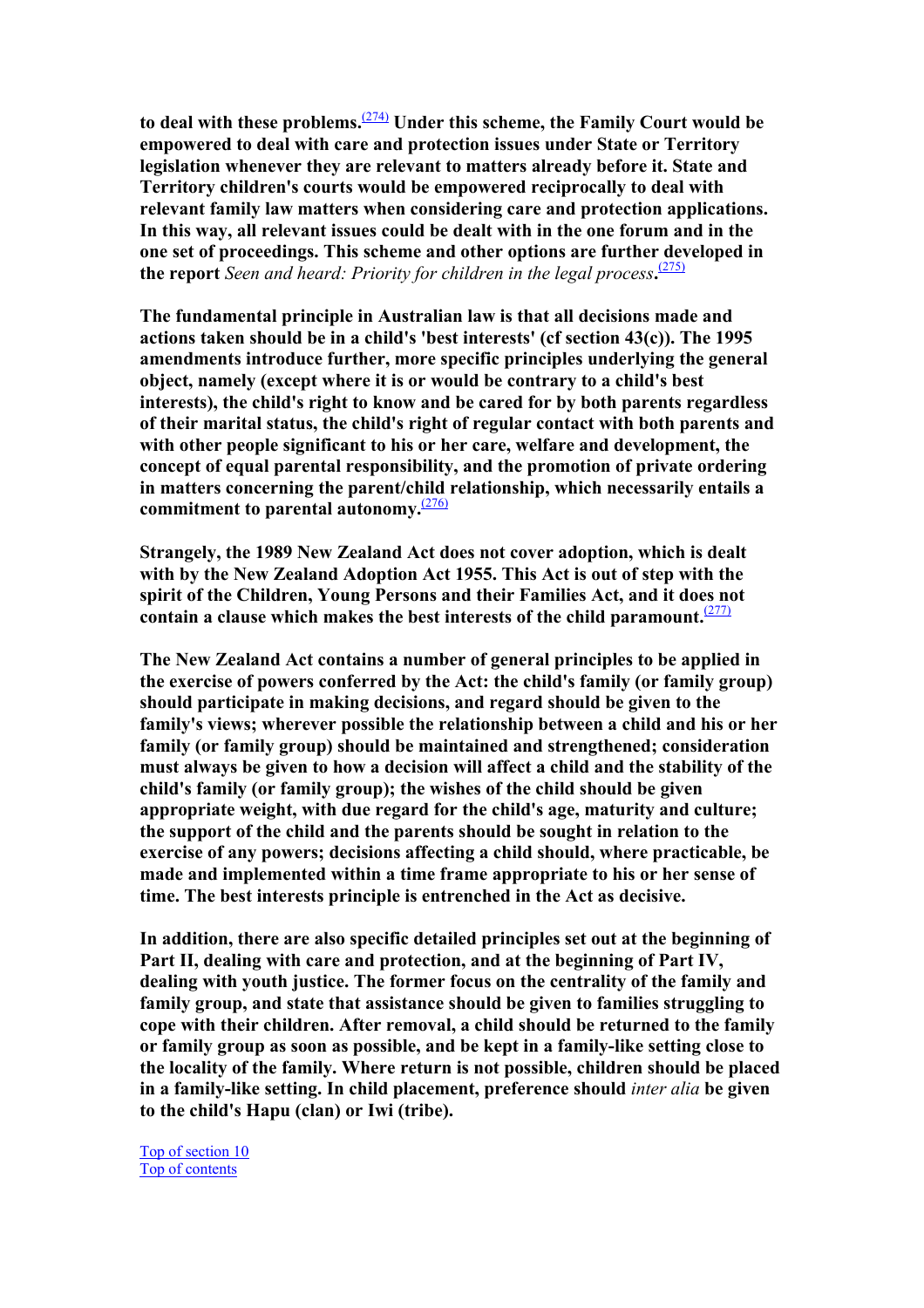**10.3.4 Noteworthy features with reference to the content of the legislation** 

#### **° England**

**The English legislation appears to have served as a model for child law reform in all parts of the world in the 1990's. Also, there is considerable literature available. It was the first statute to shift the terminology and emphasis in defining the parent / child relationship, and was a pioneering attempt to bridge the public / private law divide in the sphere of child legislation. Thus, many of the innovations, or interesting features, ascribed to other nations' legislation in the discussion below, actually originate in the English statute. Unlike the Australian legislation, though, unmarried fathers do not have automatic parental responsibility but can acquire this either by court order or by agreement with**  the mother. $\frac{(278)}{278}$  $\frac{(278)}{278}$  $\frac{(278)}{278}$ 

**Private law aspects of the Act will usually arise as a result of divorce proceedings, and will be heard in an English county court. Most of the work which in South Africa would be done by a children's court will commence in the family proceedings courts which are staffed by magistrates. Points worth noting from a South African perspective are the use of specialised courts for care proceedings and the readiness to move more serious or more difficult matters up to a higher court in the structure. Another relevant factor is the need to consolidate cases with other proceedings that are pending affecting the same child. In other words, if the child's parents are in the process of getting divorced and the child is also subject to a care enquiry, consideration will be given to deciding the allocation of parental responsibilities in one rather than several cases. This is worth considering from a South African point of view where divorce and care matters are fragmented.** 

**As regards the nature of proceedings, the English judicial officers have been encouraged to take a much more inquisitorial role in child care matters in recent years. No part-time judicial officials can be used for public law family proceedings (heard by mainly part-time commissioners in South Africa). Also, if the family proceedings court is hearing a public law case under the Children Act of 1989, this will usually be heard by not just one magistrate, but a panel of magistrates. Two distinctive features of proceedings under the 1989 Act are the duty to reduce evidence to written form beforehand and the duty to play 'open cards' with any opposing or other party.** 

**The 1989 Act allows generally for appeals against all types of orders under the Act. In order to prevent too technical an approach, where the order granted is merely an interim care order, it ought not be appealed against unless there are the very strongest grounds available. Of course, in current South African legislation, such interim orders are not possible (although a matter in the children's court may be postponed for 14 days at a time). A 1996 amendment to the 1989 Act**[\(279\)](#page-129-0)**enables the court to make an ouster order, when making an emergency protection or interim care order, to permit the removal of a suspected child abuser from the home, instead of having to remove the child.**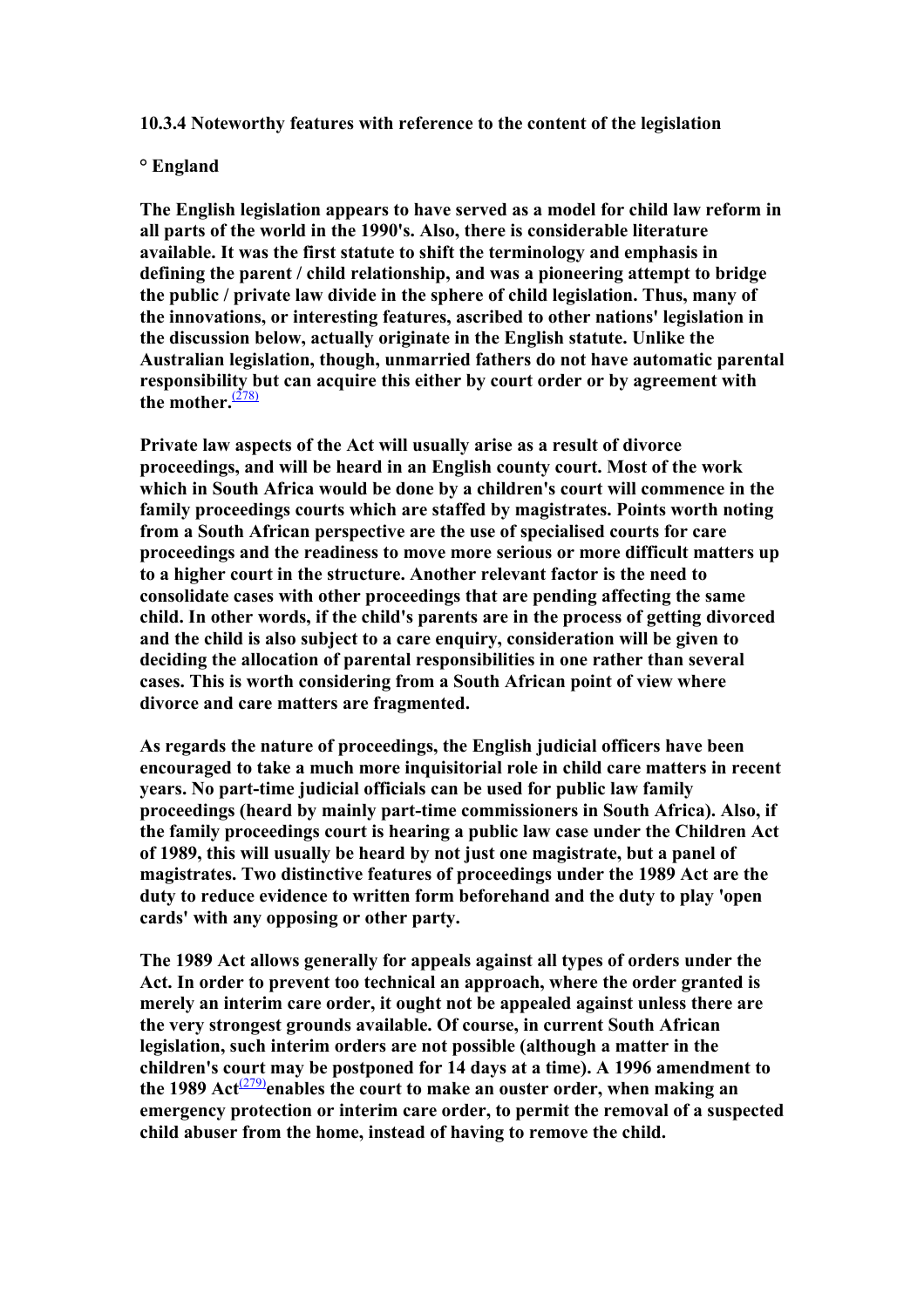**Question 100: Is there a need for interim orders in child care and protection legislation? Does the possibility of postponement have the same effect?** 

**Both a guardian** *ad litem* **and a lawyer will usually be available for a child where this is in his or her interests; the 1989 Act provides almost a presumption in favour of legal representation, requiring the court in public law care matters care orders, supervision orders and emergency protection orders - to appoint a guardian** *ad litem* **for the child 'unless it is satisfied that it is not necessary to do so in order to safeguard his interests'. The duties of the guardian** *ad litem* **are specified, and include attending all hearings; helping to overcome any time delay obstacles; deciding whether a solicitor should represent the child; advising the court on whether any other person might have an interest in becoming a party or making representations and on the degree of understanding of the child for such purposes as consenting to medical or psychiatric assessment; further advising the court of the wishes of the child and of outcome options available to the court.** 

**In regard to removal and placement of children, any decisions made must take into account the wishes of the child and the child's parents/person with parental responsibility, and also the child's religious persuasion, racial origin and cultural and linguistic background. With regard to the aforementioned removal criterion of significant harm, English law adds that not only must the child in question be suffering, or likely to suffer, significant harm, but also 'the harm or likelihood of harm must be attributable to the care given to the child, or likely to be given to him if the order is not made, not being what it would be reasonable to expect a parent to give to him', i.e. the criterion of significant harm is tested against the standard of the reasonable parent, which then renders this criterion a specifically parent focused one.** 

**A care or supervision order invests the local welfare authority with parental responsibility for the child, but removes such responsibility from anyone who received it by virtue of a prior residence, contact or specific issue order. However, other persons having parental responsibility (i.e. parents) will not be divested of it and will 'share' it with the local authority. There is a express presumption that the authority must allow the child to have contact with parents and other connected persons.** 

#### **° Scotland**

**In contrast to the New Zealand and Ugandan approach, the Scottish Act places the locus of implementation of many aspects upon local welfare authorities. They must: provide a range of services on behalf of children in order to prevent the necessity for removing these children partially or fully into state care; provide for children in need and children affected by a disability (either their own or that of a family member which affects them); provide accommodation for what would in South Africa be referred to as 'street children'; and provide day care for preschool and certain other children. The wording of these provisions emphasises the need to provide support for children and their families prior to considering the possibility of removal.**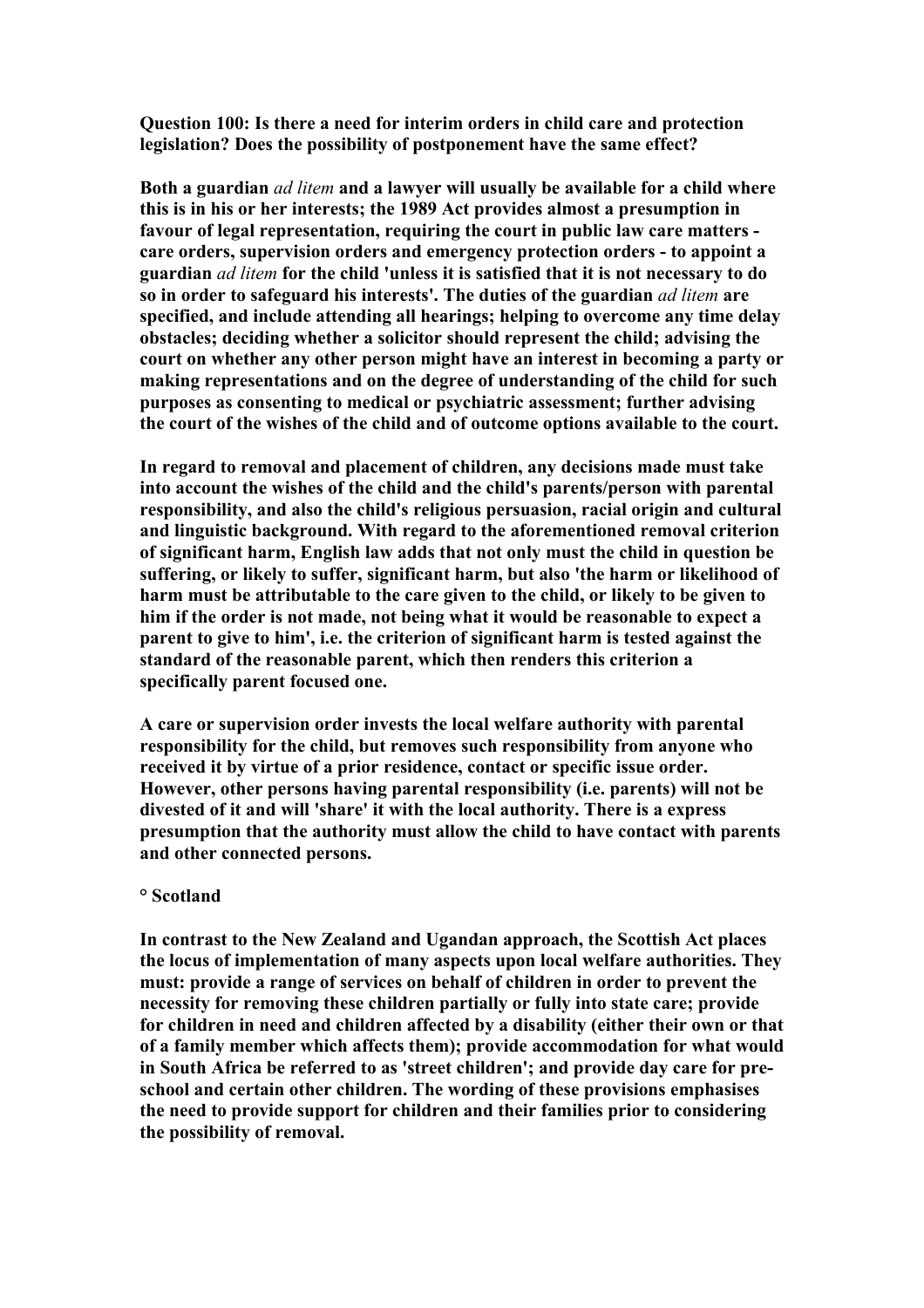**The Act also sets up places of short-term (7 and in some cases 14 days) refuge for children at risk of harm, in order to provide an easy place of escape without formal procedures. A requirement is that the child must request the accommodation (either in an institution or in an approved household).** 

**An unusual and very significant feature of Scottish law is the conducting of child care hearings, not by a court or judicial officer, but by means of 'a hearing' conducted by a children's panel. This system had been used with apparent success for many years prior to the promulgation of the 1995 Act. The whole purpose is to avoid formality and to allow for free and informal discussion with the child and his or her family as to how the child's future placement and situation should be resolved.**[\(280\)](#page-129-0) **The children's panel consists of three members (with a knowledge of or interest in children, appointed by the Secretary of State) and must include both male and female panelists. In order to assist the panel, there is a network of officers known as Children's Reporters, who present information at the children's hearings. One of the important preliminary tasks of the hearings is to decide in every instance whether it is necessary to appoint a person to safeguard the interests of the child in the proceedings. Such person would in effect be a representative or advocate for the child, but is referred to in Scottish terminology as a 'safe-guarder'. The concept of a safe-guarder allows for persons other than lawyers to assist and / or represent a child at a children's hearing.** 

It is also possible to transfer criminal cases involving children<sup> $(281)$ </sup> to a hearing by **the children's panel, the Reporter undertaking the administrative arrangements involved. It is envisaged that the majority of less serious offences committed by children will be addressed by means of a children's panel hearing, rather than a criminal trial. In instances where the matter proceeds to a criminal trial (serious offences, multiple charges, etc.), the children's hearing may nevertheless still have a role to play after conviction as the criminal court may still (and in some instances must) refer the matter for a children's hearing for the purpose of providing advice to the criminal court on how the child is to sentenced or dealt**  with.<sup>[\(282\)](#page-129-0)</sup> There is a sophisticated set of machinery for appeals and further **appeals against a panel decision. The child or a relevant person may appeal, provided they do so within a period of three weeks. The appeal will be to the local Sheriff (equivalent to a South African magistrate) and further appeals lie to the principal sheriff or the court of session.**[\(283\)](#page-130-0)

**Removal criteria are predominantly child-centred, but do include the fact that the child is likely to suffer unnecessarily or be impaired 'due to a lack of parental**  care', as also commission of an offence by the child,<sup>[\(284\)](#page-130-0)</sup> the misuse of drugs, **alcohol or volatile substances,**[\(285\)](#page-130-0) **failing to attend school regularly without reasonable excuse, to name a few of interest. Another feature is the possibility of a hearing simply because the child is a member of a household containing a person who has committed an offence against the child or another child who has been a victim of abuse for which that person has been convicted.** 

**One of the problems which often faces child care agencies is that they may well have suspicions of abuse or neglect of a child, but be unable to provide the necessary evidence without a medical examination or other assessment of the**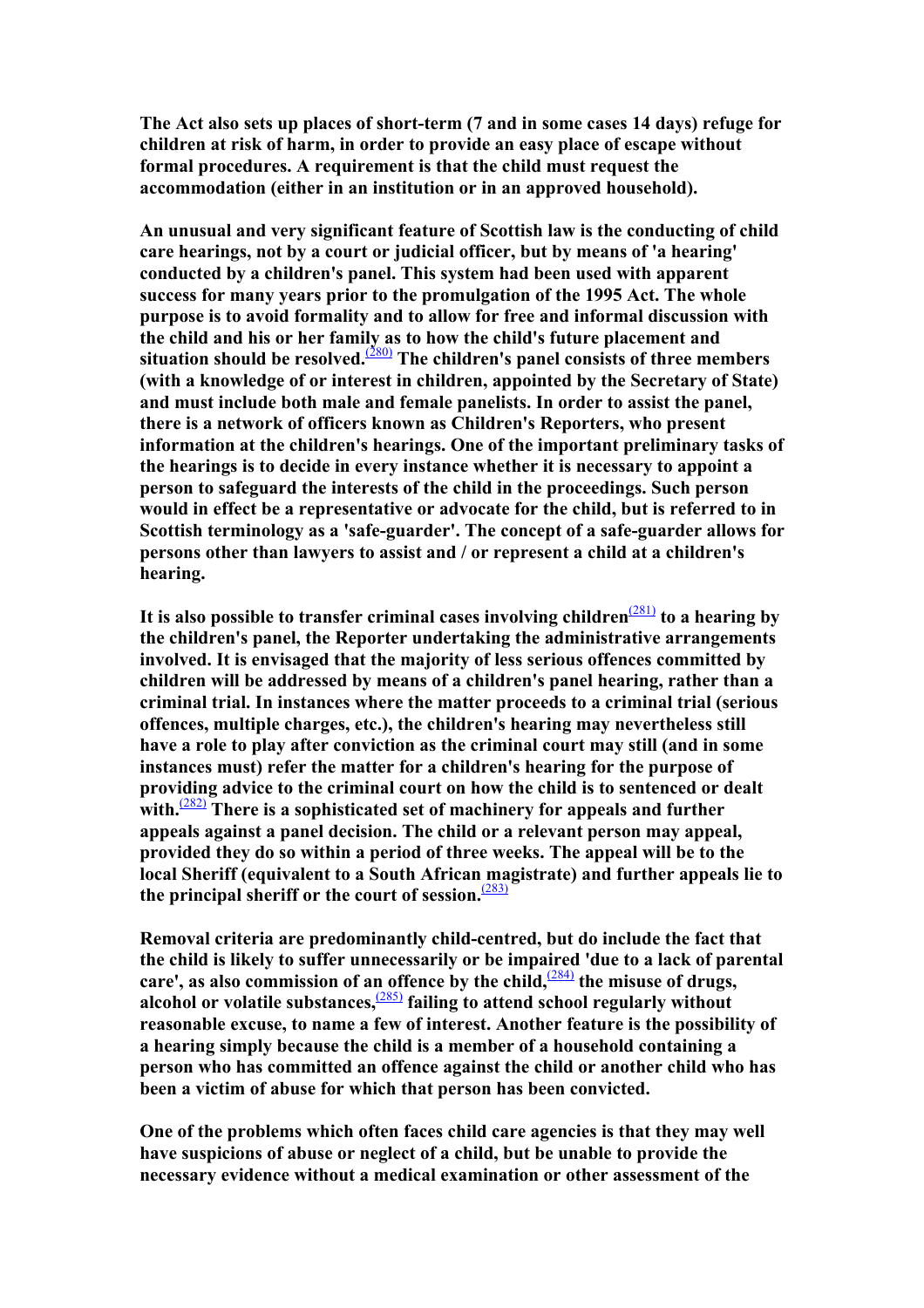**child, which would have to be authorised by the person exercising parental responsibility over the child who may well be the perpetrator. Therefore, in Scotland (as in England), a special 'child assessment order' may be obtained by application of a local authority to the sheriff if he or she is satisfied that there is 'reasonable cause to suspect that the child in respect of whom the order is sought is ... so treated (or neglected) that he is suffering, or is likely to suffer, significant harm.' The order (a more judicial approach) will allow for such an assessment to be made and even for the child to be kept at a specified place for as long as is necessary for the assessment to be performed, but an assessment cannot be forcibly carried out upon a child who is of sufficient maturity to understand its nature and refuses to submit to it.** 

**The judicial rather than children's panel approach is also evident where immediate, short-term protection of children who are in imminent danger of harm is sought. Any person may approach the sheriff for 'a child protection order' by providing reasonable grounds to show that a 'a child is being sotreated (or neglected) that he is suffering significant harm or will suffer such harm if he is not removed to or kept in a place of safety'. Child protection orders are subject to very strict time limits, and cease to be of effect if not implemented within 24 hours of having been granted. They are also subject to speedy challenge by any person.** 

**Throughout the 1995 Act time limits are tight and are constantly imposed in order to guard against the well-known danger of children languishing whilst their cases are not promptly attended to. Unlike the South African situation, where the welfare authorities under the Minister may change or disregard a children's court order, in Scotland the authorities are expressly required to 'give effect to the decision reached' and, in the case of children in residential care, 'from time to time to investigate whether, while the child is so resident, any conditions imposed by the supervision requirement (order issued at the hearing) are being fulfilled'. The decision reached at the hearing in regard to residential care, may be changed by the local authority only in a 'case of urgent necessity, where it is in the interests of ... the child ... or other children in that establishment or accommodation'. If this is done, it is peremptory that the case must be reviewed by a children's panel within seven days.** 

#### **° Australia**

**The new Australian legislation contains no direct equivalent of the 'no order' principle in the English statute; the welfare 'checklist'**<sup>[\(286\)](#page-130-0)</sup> contained in section **68F merely directs the court to consider 'whether it would be preferable to make the order that will be least likely to lead to the institution of further proceedings'.**[\(287\)](#page-130-0) **However, the Act contains counterbalancing provisions designed to encourage parents to reach argument about their children's futures rather than resorting to court orders: namely the possibility of 'parenting plans' being registered,**[\(288\)](#page-130-0) **which can deal with residence, contact, maintenance or any other aspect of parental responsibility.** 

**Only a small proportion of children in child removal cases become subjects of**  care and protection orders,  $\frac{(289)}{289}$  $\frac{(289)}{289}$  $\frac{(289)}{289}$  and most of these are not institutionalised. On 30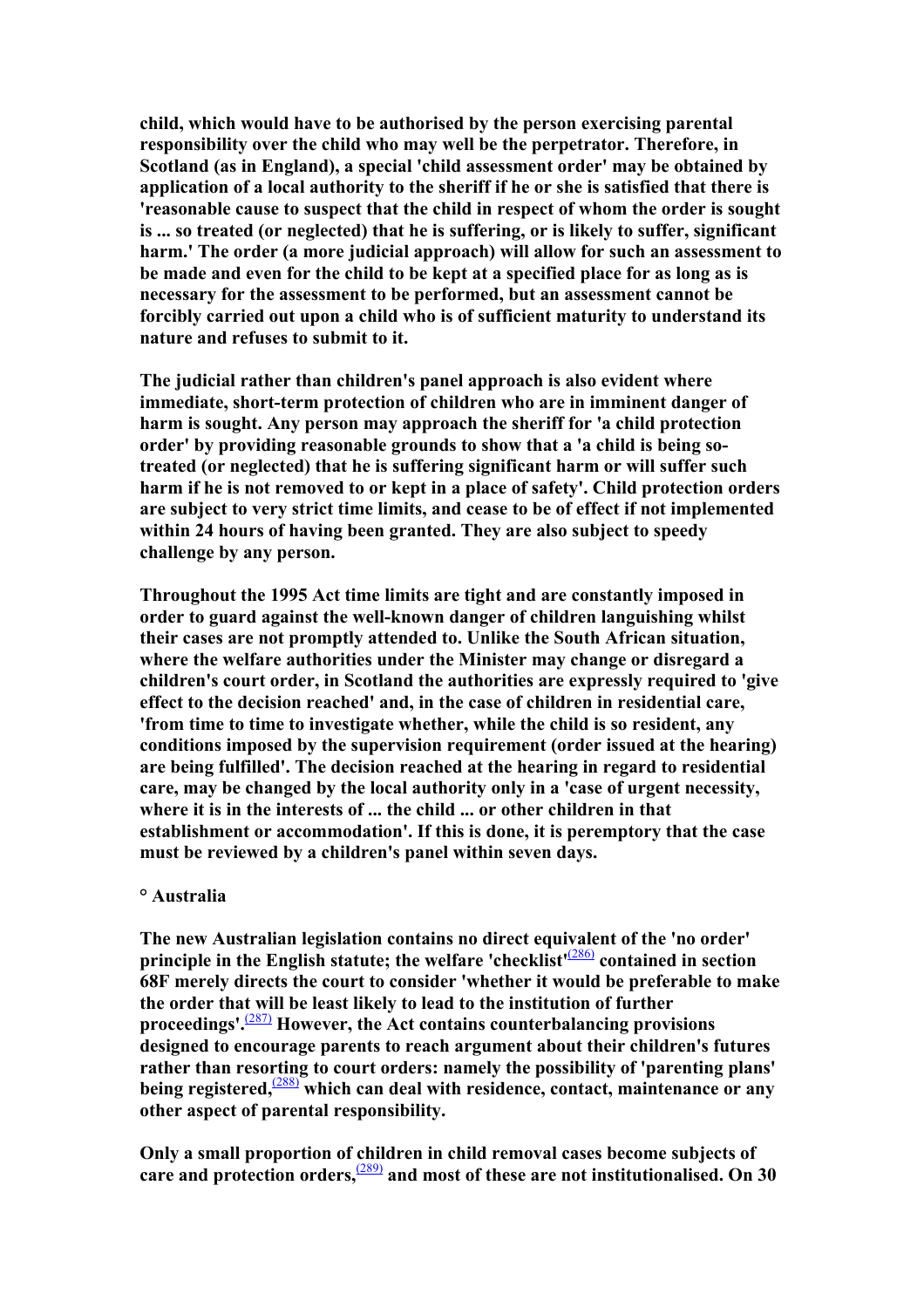**June 1996 there were 13 241 children under care and protection orders, with around 10 500 children in supported alternative care placements, such as foster care or residential care. Children can also be placed in alternative care**  voluntarily and most children are placed in a home-based setting. $(290)$ 

**The Australian Family Court, established in 1976, has a high international profile. Being a federal court with power to make decisions about matters relating to marriage, divorce, spousal maintenance and parental responsibility for children**[\(291\)](#page-130-0) **it has modified the traditional adversarial model in matters involving children, and has developed alternative dispute resolution processes such as counselling and mediation. Although there has been recognition recently of the need for the wishes of children to be heard,**[\(292\)](#page-130-0) **the focus of family law litigation remains on the parental contest and often does not serve the needs or interests of children or allow their effective participation. Unfortunately, these observations also apply to State and Territory generalist magistrates' courts**  empowered to deal with family law matters.<sup>[\(293\)](#page-130-0)</sup>

**The** *Family Law Act, 1975* **allows children to commence proceedings in the Family Court**[\(294\)](#page-130-0) **and allows the court to appoint a 'next friend' where it is satisfied the child does not understand the nature and possible consequences of the proceedings or is not capable of conducting the proceedings directly. In practice, children rarely litigate in family law matters either directly or by a next friend.**[\(295\)](#page-130-0) **More commonly, children are separately represented by a child's representative,**[\(296\)](#page-130-0) **if they are represented at all. Representatives are required to advocate in accordance with their assessment of the child's best interest and do not act upon the child's instructions or advocate the child's wishes.**[\(297\)](#page-130-0) **In the States and Territories differing models of representation, usually by legal practitioners acting either in terms of the direct instructions model or the abovementioned best interests model, apply in care and protection systems.** 

**The federal Child Care Act, 1972, although rather limited in scope, is of special interest, providing for assistance by the Commonwealth in respect of child care centres for those under school age. The Act prescribes the conditions for eligibility as a child care centre, provides guidelines for eligible child care centres, and deals with the financial aspects related to the establishment and running of child care centres. Most States and Territories have similar legislation.** 

**Closely related is the Childcare Rebate Act, 1993 which establishes a childcare rebate and how it can be claimed. The rebate is available on a wide definition of family, being a 'group of people that is made up of (a) a person and any dependent children of the person; and (b) the partner (if any) of the person and any dependent children of the partner'. 'Partner' is defined broadly with a result that the term 'family' assumes a very wide meaning. The definition of parent does not limit parenthood to biological parents: it is simply the person who is legally responsible for the day-to-day care of, and actually has, the care of the child.** 

**° New Zealand**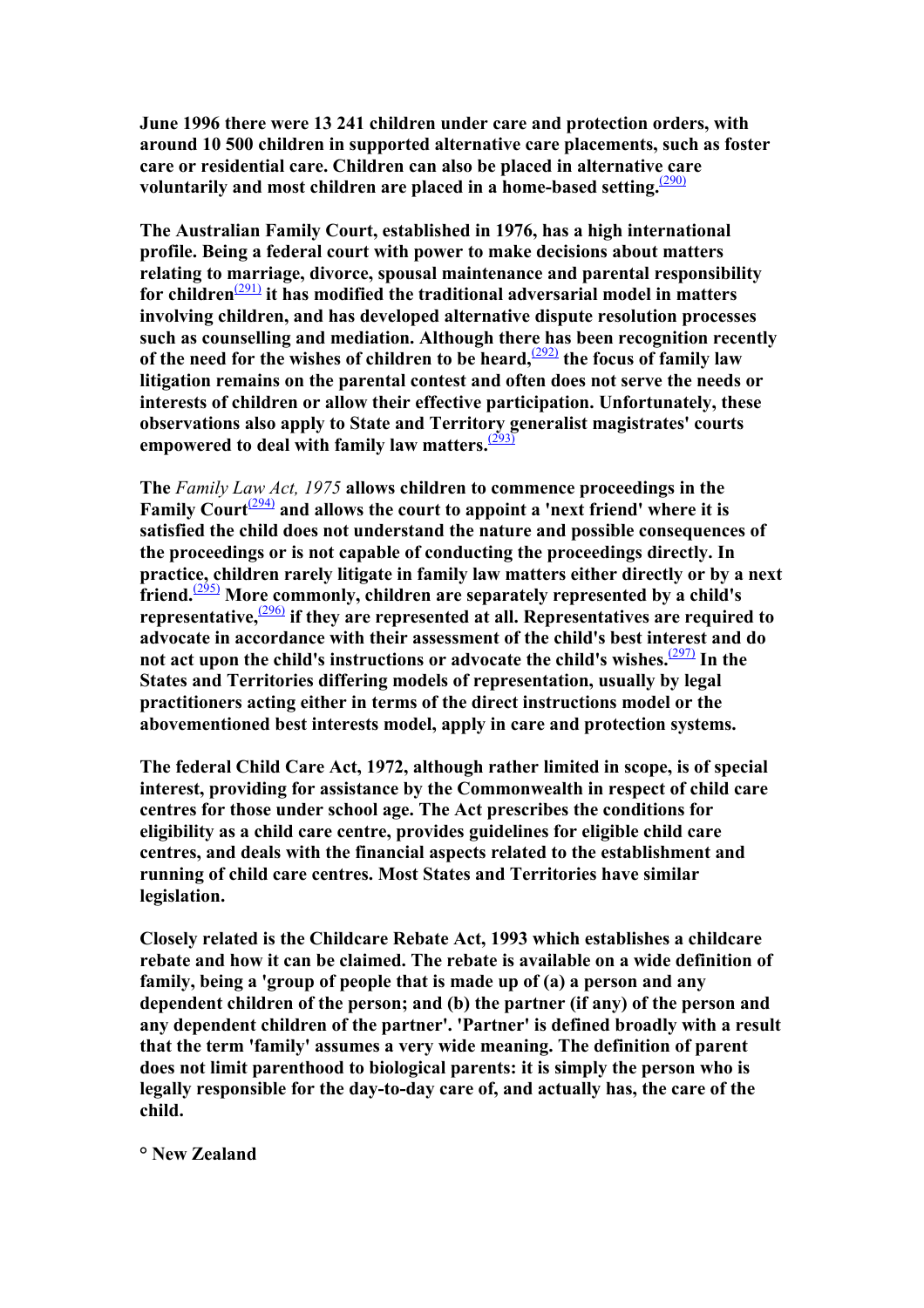**New Zealand has made a unique contribution to the development of child care and protection systems by introducing family group conferencing, which gives the child and family primary responsibility for making decisions after being given appropriate information and advice by the Care and Protection coordinator. By also giving practical meaning to participation of the child and of the community in decision making, this forum is compatible with a Maori model of extended family decision making. Since the New Zealand legislation has been enacted, experiments with family group conferencing within the care and protection system have occurred in various countries in the world, including**  Australia, Canada, USA and England.<sup>[\(298\)](#page-130-0)</sup>

**Judicial authority under the Act is vested in the Family Court,**  $\frac{(299)}{290}$  $\frac{(299)}{290}$  $\frac{(299)}{290}$  **which, before making orders in respect of services, support, custody, and guardianship, must consider a plan for the child. This plan must specify the objectives sought to be achieved for the child, contain details of the assistance to be provided for him or her, and of the responsibilities of the child, parents and guardians, the personal objectives of the child and family members, and other relevant matters.** 

Common to the systems of both care and protection and youth justice $\frac{(300)}{300}$  $\frac{(300)}{300}$  $\frac{(300)}{300}$  is the **issue of residential care. Time limits are placed on detention in secure care - a child may not be held for longer than 72 hours continuously or 3 consecutive days before being brought before the court which may authorise continued detention for at most 14 days. Thereafter the Director General may apply to the Youth Court, Family Court or District Court to apply for approval for continued detention. The decision of the court is reviewable on application by the child or parent, guardian or legal representative.** 

**The Act appoints a Commissioner for Children, whose functions include investigating any decision or recommendation under the Act, monitoring the policies and practices of the Social Welfare Department, increasing public awareness of matters relating to the welfare of children and advising the Minister on any matter relating to the administration of this Act.** 

**There is no mandatory reporting of abuse, ill-treatment or neglect, but reporting in good faith is protected from legal action. The Act provides for a care and protection resource panel which must be consulted upon receipt of a report of abuse, ill-treatment or neglect and which provides a multi-disciplinary team**  approach to these issues.<sup>[\(301\)](#page-131-0)</sup>

Top of section 10 Top of contents

## **11. THE WAY FORWARD**

11.1 Scope of legislation 11.2 Implementation and State support for a new legal system for children 11.3 Integration of work of other project committees of the S A Law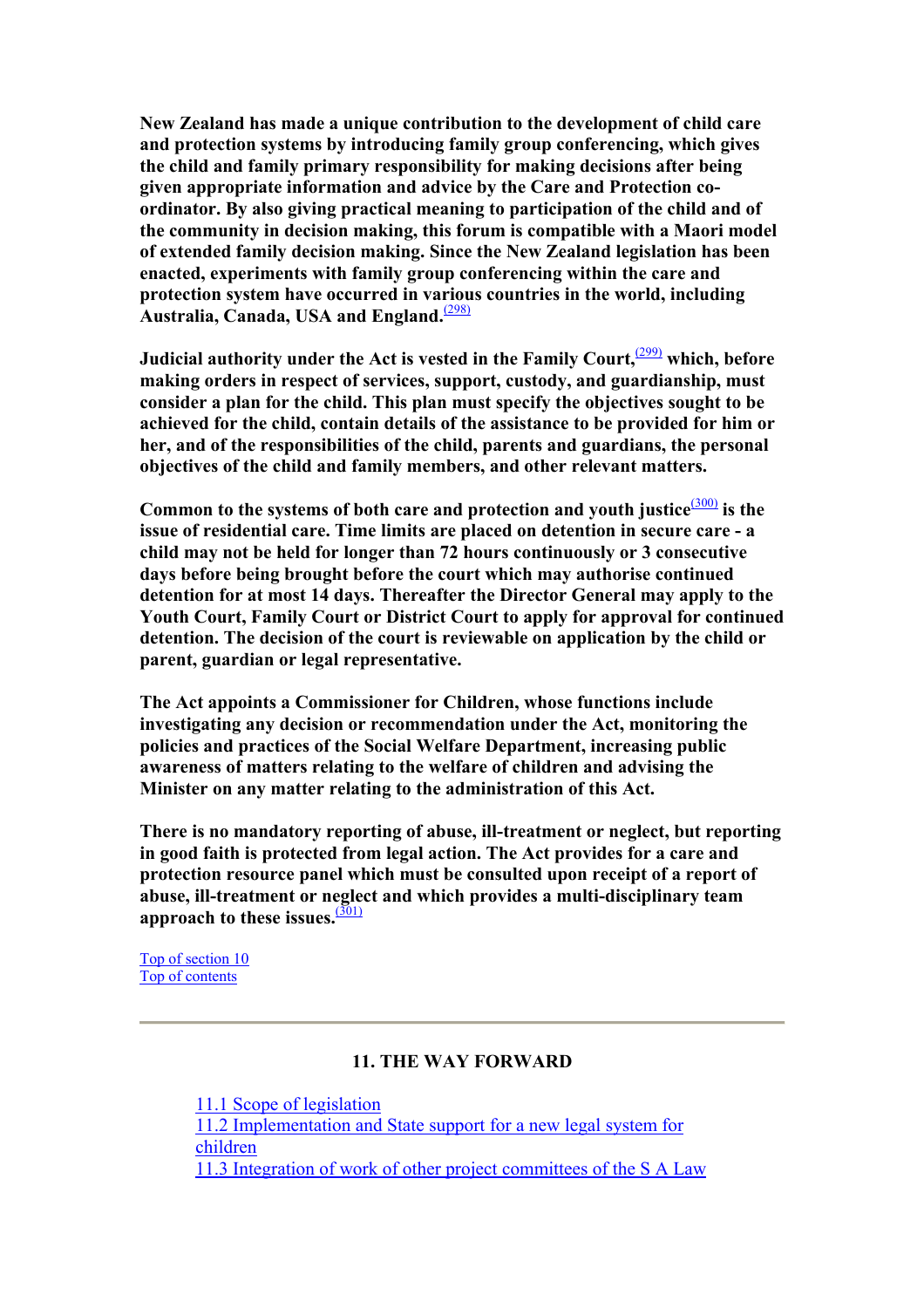**Commission** 11.4 Request for suggestions concerning implementation and monitoring mechanisms for new child legislation 11.5 Jurisdiction in matters affecting children and the role of the iudiciary 11.6 Possible constraints of the envisaged legislation

Top of section 11 Top of contents

## **11.1 Scope of legislation**

**The central theme that spans the preceding 10 chapters is the diversity of legal arrangements currently affecting children in South Africa, as well as the plurality of statutes involved in implementing children's rights, providing access to services and fulfilling children's needs. Thus, in addition to the more specific questions that have arisen during the course of individual chapters, a central concern of the committee is to identify the scope and reach of proposed new children's legislation. The committee sees its brief, not simply as redrafting the present Child Care Act, but to consider the question: What should child protection legislation in fact encompass? It seems that the entire vision and thrust of child legislation warrants consideration in the new constitutional and human rights era. As the first step, therefore, consensus as to the ideal scope of proposed legislation has to be widely sought.** 

**The committee has already stated (in Chapter 1) its intention to consult widely with all stakeholders and to promote a multi-disciplinary and inter-sectoral approach. We also encourage active participation in all stages of the investigation and would therefore welcome submissions, suggestions, and comments on this issue paper and other relevant issues. Please address these to the Commission at the address appearing in the Introduction.** 

**In the interim, however, the committee has identified the need for two further issue papers in 1998, both of which arise out of already identified defects in the present legal framework. One of these will examine children's courts and removal proceedings, presently dealt with in the Child Care Act but also recently the subject of substantial legislative change.**(302) **The other issue paper will investigate the broad question of children's status, including adoption, the relationship between parent and child, the position of extra-marital children and related matters. The committee is of the opinion that these matters fall necessarily within the assigned brief, and it therefore proposes to prepare issue papers on these areas as soon as possible. However, as regards the development of detailed proposals with respect to the many other issues which could conceivably form part of comprehensive legislation as discussed in the previous chapters, the committee awaits the guidance of the public at large, stakeholders and those who participate in the consultative process following the publication and dissemination of this issue paper.** 

Top of section 11 Top of contents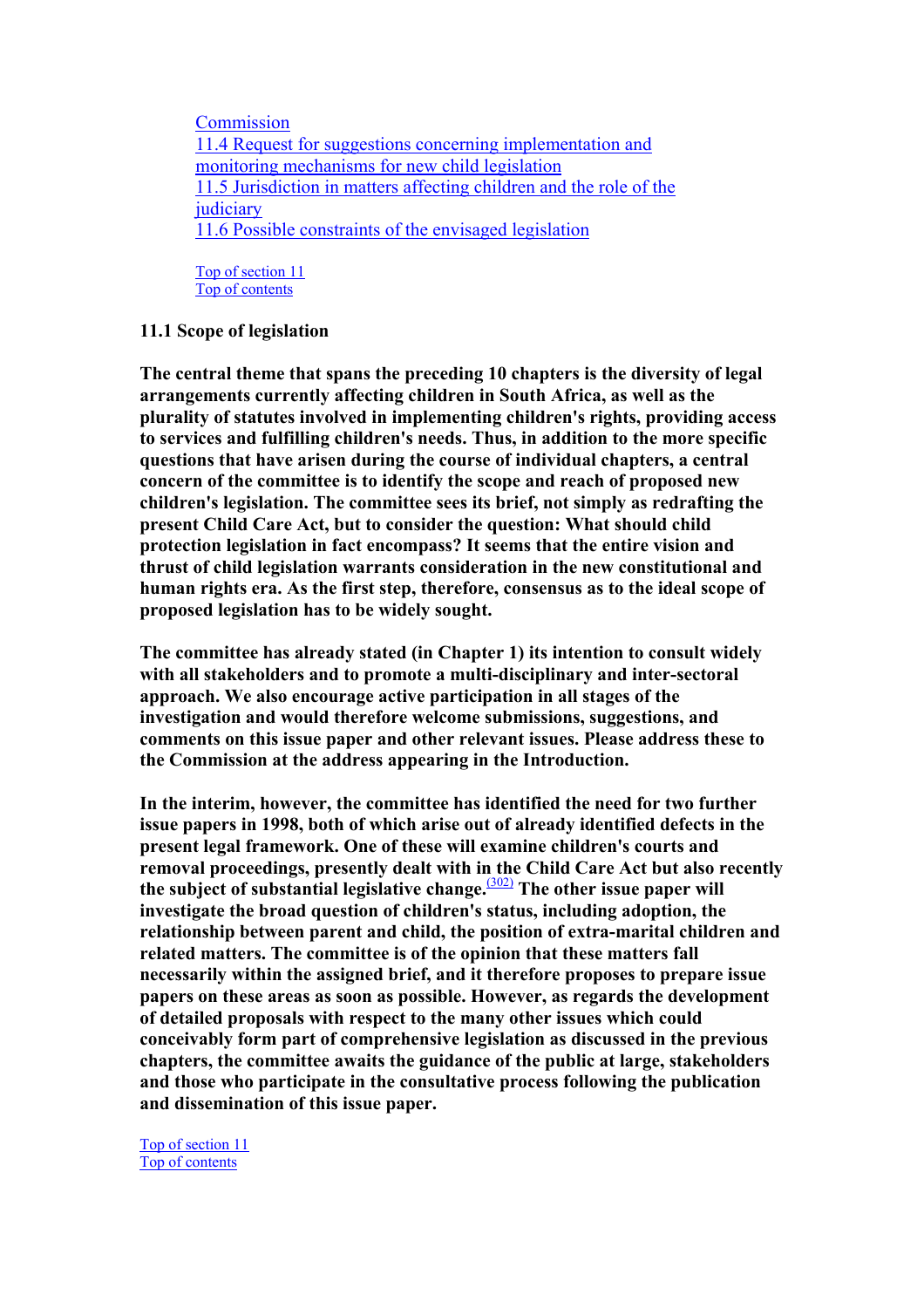#### **11.2 Implementation and State support for a new legal system for children**

**The committee is aware of the fact that two further factors may have a significant bearing on the outcome of the present investigation. The first is the inter-sectoral nature of implementation of children's laws, which is referred to in the situational analysis in Chapter 4, and which arises repeatedly in many of the remaining chapters too. The fact that national and provincial ministries, local government authorities, private and subsidized welfare organisations, education providers (both formal and informal), health, development and other organisations all play a role in delivering services to children and attending to their growth, protection and development, may raise some difficulties in defining the scope of workable children's legislation. Fears have been expressed that if legislation were to encompass too broad a reach, its effectiveness might be diminished due to the practical difficulties of co-ordinating implementation through a range of Departments and role players. A contrary view, though, is to aim for the broadest possible framework, as this is arguably in children's best interests, and to provide adequate legislative provision for multi-sectoral implementation. The committee desires particular consideration of this issue in response to the central theme of this issue paper, i.e. what the scope of proposed child legislation should be?** 

**Second, participants at the briefing sessions held by the committee on 5 and 6 March were at pains to point out that, unless sufficient resources (both human resources and financial resources) are allocated to underpin a new child law, particularly as regards children in especially difficult circumstances, the legislation will not in and of itself improve children's lives. It has been suggested in NGO circles that government spending on children has in fact decreased in real terms over the past four years, with seriously detrimental effects for poor children and those in the most marginal circumstances. The committee is therefore alert to the need for a commitment from government to allocate sufficient resources (within available means) to underpin the proposed children's statute. The children's court, as an obvious example, is currently the central judicial safety net for the protection of children in need of care and is in urgent need of resources to enable it to fulfil its potential: without a commitment to the injection of skills, physical equipment, infrastructure and the like, it becomes very difficult to motivate that legislation should encompass provisions which point to an increased role for this forum.** 

#### Top of section 11 Top of contents

#### **11.3 Integration of work of other project committees of the S A Law Commission**

**Reference has been made throughout the issue paper to the fact that there are, at present, at least three investigations of the South African law commission affecting children's issues and law reform.**(303) **The three project committees are in regular contact, and, in addition, there are members of this committee who serve on the juvenile justice project committee. However, whilst this committee is now producing the first of at least three issue papers, the other two project committees have already consulted widely on their issue papers, and are shortly**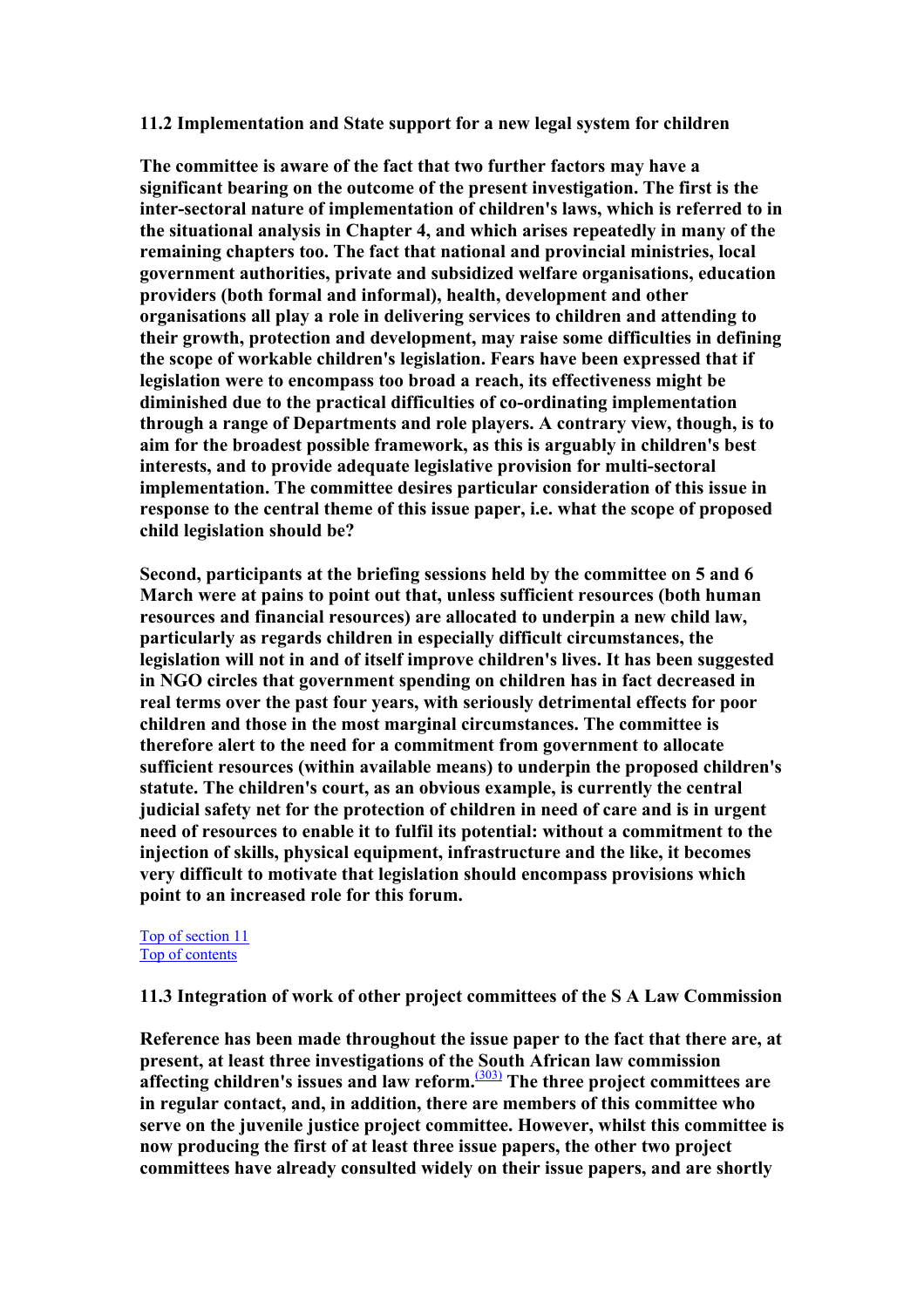**to produce discussion papers with draft legislation. There is, however, a broad understanding between the three committees that the legislation developed by the project committee on juvenile justice, and that developed in regard to sexual offences against children, should proceed from the same framework and principles (the Constitution, CRC, IMC policy, etc) as those identified as being relevant to this investigation. It is also clear to all three committees that the terminology used in, and the style of any new legislation, as well as the conceptualisation of the role of children, parents, families and state should 'match' at the conclusion of the three investigations. The ultimate aim may be to draft a series of enactments that, put together, form chapters in a comprehensive children's statute. The desirability and feasibility of following this route is a matter on which the committee desires specific input and comment.** 

**11.4 Request for suggestions concerning implementation and monitoring mechanisms for new child legislation** 

**South Africa does not, for historical reasons, have a Ministry dedicated to children's affairs, nor is there a commission for children, a children's ombud or similar body. The NPA steering committee possibly comes the closest to a monitoring body to oversee the implementation of the rights of children in South**  Africa,  $\frac{(304)}{204}$  $\frac{(304)}{204}$  $\frac{(304)}{204}$  whilst the Human Rights Commission has also set up a committee on **children's rights. The Office of the Deputy President also has staff dedicated to children's rights. In Chapter 10, comparative examples are given where other countries have established bodies or structures to oversee the implementation of legislation pertaining to children, such as the New Zealand Commissioner for Children, and the Ugandan Secretary for Children's Affairs.** 

**At present in South Africa, limited examples of what could be termed 'monitoring mechanisms' are set out in specific enactments, usually with reference to single issues affecting children: so, for example, inspections of children's residential facilities are covered in section 31 of the present Child Care Act. Another recent development pertains to the establishment of the office of Commissioner for Children in the Western Province Constitution.**[\(305\)](#page-131-0) **The Commissioner's duties will include 'protecting and promoting the interests of children in the Western Cape, in particular as regards-** 

- **(a) health services**
- **(b) education**
- **(c) welfare services**
- **(d) recreation and amenities; and**

 $(e)$  sport'.<sup> $(306)$ </sup>

**The powers and duties of the Commissioner are spelt out in section 79, and include monitoring, investigating, researching, educating, lobbying, advising, and reporting on matters pertaining to children within the sphere of provincial competency.**[\(307\)](#page-131-0)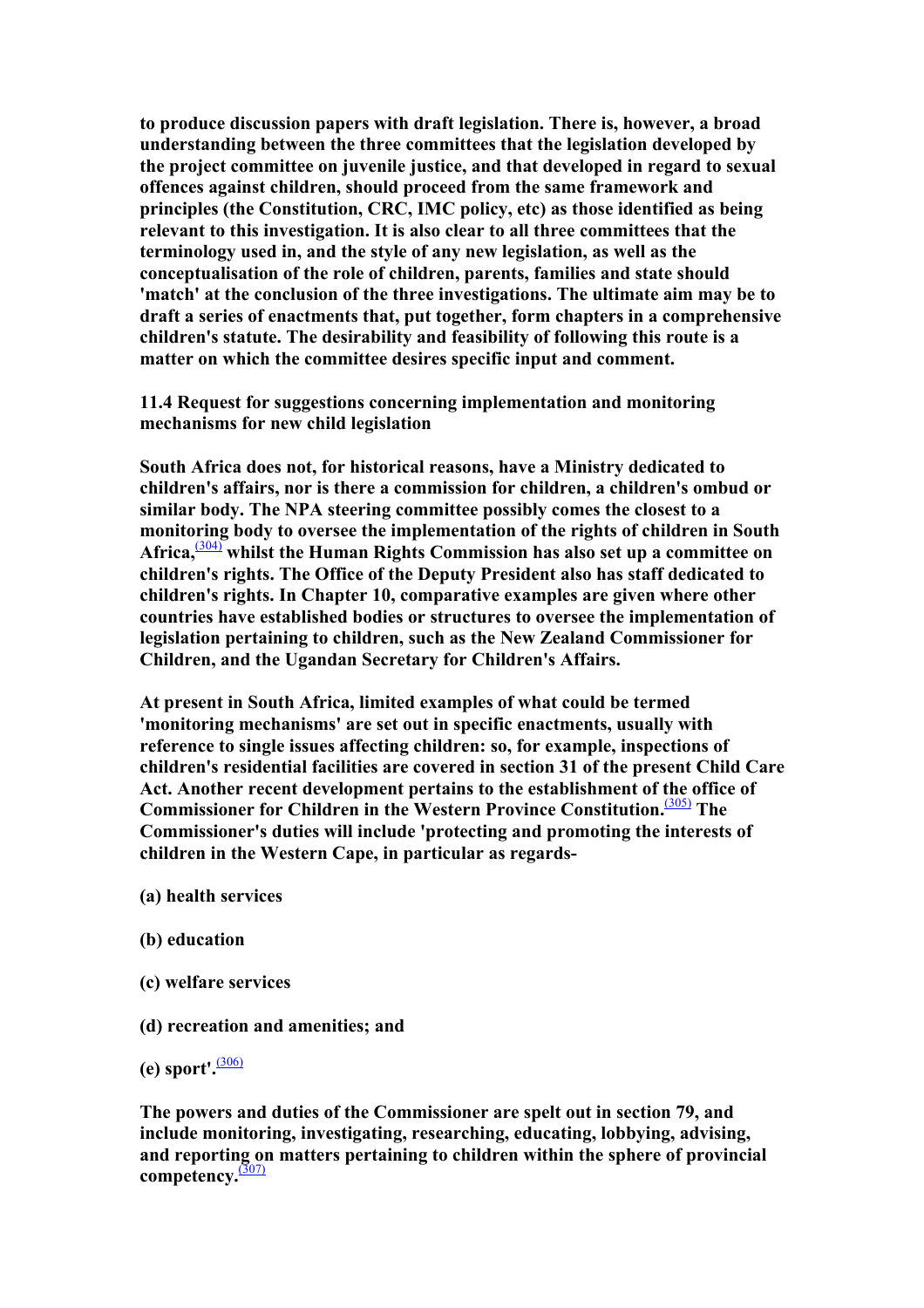**Bearing in the mind the inter-sectoral nature of much child legislation, as well as the different levels of government responsible for its implementation (national, provincial, and local), the committee is concerned to ensure that the development of future legislation not be seen as the end-goal of this endeavour. Our vision stretches beyond the formal promulgation of new legislation to ensuring that such legislation is effectively and adequately implemented. To this end, it is suggested that proper mechanisms for future control of the implementation of its principles and provisions be put in place in the principle legislation itself. For example, the warning signals that the 1983 Child Care Act (in operation from 1987) was not having the expected consequences in practice were evident as early as 1990, when the Department of Welfare and Population Development initially took steps to draw together a committee to revisit the Act. The Child Care Amendment Act 86 of 1991 addressed some (but by no means all) of the concerns which had been raised, while further (limited) amending legislation was passed in in 1996.**[\(308\)](#page-131-0) **As is evident from Chapter 7 above, many of the identified deficiencies in the formulation and operation of the Act remain. As delays in this regard are harmful to children, the committee would like to see the inclusion of possible structures to underpin the application of the envisaged legislation, and seeks detailed proposals from the public and stakeholders in this regard. In particular, attention is directed to questions such as how such a body/ structure would interface with line function departments, whether it should be national, provincial or local or all of these, and what the nature and ambit of functions should be.** 

#### Top of section 11 Top of contents

#### **11.5 Jurisdiction in matters affecting children and the role of the judiciary**

**Throughout the issue paper, references have been made to the plurality of courts dealing with children's issues, which include divorce courts, criminal courts (e.g. where sexual offences against children are prosecuted), the proposed family court, and the children's court (a civil court, the character of which has been described as unique). The children's court, in addition, provides for a special blend of justice and welfare approaches, although prior reference has been made to the possible need to provide for further 'due process' provisions in legislation, such as the right to appeal against the finding of a children's court in care proceedings. The position of the High Court as upper guardian of minors has also been mentioned.** 

**In considering the way forward, important events may influence the course of the investigation in regard to the future role of the above mentioned structures, bringing about clarity which is at present lacking because, amongst other things, the proposed family court and its possible scope of jurisdiction is still under discussion. The committee is anxious that the interplay between the justice and welfare departments in relation to children in the judicial process, as well as the future role of the family court, children's court, juvenile court and so forth, be considered by stakeholders in their responses to the issues raised in this issue paper.**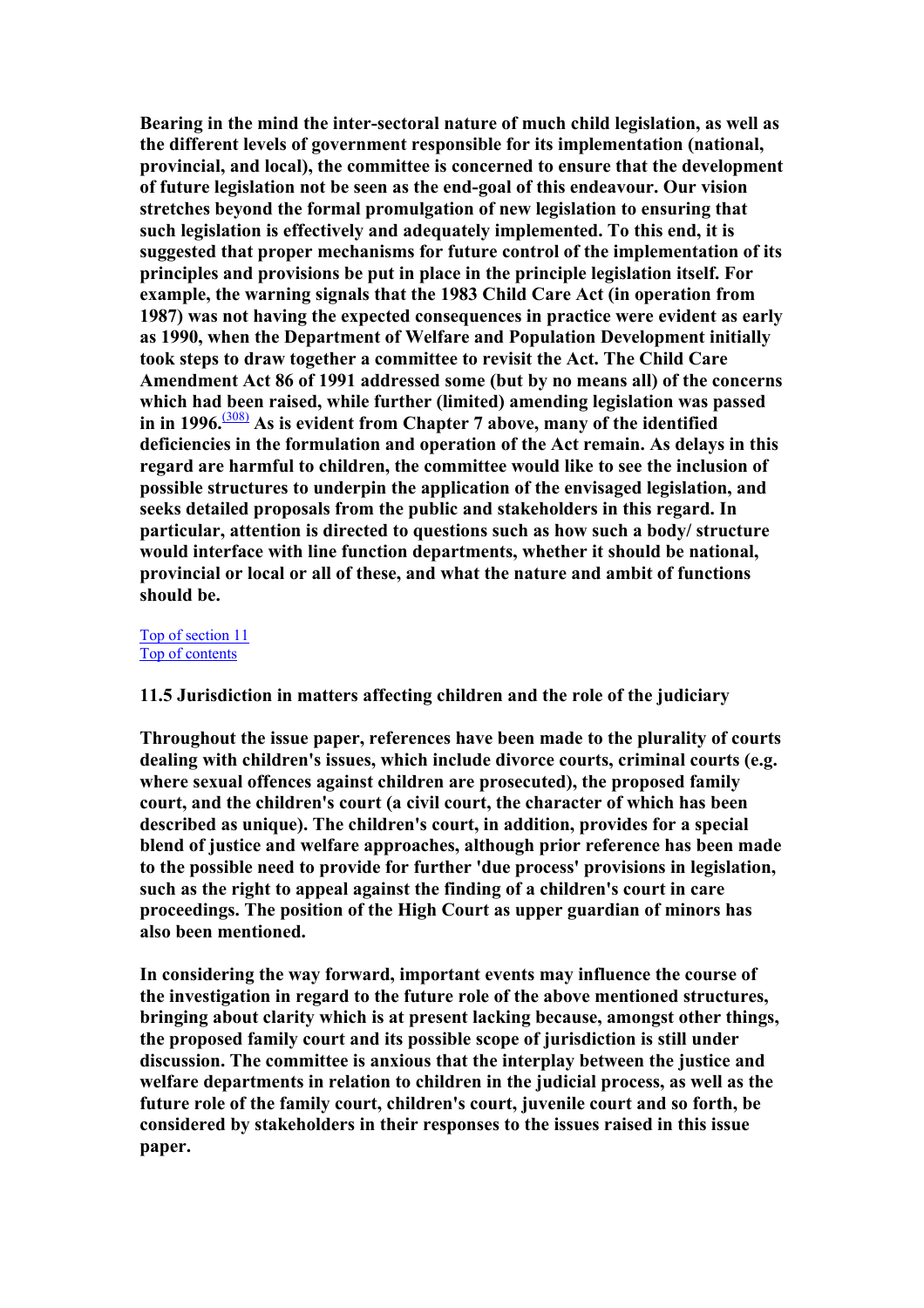**11.6 Possible constraints of the envisaged legislation** 

**Without detracting in any way from the potential significance and likely benefits to children of a new legislative framework in keeping with constitutional and human rights principles, the reservation has been expressed that (independent of the difficulties associated with the ensuring the commitment of the resources required to underpin an effective child care and protection system), there are some aspects which legislation alone cannot achieve. For example, it cannot alone produce well-trained, committed and motivated personnel who will bear responsibility for implementation of core provisions of the legislation, nor can it singlehandedly change social, religious and cultural attitudes towards children. Social and economic upliftment, too, are ultimately developments which occur outside of the usual domain of legislative drafters, although much can be done in a legislative framework to ensure redress, equity, and support for children in the most marginal situations. It is with this realistic appraisal of the ultimate benefits of legislation to the children of South Africa, that the committee's vision (spelt out in Chapter 2) nevertheless seeks to proceed to develop a model for legislation that empowers children and families, yet provides the best possible protection for all children, and particularly those in especially difficult circumstances.** 

Top of section 11 Top of contents

# **ENDNOTES**

**1. On 16 June 1995.** 

**2. Julia Sloth-Nielsen and Belinda van Heerden 'Proposed Amendments to the Child Care Act and Regulations in the Context of Constitutional and International Law Developments in South Africa' (1996) 12** *SAJHR* **247.** 

**3.** *Towards Redrafting the Child Care Act: Recommendations of a Conference of the Community Law Centre (UWC) and the Portfolio Committee on Welfare and Population Development***Community Law Centre Publication (September 1996).** 

**4. Signed by South Africa in September 1997, but not yet in force.** 

**5. Inter-Ministerial Committee on Young People at Risk** *Interim Policy Recommendations for the Transformation of the Child and Youth Care System* **(November 1996) 7.** 

**6. See Ms Beth Goldblatt 'The interface between children's rights and gender issues' (Briefing document to the S A Law Commission Project Committee on the Review of the Child Care Act, Pretoria, 5 March 1998) 4 - 5. See also** *President of the Republic of South Africa and Others v Hugo* **1997 (4) SA 1 (CC).** 

**7. Such as insemination by donor sperm, in vitro fertilisation, embryo transfer, and the like.**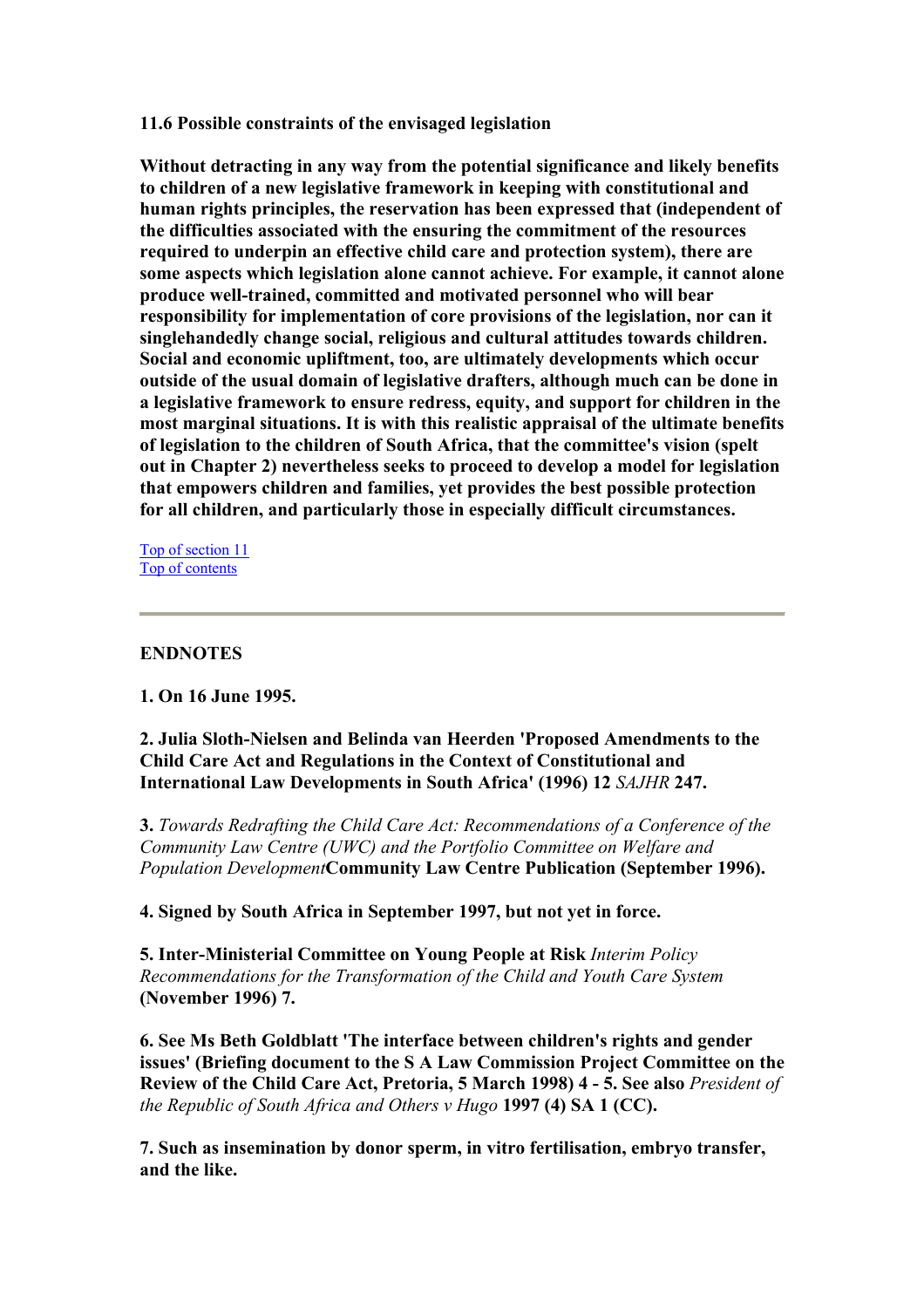**8. Section 28(1)(d) of the Constitution.** 

**9. Ms Beth Goldblatt** *op cit* **5.** 

**10. This would, for example, empower children to conduct their own affairs upon reaching the age of 18 years.** 

**11. In November 1997.** 

**12. Article 3.1.** 

**13. Article 12.1.** 

**14. Bob Franklin (ed)** *The Handbook of Children's Rights* **(1995) 14.** 

**15. Thomas Hammarberg in Bob Franklin (ed)** *op cit***, preface.** 

**16. Article 2.1.** 

**17. Articles 1 - 41 are the substantive articles of the Convention. Articles 42 to 54 deal with mechanisms for reporting and accountability of States Parties.** 

**18. This coincides with the definition contained in the South African Constitution and that in the current Child Care Act.** 

**19. 19 Article 25.** 

**20. These provisions are given further weight by the Hague Convention on the Protection of Children and Co-operation in Respect of Inter-country Adoption (UN Resolution 41/85, 1996) and the Hague Convention on the Civil Aspects of International Child Abduction. (South Africa has acceded to the latter instrument which became operative in this country on 1 October 1997.)** 

**21. Article 22.** 

**22. Article 23.** 

**23. 23 Article 30.** 

**24. Article 40.** 

**25. 25 Article 32.** 

**26. 26 Article 33.** 

**27. Article 38.** 

**28. 28 Winnie Kubayi in Ann Skelton (ed)** *Children and the Law in South Africa* **Lawyers for Human Rights, 1998 (forthcoming).**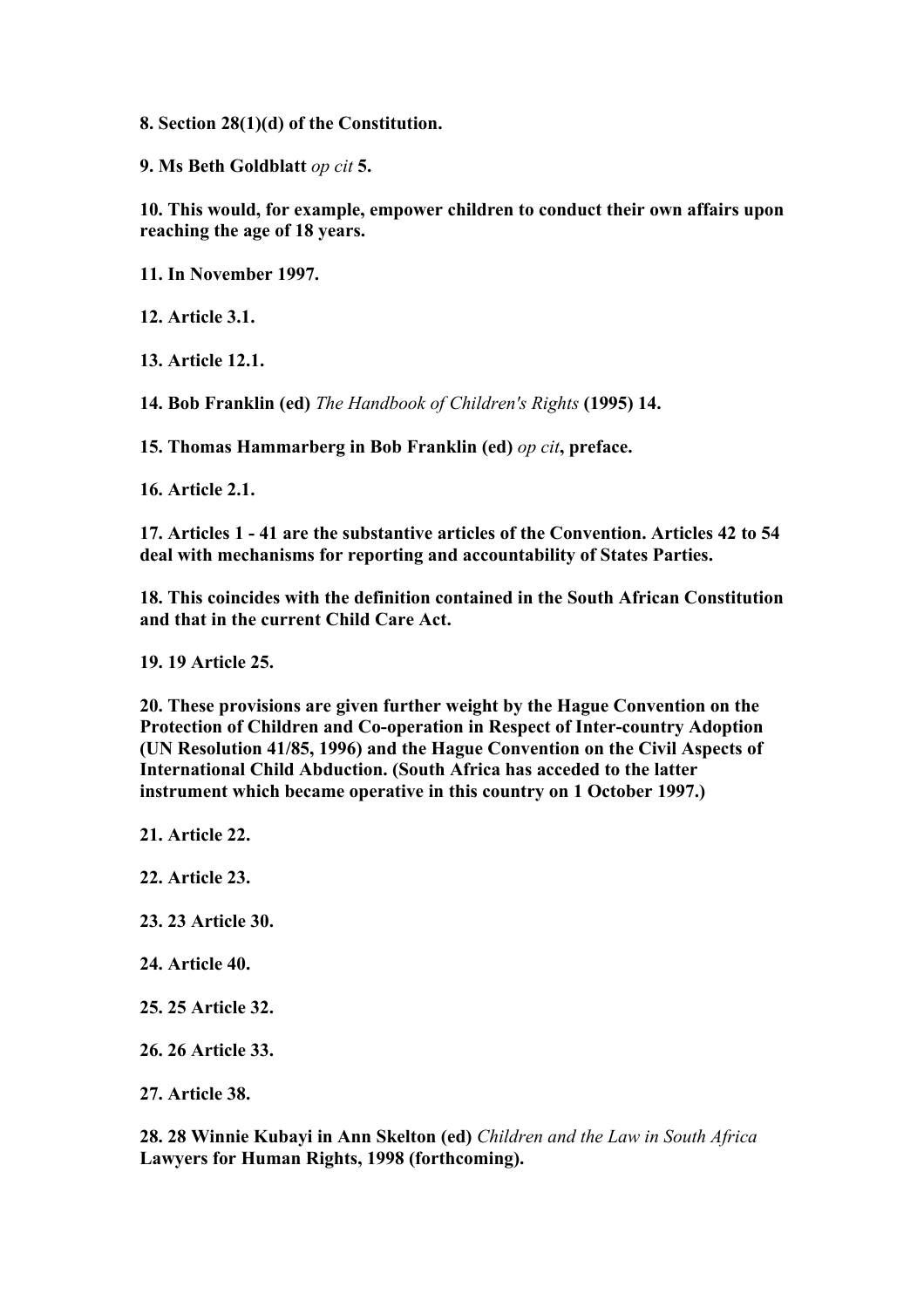**29. 29 To date only seven countries have ratified, whilst fifteen ratifications are required for the Charter to come into operation.** 

**30. Article 21(1).** 

**31. Article 21(2).** 

**32. Article 30. Cf, in this regard, the recent decision of the Constitutional Court in** *President of the Republic of South Africa and Others v Hugo* **1997 (4) SA 1 (CC).** 

**33. Article 31.** 

**34. Article 11.** 

**35. In terms of the provisions of the Hague Convention on the Civil Aspects of International Child Abduction Act 72 of 1996, in operation from 1 October 1997. See also the Regulations issued under section 5 of Act 72 of 1996 (Government Notice R. 1282 in Government Gazette 18322 of 1 October 1997).** 

**36. See further Chapter 5 below.** 

**37. Rule 11(b).** 

**38. The Inter-Ministerial Committee on Young People at Risk used the JDLs as the basis of their investigation into places of safety, schools of industry and reform schools.** 

**39. 39 Ann Skelton 'Developing a juvenile justice system for South Africa' in Raylene Keightley (ed)** *Children's Rights* **(1996) 180 at 191.** 

**40. See the amended and or new Regulations 30, 30A, 31, 31A, 32, 33, 33A, 33B, 34, 34A and 35 under the Child Care Act, 1983 (published as Government Notice R. 416 in Government Gazette 18770 of 31 March 1998 and hereafter referred to as the 1998 Amendments).** 

**41. 41 On 15 December 1995.** 

**42. Jeff Handmaker 'Displaced Children and Children in Exile' (Briefing document to the committee, Pretoria, 5 March 1998) 2 and 5.** 

**43. Section 28 states that** 

**(1) Every child has the right-** 

**(a) to a name and a nationality from birth;** 

**(b) to family care or parental care, or to appropriate alternative care when removed from the family environment;** 

**(c) to basic nutrition, shelter, basic health care services and social services;**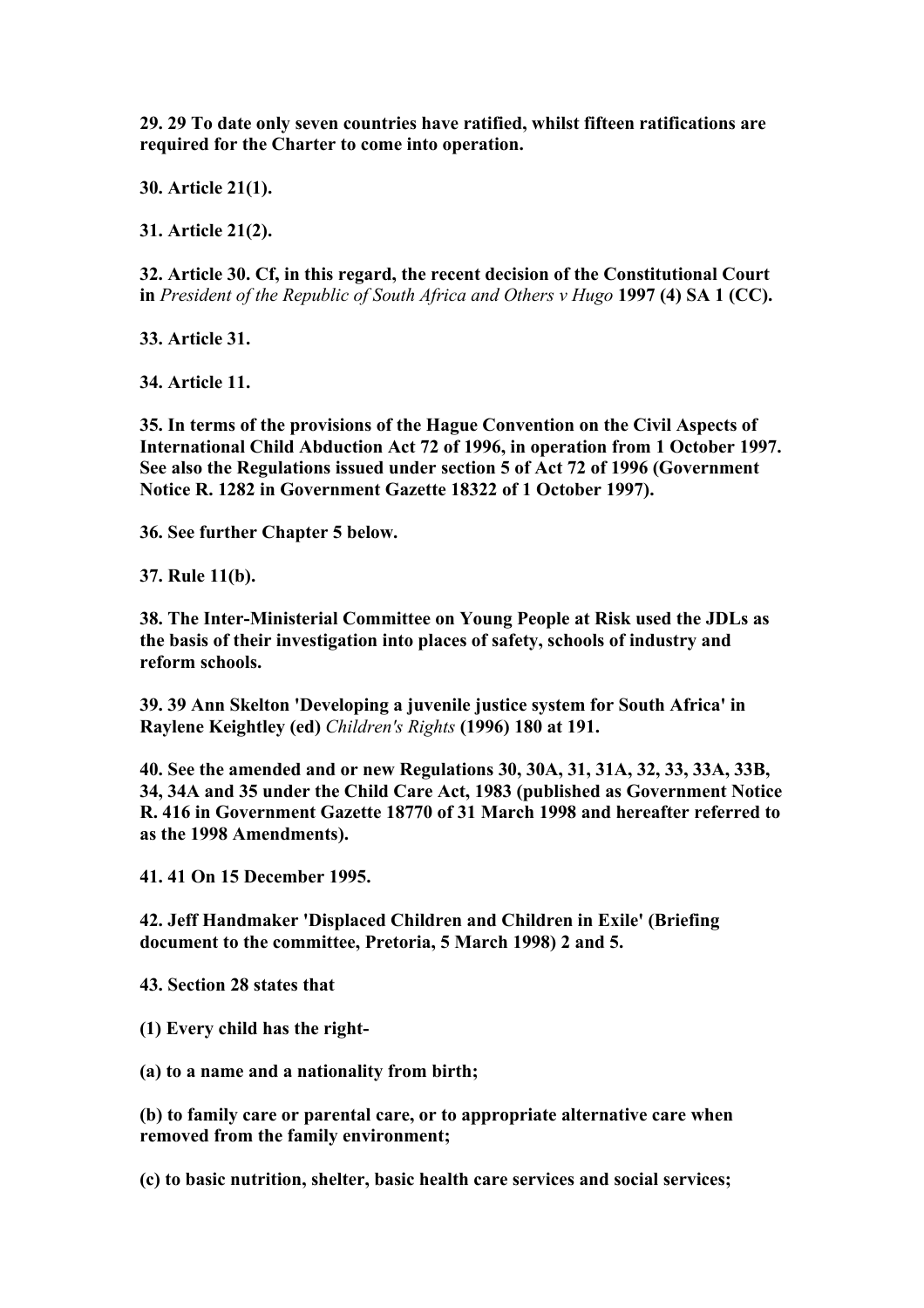**(d) to be protected from maltreatment, neglect, abuse or degradation;** 

**(e) to be protected from exploitative labour practices;** 

**(f) not to be required or permitted to perform work or provide services that -** 

**(i) are inappropriate for a person of that child's age; or** 

**(ii) place at risk the child's well-being, education, physical or mental health or spiritual, moral or social development;** 

**(g) not to be detained except as a measure of last resort, in which case, in addition to the rights a child enjoys under sections 12 and 35, the child may be detained only for the shortest appropriate period of time and has the right to be -** 

**(i) kept separately from detained persons over the age of 18 years; and** 

**(ii) treated in a manner, and kept in conditions, that take account of the child's age;** 

**(h) to have a legal practitioner assigned to the child by the state, and at state expense, in civil proceedings affecting the child, if substantial injustice would otherwise result; and** 

**(i) not to be used directly in armed conflict, and to be protected in times of armed conflict.** 

**(2) A child's best interests are of paramount importance in every matter concerning the child.** 

**(3) In this section "child" means a person under the age of 18 years.** 

### [Top of contents](#page-0-0)

**44. See section 38 of the Constitution.** 

**45. See Julia Sloth-Nielsen 'Chicken soup or chainsaws: some implications of the constitutionalisation of children's rights in South Africa' in Raylene Keightley (ed)** *op cit* **6 at 7.** 

**46. See sections 26 (housing) and 27 (health care, food, water and social security). All rights in the Bill of Rights may be limited only in terms of law of general application to the extent that the limitation is reasonable and justifiable in an open and democratic society based on human dignity, equality and freedom, taking into account all relevant factors: Section 36(1) of the Constitution.** 

**47. De Vos 'The economic and social rights of children and South Africa's transitional Constitution' (1995)** *SAPL* **233;** *idem* **'Pious wishes or directly enforceable human rights? Social and economic rights in South Africa's 1996 Constitution' (1997) 13** *SAJHR* **67 at 87 - 88.**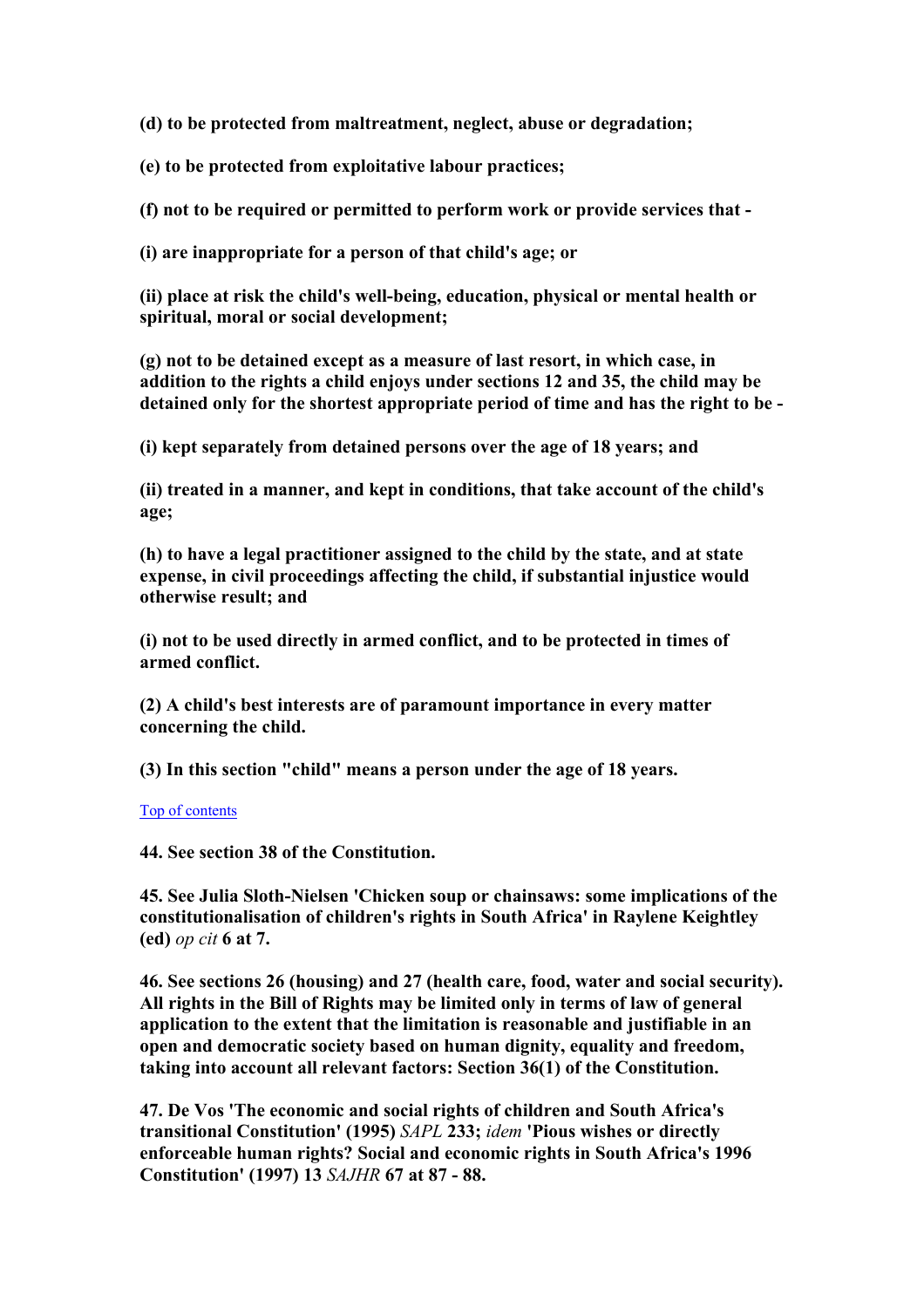**48. Section 29.** 

**49. Julia Sloth-Nielsen 'Ratification of the United Nations Convention on the Rights of the Child: Some implications for South African law' (1995) 11** *SAJHR* **401 at 418.** 

**50. See further Chapter 10 below.** 

**51. Which came into effect on 1 April 1998.** 

**52. Government of National Unity, South Africa, Initial Country Report on the Convention on the Rights of the Child (1997).** 

**53. Ms Mary Newman 'Early Childhood Development in South Africa: Key Issues' (Briefing document to the committee, Pretoria, 6 March 1998) 4.** 

**54. Ms Beth Goldblatt** *op cit* **5.** 

**55. Dr Berene Kramer 'Children in Education: the Role and Responsibilities of the Department of Education' (Briefing document to the Committee, Pretoria, 6 March 1998) 2 - 3.** 

**56. Ms Washeila Sait 'Submission to the South Africa Law Commission on the Child Care Amendment Act 96 of 1996' (Briefing document to the committee, Pretoria, 6 March 1998).** 

**57. See the definition of 'care-dependent child' in section 1 of the Social Assistance Act 59 of 1992, as substituted by section 3 of the Welfare Laws Amendment Act 106 of 1997 (operative from 1 April 1998).** 

**58. Much of the information in this section has been supplied by Dr N McKerrow, Greys Hospital, Pietermaritzburg (Briefing to the committee, Pretoria, 6 March 1998), and by Ms Ann Strode and Ms Catherine Barrett 'Legal and Human Rights Issues Facing Children with HIV/AIDS' (Briefing document to the committee, Pretoria, 6 March 1998).** 

**59. McKerrow and Verbeek** *Models of Care for Children in Distress* **(Edendale Hospital, 1995).** 

**60. See the National Strategy on Child Abuse and Neglect for further discussion in this regard. It is important to note that, with effect from 1 April 1998, provision is made for a National Child Protection Register in which must be entered, inter alia, all notifications of possible ill-treatment of or deliberate injury to children in terms of section 42(1) of the Child Care Act: see new regulation 39B, as inserted in the Regulations under the Child Care Act by the 1998 Amendments.** 

**61. Section 43(1) (operative from 21 March 1998). This prohibition is also contained in section 52A of the Child Care Act, but is subject to the possibility of wide-ranging Ministerial exemptions being granted to categories of employment,**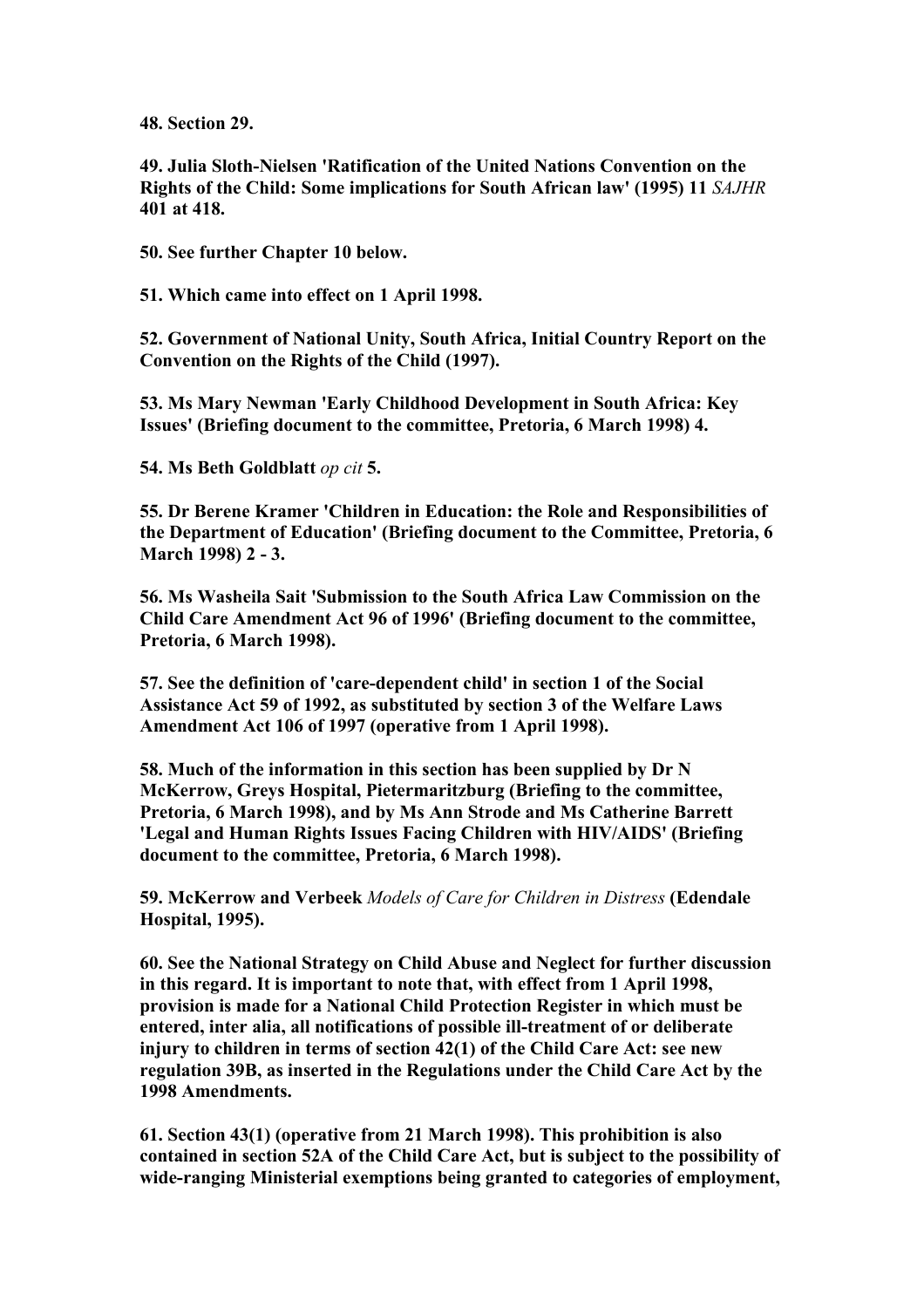**particular employers or categories of employers. So, for example, in 1994, the advertising industry was exempted by the Minister from the provisions of this section. The Basic Conditions of Employment Act 1997 provides (in section 50 at the time of writing not yet in operation) for special Ministerial determinations allowing for the employment of children below the age of 15 years, subject to whatever conditions may be specified, only in the case of advertising, sports, artistic or cultural activities.** 

**62. Section 43(2) (also operative from 21 March 1998). These sections echo to a large extent the child labour provisions contained in both the Constitution and CRC.** 

**63. Prof Marion Jacobs 'Child Health Legislation: Summary of the Main Areas for Consideration' (Briefing document to the committee, Pretoria, 5 March 1998).** 

**64. Prof Cheryl Loots 'Family Court Pilot Project' Concept document discussed at the briefing of the committee, Pretoria, 6 March 1998; Adv Barbara Hechter 'Memorandum on Amendment of Child Care Act' (Briefing document to the committee, Pretoria, 5 March 1998).** 

**65. By Mr Jeff Handmaker in 'Displaced Children and Children In Exile' (Briefing document to the committee, Pretoria, 5 March 1998). Much of the information in this section is also derived from this document.** 

**66. See Chapter 7 below.** 

**67. Many of the basic principles of residential child and youth care developed by the IMC have now been incorporated into the Regulations under the Child Care Act 1983 by the 1998 Amendments: see especially new Regulations 30A, 31A and substituted Regulation 32.** 

**68. See the new definition of 'family reunification services' in Regulation 1 of the Regulations promulgated in terms of the Child Care Act 1983 (as inserted by the 1998 Amendments), as well as the provisions governing the rendering of family reunification services contained in Regulation 15.** 

**69. See Welfare Laws Amendment Act 106 of 1997: the provisions of this Act relating to the phasing out of the SMG came into operation on 19 December 1997 while those relating to the administration of the CSG came into operation on 1 April 1998. See also the Regulations regarding the phasing out of maintenance grants in terms of the Social Assistance Act, 1992 (Government Notice R. 417 in Government Gazette 18771 of 31 March 1998) and the Regulations regarding grants and financial awards to welfare organisations and to persons in need of social relief of distress in terms of the Social Assistance Act, 1992 (Government Notice R. 418 in Government Gazette 18771 of 31 March 1998).** 

**70. See the financial criteria for the CSG in Regulation 16 of the Regulations published by Government Notice R. 418 in Government Gazette 18771 of 31**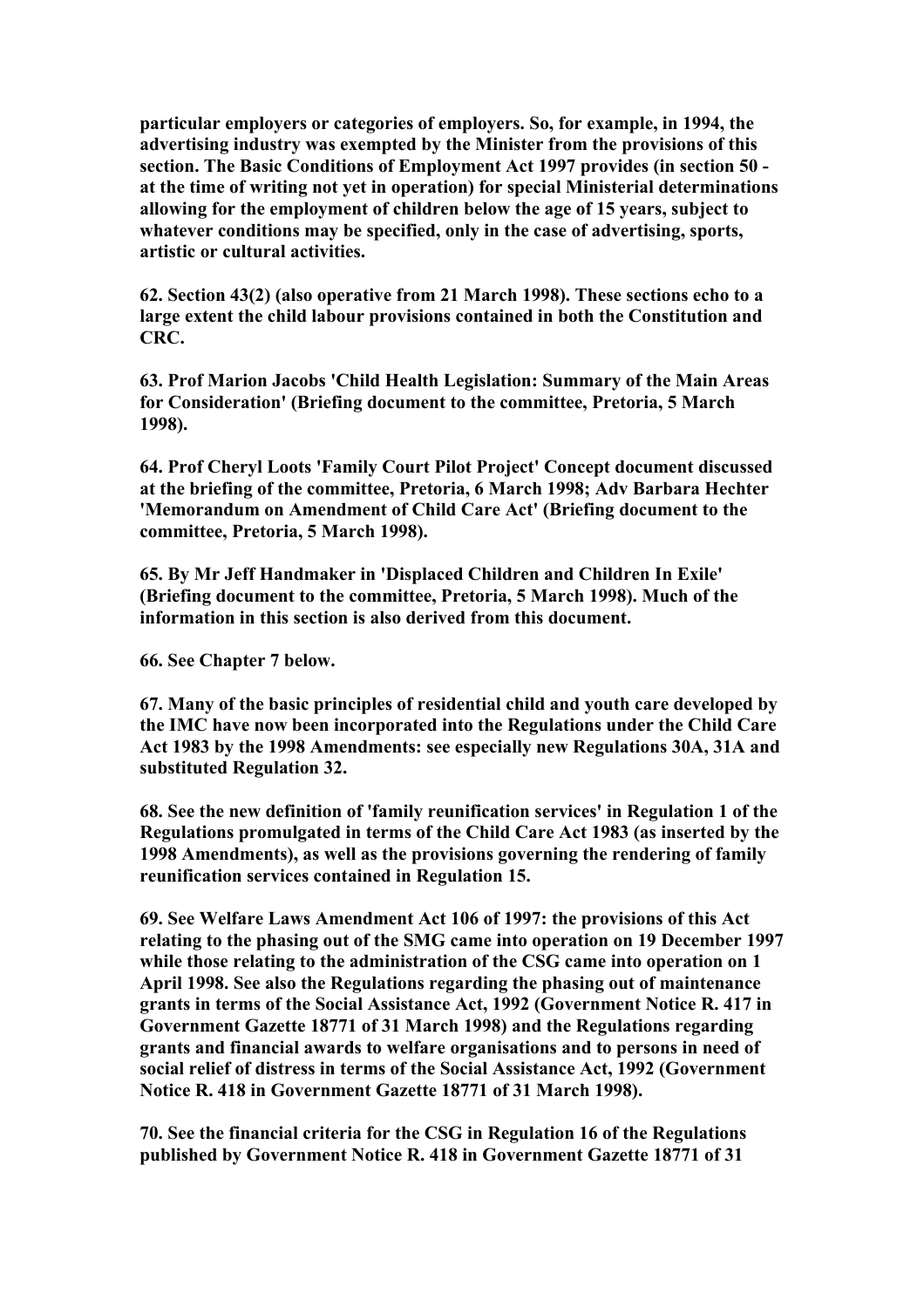**March 1998, as also the provisions regarding eligibility for the CSG in, respectively, Regulations 3 and 20 of these Regulations.** 

**71. These issues have also been extensively canvassed by the South African Law Commission Project Committee on Sexual Offences against Children (Project 108), Issue Paper 10. The issue paper draws heavily on the NSCAN document.** 

**72. The intersection of the various South African Law Commission project committees affecting children's issues is discussed in Chapter 11 below.** 

**73. Thus, for example, it is the stairs leading into a building that disable the wheelchair user rather than the wheelchair.** 

**74. See further Chapter 4 above.** 

## [Top of contents](#page-0-0)

**75. Reporting provisions also appear in section 42 of the Child Care Act 74 of 1983 (see further Chapter 7 below).** 

**76. Draft Paper on the Transformation of Adoption Practice in South Africa.** 

**77. Draft Paper on the Transformation of Foster Care Practice in South Africa.** 

**78. Draft Policy and Strategic Guidelines on Street Children in South Africa.** 

**79. In this regard, reference may be made to the new requirements for the report of a social worker which must be furnished to the children's court in the course of child removal and placement (including foster care placement) proceedings. Such a report must now include 'the proposed plan to facilitate the reunification of the child and his or her family and the ultimate restoration of the child to his or her community, where applicable': Regulation 2(4)(f) of the Regulations under the Child Care Act 1983, as inserted by the 1998 Amendments.** 

**80. See Julia Sloth-Nielsen and Belinda van Heerden 'Putting Humpty Dumpty back together again: Towards restructuring families and children's lives in South Africa' (1998) 114** *SALJ* **156 at 169.** 

**81. The Age of Majority Act 57 of 1972, the Marriage Act 25 of 1961, the Children's Status Act 82 of 1987, the Guardianship Act 192 of 1993, the Divorce Act 70 of 1979, the Mediation in Certain Divorce Matters Act 24 of 1987, the Maintenance Act 23 of 1963, the Prevention of Family Violence Act 133 of 1993, the Domicile Act 3 of 1992, the South African Schools Act 84 of 1996, the Births and Deaths Registration Act 51 of 1992 (amended in 1996 to give effect to the constitutional requirement that pro forma discrimination between the registration of the birth of children out of wedlock and of children born in wedlock be eliminated), the Mental Health Act 18 of 1973, the Wills Act 7 of 1953, the Choice on Termination of Pregnancy Act 92 of 1996, the Welfare Laws Amendment Act 106 of 1997. These are but examples, and this does not purport to be a complete list.**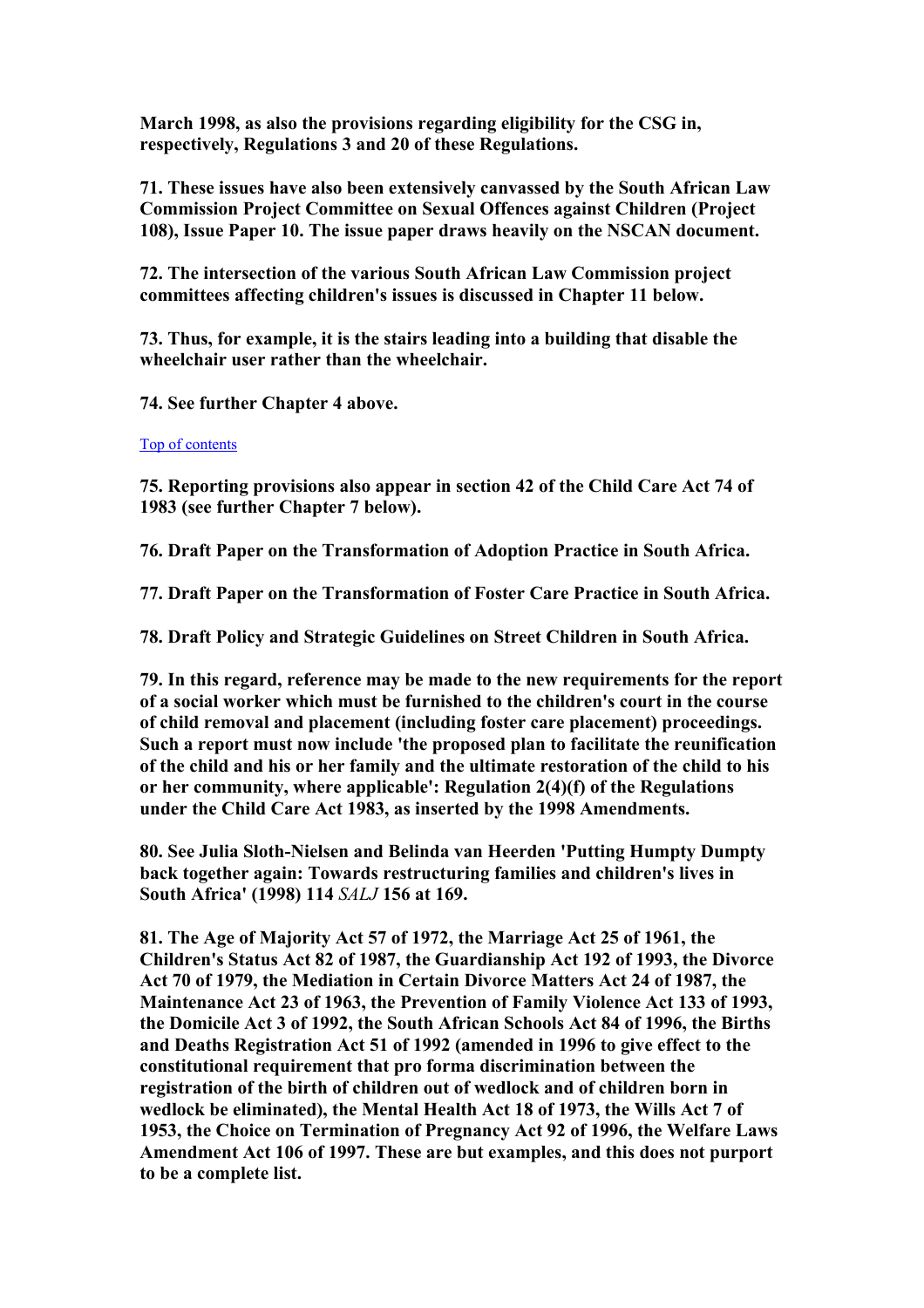**82. A number of European countries have abolished this right, and the continued existence of this right in South Africa is currently under debate.** 

**83. See section 10 of the South African Schools Act 84 of 1996 (operative from 1 January 1997).** 

**84. See new Regulations 30A(1)(d), 30A(2)(m), 31A(m) and 32(3)(d) of the Regulations under the Child Care Act, as inserted by the 1998 Amendments.** 

**85. 1995 (3) SA 632 (CC).** 

**86. Operative from 5 September 1997.** 

**87. For example, reported criminal cases where the defence of reasonable chastisement was explored. See, for instance,** *S v Lekgathe* **1982 (3) SA 104 (BSC) cited in J A Robinson (ed)** *The Law of Children andYoung Persons in South Africa* **(1997) 53. See also** *Du Preez v Conradie***1990 (4) SA 46 (BGD) on the parental common law right of reasonable chastisement.** 

**88. See, in general, P Q R Boberg** *The Law of Persons and the Family* **(1977); A H Barnard, D S P Cronje and P J J Olivier** *The South African Law of Persons and Family Law* **3 ed (1994); C J Davel and R A Jordaan** *Law of Persons Student's Textbook* **(1995); I D Schafer (ed)** *Family Law Service* **(1987, with looseleaf updates); J A Robinson (ed)** *The Law of Children and Young Persons in South Africa* **(1997); E Spiro** *Law of Parent and Child* **4 ed (1985); J D van der Vyver and D J Joubert** *Persone- en Familiereg* **3 ed (1991).** 

**89. This categorisation is not necessarily based on any** *legal* **distinction between empowerment, protection and laws affecting children: rather, it is a convenient tool with which to order and describe the present situation, and through which comparisons with existing statute law can be made.** 

**90. By, for example, a court order under the Age of Majority Act, 1972, or by the conclusion of a valid marriage.** 

**91. Alfred Cockrell 'The Law of Persons and the Bill of Rights' in** *Butterworths Bill of Rights Compendium***(1996) para 3 E 8.** 

**92. Alfred Cockrell** *op cit* **para 3 E 22.** 

**93. The South African Law Commission's Project Committee on Juvenile Justice (Project 106) has raised the question of criminal capacity of children in Issue Paper 9, including both the age limits that currently apply, as well as the suitability of the presumption.** 

**94. See also the South African Law Commission's Issue Paper 10: Sexual Offences against Children (Project 107).** 

**95. Alfred Cockrell** *op cit* **para 3 E 22 who nevertheless maintains that the present fixing of the age of majority at 21 years cannot be said to amount to an**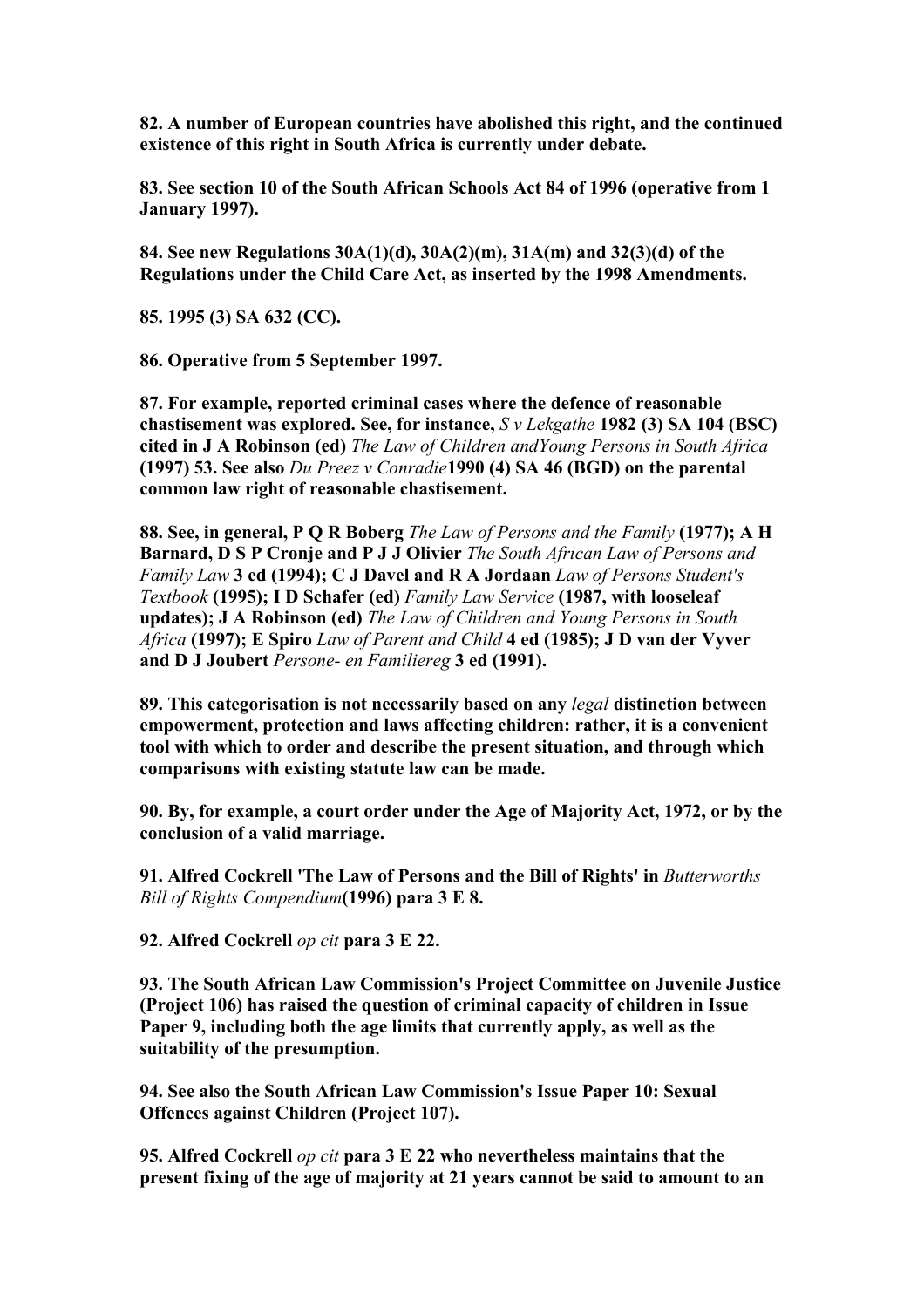**unconstitutional violation of the rights enshrined in Chapter 2 of the Constitution, 1996. For a contrary view, see J D van der Vyver in Robinson (ed)**  *op cit* **296.** 

**96. Recent amendments to the Criminal Procedure Act 51 of 1977 have addressed the manner in which a child may testify in criminal cases. So, in terms of section 170A (inserted by section 3 of the Criminal Law Amendment Act 135 of 1991), a witness under the age of 18 years may give evidence through an intermediary, if necessary in a different room from the courtroom through, for example, audio-visual link-up. There is also the possibility for a child witness to testify by using signs or dolls to show what happened. However, special courts which are equipped for children to give evidence in these ways are not available in many areas, especially rural areas, and there is a strong lobby for more of these specially equipped courts to be set up. The cautionary rule that may affect the weight of the evidence, has, however, not been affected by the legislative amendments to the Criminal Procedure Act, 1977.** 

**97. Who may also be single witnesses, and complainants in sexual offences cases, thus bringing into play two further cautionary rules. The Supreme Court of Appeal has very recently rejected the last mentioned cautionary rule, concluding that it 'is based on an irrational and outdated perception' and that it 'unjustly stereotypes complainants in sexual assault cases (overwhelming women) as particularly unreliable' : per Olivier JA in** *Jackson v S* **(Case no 35/97).** 

**98. See P J Schwikkard 'The abused child: A few rules of evidence considered' in Raylene Keightley (ed)** *Children's Rights* **(1996) 148.** 

**99. F J Bosman and G J van Zyl in J A Robinson (ed)** *op cit* **52.** 

### [Top of contents](#page-0-0)

**100. Although access is ordinarily regarded as an incident of parental power, it has been recommended by the South African Law Commission that legislation be passed to provided for access to a child by his or her grandparents or by any other person with whom the child has a special relationship, provided that this is in the best interests of the child: see** *Report on Access to Minor Children by Interested Persons* **(Project 100), June 1996. The envisaged Child Visitation Rights Bill (attached to the Report as Annexure A) is, however, still couched in the language of access rights to children, rather than emphasising the rights of the child to family contact. The recommendations of the Law Commission in this regard have not yet been incorporated in legislation.** 

**101. Alfred Cockrell** *op cit* **para 3 E 12 and 3 E 21.** 

**102. For example, when a minor wants to sell land or take out a mortgage bond, the Master's office is assigned this function where the value of the property is less than R 100 000: see section 80 of the Administration of Estates Act 66 of 1965.** 

**103. In D van Wyk, B de Villiers, J Dugard and J Davies (eds)** *Rights and Constitutionalism: The New South African Legal Order* **(1994) 538.**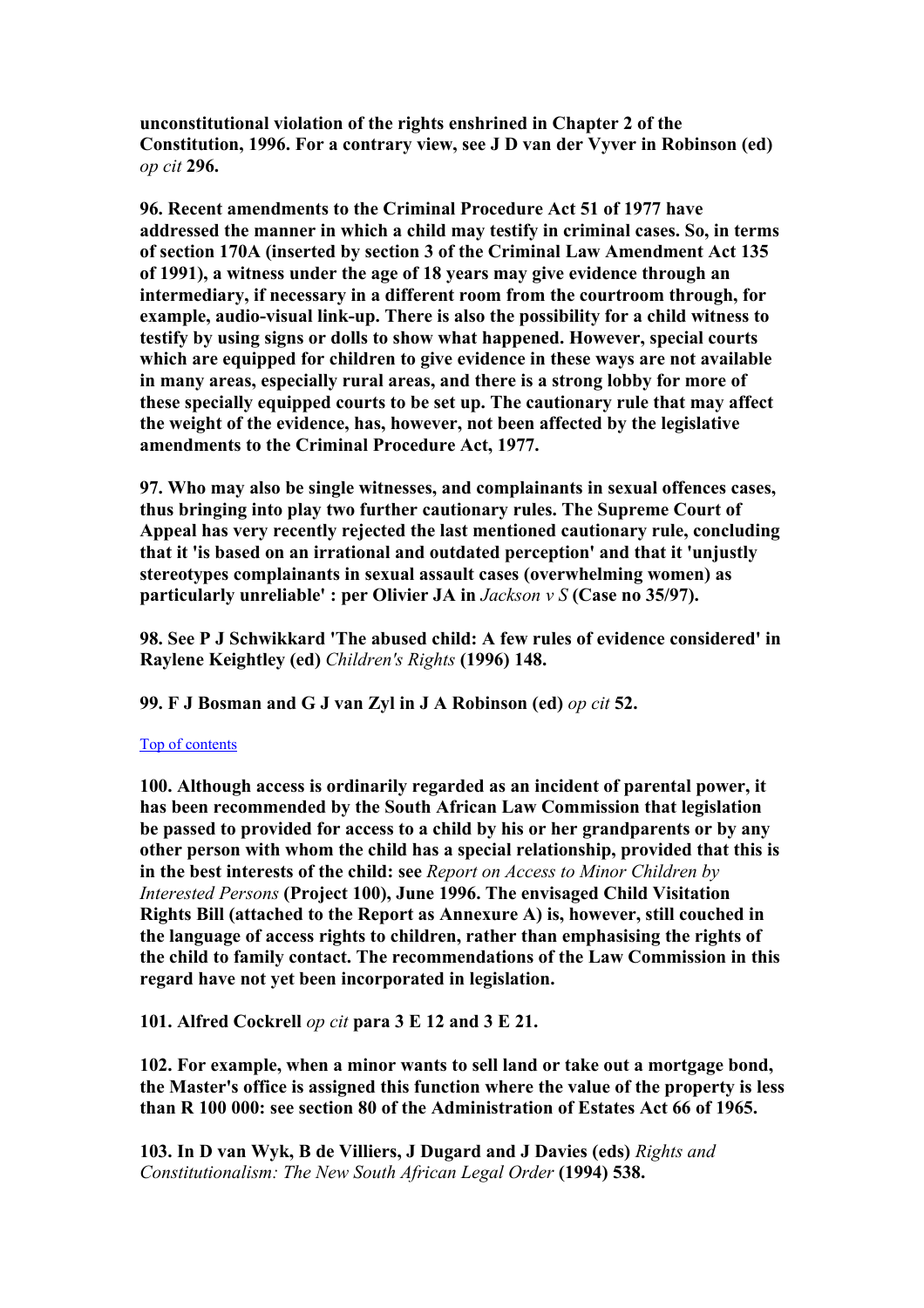**104. Alfred Cockrell** *op cit* **para 3 E 21; Boberg** *op cit* **458.** 

**105. A recent amendment to the Births and Registration Act 51 of 1992 is an example in point of legislation eliminating formal discrimination against children born out of wedlock (notably children born of customary unions and marriages by religious rites) by allowing them to be registered at birth as legitimate. Similarly, the discriminatory rules concerning the capacity of the extra-marital child to inherit from its natural father and paternal relations were altered by the Intestate Succession Act 81 of 1987. Since the advent of this Act and of the 1992 amendments to the Wills Act 7 of 1953, it has been concluded that in regard to both testate and intestate succession, there is in principle no difference between intra- and extra-marital children.** 

**106. Section 2(3) of the Domicile Act 3 of 1992.** 

**107. Section 1(2) of the Intestate Succession Act 81 of 1987.** 

**108. Section 2D(1)(b) of the Wills Act 7 of 1953.** 

**109. Unless she herself is a minor, in which case her guardian assumes guardianship of her child until such time as she attains majority: section 3(1) of the Children's Status Act 82 of 1987.** 

**110. Natural Fathers of Children Born out of Wedlock Act 86 of 1997.** 

**111. Alfred Cockrell** *op cit* **para 3 E 24.** 

**112. Julia Sloth-Nielsen 'Ratification of the United Nations Convention on the rights of the Child: Some implications for South African law' (1995) 11** *SAJHR* **401 at 417.** 

**113. See also E Bonthuys 'Of Biological Bonds, New Fathers and the Best Interests of Children' (1997) 13** *SAJHR* **622.** 

**114. A fact that is recognised in the increasing multi-disciplinary composition of relevant government committees, such as the NPA Steering Committee and the IMC.** 

**115. As noted above, the law has been less concerned with the protection of the child against the consequences of his or her immaturity where delictual or criminal responsibility is at stake. The fact that a child of seven years can be arrested, charged and convicted of a criminal offence, but that a nineteen year old youth cannot conduct his or her own affairs without parental assistance is striking, and shows some bias in the common law towards a conception of the parents' role as encompassing powers over matters which affect the estate of the child.** 

**116. Section 4 of the Wills Act 7 of 1953.** 

**117. Section 1 of the Wills Act 7 of 1953.**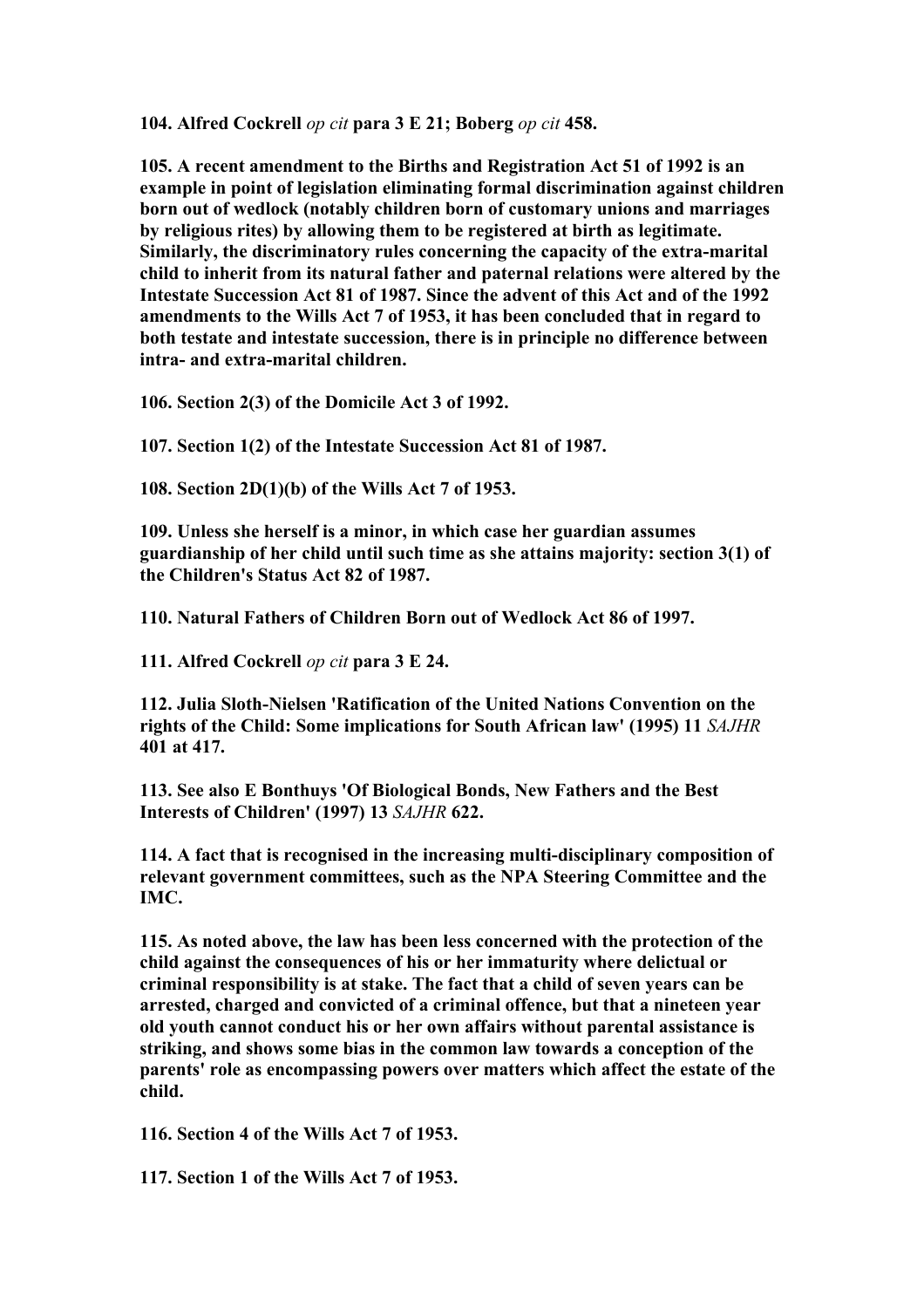**118. Section 88(1) of the Mutual Banks Act 124 of 1993 and section 87(1) of the Banks Act 94 of 1990.** 

**119. Section 3(1) of the Arms and Ammunition Act 75 of 1969.** 

**120. See note 15 above and the corresponding text.** 

**121. For example, should the age at which a minor can open a bank account be lowered to 15 years, which is the age set in the Schools Act for the end of compulsory schooling?** 

**122. Section 6(1).** 

**123. See further Chapter 10 below.** 

**124. See Chapter 5 above.** 

**125. In section 5(1)(a).** 

**126. Section 5(1)(b) creates a rebuttable presumption that the consent of the parties has been obtained. See further J M Kruger and J A Robinson in J A Robinson (ed)** *op cit* **41.** 

**127. Julia Sloth-Nielsen and Belinda van Heerden** *op cit* **(1998) 115** *SALJ* **156 at 164 - 165.** 

**128. Previously the child's domicile was arbitrarily determined by the father's domicile.** 

**129. See sections 1(1) and (2) of Act 192 of 1993.** 

**130. See section 1(2) of Act 192 of 1993 and further Belinda van Heerden and Brigitte Clark 'Parenthood in South African law - Equality** *and* **Independence? Recent developments in the law relating to Guardianship' (1995) 112** *SALJ* **140.** 

**131. The Committee is indebted to Ms Shereen Motala for her thoughts on this (Briefing to the Committee, Pretoria, 5 March 1998).** 

**132. See, generally, H M Bosman - Swanepoel and P J Wessels** *A Practical Guide to the Child Care Act***(1995); I D Schäfer and L Schäfer 'Children, Young Persons, and the Child Care Act' in Robinson (ed)** *op cit* **73- 95; F N Zaal 'Children's Courts: An Underrated Resource in a New Constitutional Era' in Robinson (ed)**  *op cit* **95-117; Erwin Spiro** *Law of Parent and Child* **4 ed (1985) Chapter 5; Fiona McLachlan 'The New Child Care Act - In the Best Interest of Family, Parents or Child' Unpublished paper, University of Cape Town (1983).** 

**133. Section 28(1)(b) of the Constitution.** 

**134. See F N Zaal** *Do Children Need Lawyers in the Children's Courts?* **Publication of the Children's Rights Project, Community Law Centre, University of the**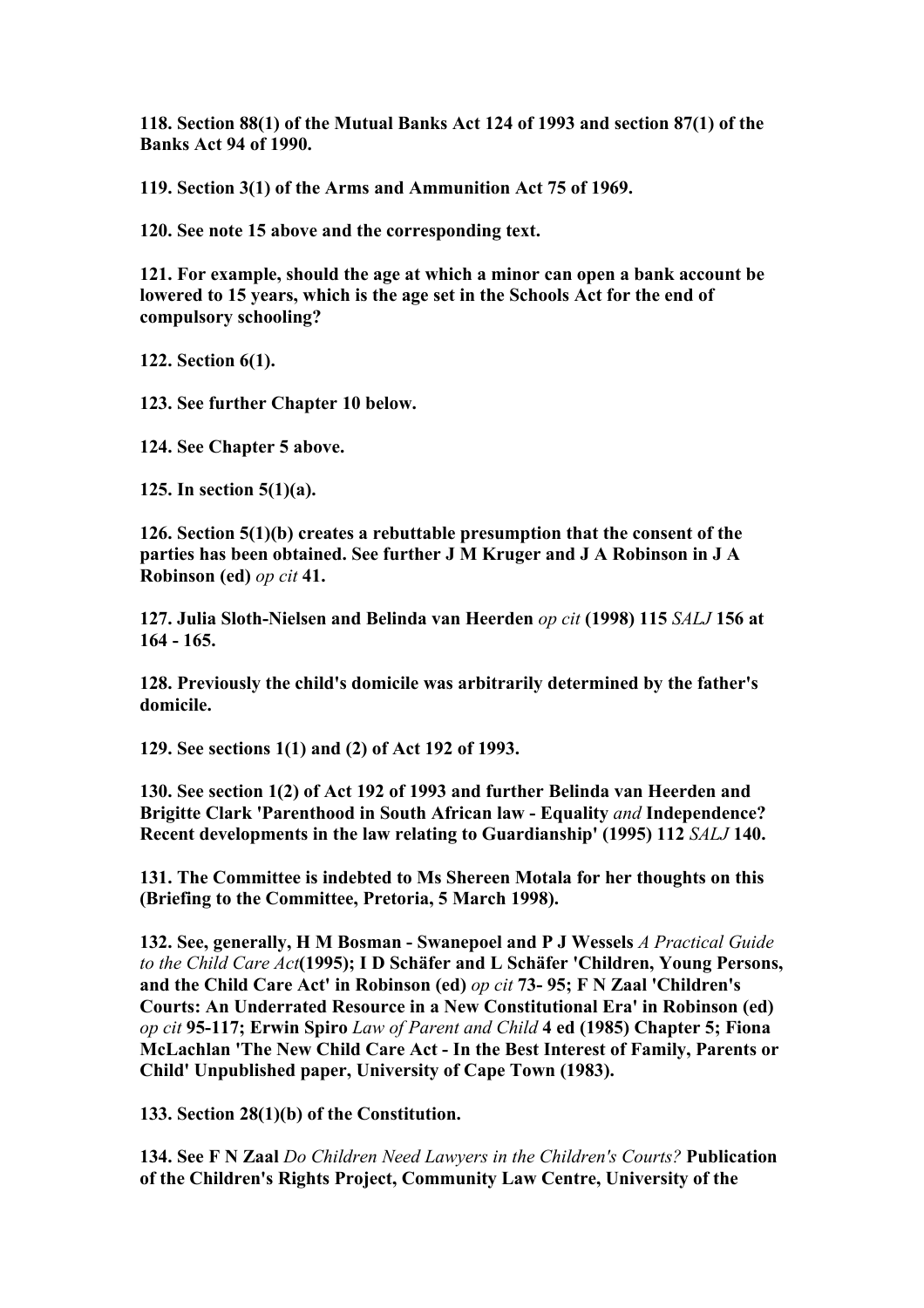**Western Cape (1996); F N Zaal in Robinson (ed)** *op cit* **102 - 103, Carmel Matthias and Noel Zaal ' Can We Build a Better Children's Court: Some Recommendations for Improving the Processing of Child Removal Cases' in Rayene Keightley (ed)** *op cit* **51ff.** 

**135. Cf. the new Regulations 4A(1)(g) and (h) inserted into the Regulations under the Child Care Act by the 1998 Amendments, which provides that, in children's court proceedings, where the child concerned is capable of understanding the nature and content of the proceedings, but differences in languages used by the court and the child prevent direct communication between the court and the child, a legal representative who speaks both the relevant languages must be provided for the child or, where this is not possible, alternative arrangements (including the provision of an interpreter for the child) must be made. Regulation 4A was not, however, in operation at the time of writing and will only come into effect on the date of commencement of the new section 8A of the Child Care Act (as inserted by section 2 of Act 96 of 1996).** 

**136. In section 7.** 

**137. See Carmel Matthias 'New Directions for the Children's Court' in** *Law, Practice and Policy: South African Juvenile Justice Today* **Publication of the Community Law Centre, University of the Western Cape (1995) 33.** 

**138. See F N Zaal** *op cit* **(1996) Chapters 4 - 8.** 

**139. See further F N Zaal op cit (1996) 58 - 65.** 

**140. Judith E Timms** *Children's Representation: A Practitioner's Guide* **(1995) 445.** 

**141. Section 28 (1)(h) states that 'every child has the right...to have a legal practitioner assigned to the child by the state, and at state expense, in civil proceedings affecting the child, if substantial injustice would otherwise result...'.** 

**142. It is important to note that section 8A is not yet in operation, although the rest of Act 96 of 1996 is in force from 1 April 1998.** 

**143. Section 8A(2).** 

**144. For a critical discussion of the new section 8A, see Julia Sloth-Nielsen and Belinda van Heerden 'The Child Care Amendment Act 1996: Does It Improve Children's Rights in South Africa?' (1996) 12** *SAJHR* **649 - 651.** 

**145. As inserted by the 1988 Amendments. As pointed out above, Regulation 4A will only come into operation on the date of commencement of the new section 8A.** 

**146. Many of the provisions contained in the new Regulation 4A are based on suggestions made by F N Zaal 'When should Children be Legally Represented in Care Proceedings? An Application of Section 28(1)(h) of the 1996 Constitution' (1996) 114** *SALJ* **334 at 343.**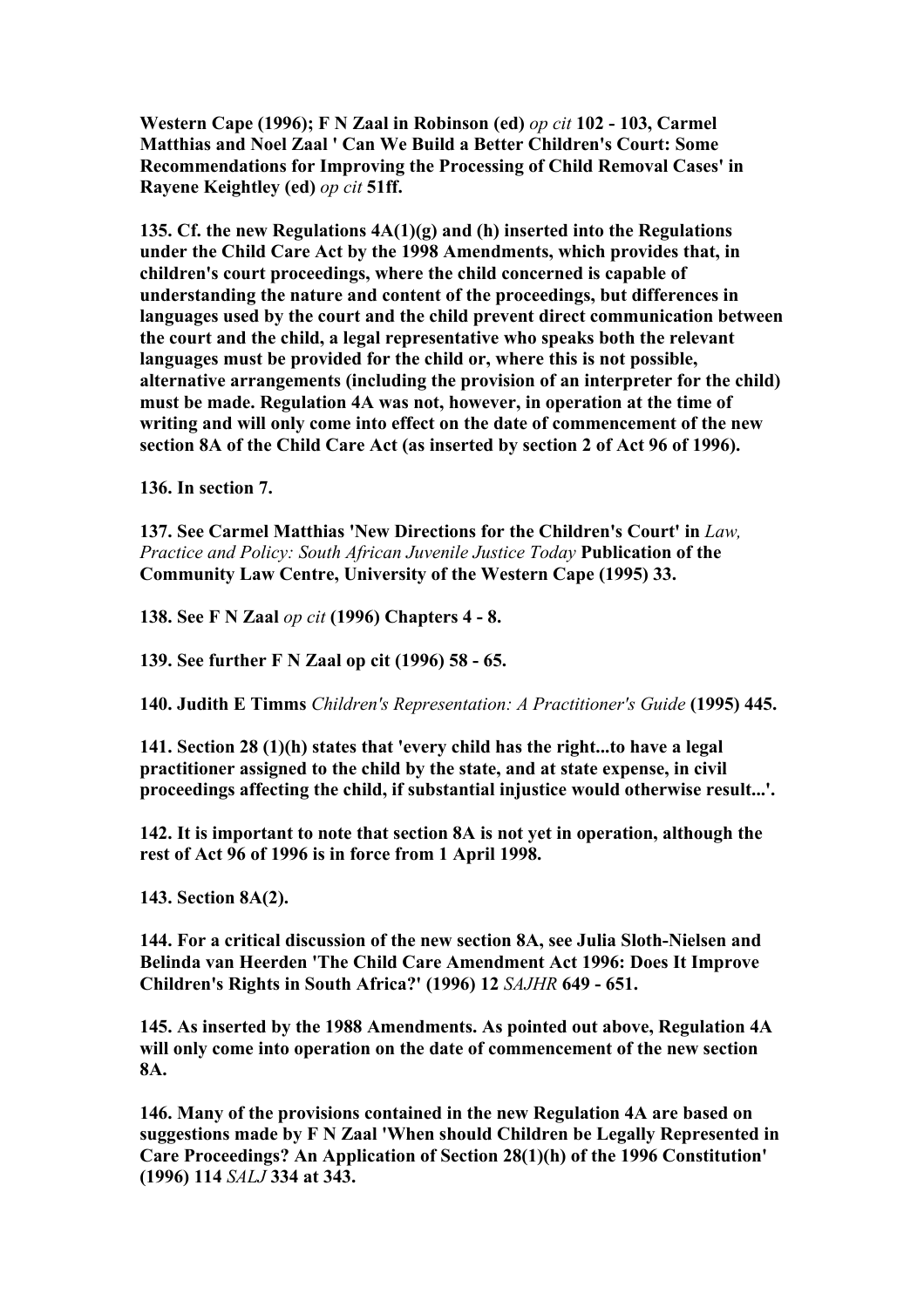**147. See F N Zaal** *op cit* **(1996) Chapters 9 and 13.** 

**148. See, on the status of extra-marital children generally, Chapter 6 above.** 

**149. See also E Bonthuys 'Of Biological Bonds, New Fathers and the Best Interests of Children' 1997 (13)** *SAJHR* **624** *et seq***.** 

[Top of contents](#page-0-0)

**150. Section 18(4)(d).** 

**151.** *Fraser v Childrens Court, Pretoria North and Others* **1997 (2) BLCR 153 (CC).** 

**152. This Act was, at the time of writing, not yet in operation.** 

**153. Section 6(1) of Act 86 of 1997.** 

**154. Section 6(2).** 

**155. [1996] 3 All SA 273 (T).** 

**156. Section 10(2), read with section 40.** 

**157. See Carmel Matthias** *Removal of Children and the Right to Family Life: South African Law and Practice* **Publication of the Children's Rights Project, Community Law Centre, University of the Western Cape (1997) 12 - 16.** 

**158. See Carmel Matthias** *op cit* **(1997) 12-16, 23-26; F N Zaal in Robinson (ed)**  *op cit* **97 - 98.** 

**159. Possibilities in this regard may include placement of the child with other relatives besides parents (kinship care), or in a community care centre (for example a private residence in the child's neighbourhood where specified people are designated to care for a group of local children), or in community cluster care. Referral of children to reform schools, currently a sentence under the Criminal Procedure Act 51 of 1977, may also be considered for inclusion in this range.** 

**160. See further Chapter 5 above.** 

**161. Section 16.** 

**162. See now the new Regulation 15 of the Regulations promulgated under the Child Care Act, as substituted by the 1998 Amendments, which contains provisions designed to ameliorate problems currently caused by Ministerial renewals of children's court placement orders.** 

**163. See F N Zaal in Robinson (ed)** *op cit* **113-114. See too, in general,** *In Whose Best Interests?***IMC Report on Places of Safety, Schools of Industry and Reform Schools (1996).**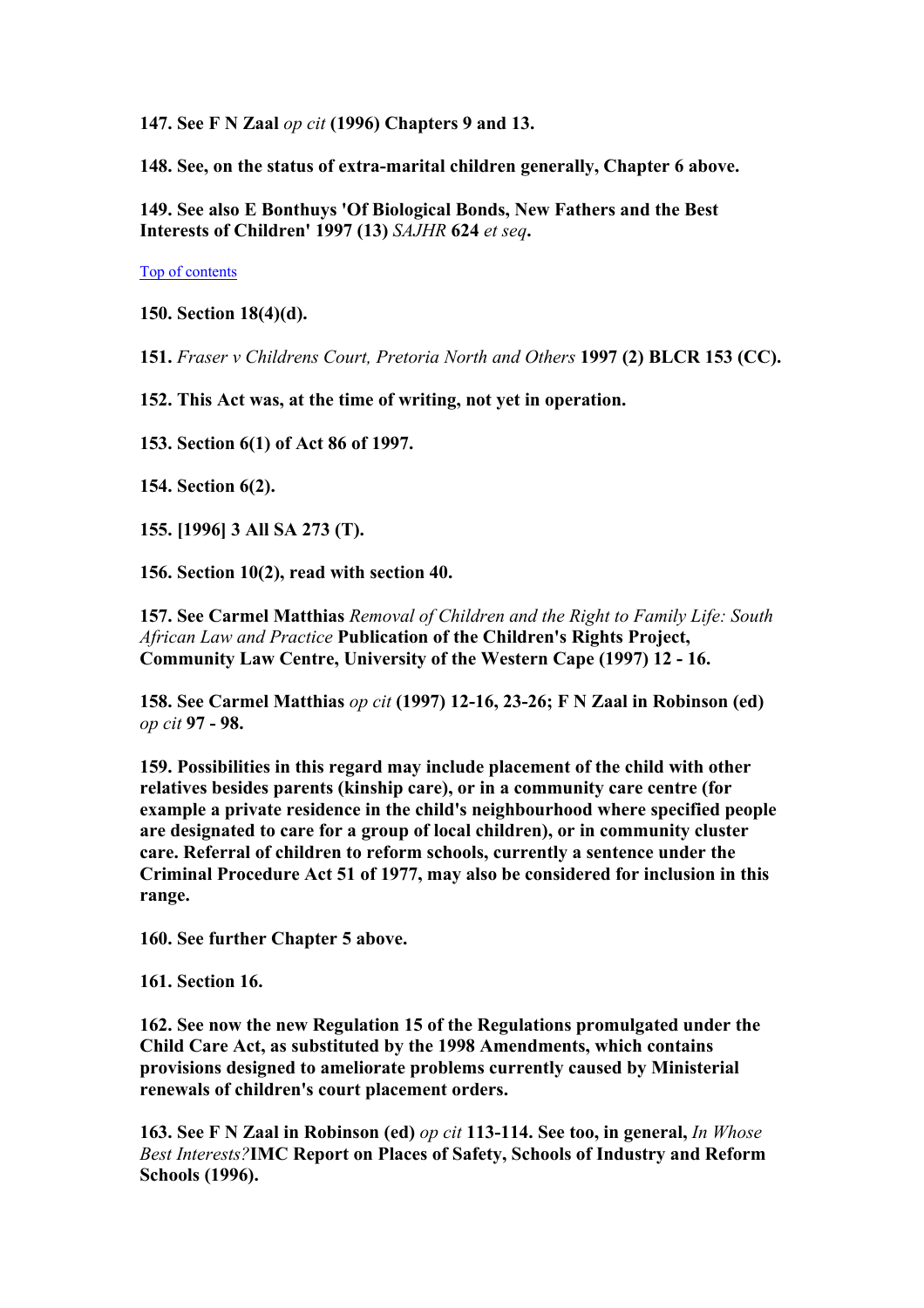**164. See Chapter 5.11 above concerning draft policy initiatives by the Department of Welfare and Population Development in this regard.** 

**165. The consideration of subsidised adoptions has been recommended by the Department of Welfare and Population Development in its draft policy document on adoptions. See further Chapter 5 above.** 

**166. Ms Lesley du Toit Briefing presentation to the committee, Pretoria, 6 March 1998.** 

**167. Or if they are incapable of consenting (e.g. due to a disability), perhaps with the consent of the children's court.** 

**168. On draft policy initiatives by the Department of Welfare and Population Development in the area of,** *inter alia***, inter-country adoption, see Chapter 5 above.** 

**169. Section 19(b)(vi).** 

**170. See Ms Beth Goldblatt** *op cit* **as regards the tendency to stereotype the 'ideal mother', a relevant consideration where dispensing with parental consent to adoption is under discussion.** 

**171. Read with section 18(3).** 

**172. See D J Joubert 'Interracial Adoptions: Can We learn from the Americans?' (1993) 110** *SALJ* **726; Noel Zaal 'Avoiding the Best Interests of the Child. Race- Matching and the Child Care Act 74 of 1983' (1994) 10** *SAJHR* **372; Tshepo Motsikatsana 'Transracial Adoptions: Are We Learning the Right Lessons from the Americans and Canadians?- A Reply to Professors Joubert and Zaal' (1995) 112** *SALJ* **606;** *idem* **'Examining Class and Racial Bias in the Adoption Process and the Viability of Transracial Adoptions as a Policy Preference: A Further Reply to Professors Joubert, Pakati and Zaal' (1997) 13**  *SAJHR* **602.** 

**173. See J S Small 'Transracial Placements: Conflicts and Contradictions' in S Morgan and P Righton (eds)** *Child Care: Concerns and Conflicts* **(1989) 52.** 

**174. See Tshepo Motsikatsana ' Gay/Lesbian Adoptions and the Best Interests Standard: A Critical and Analytical Perspective' in Raylene Keightley (ed)** *op cit*  **114.** 

**175. The ANC announced at its Mafikeng conference in December 1997 that such legislation should be investigated as a matter of some urgency.** 

**176. See Tsepo Motsikatsana in Raylene Keightley (ed)** *op cit* **114.** 

**177. See Fiona McLachlan** *op cit* **12 - 13; G E Barlow 'Child Care Bill - Best Interests of the Child?' 1982** *De Rebus* **341 at 342.**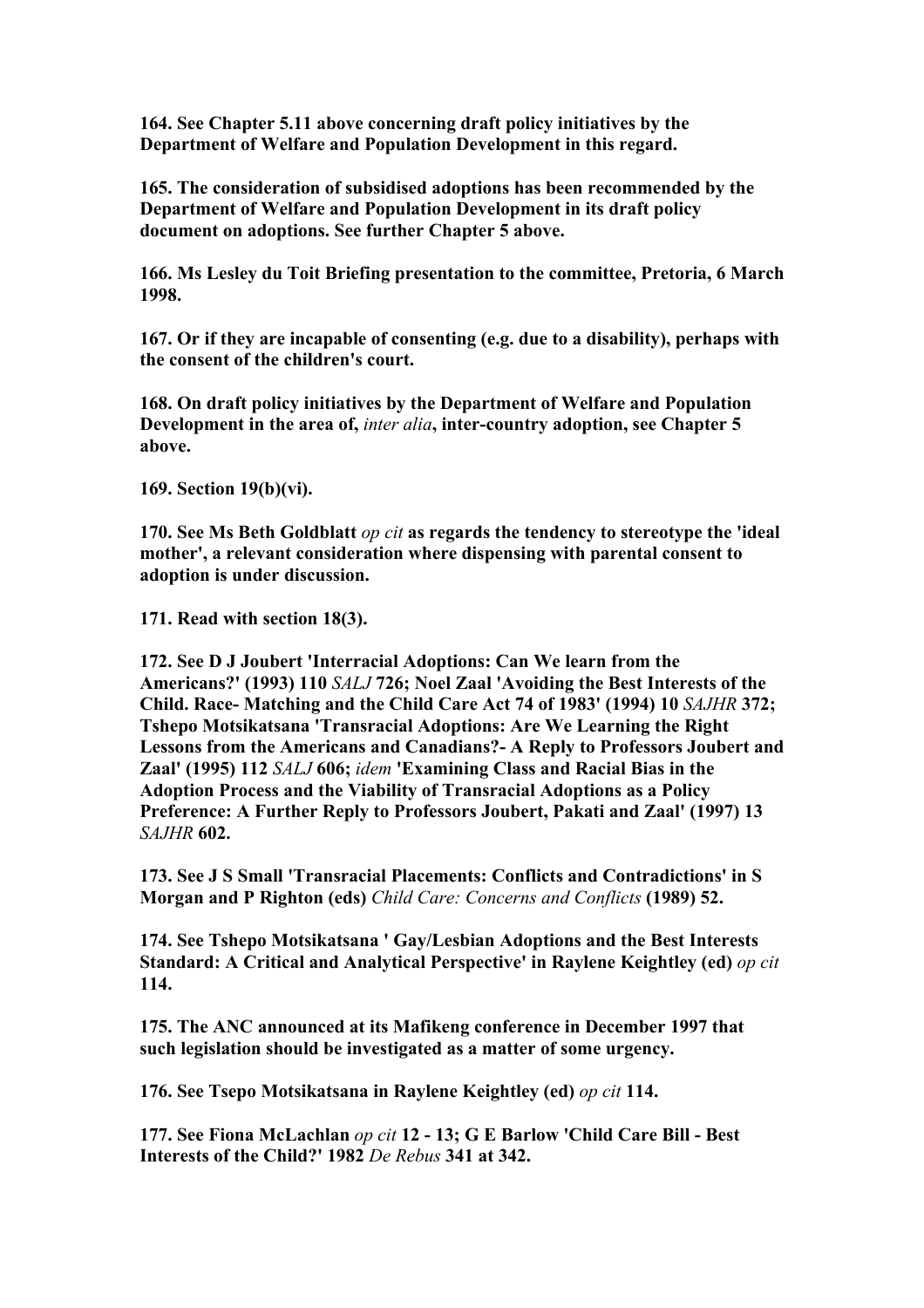**178. Section 31(2).** 

**179. See Julia Sloth-Nielsen and Belinda van Heerden** *op cit* **(1996) 12** *SAJHR* **649 at 652 - 653. See also the new Regulation 34A (entitled 'Review and evaluation of children's homes, places of safety, places of care and shelters') of the Regulations under the Child Care Act, as inserted by the 1988 Amendments. Regulation 34A(3) provides that 'all children's homes, places of care, shelters and places of safety, including facilities maintained and controlled by the State, shall be subject to a quality assurance review every 24 months with respect to the minimum standards for residential care: Provided that such review will result in a report and developmental programme and shall be undertaken by the Director-General.'** 

**180. Section 35.** 

**181. See in this regard Regulation 14 of the Regulations under the Child Care Act, as substituted by the 1998 Amendments. In terms of this Regulation, no leave of absence may be granted to a child or foster child for a period exceeding 6 weeks at a time or for consecutive periods which, in total, exceed 6 months, unless approved by the Minister.** 

**182. Under section 37.** 

**183. For a discussion of the consent requirements in the Choice on Termination of Pregnancy Act 92 of 1996, see Chapter 6 above; for a discussion of consent and HIV testing, see Chapter 4 above.** 

**184. See in this regard the new Regulation 39A of the Regulations under the Child Care Act, as inserted by the 1998 Amendments.** 

**185. Section 42(2).** 

**186. Section 42(3).** 

**187. Section 42(5), read with section 58.** 

**188. Section 42(6).** 

**189. Section 4.10, pages 40 - 42.** 

- **190. See Chapter 5 above.**
- **191. At the time of writing not yet in operation.**

**192. Section 50(2)(b) of the Basic Conditions of Employment Act 75 of 1997.** 

**193. Section 48 of Act 75 of 1997.**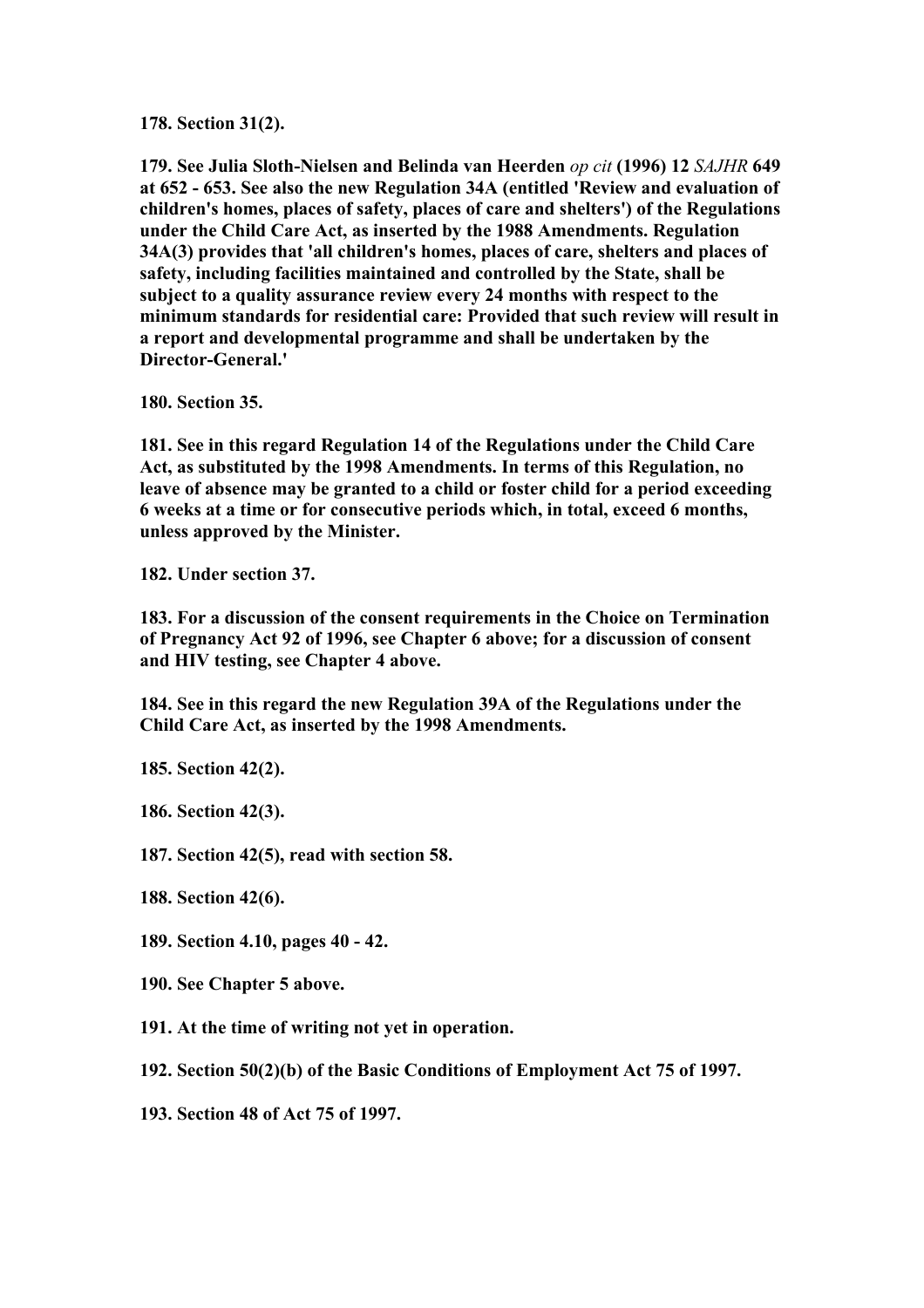**194. See T W Bennett** *Human Rights and African Customary Law under the South African Constitution* **(1995) 97 -98; C R M Dhlamini 'Indigenous Law and the Bill of Rights' in** *Butterworths Bill of Rights Compendium* **(1996) para 6A11.** 

**195. Many of the issues below were canvassed extensively by Prof T W Bennett, a member of the Harmonisation Committee, in his briefing presentation to the Child Care Act project committee on 5 March 1998.** 

**196. See, for example, sections 15 (freedom of religion, belief and opinion), 30 (language and culture) and 31 (cultural, religious and linguistic communities) of the Constitution and article 30 of CRC.** 

**197. Philip Alston 'The Best Interests Principle: Towards a Reconciliation of Culture and Human Rights' (1994) 8** *Int J of Law and the Family* **1 at 19 -20. So, for example, it has been pointed out that the concept of 'family' or the meaning of the word 'parental' is not defined in CRC, thereby opening the way for a broader interpretation of these concepts to include members of the extended African family, rather than only the narrowly defined nuclear family unit: see Julia Sloth Nielsen 'Ratification of the United Nations Convention on the Rights of the Child: Some Implications for South Africa' (1995) 11** *SAJHR* **401 at 406; T W Bennett** *op cit* **(1995) 101; C R M Dhlamini** *op cit* **para 6A11.2.1. Cf Alice Armstong** *et al* **'Towards a Cultural Understanding of the Interplay between Children's and Women's Rights: An Eastern and Southern African Perspective'(1995)** *Int J of Children's Rights* **333 at 341 -343.** 

**198. See, for example, Philip Alston** *op cit* **2-5, 10 ff; and further, the various contributions on the best interests of the child principle in (1994) 8** *Int J of Law and the Fam.*

**199. T W Bennett** *op cit* **(1995) 100.** 

### [Top of contents](#page-0-0)

**200. Alice Armstrong et al** *op cit* **363-365. But changes in societal structures in South Africa and other African countries have meant that the ideology of individualism has increasingly influenced the traditional African value system: see T W Bennett** *A Sourcebook of African Customary Law for Southern Africa*  **(1991) 345 - 350.** 

**201. T W Bennett** *op cit* **(1995) 101 -102; T W Bennett** *op cit* **(1991) 339 - 345; C R M Dhlamini** *op cit* **para 6A11.2; J C Bekker 'Children and young persons in indigenous law' in J A Robinson (ed)** *The Law of Children and Young Persons in South Africa* **(1997) 191 -192; Alice Armstong et al** *op cit* **337 -341.** 

**202. Linda Vilakazi-Tselane** *A Situational Analysis of the Girl Child: A Research Report for NIPILAR -South Africa* **(February 1998) 18, 23 -25.** 

**203. T W Bennett** *op cit* **(1991) 336 is of the opinion that it is uncertain whether the Age of Majority Act 57 of 1972 currently applies to persons subject to customary law. For a contrary opinion, see J C Bekker** *op cit* **190.**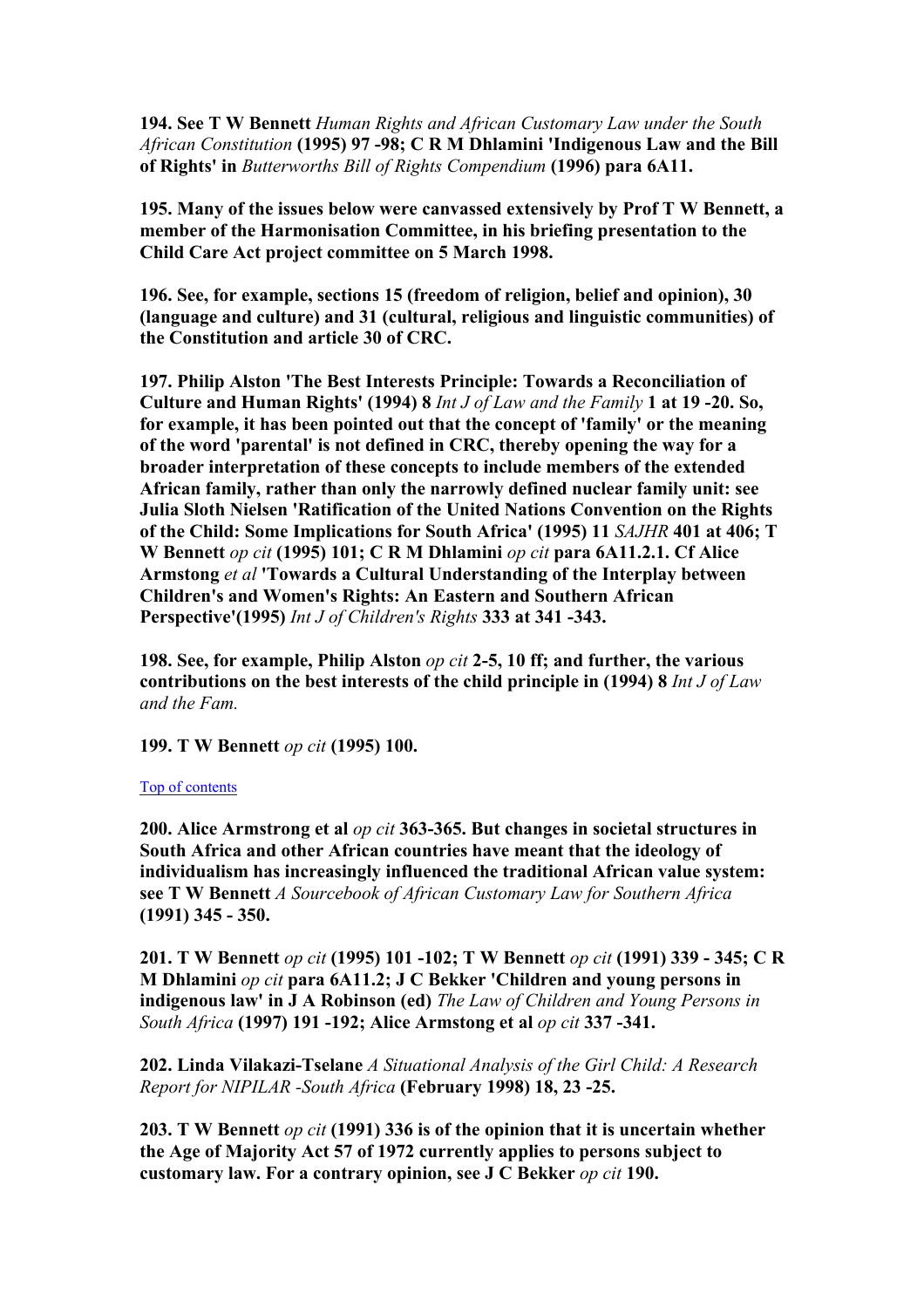**204. Section 9.** 

**205. Article 2.** 

**206. See the recent cases of** *Hlope v Mahlalela and another* **1998 (1) SA 449 (T) and** *Sati v Kitsile* **[1998] 1 All SA 530 (E). Cf Alice Armstong** *et al op cit* **348 - 350.** 

**207. There is no true equivalent in customary law of the common law concept of adoption and the institution of an heir for an otherwise heirless house is a practice not conceived first and foremost to serve the interests of the child: T W Bennett** *op cit* **(1995) 107,** *idem* **(1991) 375 - 378.** 

**208. See section 24 of the Child Care Act, 1983.** 

**209. Section 18(1)(a) of the Child Care Act, 1983 provides that the 'adoption of a child shall be effected by an order of the children's court of the district in which the child concerned resides'. Furthermore, for purposes of the Act, 'marriage' is defined as including 'any marriage which is recognised in terms of South African law or customary law' - section 1, as amended by section 1(d) of the Child Care Amendment Act, 1996.** 

**210. See, for e.g., section 211 of the Constitution.** 

**211. Unfortunately, due to time constraints and the relative inaccessibility of relevant sources, the committee has not been able to investigate the position of children in Hindu law in sufficient depth. Input on issues arising in this context would be welcomed.** 

**212. In the 1980 Census for South Africa, 62 per cent of the 820 000 people of Indian descent identified themselves as Hindu, 19 per cent as Muslim and 19 per cent as Christian.** 

**213. James McNamara 'Illegitimacy and the family in Hindu society' in Sandra Burman and Eleanor Preston-Whyte (eds)** *Questionable Issue: Illegitimacy in South Africa* **(1992) 105 at 106. Much of what follows in this section has been drawn directly from this source.** 

**214. Ms Pat Moodley Briefing document to the committee, Pretoria, 6 March 1998.** 

**215. The following discussion of Muslim personal law is based on the presentation of Dr Najma Moosa of the Department of Comparative and Public International Law, University of the Western Cape, to the committee at the briefing on 5 March 1998. We are indebted to Dr Moosa for her thorough and extensive paper.** 

**216. The** *Sunna* **(tradition) of Muhammad is the received customs associated with him and embodied after his death in book form called** *Hadith.* **The** *Sunna* **is therefore explanatory of and complementary to the** *Qur'anic* **text.**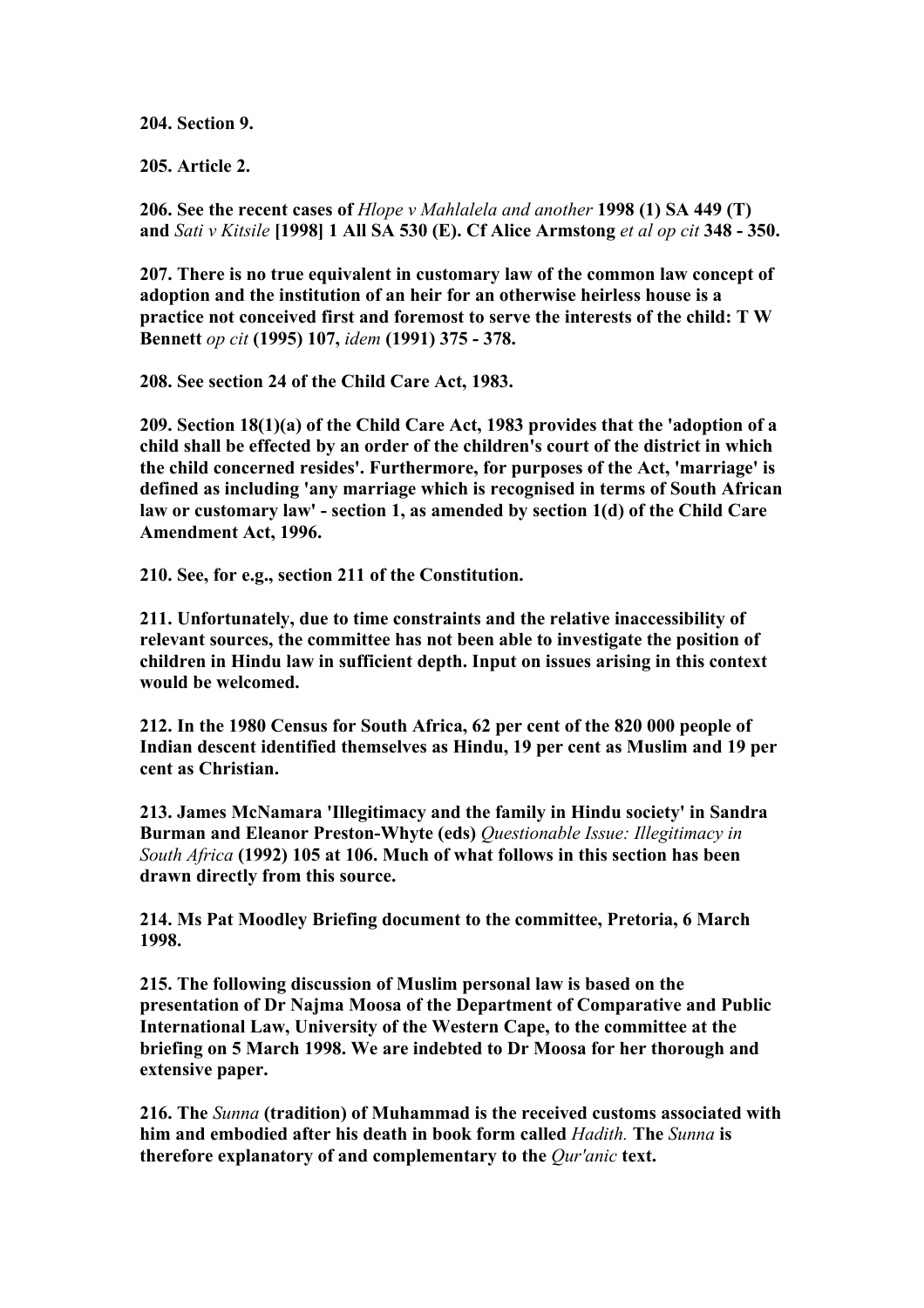**217. Hereinafter abbreviated to MPL.** 

**218. In the eighth century the four major Islamic schools of law were established and named after its founders namely,** *Hanafi, Maliki***,** *Shafi'i* **and** *Hanbali***. These together comprise the***Sunni***(traditionalist) schools.** 

**219. Dr Najma Moosa** *An analysis of the human rights and gender consequences of the new South African Constitution and Bill of Rights with regard to the recognition and implementation of Muslim Personal Law (MPL)***, unpublished LL D dissertation, University of the Western Cape (1996) 18.** 

**220. N Moosa** *op cit* **(1996) 137 - 141.** 

**221. B B Pande 'The politics of children's rights in Asia: Rhetoric and reality' in E Verhellen (ed)** *Understanding Children's Rights* **508.** 

**222. Dr Najma Moosa 'Muslim personal laws affecting children: Diversity, practice and implications for a new children's code in South Africa' (Briefing document to committee, Pretoria, 5 March 1998) 7.** 

**223. 'Abd al 'At** *The Family Structure in Islam* **(1977) 182, 203.** 

**224. In an analysis of various Pakistani judgements from 1947-1992 which investigated the attitude of the superior courts towards women as parties in custody and guardianship cases, Sardar Ali and Azam (1993-35) concluded that these cases reflect '...a clearly discernible shift away from rules of traditional Islamic law. In deciding these cases, emphasis is laid on** *welfare of the child* **which** *is considered of prime importance* **at times even overriding express provisions of law...' (emphasis added). Judges have exercised independent reasoning, or** *ijtihad* **as a tool and source of Islamic law, in order to achieve this, especially where there was no** *Qur'anic* **guidance or where the schools of law had divergent views on the topic.** 

**225. ll the schools of law are not unanimous that apostasy (of the mother) should necessarily be a ground for disqualifying her from her right to custody: J J Nasir**  *The Status of Women under Islamic Law***(1994) 115 - 137.** 

**226. 'Abd al 'At** *op cit* **(1977) 184.** 

**227. Q.6:137; Q.6:140; Q.6:151; Q.17:31; Q.16:58-9.** 

**228. A A A Fyzee** *Outlines of Muhammadan Law* **(1974) 189; J J Nasir** *The Status of Women under Islamic Law* **(1994) 115; M T El Imairi 'Rights of Children' (1978) 7**  *Journal of Islamic and Comparative Law* **1.** 

**229. In terms of the Births and Deaths Registration Amendment Act 40 of 1996 'marriage' includes a 'marriage solemnised or concluded according to the tenets of any religion...'. For formal purposes, therefore, the birth of a child from a marriage by Muslim rites can be registered as a legitimate birth. Section 1(d) of the Child Care Amendment Act 96 of 1996 redefines 'marriage' for the purposes**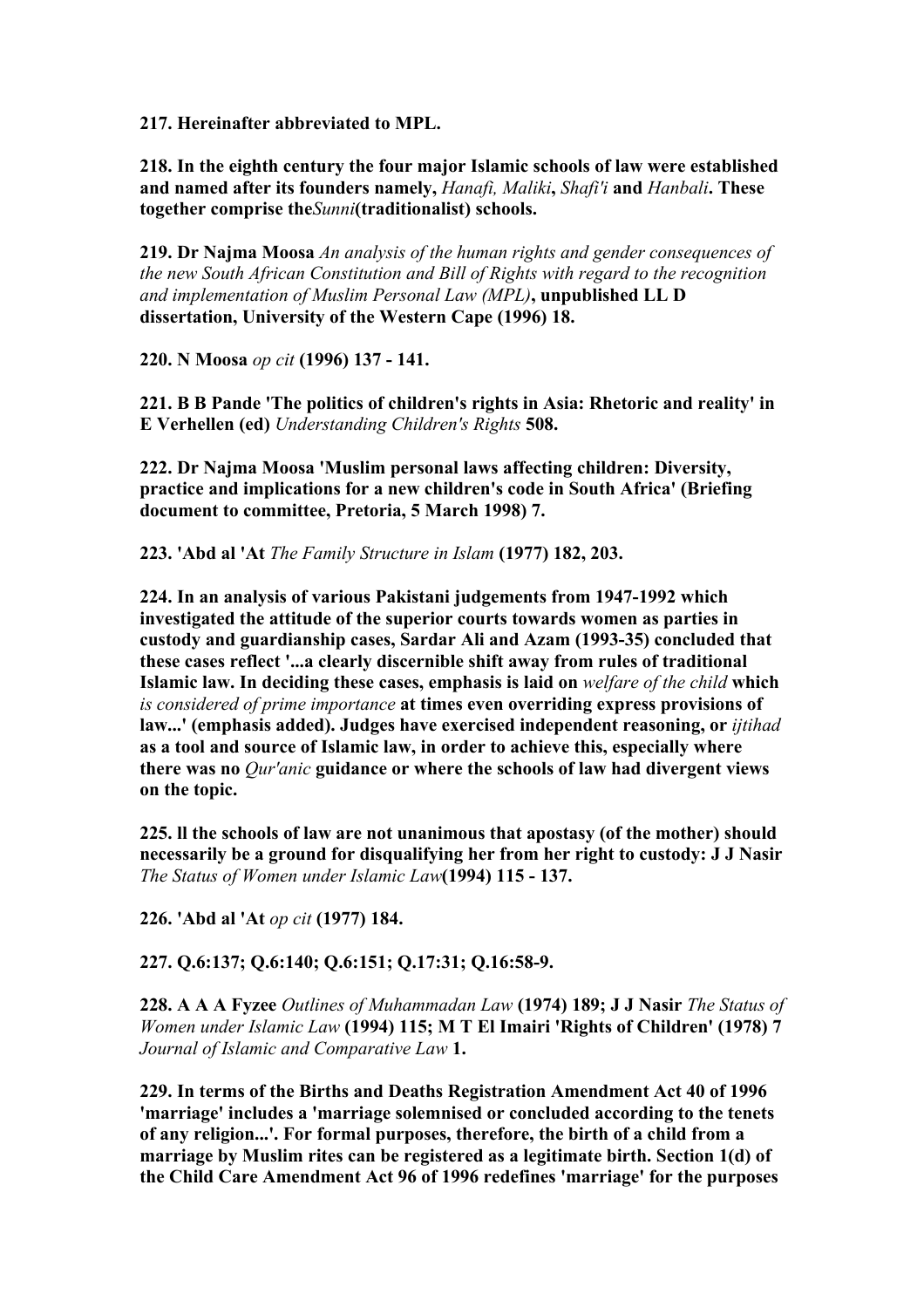**of that Act to include '... any marriage...which was concluded in accordance with a system of religious law subject to specified procedures,** *and* **any reference to a husband, wife, widower, widow, divorced person, married person or spouse shall be construed accordingly...' (emphasis added). These are but first steps towards the full recognition of a reformed MPL.** 

**230. [1996] 4 All SA 557 (C), 1997 (2) SA 690 (C).** 

**231. Van Bueren** *The International Law on the Rights of the Child* **(1994) 45 highlights that although Islamic states did not argue (during the drafting of the Children's Convention) that a distinction between children born in and out of wedlock is in the child's best interests, they maintain that such children are unequal on the basis of Islamic law.** 

**232. Abd al 'At** *op cit* **192.** 

**233. See section 1(2) of the Intestate Succession Act 81 of 1987 and section 2D(1)(b) of the Wills Act 7 of 1953 (as inserted by section 4 of the Law of Succession Amendment Act 43 of 1992).** 

**234. For an alternative Islamic perspective on the issue of children born out of wedlock see Ebrahim Moosa 'The child belongs to the bed': Illegitimacy and Islamic law' in Burman and Preston-Whyte (eds)** *Questionable Issue: Illegitimacy in South Africa* **(1992) 171-184. This view is more in line with the human rights culture now prevailing in South Africa and the true Islamic spirit of justice and equality.** 

**235. Q.4:34.** 

**236. According to Islamic law women, married or single, are allowed to own property or to dispose of it as they wish, to retain their separate estates, to remain owners of their dowries and inheritances, gifts, fruits of their own labour and investments: `Abd al `Aí** *op cit* **165.** 

**237. In Islamic law the heirs of the deceased are determined at the time of his death. Voluntary freedom of testation by will is limited in that the deceased may only dispose of one third of his net assets, normally in favour of a non intestate heir. The rest (two thirds) is automatically devolved in accordance with the fixed shares prescribed in terms of the compulsory** *Qur'anic* **rules of 'intestate' succession: N Moosa** *A Comparative Study of the South African and Islamic Law of Succession and Matrimonial Property with especial attention to the implications for the Muslim Woman***, unpublished LL M thesis, University of the Western Cape (1991) 38-52,152-168.** 

**238. Q. 4:7.** 

**239. Dower is an important ingredient of a Muslim marriage. It is a sum of money or other property which becomes payable by the husband to the wife as an effect of marriage. It becomes the exclusive property of the bride. Dowry consists mainly of property items such as clothing, money and jewellery. It is a**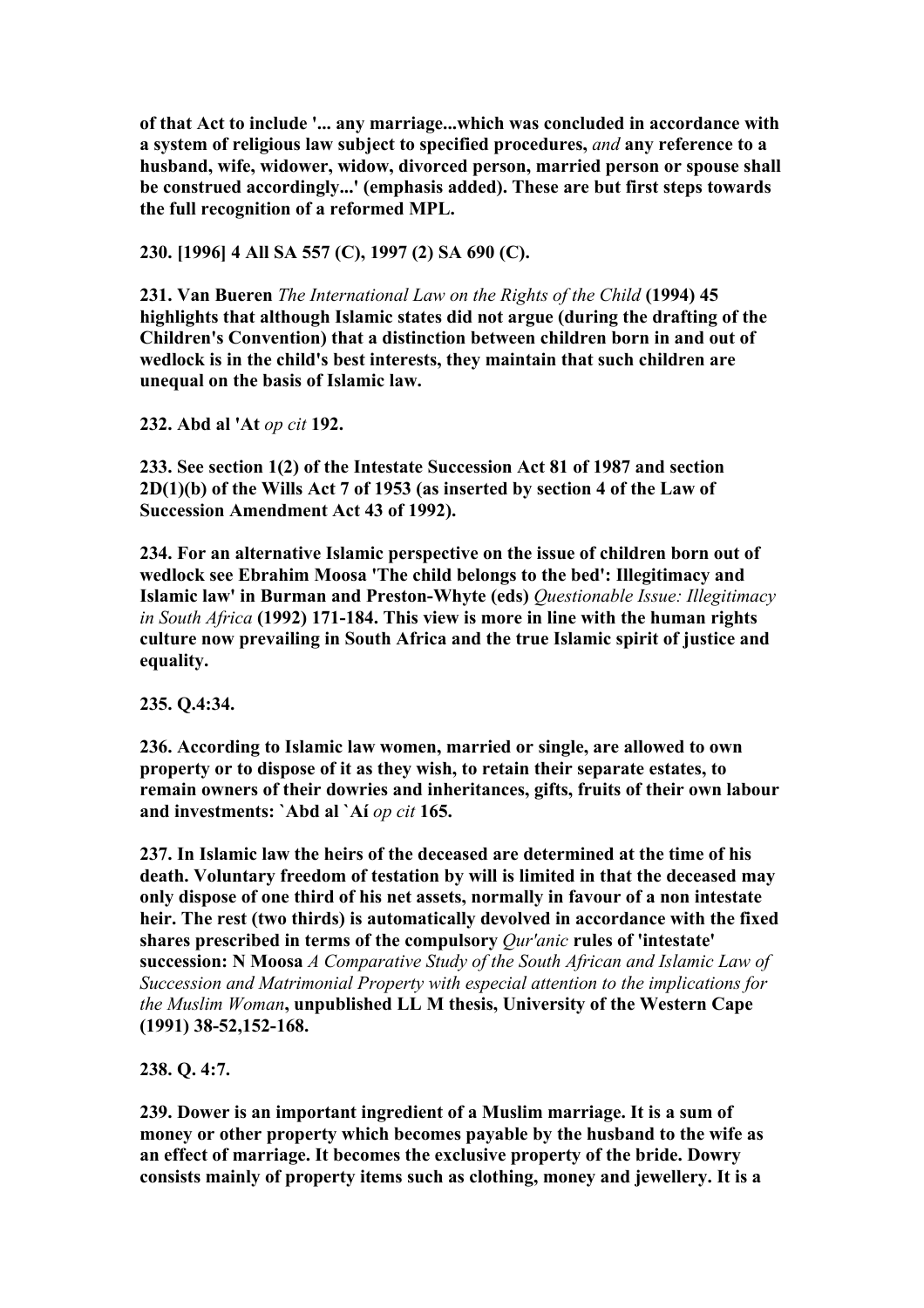**well-established custom and an obligation of the husband's family in some (not all) Muslim societies. It does not have its origin in Islamic law and is therefore not obligatory. In terms of Islamic law gift is a disposition of property during one's lifetime. There is no limitation on the amount of property transferred by gift: N Moosa** *op cit* **(1991) 9, 29-30, 153-155, 159.** 

**240. Moosa** *op cit* **(1996) 429.** 

**241. See Julia Sloth-Nielsen and Belinda van Heerden 'New Child Care and Protection Legislation for South Africa? Lessons from Africa' (1997) 8 S***tell LR*  **261.** 

**242. All three bills emanate from the prior (1995) Report by the Ghana National Commission on Children** *Reforming the Law for Children in Ghana: Proposals for a Children's Code* **(hereafter Report).** 

**243. See the Uganda Country Report on the Implementation of the UN Convention on the Rights of the Child (May 1995) 3.** 

**244. Julia Sloth-Nielsen and Belinda van Heerden** *op cit* **(1997) 266 - 7.** 

**245. See Report 6. See too the consequent assumption in Sloth-Nielsen and Van Heerden** *op cit***(1997) 275 and the South African Law Commission Issue Paper on Juvenile Justice (Project 106) 46.** 

**246. There is a striking resemblance between the wording of this schedule and section 1 of the United Kingdom Children Act 1989, but the last two paragraphs are unique to the Ugandan statute.** 

**247. Section 5.** 

**248. Section 8.** 

**249. For a discussion of the differing effects of the inclusion of underpinning principles, as opposed to a statement of objectives, see Sloth-Nielsen and Van Heerden** *op cit* **(1997) 271 - 2.** 

**250. Novel is the inclusion of regulation concerning all day care centres, irrespective of the number of children attending such centres. At present in South Africa only 'places of care' (facilities providing for the temporary or partial care of more than 6 children apart from their parents) and 'shelters' are included in the ambit of national legislation (see Julia Sloth-Nielsen and Belinda van Heerden 'The Child Care Amendment Act 1996: Does it improve Children's Rights in South Africa?' (1996) 12** *SAJHR* **649 at 653.** 

### [Top of contents](#page-0-0)

**251. Such as clause 38 dealing with the right of the child in proceedings before a Family Tribunal, which clause provides for the child's rights to privacy, to legal representation and to express his or her views in such proceedings.**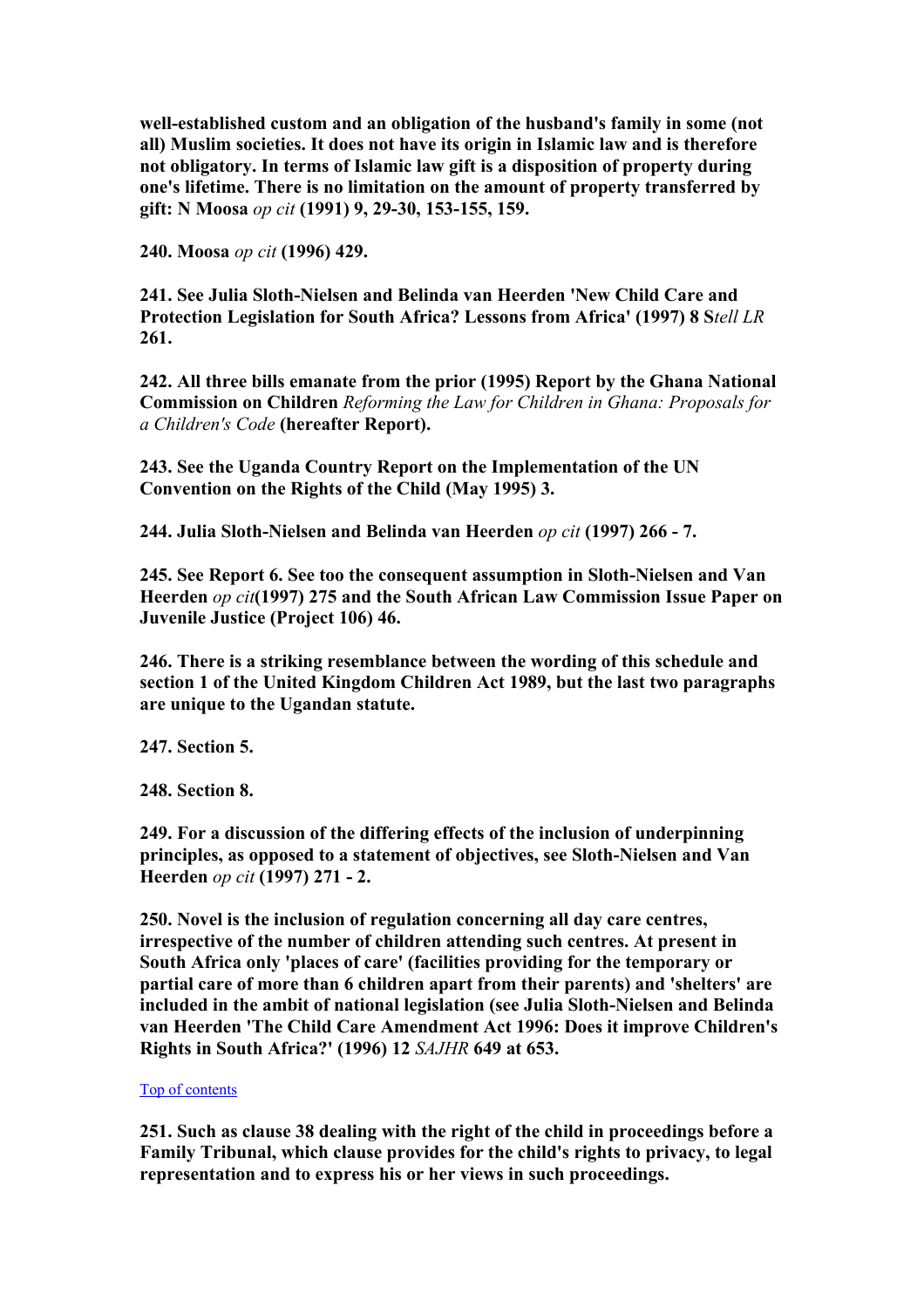**252. Sloth-Nielsen and Van Heerden** *op cit* **(1997) 270 - 1 refer to the fact that some of the rights are of particular interest, such as the right to refuse to be betrothed or to be married, and the right not to be subjected to cultural practices which dehumanise the child or are injurious to its physical and mental wellbeing.** 

**253. Clause 116; there was an equivalent provision in the 1960 Children's Act.** 

**254. As clause 3.** 

**255. The duty to make these reports rests on every member of the community, rather than on designated professionals.** 

**256. Excluding dissolution of marriage.** 

**257. Many of these functions in South African are currently the domain of the High Court and the Master. A further example of powers granted by the Bill to the children's court that in South Africa are exercised by the High Court, is the power to grant interdicts restraining the removal of children from Kenya by any person, with the corresponding power to authorise such removal (clause 87).** 

**258. An interesting concept is that of a 'family assistance order', the idea of which is to provide extra support for an adult caregiver, such as a parent, so that that person will not have to give up a child into alternative care. Under a family assistance order, a social worker will be ordered by the court to work closely with a particular family over a short period of time, focusing on the ability of the care giver/family to care for a particular child. The order can only be made with the consent of the adult care giver/s concerned.** 

**259. Indigenous children, a minority group, are nevertheless over-represented in child care and protection proceedings and the juvenile justice system throughout Australia.** 

**260. UN Declaration on Social and Legal Principles relating to the Protection and Welfare of Children, with Special Reference to Foster Placement and Adoption Nationally and Internationally, 1986. Negotiations are under way regarding ratification of the Hague Convention on the Protection of Children and Co-operation in respect of Inter-country Adoption.** 

**261. The Hague Convention on the Civil Aspects of International Child Abduction.** 

**262. The UNESCO Convention against Discrimination in Education, 1960.** 

**263. ILO Convention No 138 concerning Minimum Age for Admission to Employment, 1973.** 

**264. ILO Conventions No 79 and No 90 on Night Work of Young Persons (Non-Industrial and Industrial Occupations), 1946 and 1948 respectively.**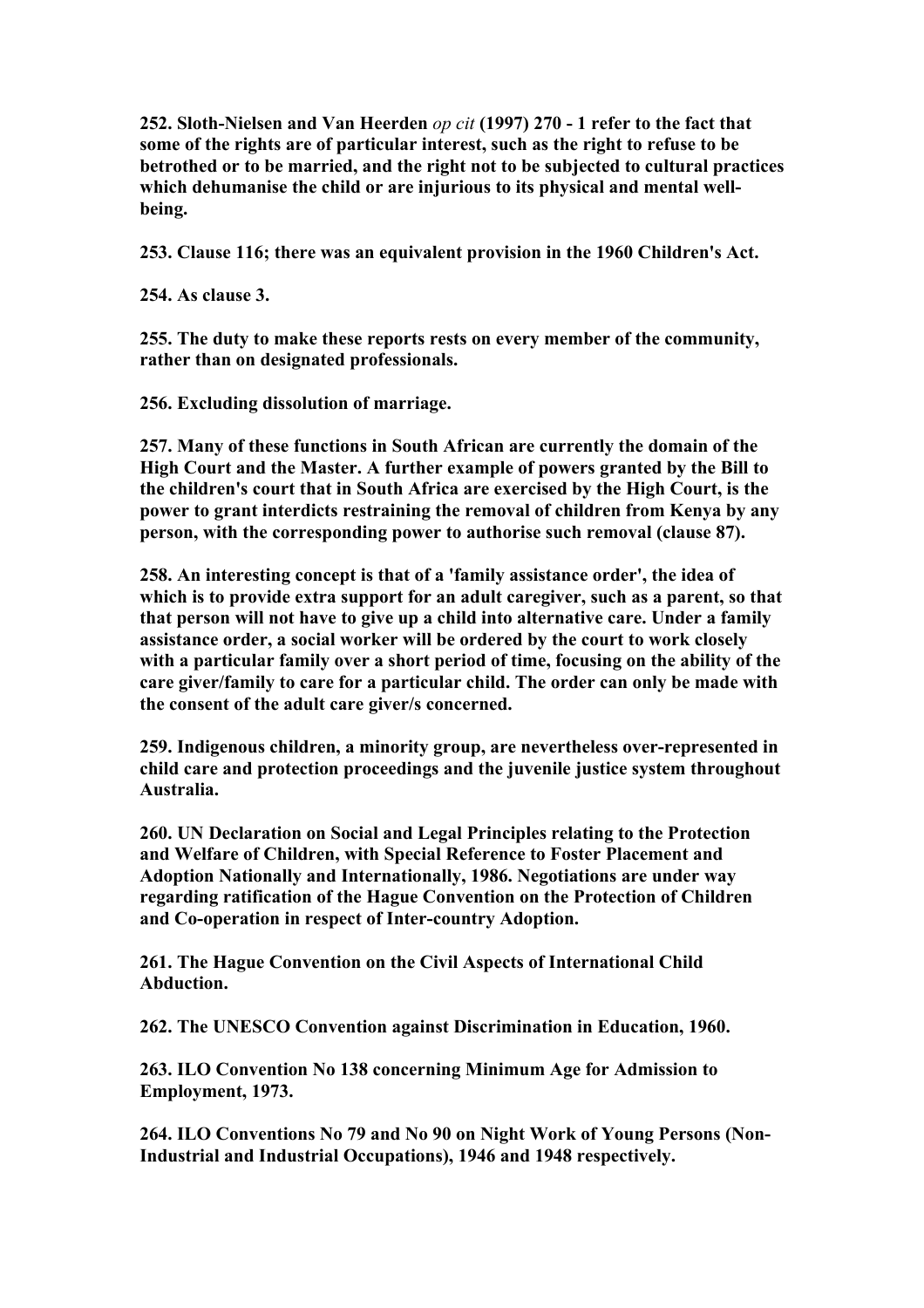**265. Henceforth, references to 'child' will include both concepts, unless otherwise indicated.** 

**266. See also JA Robinson 'An Overview of Child Protection Measures in New Zealand with Specific Reference to the Family Group Conference' (1996) 7**  *SAJHR* **313 and** *idem***'Multi-kulturaliteit en die Familiereg: Enkele Gedagtes oor die Posisie in Nieu-Seeland' (1996) 7** *Stell LR* **210.** 

**267. See further in this regard Chapter 6 above.** 

**268. See Rebecca Bailey-Harris and John Dewar 'Variations on a theme - Child law reform in Australia' (1997) 9** *Child and Family Law Quarterly* **149.** 

**269. This principle has not yet been extended to the Adoption Act of 1976.** 

**270. The checklist applies to contact and residence orders, specific issue orders, prohibited steps orders and care and care and supervision orders, but not to emergency protection orders.** 

**271. Section 1 of the Act.** 

**272. Much of this terminology derives directly from CRC.** 

**273. Attorney-General's Department** *Australia's Report under the Convention on the Rights of the Child***Canberra: Attorney-General's Department 1996, xxiv xxviii.** 

**274. Recommendation 6.1.** 

**275. ALRC 84, para. 15.29** *et seq***.** 

**276. For an interesting comparison with the 1989 English Act, see Bailey-Harris and Dewar** *op cit***152 ff.** 

**277. Mary Iwanek** *et al* **'Adoption in the International Year of the Family' in**  *Rights and Responsibilities* **(1994) 202.** 

**278. This has been followed in Scotland, despite recommendations of the Scottish Law Commission to the contrary.** 

**279. The Family Law Act 1996.** 

**280. There is, however, a fear in Scotland that the children's panels may be subject to attack as not being 'judicial' enough to satisfy the due process requirements of the European Convention on Human Rights.** 

**281. Where the child is aged under sixteen and pleads guilty or is found guilty.** 

**282. This creates a role for children's hearings not envisaged for South African children's courts at this stage.**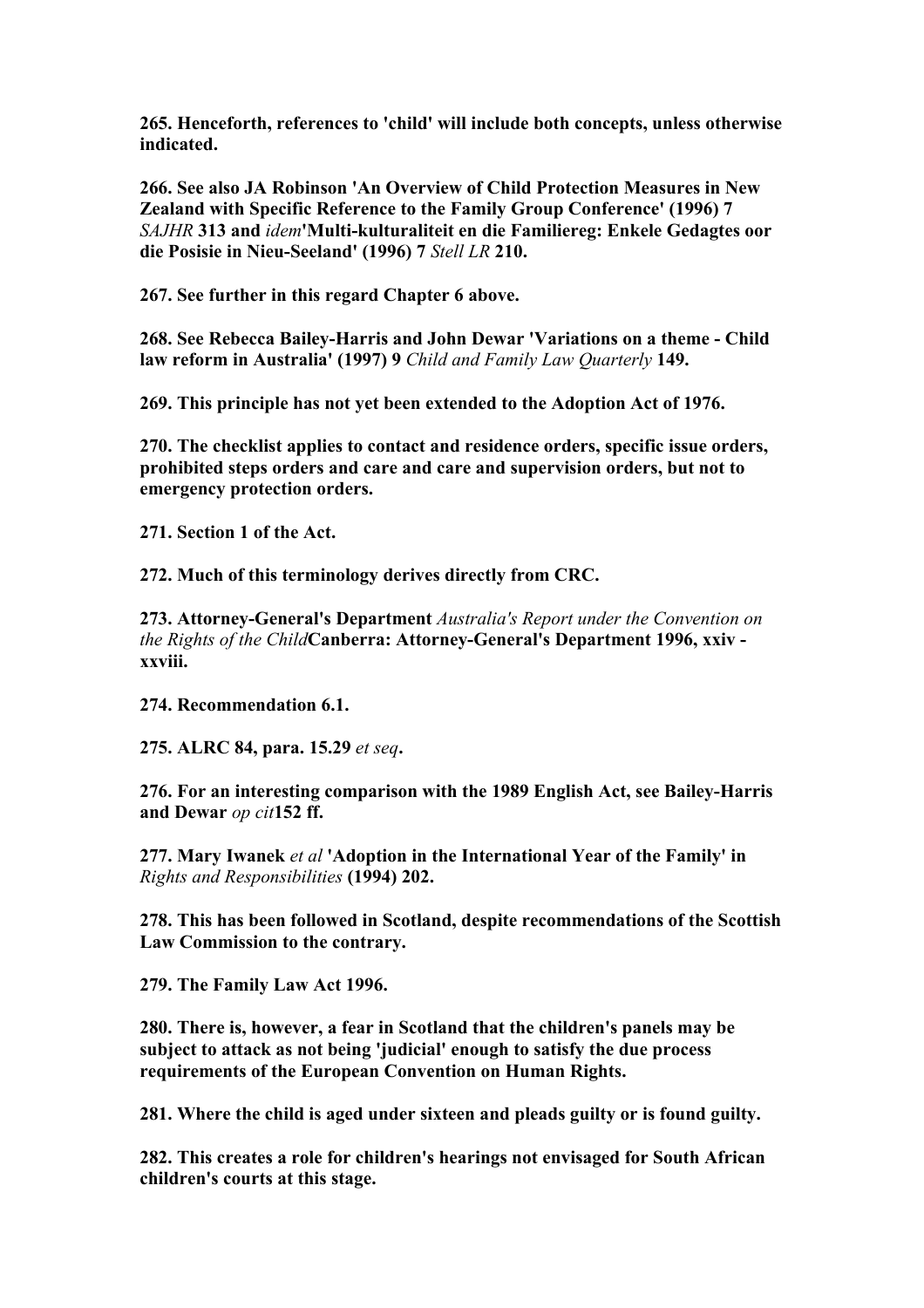**283. These further appeals are possible only on a point of law or in respect of any irregularity in the conduct of the case; a court of session is usually appealed to only on a particularly difficult or contentious point of law, or a significant matter of principle.** 

**284. Despite transfer provisions in section 254 of the Criminal Procedure of 1977, the commission of an offence by a child is not explicitly a ground for opening a children court inquiry in South Africa.** 

**285. E.g. inhaling glue fumes.** 

**286. An innovation in the checklist is the reference to any family violence involving the child's family, irrespective of whether the child witnessed it, as a relevant factor in making decisions relating to children.** 

**287. See Rebecca Bailey-Harris 'Family Law Reform - Changes Down Under' (1996)** *Fam Law* **214.** 

**288. After which such a plan operates as a court order.** 

**289. In 1995 - 96, of the more than 25 000 children subjects of substantiated abuse and neglect allegations in Australia, 4 123 were placed on new care and protection orders: A Broadbent and R Bentley** *Child Abuse and Neglect Australia 1995 - 96* **(Child Welfare Series 17) Canberra: Australian Institute of Health and Welfare (1997) 18.** 

**290. ALRC 84, para 2. 66 and 2. 67.** 

**291. For the history of the Family Court, see L Star** *Counsel of Perfection: The Family Court of Australia***Melbourne: Oxford University Press 1996.** 

**292. Particularly with the introduction of the Family Law Reform Act, 1995.** 

**293. ALRC 84, para 16.3.** 

**294. Section 69C.** 

**295. ALRC 84, para 13.22. In the United Kingdom, the Family Proceedings Rules allow a child to be independently represented if the court is satisfied that the child is mature enough to provide instructions.** 

**296. The Family Court can appoint a child's representative wherever it appears to the court that the child ought to be separately represented.** 

**297. See ALRC 84, para 13.33** *ff* **for a detailed discussion of the role and function of best interest representatives in the Australian Family Court.** 

**298. Gabrielle Maxwell** *et al Researching Care and Protection***, Office for the Commissioner for Children and Social Policy Agency, Ropu Here Kaupapa (1995) 1.**